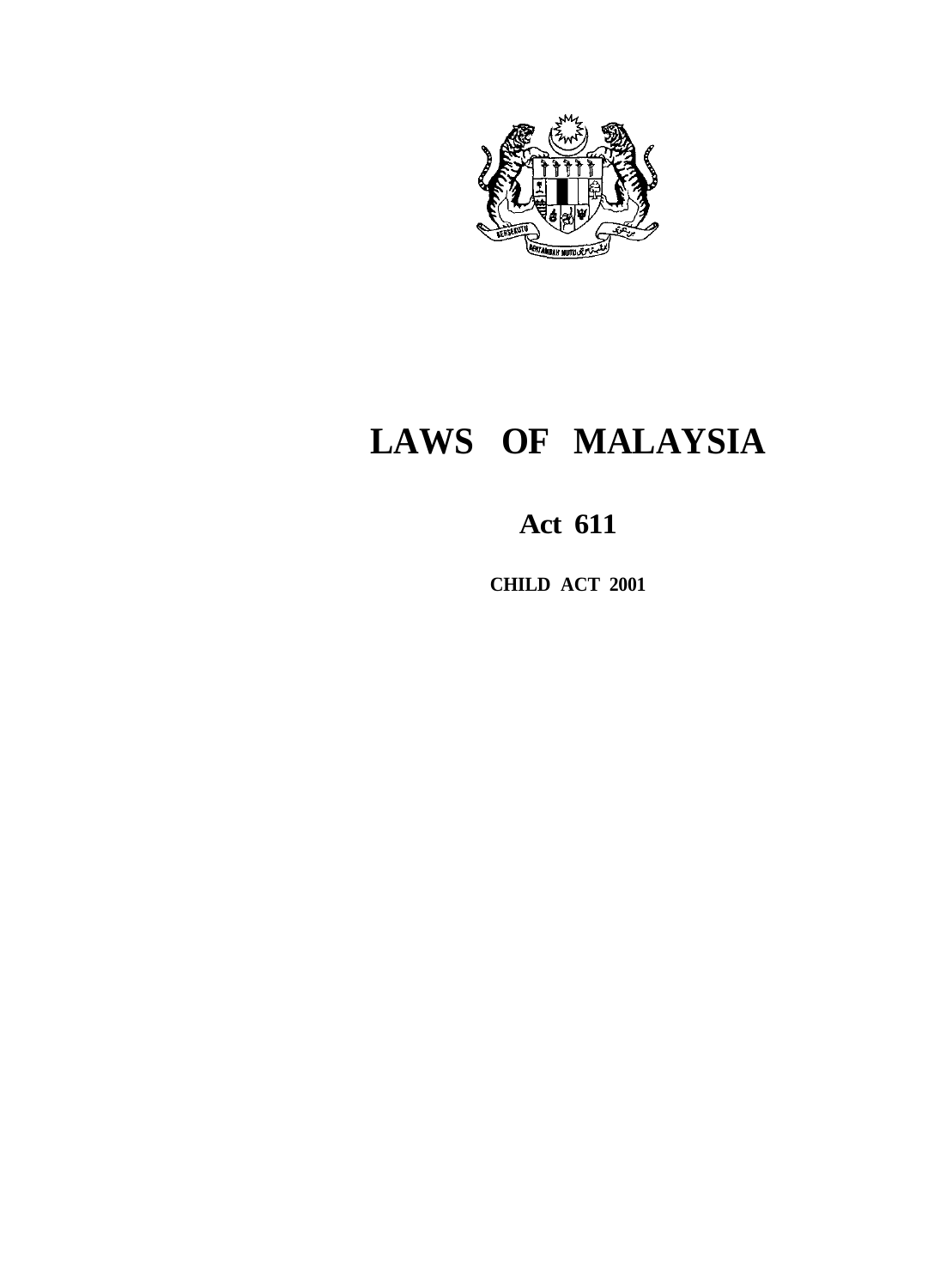# **LAWS OF MALAYSIA**

# **Act 611**

# **CHILD ACT 2001**

## ARRANGEMENT OF SECTIONS

#### PART I

#### PRELIMINARY

#### Section

- 1. Short title, application and commencement
- 2. Interpretation

# PART II

# CO-ORDINATING COUNCIL FOR THE PROTECTION OF CHILDREN

- 3. Establishment of the Co-ordinating Council for the Protection of Children
- 4. Membership of Council
- 5. Meeting of Council
- 6. Establishment of committees
- 7. Establishment of Child Protection Teams

## PART III

## APPOINTMENT OF PROTECTOR, ETC.

- 8. Appointment and powers of Protectors
- 9. Appointment of Registrar General and Registrar
- 10. Appointment of probation officers

## PART IV

# COURTS FOR CHILDREN

- 11. Constitution and jurisdiction of Court For Children
- 12. Place of sitting and persons who may be present in Court For Children
- 13. Period specified in any order made by Court For Children not to extend beyond the date child attains the age of eighteen years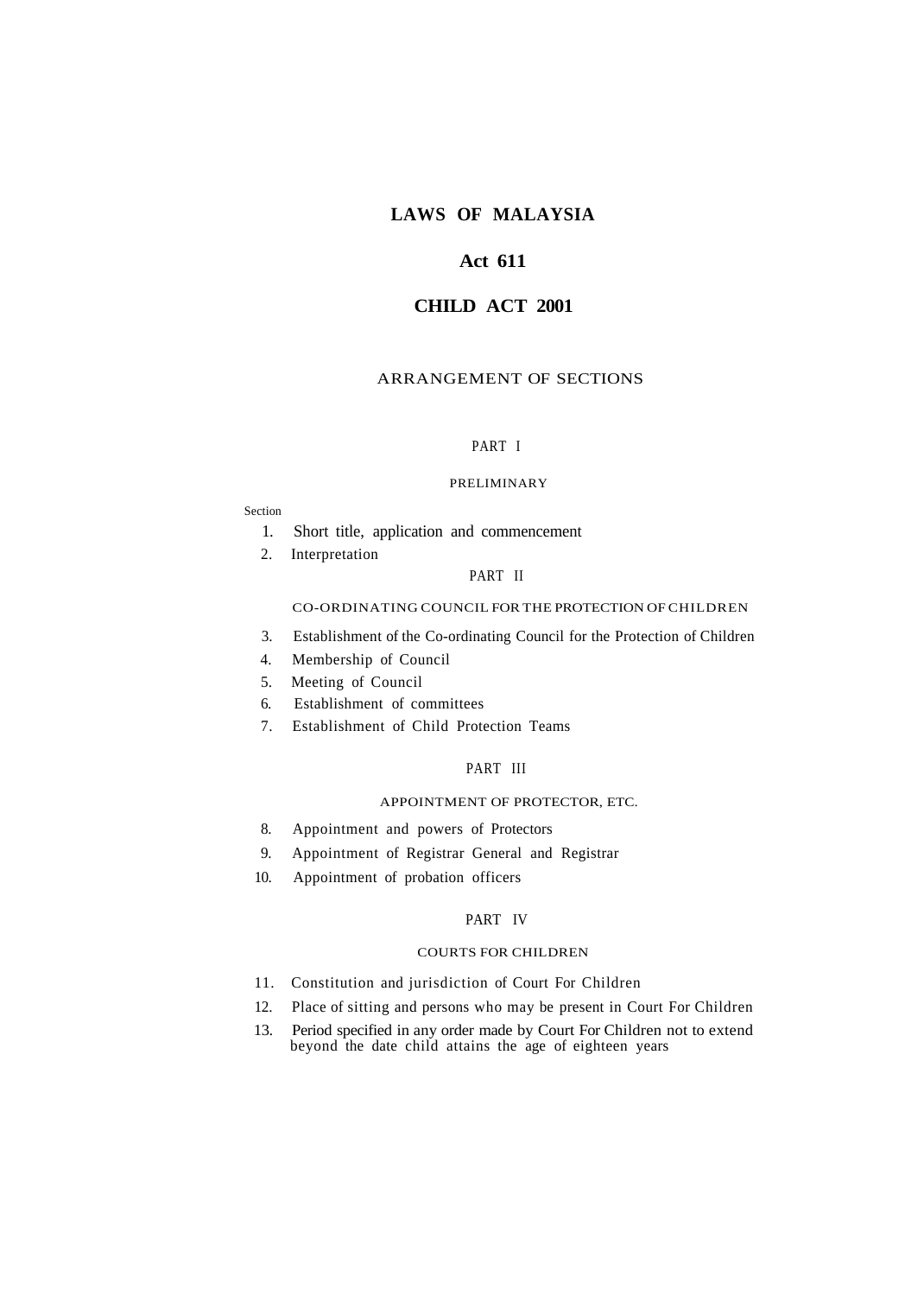Section

- 14. Court For Children may order detention, *etc.* to extend beyond the date child attains the age of eighteen years
- 15. Restrictions on media reporting and publication
- 16. Presumption as to age

## PART V

## CHILDREN IN NEED OF CARE AND PROTECTION

#### **CHAPTER I**

#### GENERAL

17. Meaning of child in need of care and protection

#### **CHAPTER 2**

#### TEMPORARY CUSTODY AND MEDICAL EXAMINATION AND TREATMENT

- 18. Taking a child into temporary custody
- 19. Production before Court For Children
- 20. Child in need of medical examination or treatment
- 21. Medical examination and treatment
- 22. Authorization of hospitalization
- 23. Control over hospitalized children
- 24. Authorization of medical treatment
- 25. Steps to be taken after medical examination or treatment
- 26. No liability incurred for giving authorization
- 27. Duty of medical officer or medical practitioner
- 28. Duty of member of the family
- 29. Duty of child care provider
- 30. Powers of Court For Children

## CHAPTER 3

## OFFENCES IN RELATION TO THE HEALTH AND WELEARE OF CHILDREN

- 31. Ill-treatment, neglect, abandonment or exposure of children
- 32. Children not to be used for begging, *etc.*
- 33. Offence to leave child without reasonable supervision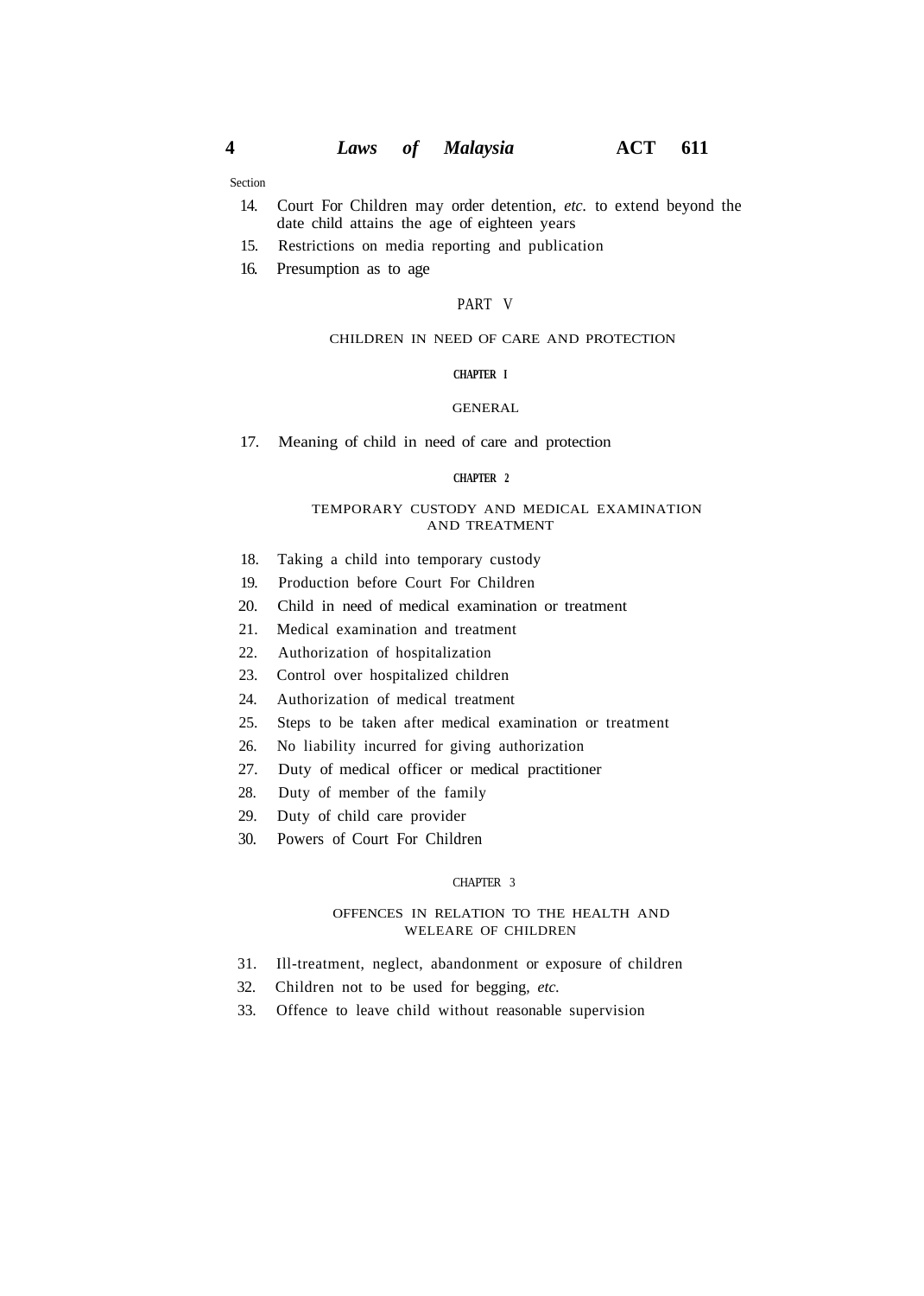#### **CHAPTER 4**

#### NOTIFICATION ON TAKING A CHILD INTO CARE, CUSTODY OR CONTROL

# Section

- 34. Application and interpretation
- 35. Notification of taking a child into care, custody or control
- 36. Subsequent obligations
- 37. Power of Protector to require child to be produced before him

#### PART VI

# CHILDREN IN NEED OF PROTECTION AND REHABILITATION

### CHAPTER 1

## GENERAL

- 38. Meaning of child in need of protection and rehabilitation
- 39. Removal of a child to place of refuge
- 40. Orders upon completion of an inquiry
- 41. Children in urgent need of protection
- 42. Inquiries and detention of a child who has been bought or acquired under false pretences, *etc.*

#### CHAPTER 2

#### **OFFENCES**

- 43. Offences
- 44. Presumptions relating to section 43
- 45. Detention pending proceedings

## PART VII

## BEYOND CONTROL

- 46. Children beyond control
- 47. Supervision by probation officer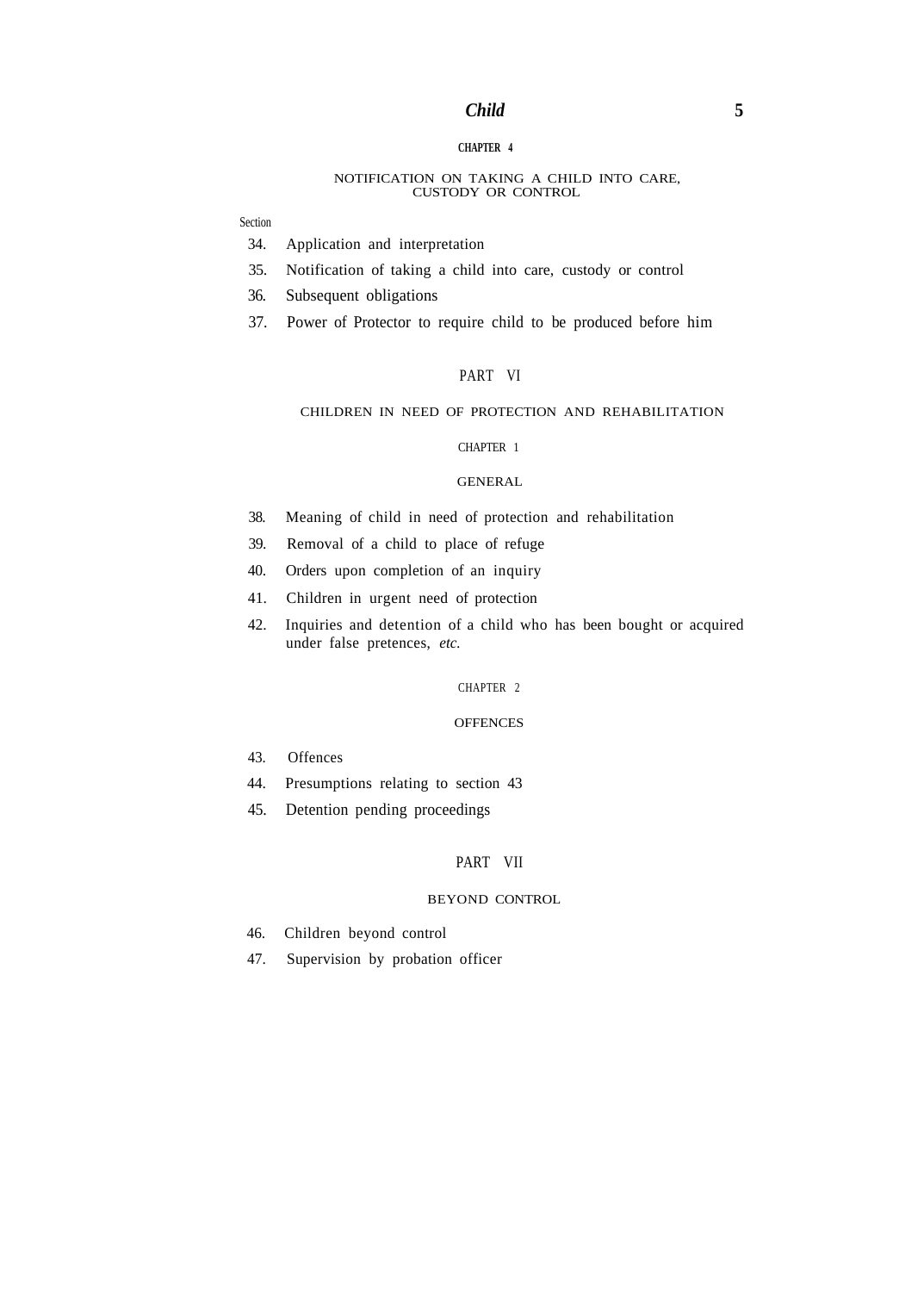# PART VIII

#### TRAFFICKING IN AND ABDUCTION OF CHILDREN

Section

- 48. Unlawful transfer of possession, custody or control of child
- 49. Importation of child by false pretences
- 50. Examination of child and person in charge
- 51. Protector may require security
- 52. Offence of taking or sending out a child without appropriate consent of person having lawful custody
- 53. Recovery order

#### PART IX

#### **INSTITUTIONS**

#### **CHAPTER 1**

#### PLACES OF SAFETY AND PLACES OF REFUGE

- 54. Places of safety
- 55. Places of refuge
- 56. Child who escapes or is removed from place of safety or place of refuge
- 57. Offence of removing or helping a child to escape from place of safety or place of refuge

#### CHAPTER 2

#### PLACES OF DETENTION

- 58. Places of detention
- 59. Child who escapes or is removed from place of detention
- 60. Offence of removing or helping a child to escape from place of detention

#### CHAPTER 3

#### PROBATION HOSTELS

- 61. Probation hostels
- 62. Child under ten years of age not to be sent to probation hostel
- 63. Child who escapes or is removed from probation hostel
- 64. Offence of removing or helping a child to escape from probation hostel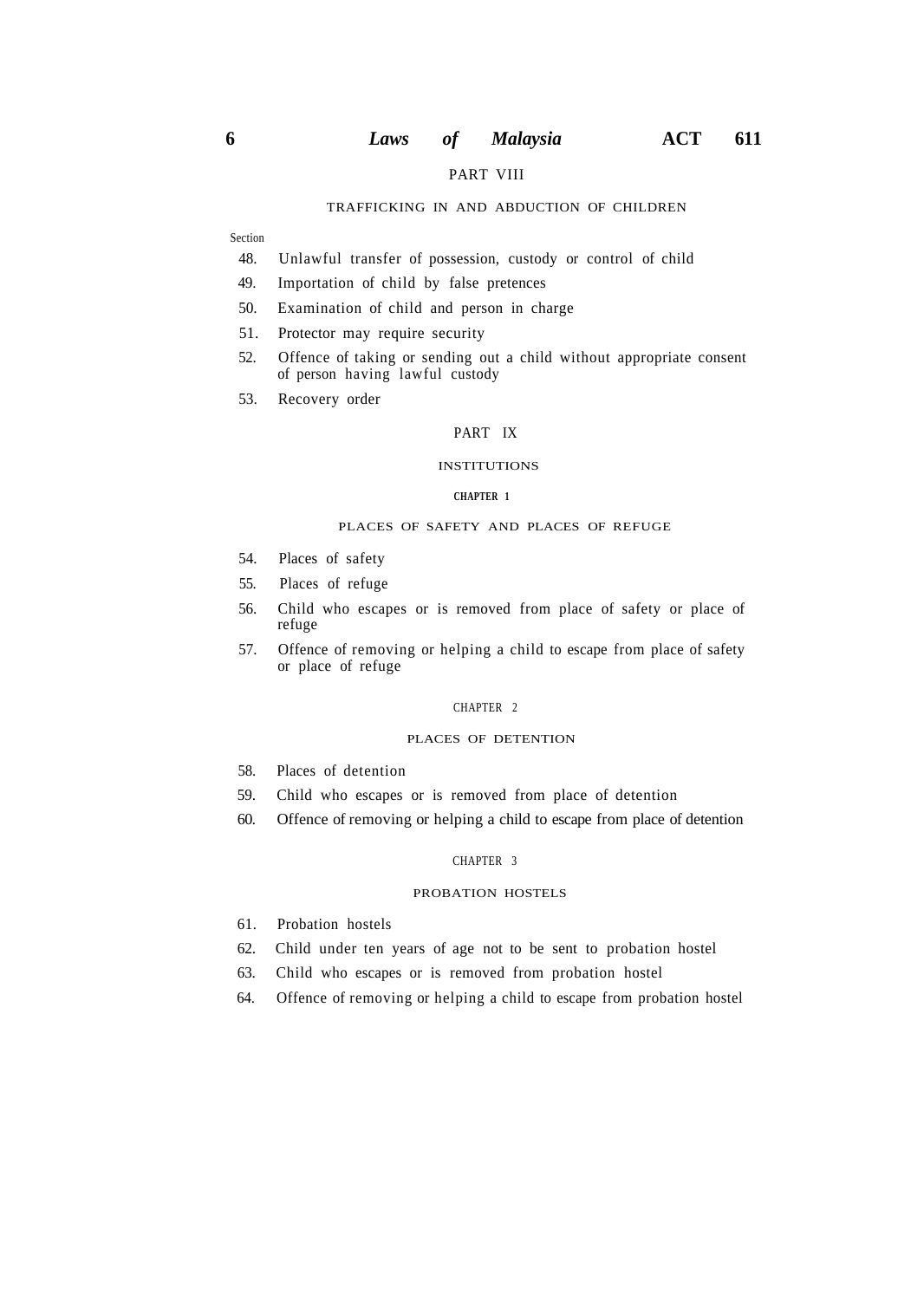#### CHAPTER 4

#### APPROVED SCHOOLS

#### Section

- 65. Approved schools
- 66. Child under ten years of age not to be sent to approved school
- 67. When a child can be sent to approved school
- 68. Approved school order to be delivered to the authority, *etc* who conveys child to the school
- 69. Further detention in approved school beyond period of order
- 70. Aftercare of child released from approved school
- 71. Escape from approved school, *etc.* or failure to return to approved school after expiry of leave, *etc.*
- 72. Offence of removing or helping a child to escape from approved school

#### CHAPTER 5

#### HENRY GURNEY SCHOOLS

- 73. Henry Gurney Schools
- 74. Child under fourteen years of age not to be sent to Henry Gurney School
- 75. When a child can be sent to Henry Gurney School

#### CHAPTER 6

#### SPECIAL PROVISIONS IN RELATION TO PLACES OF SAFETY, PLACES OF REFUGE, APPROVED SCHOOLS AND HENRY GURNEY SCHOOLS

- 76. Power in respect of persons of eighteen years but under twenty-one years of age
- 77. Power of Minister-to remove person undergoing imprisonment to Henry Gurney School
- 78. Power of Minister to remove child undergoing imprisonment to approved school or Henry Gurney School
- 79. Power to substitute term of detention to term of imprisonment
- 80. Transfer of child from one place of safety or place of refuge to another place of safety or place of refuge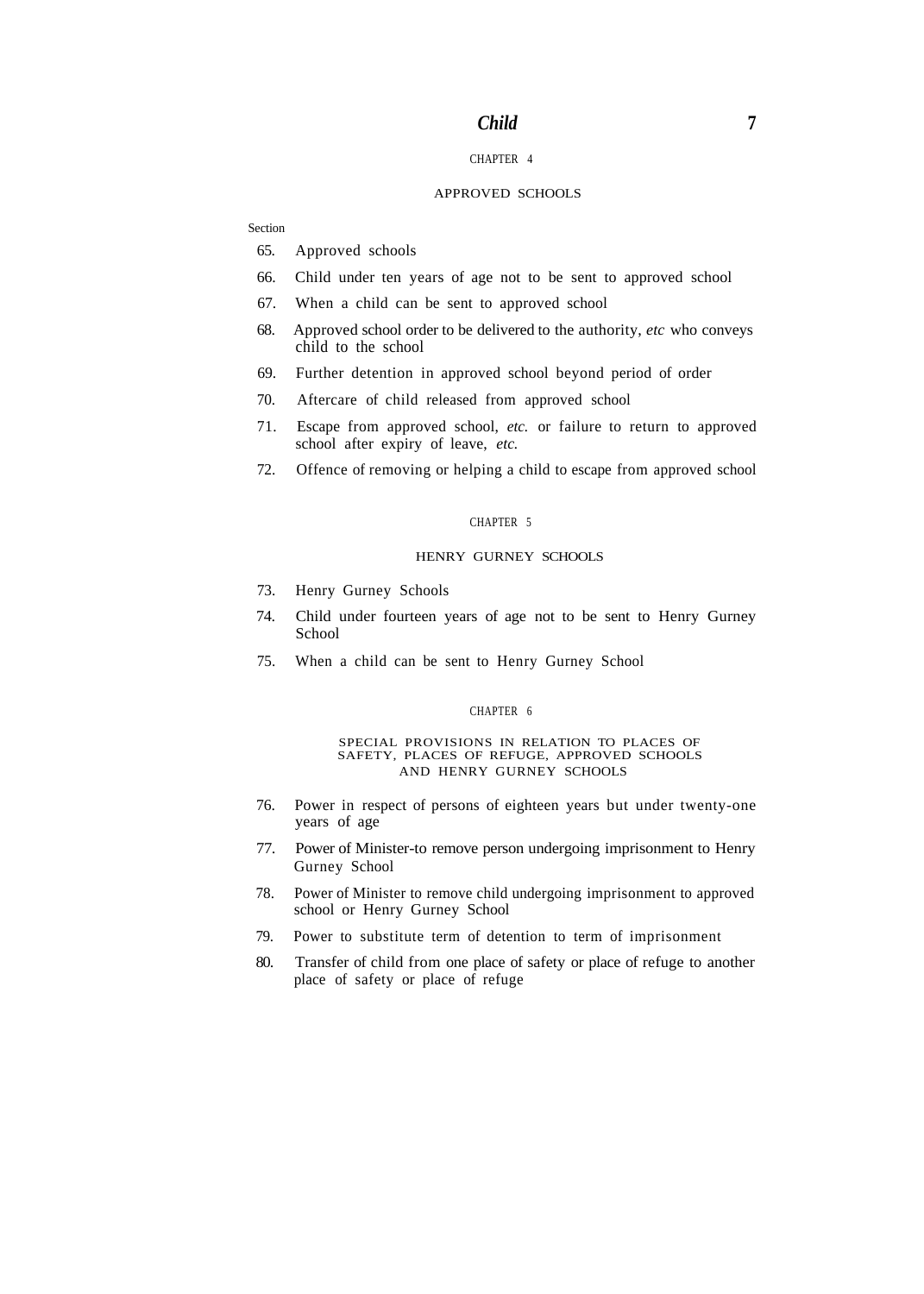#### CHAPTER 7

## MISCELLANEOUS

#### Section

- 81. Child or person detained to be subject to regulations
- 82. Board of Visitors

#### PART X

#### CRIMINAL PROCEDURE IN COURT FOR CHILDREN

## CHAPTER 1

#### CHARGE, BAIL, ETC.

- 83. Trials of children to be in conformity with this Act
- 84. Bail
- 85. Separation of child from adult in police stations or Courts
- 86. Custody of child not discharged on bail after arrest
- 87. Submission of information by police officer after arrest

#### CHAPTER 2

#### TRIALS

- 88. Parent or guardian required to attend
- 89. Parents or guardian may be required to withdraw
- 90. Procedure in Court For Children

#### CHAPTER 3

#### POWERS OF THE COURT FOR CHILDREN AT THE CONCLUSION OF THE TRIAL

- 91. Powers of Court For Children on proof of offence
- 92. Manner of executing whipping
- 93. Parent or guardian to execute bond
- 94. Power to order parent or guardian to pay fine, *etc.,* instead of child
- 95. Appeals
- 96. Restrictions on order of imprisonment
- 97. Death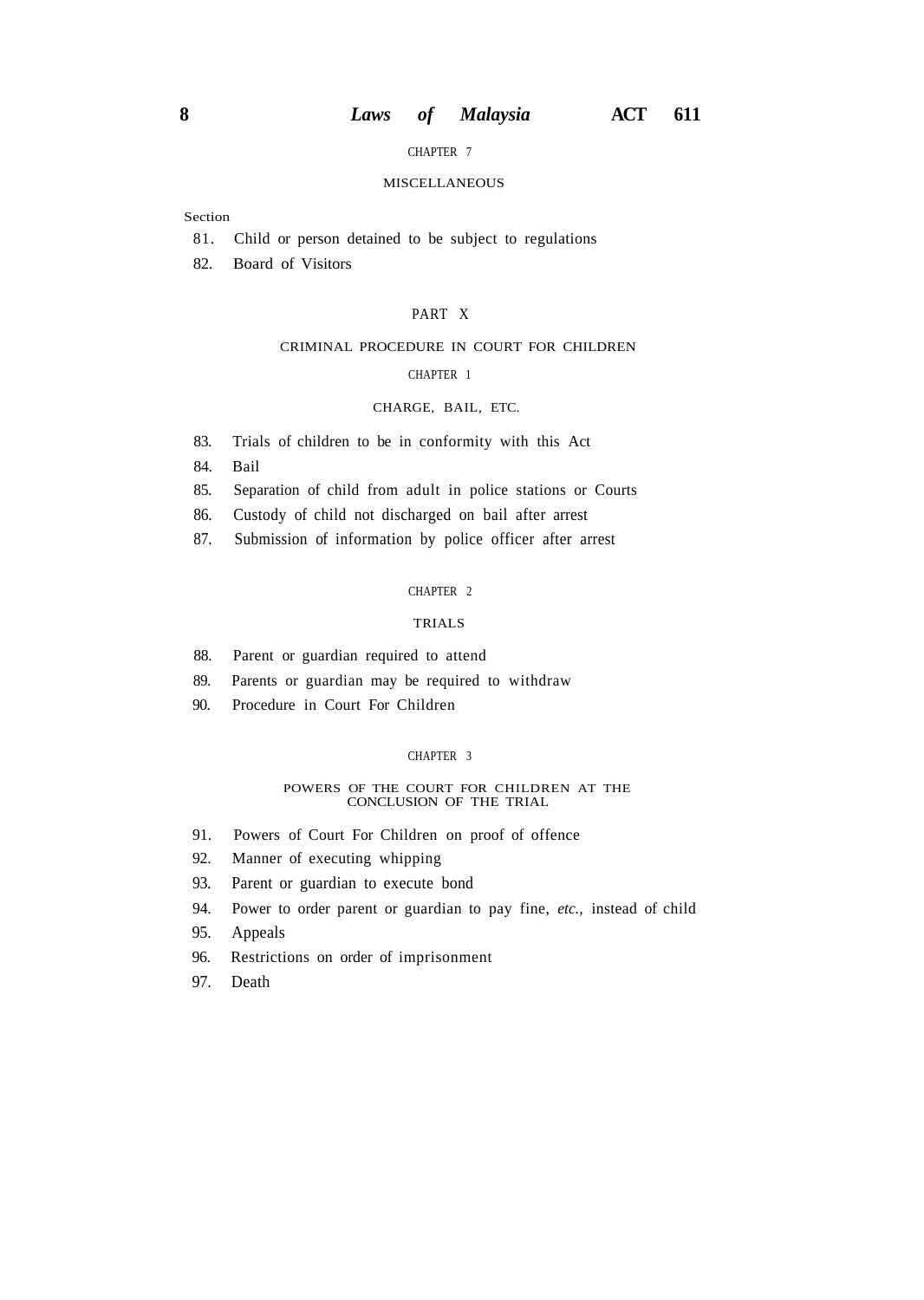## CHAPTER 4

#### PROBATION

#### Section

- 98. When probation may be ordered
- 99. Failure to comply with probation order
- 100. Commission of further offence
- 101. Effects of probation
- 102. Amendment of probation order
- 103. Discharge of probation order
- 104. Court to give copies of amending or discharging order to probation officer

# PART XI

#### IN THE CARE OF FIT AND PROPER PERSON

- 105. Child placed in the care of fit and proper person
- 106. Child who escapes or is removed from the care of fit and proper person
- 107. Offence of removing or helping a child to escape from the care of fit and proper person

## PART XII

# CONTRIBUTION ORDERS

108. Contribution by parent or guardian or other person

## PART XIII

## INVESTIGATION, ARREST, SEARCH, SEIZURE, ETC.

- 109. Power of investigation
- 110. Power to arrest without warrant
- 111. Search by warrant
- 112. Search without warrant
- 113. Power to examine person
- 114. Inspection
- 115. Obstruction
- 116. Protection of informers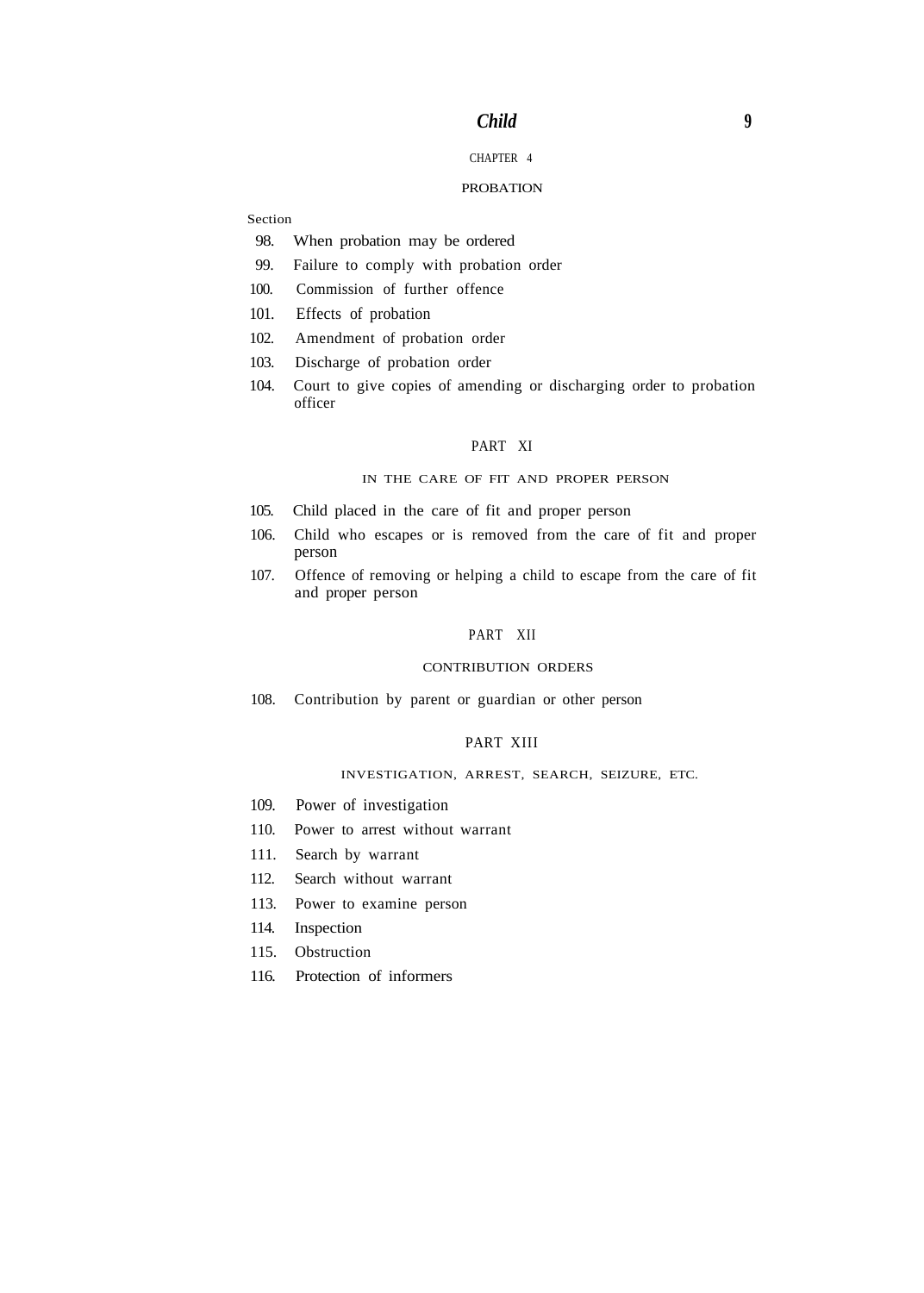# **10** *Laws of Malaysia* **ACT 611**

# PART XIV

## MISCELLANEOUS

# Section

- 117. Power of Court For Children conferred on High Court
- 118. Register
- 119. Contents of Register
- 120. Access to Register
- 121. Offence in respect of Register
- 122. Certificate of Registrar to be evidence
- 123. Protection against suit and legal proceedings
- 124. Public servant
- 125. General penalty
- 126. Institution and conduct of prosecution
- 127. Service of document
- 128. Power to make regulations

## PART XV

## SAVINGS AND TRANSITIONAL PROVISIONS

- 129. Interpretation
- 130. Repeal
- 131. References to Juvenile Court, *etc.*
- 132. Continuance of Council, *etc.*
- 133. Continuance of rules, *etc.*
- 134. Institutions established or appointed
- 135. Prevention of anomalies

**SCHEDULES**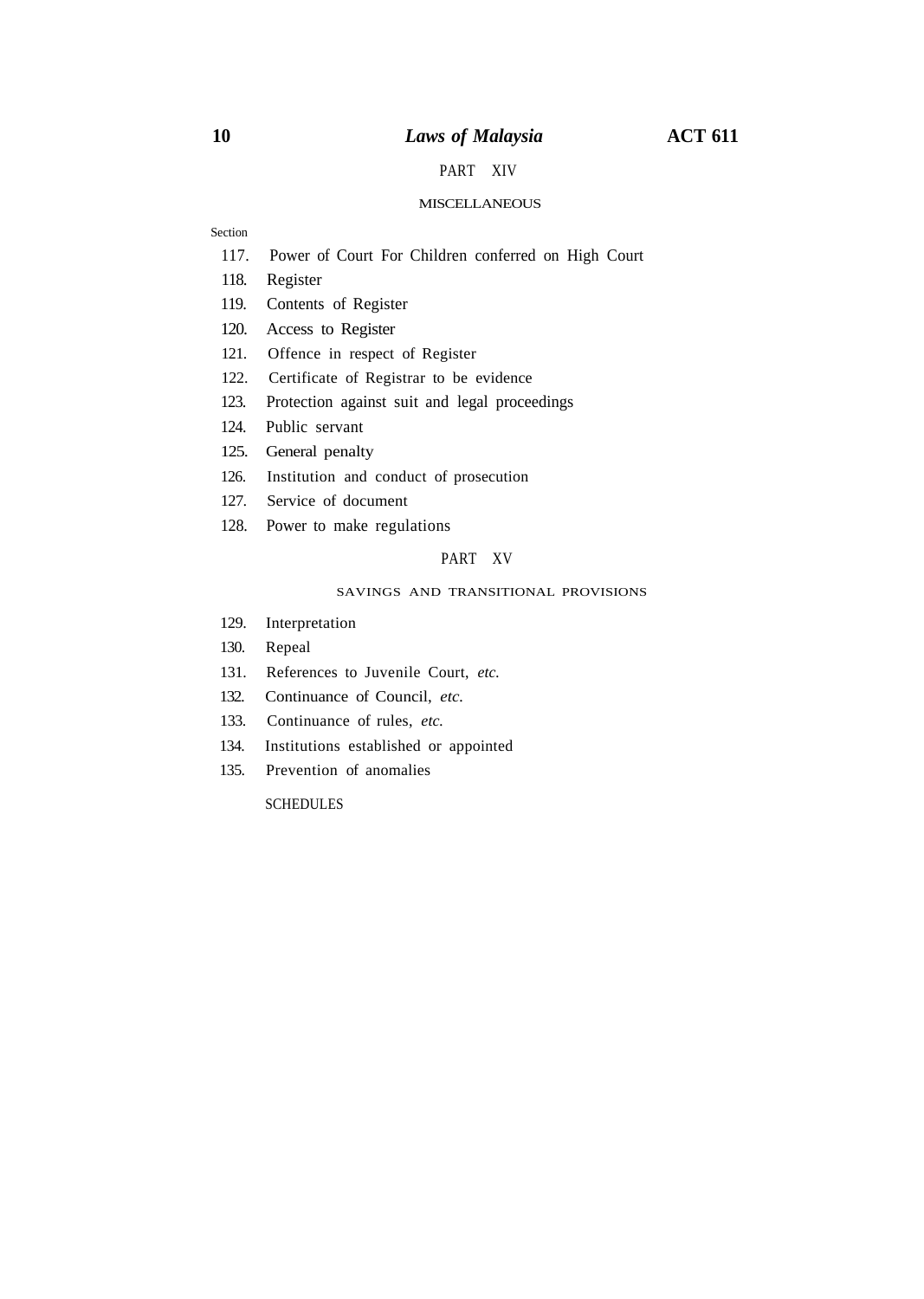# **LAWS OF MALAYSIA**

# **Act 611**

# **CHILD ACT 2001**

An Act to consolidate and amend the laws relating to the care, protection and rehabilitation of children and to provide for matters connected therewith and incidental there to.

RECOGNIZING that the country's vision of a fully developed nation is one where social justice and moral, ethical and spiritual developments are just as important as economic development in creating a civil Malaysian society which is united, progressive, peaceful, caring, just and humane:

RECOGNIZING that a child is not only a crucial component of such a society but also the key to its survival, development and prosperity:

ACKNOWLEDGING that a child, by reason of his physical, mental and emotional immaturity, is in need of special safeguards, care and assistance, after birth, to enable him to participate in and contribute positively towards the attainment of the ideals of a civil Malaysian society:

RECOGNIZING every child is entitled to protection and assistance in all circumstances without regard to distinction of any kind, such as race, colour, sex, language, religion, social origin or physical, mental or emotional disabilities or any other status:

ACKNOWLEDGING the family as the fundamental group jn society which provides the natural environment for the growth, support and well-being of all its members, particularly children, so that they rnay develop in an environment of peace, happiness, love and understanding in order to attain the full confidence, dignity and worth of the human person;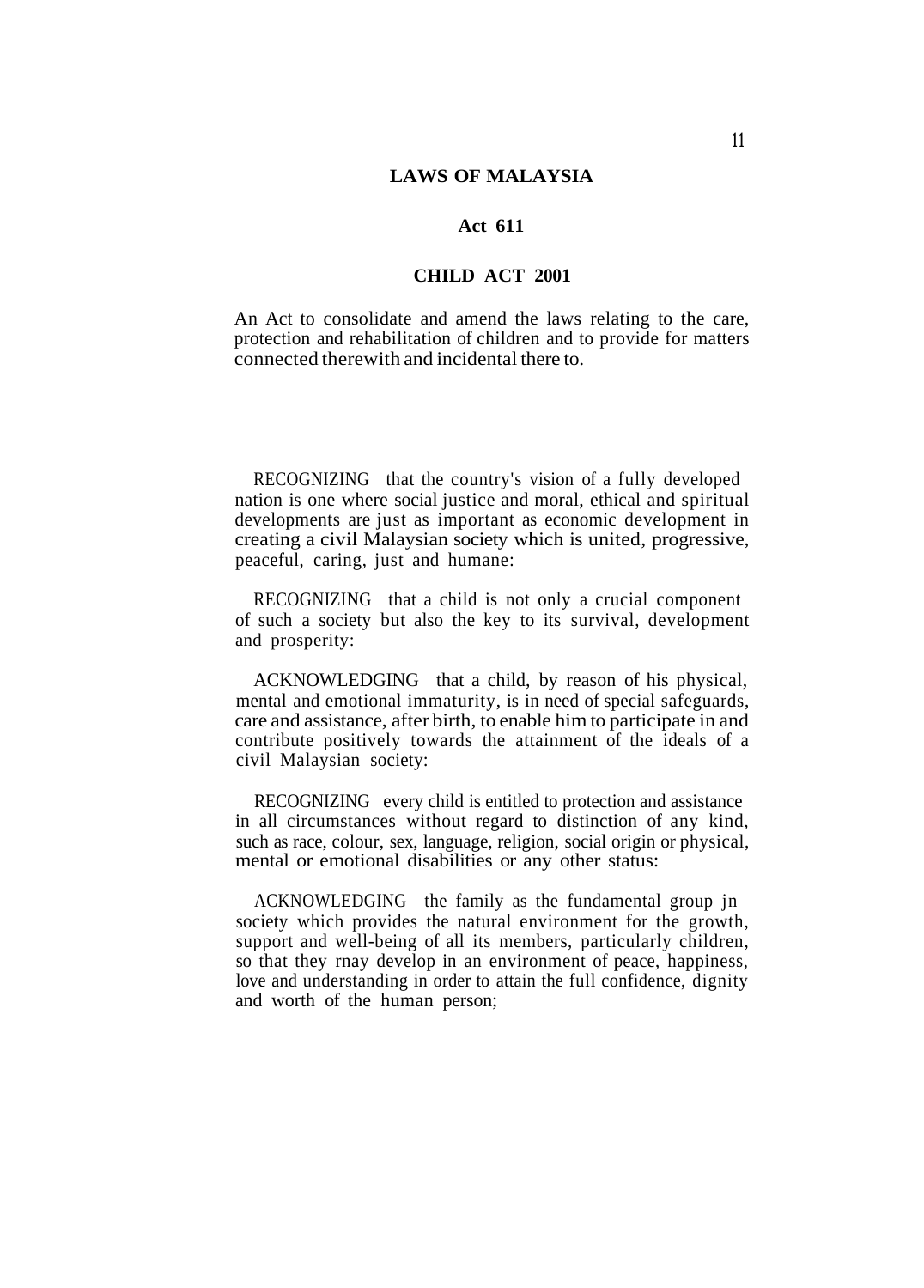RECOGNIZING the role and responsibility of the family in society, that they be afforded the necessary assistance to enable them to fully assume their responsibilities as the source of care, support, rehabilitation and development of children in society:

NOW, THEREFORE, ENACTED by the Parliament of Malaysia as follows:

## **PART I**

# **PRELIMINARY**

## **Short title, application and commencement**

**1.** (1) This Act may be cited as the Child Act 2001.

(2) This Act applies throughout Malaysia.

(3) This Act comes into operation on a date to be appointed by the Minister by notification in the *Gazette.*

#### **Interpretation**

**2.** (1) In this Act, unless the context otherwise requires—

"member of the family" includes a parent or a guardian, or a member of the extended family, who is a household member;

"household member" means a person who ordinarily resides in the same household as the child;

"probation hostel" means a hostel established or appointed under section 61 as a place of residence for children required to reside there under Part X;

"Register" means the Register kept and maintained under section 118;

"prescribed" means prescribed by regulations made under section 128;

"hospital" means any Government hospital or any teaching hospital of a University;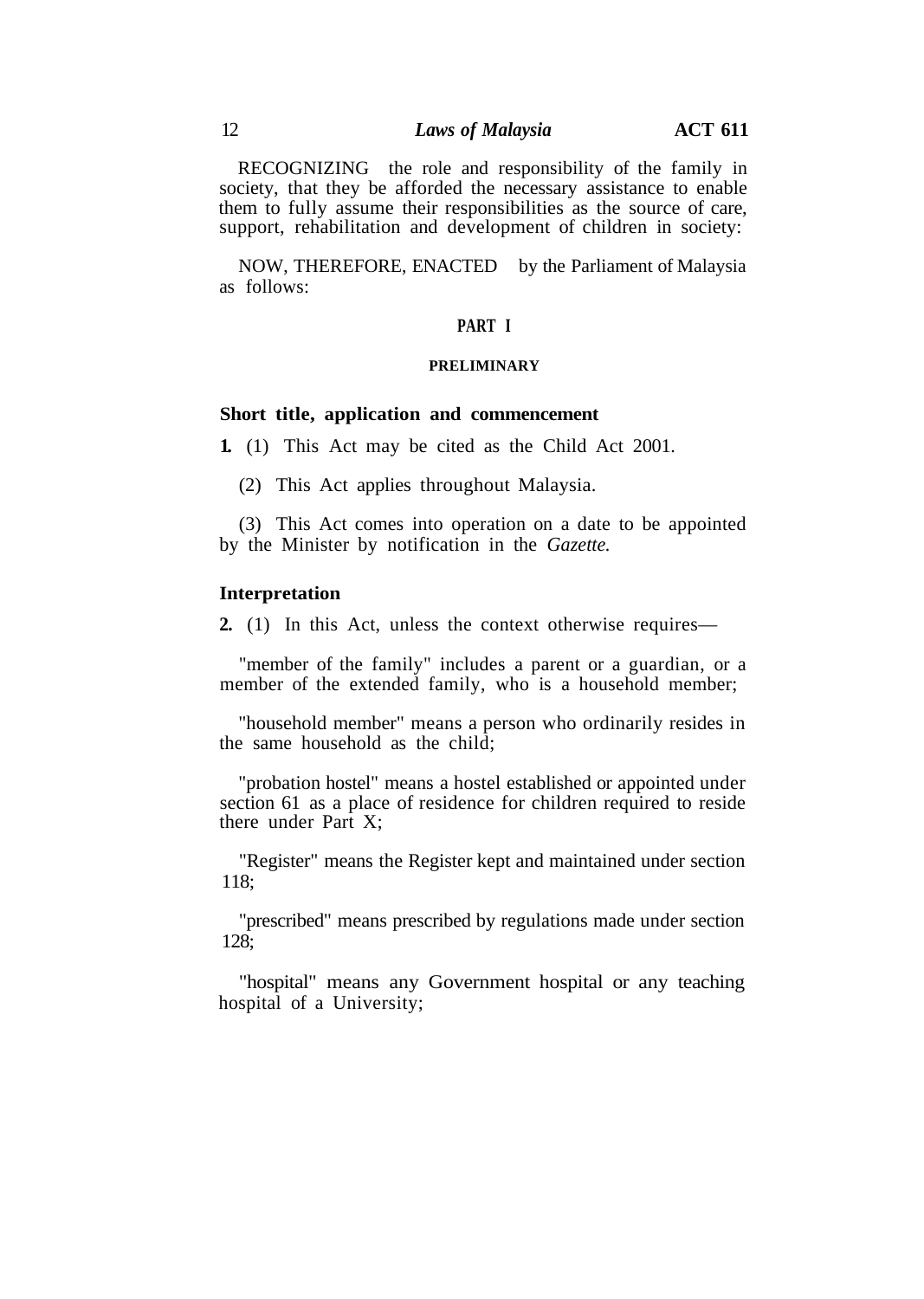"foster parent" means a person, not being a parent or a relative of a child—

- *(a)* to whom the care, custody and control of a child has been given by order of a Court under paragraph 30(1 *)(e);* or
- *(b)* permitted by the Protector under section 35 or 37, as the case may be, to receive a child into his care, custody and control;

"Child Welfare Committee", in relation to a State, means a Committee appointed by the Minister to oversee the welfare of persons coming within the purview of Part X and to assist the probation officer in any district or area;

"grave crime" includes—

- *(a)* the offences of murder, culpable homicide not amounting to murder or attempted murder;
- *(b)* all offences under the Pirearms (Increased Penalties) Act 1971 *[Act 37};*
- *(c)* all offences under the Internal Security Act 1960 [*Act 82*] punishable with imprisonment for life or with death;
- *(d)* all offences under the Dangerous Drugs Act 1952 [*Act 234*] punishable with imprisonment for more than five years or with death; and

*(e)* all offences under the Kidnapping Act 1961 *[Act 365];*

"child"—

- *(a)* means a person under the age of eighteen years; and
- *(b)* in relation to criminal proceedings, means a person who has attained the age of criminal responsibility as prescribed in section 82 of the Penal Code *[Act 574];*

"probationer" means a child for the time being under supervision by virtue of a probation order;

"extended family", in relation to a person, means persons related by consanguinity, affinity or adoption to that person;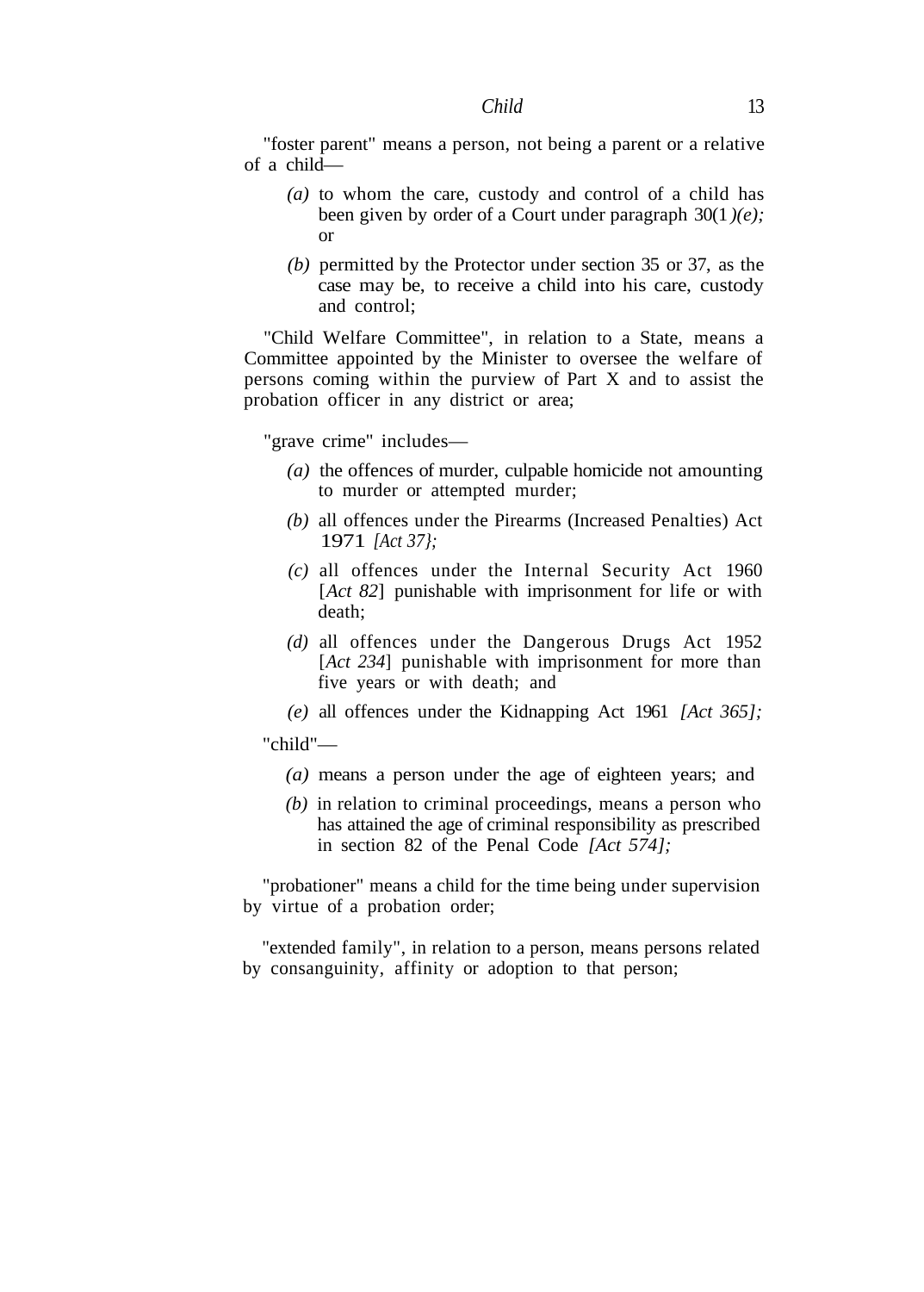"Director General" means the Director General of Social Welfare;

"probation report" means a report prepared by a probation officer under subsection 90(13);

"Board of Yisiting Justices" means the Board of Yisiting Justices appointed under section 64 of the Prison Act 1995 *[Act 537];*

"Board of Visitors" means the Board of Visitors appointed by the Minister under section 82;

"Court" means the Court For Children or any other Court, as the case may require;

"Court For Children" means the Court For Children constituted under section 11;

"Magistrate's Court" means a Court of a Magistrate of the Pirst Class;

"Supervising Court" means the Court For Children for the district or area in which a probationer is required to reside;

"Magistrate" means a Magistrate of the First Class;

"Council" means the Co-ordinating Council for the Protection of Children established under section 3;

"Minister" means the Minister or Ministers for the time being charged with the responsibility for the matter or matters in connection with which the reference to the "Minister" is made, acting individually or jointly or in consultation, as the case may require;

"Child Protection Team" means a team established by the Council under section 7;

"probation officer" means a probation officer appointed under section 10:

"senior police officer" has the same meaning as in the Police Act 1967 [*Act 344*]*;*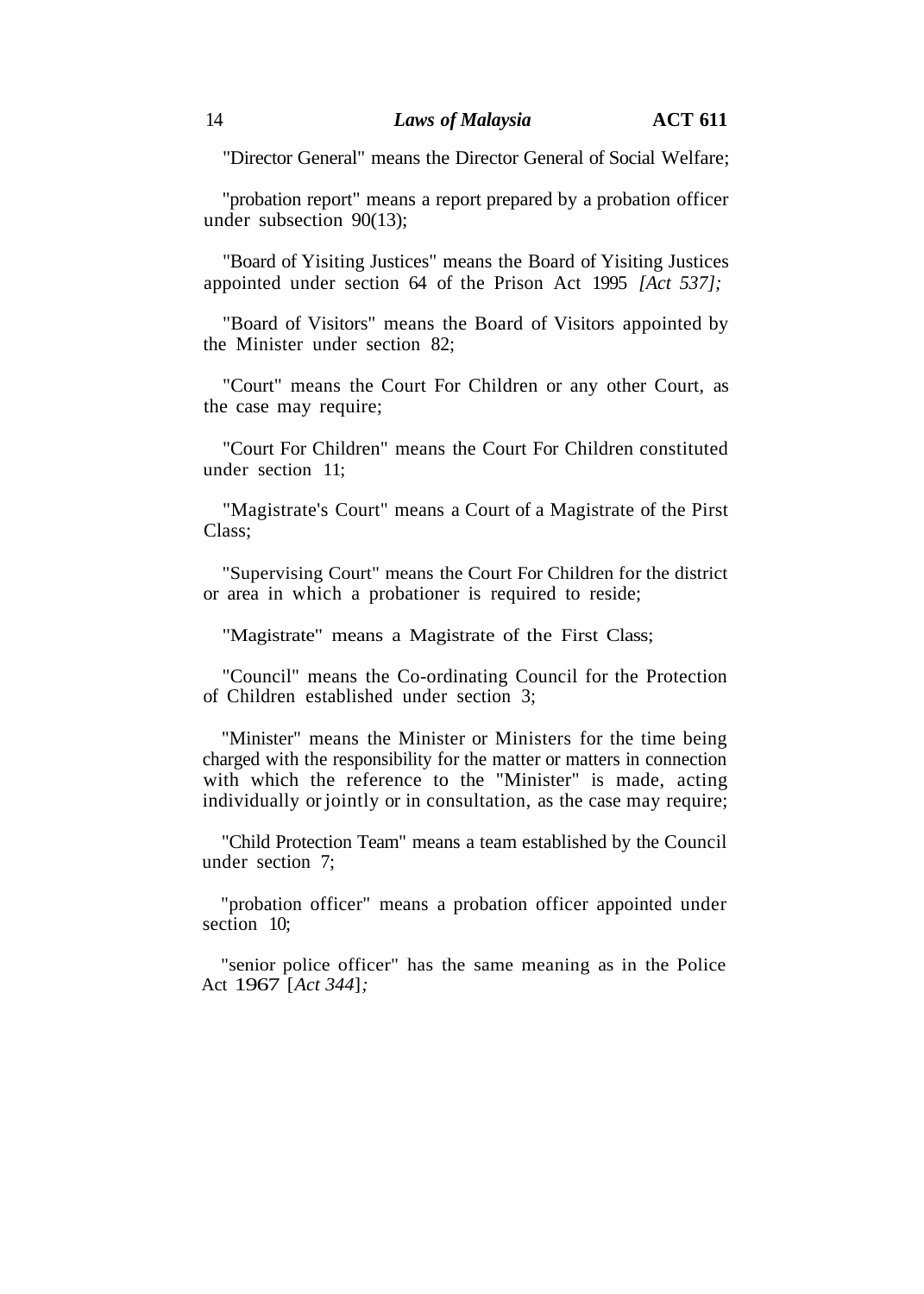"Social Welfare Officer" means any Social Welfare Officer in the Ministry or Department responsible for welfare services and includes any Assistant Social Welfare Officer;

"medical officer" means a registered medical practitioner in the service of the Government and includes a registered medical practitioner in any teaching hospital of a University;

"police officer" has the same meaning as in the Police Act 1967;

"prostitution" means the act of a person offering that person's body for sexual gratification for hire whether in money or in kind; and "prostitute" shall be construed accordingly;

# "Protector" means—

- *(a)* the Director General;
- *(b)* the Deputy Director General;
- *(c)* a Divisional Director of Social Welfare, Department of Social Welfare;
- *(d)* the State Director of Social Welfare of each of the States;
- *(e)* any Social Welfare Officer appointed under section 8;

## "owner"—

- *(a)* in relation to any place—
	- (i) means the registered proprietor of the place;
	- (ii) the lessee, including a sublessee, of the place whether registered or otherwise; or
	- (iii) the agent or trustee of any of the persons described in subparagraphs (i) and (ii); and
- *(b)* in relation to any conveyance, means the registered owner of the conveyance;

"Registrar" means the Registrar of Children in Need of Protection appointed under subsection 9(2) and includes the Registrar General;

"Registrar General" means the Registrar General of Children in Need of Protection appointed under subsection 9(1);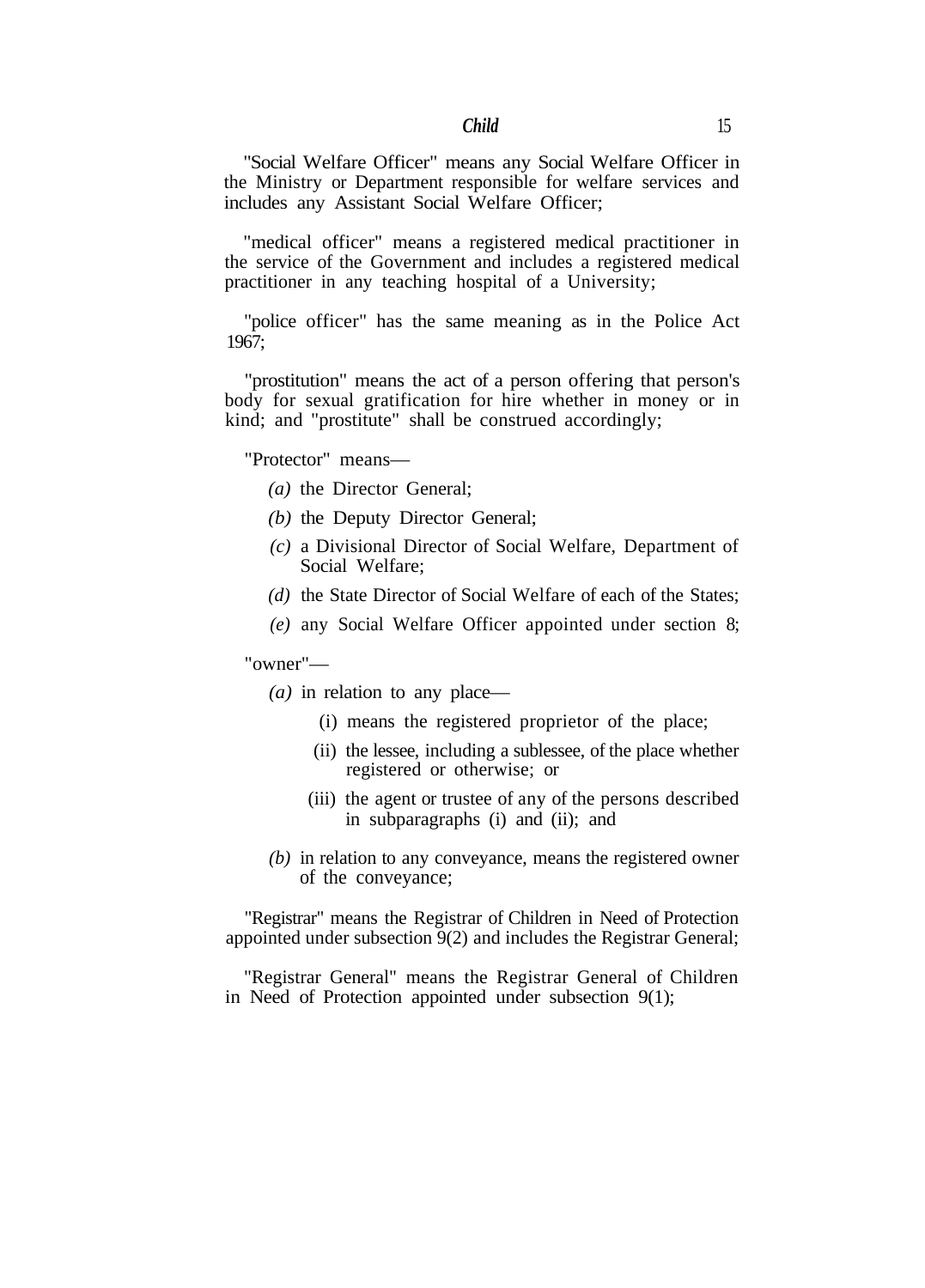"registered medical practitioner" means a medical practitioner registered under the Medical Act 1971 [*Act 50*]*;*

"conveyance" includes an aircraft, a ship, a boat or a vessel whether afloat or not, and any vehicle;

"child care provider" means a person who looks after one or more children for yaluable consideration for any period of time;

"occupier"—

- *(a)* means a person in occupation or control of any place; and
- *(b)* in relation to places different parts of which are occupied by different persons, means the respective person in occupation or control of each part;

"guardian", in relation to a child, includes any person who, in the opinion of the Court For Children having cognizance of any case in relation to the child or in which the child is concerned, has for the time being the charge of or control over the child;

"probation order" means a probation order made under section 98;

"Henry Gurney School order" means an order made by a Court For Children sending a child aged fourteen years or above to a Henry Gurney School;

"approved school order" means an order made by a Court For Children sending a child to an approved school;

"contribution order" means a contribution order made under section 108:

"centre" means a privately-owned shelter or institution approved by the Minister, set up for the care, protection and rehabilitation of children;

"brothel" means any place occupied or used by any two or more persons whether at the same time or at different times for the purpose of prostitution;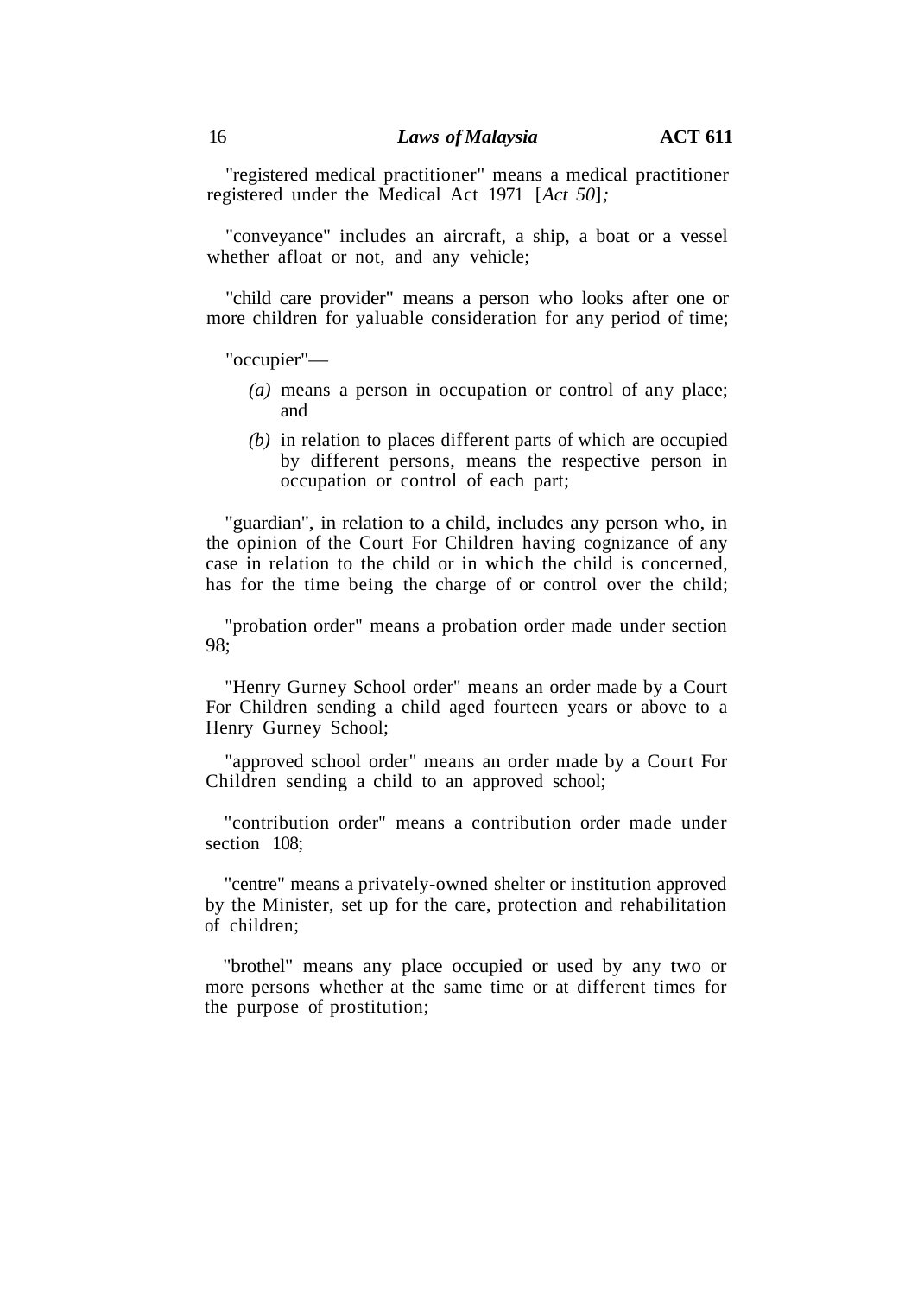"Henry Gurney School" means a school—

- *(a)* established or appointed under section 73; and
- *(b)* under the direction and control of the Director General of Prisons and approved by the Minister for the education, training and detention of persons to be sent there in pursuance of Part X;

"approved school" means a school established or appointed under section 65 and includes a centre:

"place" includes any building, house, office, shop, flat, room or cubicle or part thereof, any open or enclosed space, and any conveyance;

"place of assignation" means any place where communication is established with any child either directly or through intermediary for purposes of prostitution;

"place of refuge" means any place of refuge established or appointed under section 55;

"place of safety" means any place of safety established or appointed under section 54;

"place of detention"—

- *(a)* means any place of detention established or appointed under section 58; and
- *(b)* includes accommodation in a police station, police cell or lock-up, separate or apart from adult offenders;

"probation period" means the period for which a probationer is placed under supervision by a probation order;

"Deputy Director General" means the Deputy Director General of Social Welfare.

(2) In this Act, unless the context otherwise requires, the Federal Territory of Kuala Lumpur and the Pederal Territory of Labuan shall each be regarded as a State.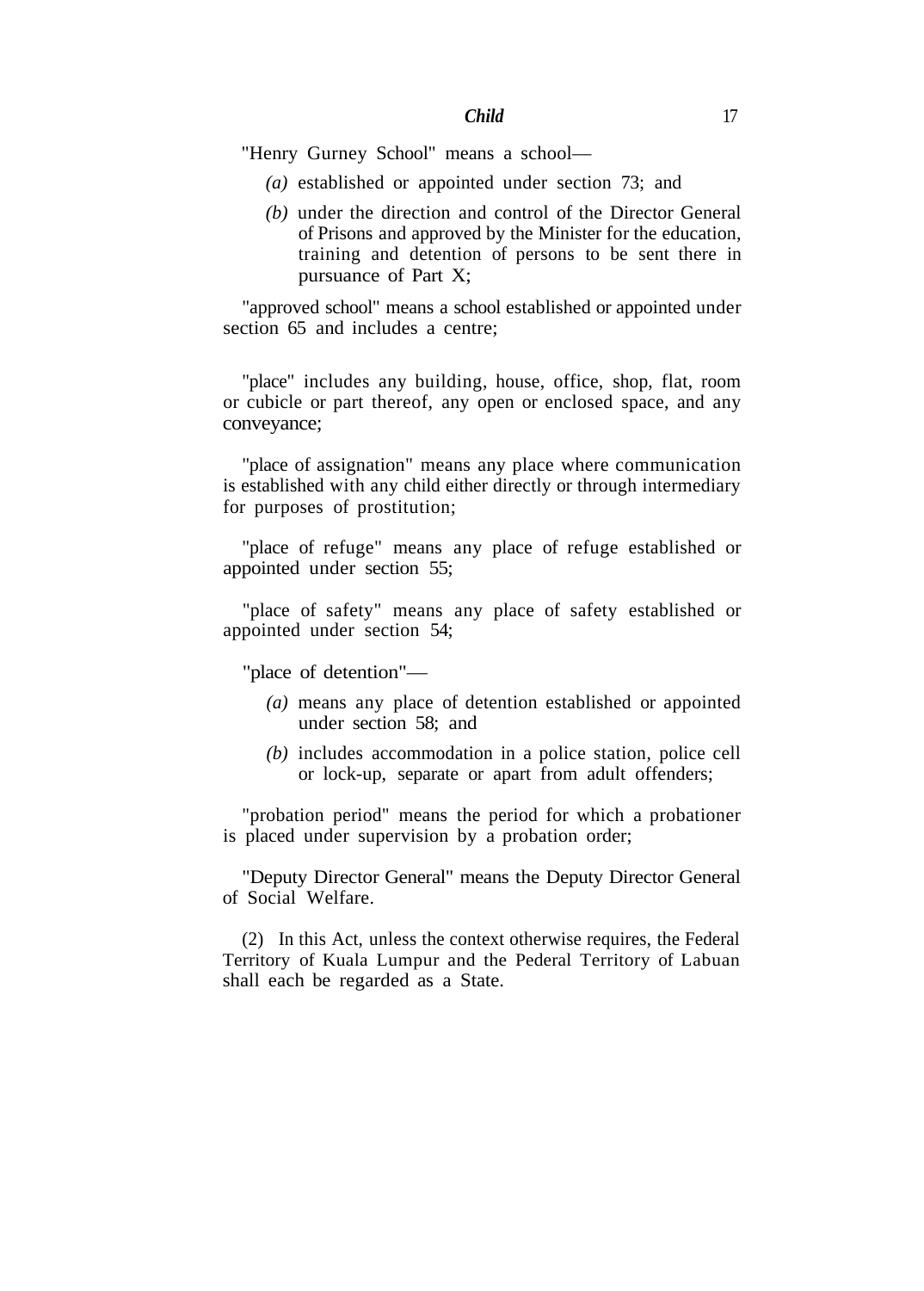# PART II

CO-ORDINATING COUNCIL FOR THE PROTECTION OF CHILDREN

# **Establishment of the Co-ordinating Council for the Protection of Children**

**3.** (1) There shall be established a Council which shall be known as the "Co-ordinating Council for the Protection of Children".

- (2) The Council shall—
	- *(a)* be responsible for advising the Minister on all aspects of child protection;
	- *(b)* design an efficient and effective management system throughout Malaysia incorporating information channels for reporting cases of children in need of protection;
	- *(c)* recommend services that are specifically oriented to meet the needs of persons, children and families in need of child protection services;
	- *(d)* co-ordinate the various resources of any Government Department which is involved with child protection;
	- *(e)* develop programmes to educate the public in the prevention of child abuse and neglect;
	- *(f)* advise on the management, operation and practice of Child Protection Teams throughout Malaysia;
	- *(g)* advise on the development of training programmes for members of Child Protection Teams throughout Malaysia;
	- *(h)* resolve any conflict that may arise within Child Protection Teams; and
	- *(i)* perform such other functions as may be prescribed by regulations made under this Act.

# **Membership of Council**

- **4.** (1) The Council shall consist of the following members:
	- *(a)* the Director General who shall be the Chairman;
	- *(b)* the Deputy Director General who shall be the Deputy Chairman;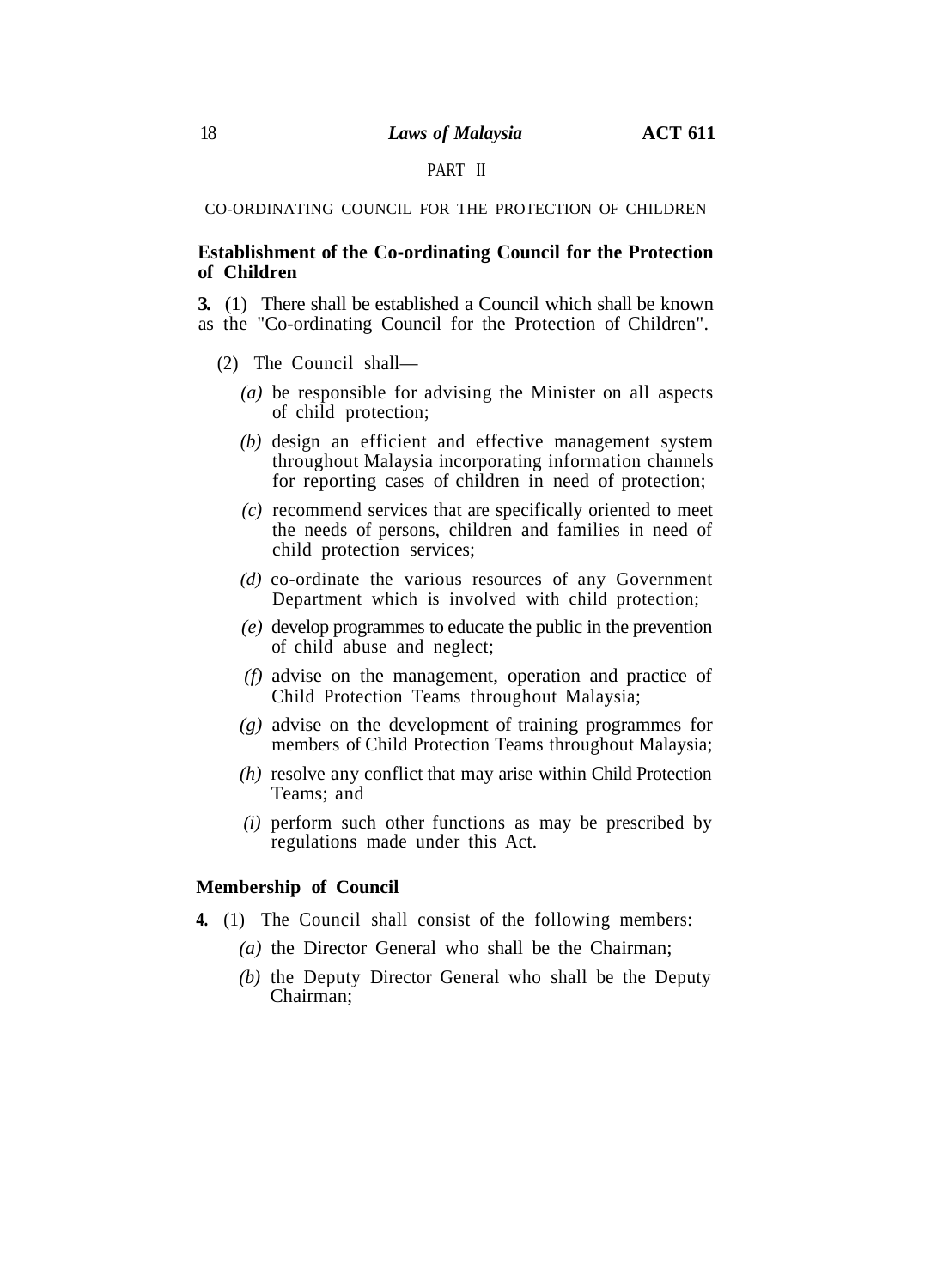- *(c)* a representative from the Ministry responsible for child protection;
- *(d)* a representative from the Ministry responsible for health;
- *(e)* a representative from the Ministry responsible for education;
- *(f)* a representative from the Ministry responsible for human resources;
- *(g)* a representative from the Ministry responsible for information;
- *(h) a* representative of the Attorney General;
- *(i)* a representative of the Inspector General of Police;
- *(j) a* representative from the Prison Department;
- *(k)* two representatives from the Department of Social Welfare;
- *(l)* a representative from the ministry, in the State of Sabah, charged with the responsibility for welfare services;
- *(m)* a representative from the ministry, in the State of Sarawak, charged with the responsibility for welfare services;
- *(n)* not more than seven persons with appropriate experience, knowledge and expertise on matters relating to the welfare and development of children including any person qualified to advise on relevant indigenous, ethnic, cultural or religious factors, to be appointed by the Minister; and
- *(o) a* Registrar who shall be the Secretary.

(2) Each member of the Council appointed und r paragraph (l)(m) shall, unless he sooner resigns, hold office for a period not exceeding three years and is eligible for reappointment.

# **Meeting of Council**

**5.** (1) The Council shall meet at least four times in a year at such time and place as the Chairman may determine!

- (2) Every meeting of the Council shall be presided over—
	- *(a)* by the Chairman;
	- *(b)* in the absence of the Chairman, by the Deputy Chairman; or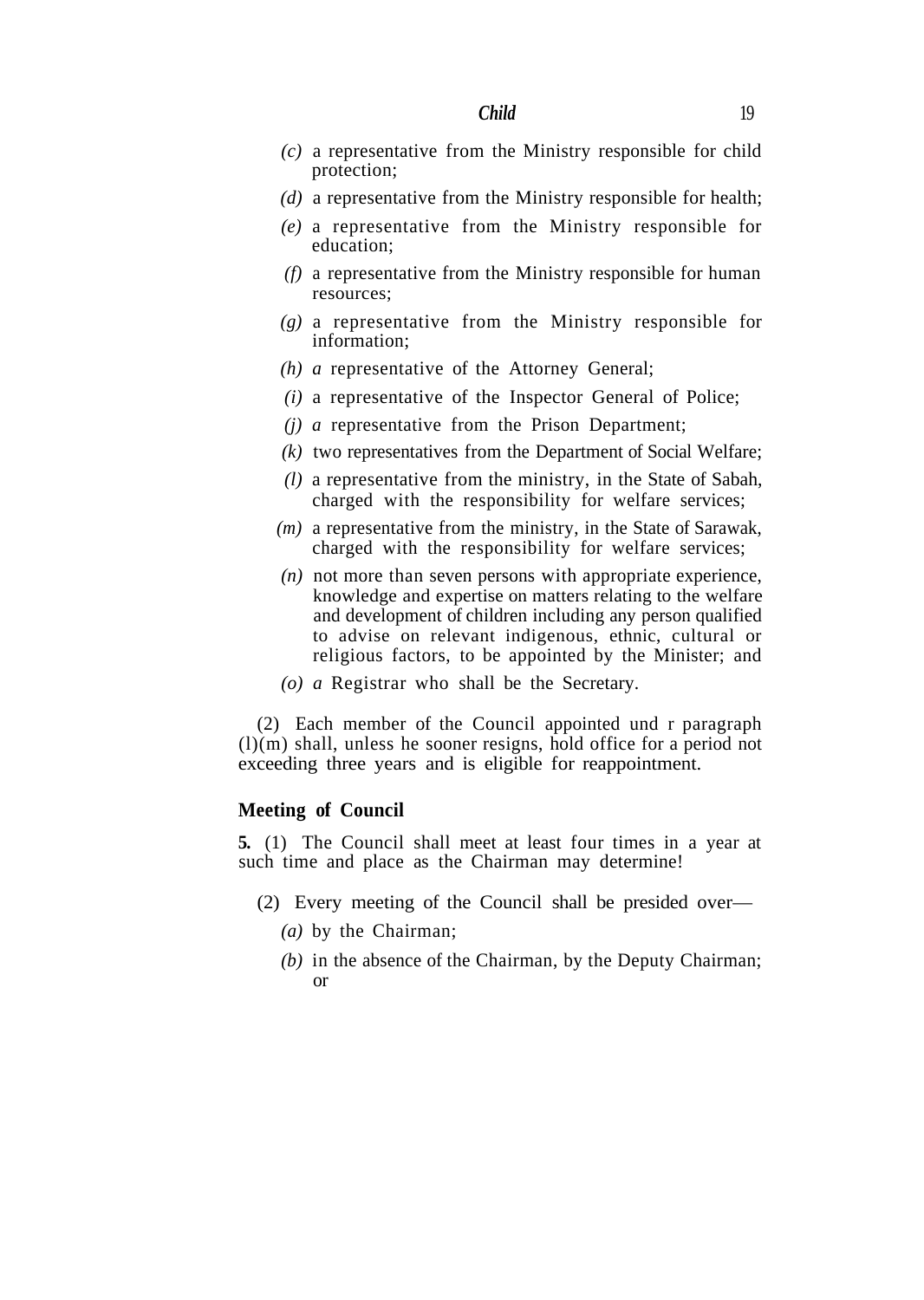*(c)* in the absence of the Chairman and Deputy Chairman, by a member elected by the members present from amongst themselves.

(3) Seven members of the Council shall form a quorum at any meeting of the Council.

(4) If on any question to be determined there is an equality of votes, the Chairman, or the Deputy Chairman or the member referred to in paragraph  $(2)(c)$  if he is presiding over the meeting, shall have a casting vote in addition to his deliberative vote.

(5) Subject to this Act, the Council may detentine its own procedure.

# **Establishment of committees**

**6.** (1) The Council may establish such committees as it deems necessary or expedient to assist it in the performance of its functions under this Act.

- (2) A committee established under subsection (1)—
	- *(a)* shall be chaired by a member of the Council;
	- *(b)* shall conform to and act in accordance with any direction given to it by the Council; and
	- *(c)* may determine its own procedure.

(3) Members of the committees established under subsection (1) may be appointed from amongst members of the Council or such other persons as the Council thinks fit.

(4) A member of a committee shall hold office for such term as may be specified in his letter of appointment and is eligible for reappointment.

(5) The Council may revoke the appointment of any member of a committee without assigning any reason therefor.

(6) A member of a committee may, at any time, resign by giving notice in writing to the chairman of the committee.

(7) The Council may, at any time, discontinue or alter the constitution of a committee.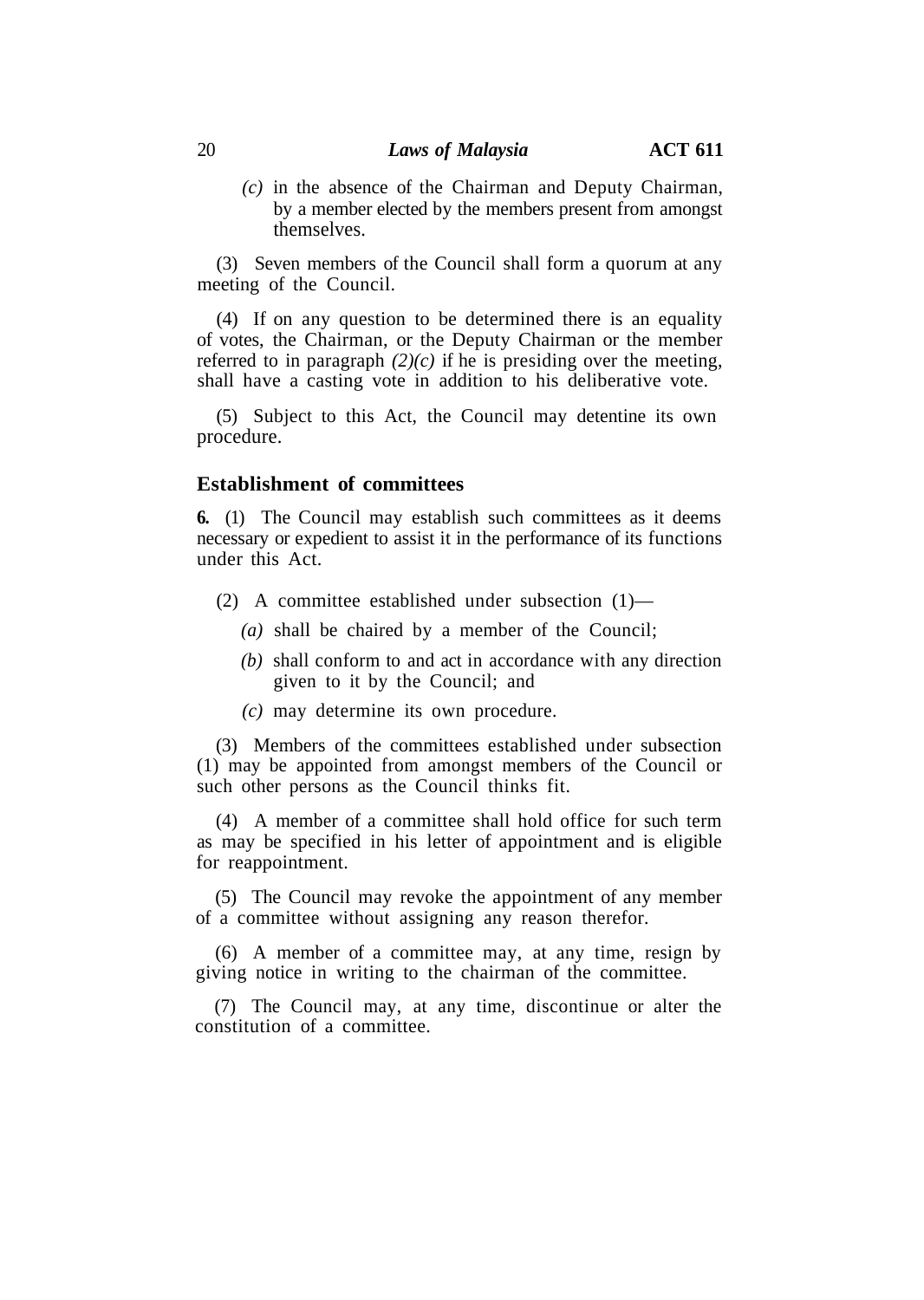(8) A committee shall hold its meetings at such times and places as the chairman of the committee may determine.

(9) A committee may iiwite any person to attend a meeting of the committee for the purpose of advising it on any matter under discussion but that person shall not be entitled to vote at the meeting.

# **Establishment of Child Protection Teams**

**7.** (1) The Council shall establish throughout Malaysia groups of persons, each group to be known as a "Child Protection Team", for the purpose of co-ordinating locally-based services to families and children if children are or are suspected of being in need of protection.

(2) A Child Protection Team shall consist of the following members:

- *(a)* a Protector to be named by the Council on the advice of the Director General, who shall be the chairman;
- *(b)* a medical officer; and
- *(c)* a senior police officer.

(3) A Child Protection Team shall have the authority to coopt from time to time such other persons as it may reasonably require to assist it in the performance of its functions and duties or as the circumstances of each case may require, including any person qualified to advise on relevant indigenous, ethnic, cultural or religious factors.

# PART III

#### APPOINTMENT OF PROTECTOR, *ETC.*

# **Appointment and powers of Protectors**

**8.** (1) The Minister may, by notification in the *Gazette,* appoint such number of Social Welfare Officers to exercise the powers and perform the duties of a Protector under this Act subject to such conditions as may be specified in the notification.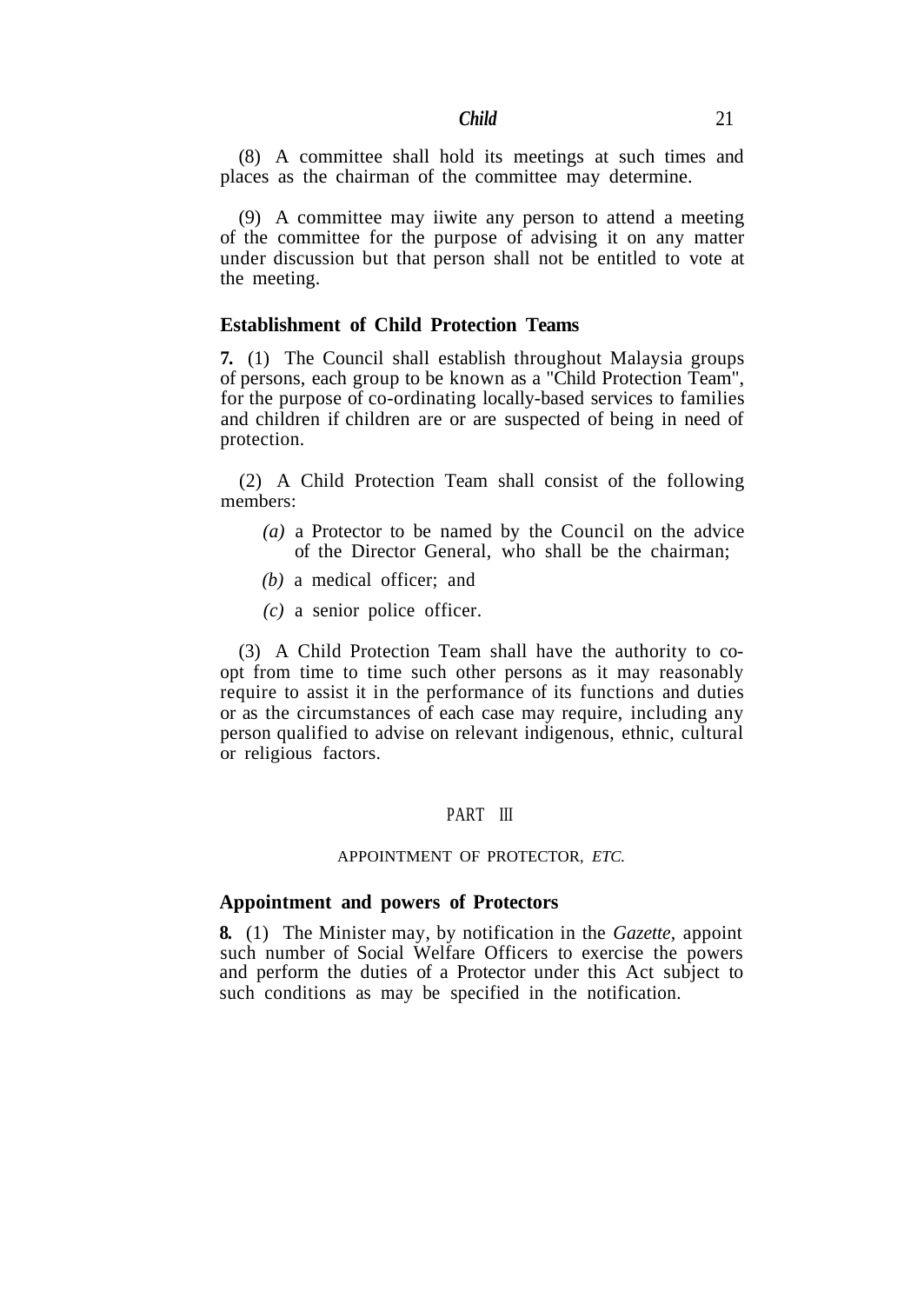- (2) A Protector—
	- *(a)* shall have the power of a Magistrate in respect of the taking of evidence at any inquiry held by him under this Act;
	- *(b)* shall furnish to the Court a copy of the notes of such evidence when called upon to do so by order of the Court; and
	- *(c)* shall not be compellable in any judicial proceedings to answer any question as to the grounds of his decision or belief—
		- (i) in any case dealt with by him under this Act; or
		- (ii) as to anything which came to his knowledge in any inquiry made by him as Protector.

(3) Every order or summons purporting to be issued by and under the hand and seal of the Protector in pursuance of this Act shall be received in evidence in any Court without further proof and shall be *prima facie* evidence of the facts stated in such order or summons.

(4) All acts done in pursuance of any order or summons referred to in subsection (3) shall be deemed to have been authorized by law.

# **Appointment of Registrar General and Registrar**

*9.* (1) The Minister may appoint a Social Welfare Officer to be the Registrar General of Children in Need of Protection for the purposes of this Act.

(2) The Minister may appoint such number of public officers as he deems necessary by name or by office to be Registrars of Children in Need of Protection.

(3) The Registrar General shall have the general supervision and control of—

- *(a)* Registrars appointed under subsection (2); and
- *(b)* the registration of children in need of protection under this Act.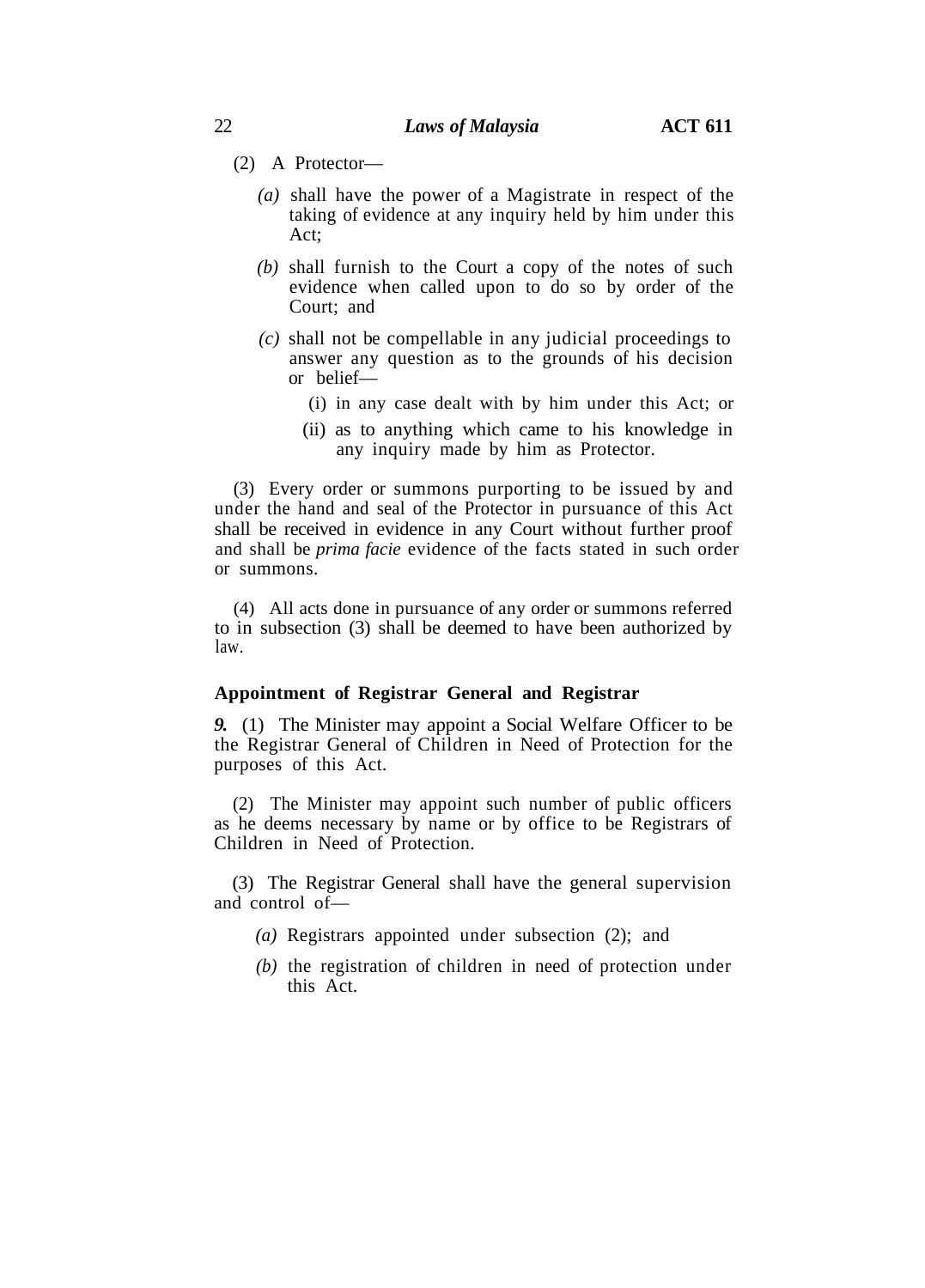# **Appointment of probation officers**

**10.** (1) The Minister may, by notification in the *Gazette,* appoint such number of Social Welfare Officers as he deems necessary to be probation officers throughout Malaysia or any part of Malaysia.

(2) A probation officer when acting under a probation order shall be subject to the control of the Supervising Court.

(3) In this section, "Social Welfare Officers" includes Social Welfare Assistants.

# PART IV

## COURTS FOR CHILDREN

# **Constitution and jurisdiction of Court For Children**

**11.** (1) Courts constituted in accordance with this Act and sitting for the purpose of—

- *(a)* hearing, determining or disposing of any charge against a child; or
- *(b)* exercising any other jurisdiction conferred or to be conferred on Courts For Children by or under this Act or by any other written law,

shall be known as the "Courts For Children".

(2) A Court For Children shall consist of a Magistrate who, in the exercise of his functions as a Court For Children except when making an order under subsection 39(4), 42(4), 84(3) or 86(1), as the case may require, shall be assisted by two advisers to be appointed by the Minister from a panel of persons resident in the State.

(3) One of the two advisers mentioned in subsection (2) shall be a woman.

- (4) The functions of the advisers are—
	- *(a)* to inform and advise the Court For Children with respect to any consideration affecting the order made upon a finding of guilt or other related treatment of any child brought before it; and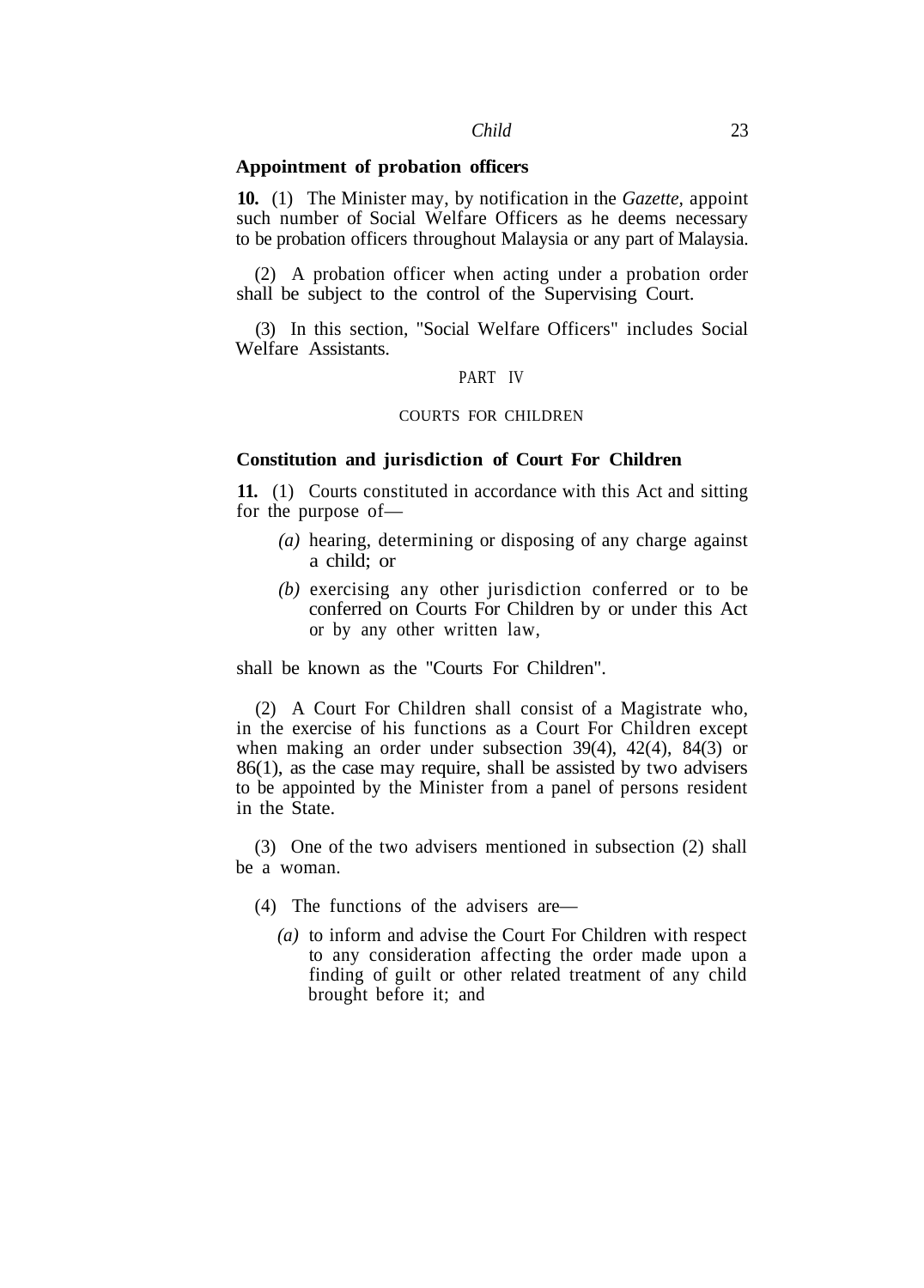*(b)* if necessary, to advise the parent or guardian of the child.

(5) A Court For Children shall have jurisdiction to try all offences except offences punishable with death.

(6) Except as modified or extended by this Part, the Criminal Procedure Code [*Act 593*] shall apply to Courts For Children as if Courts For Children were Magistrates' Courts.

# **Place of sitting and persons who may be present in Court For Children**

- **12.** (1) A Court For Children shall, if practicable, sit—
	- *(a)* either in a different building or room from that in which sittings of Courts other than Courts For Children are held; or
	- *(b)* on different days from those on which sittings of those other Courts are held.

(2) If a Court For Children sits in the same building as other Courts, the Court For Children shall have a different entrance and exit from those of the other Courts to enable children to be brought to and from the Court For Children with privacy.

(3) No person shall be present at any sitting of a Court For Children except —

- *(a)* members and officers of the Court;
- *(b)* the children who are parties to the case before the Court, their parents, guardians, advocates and witnesses, and other persons directly concerned in that case; and
- *(c)* such other responsible persons as may be determined by the Court.

# **Period specified in any order made by Court For Children not to extend beyond the date child attains the age of eighteen years**

**13.** Except as specified in this Act, any period specified in any order made by a Court For Children under this Act shall not extend beyond the date on which the child to whom the order relates attains the age of eighteen years.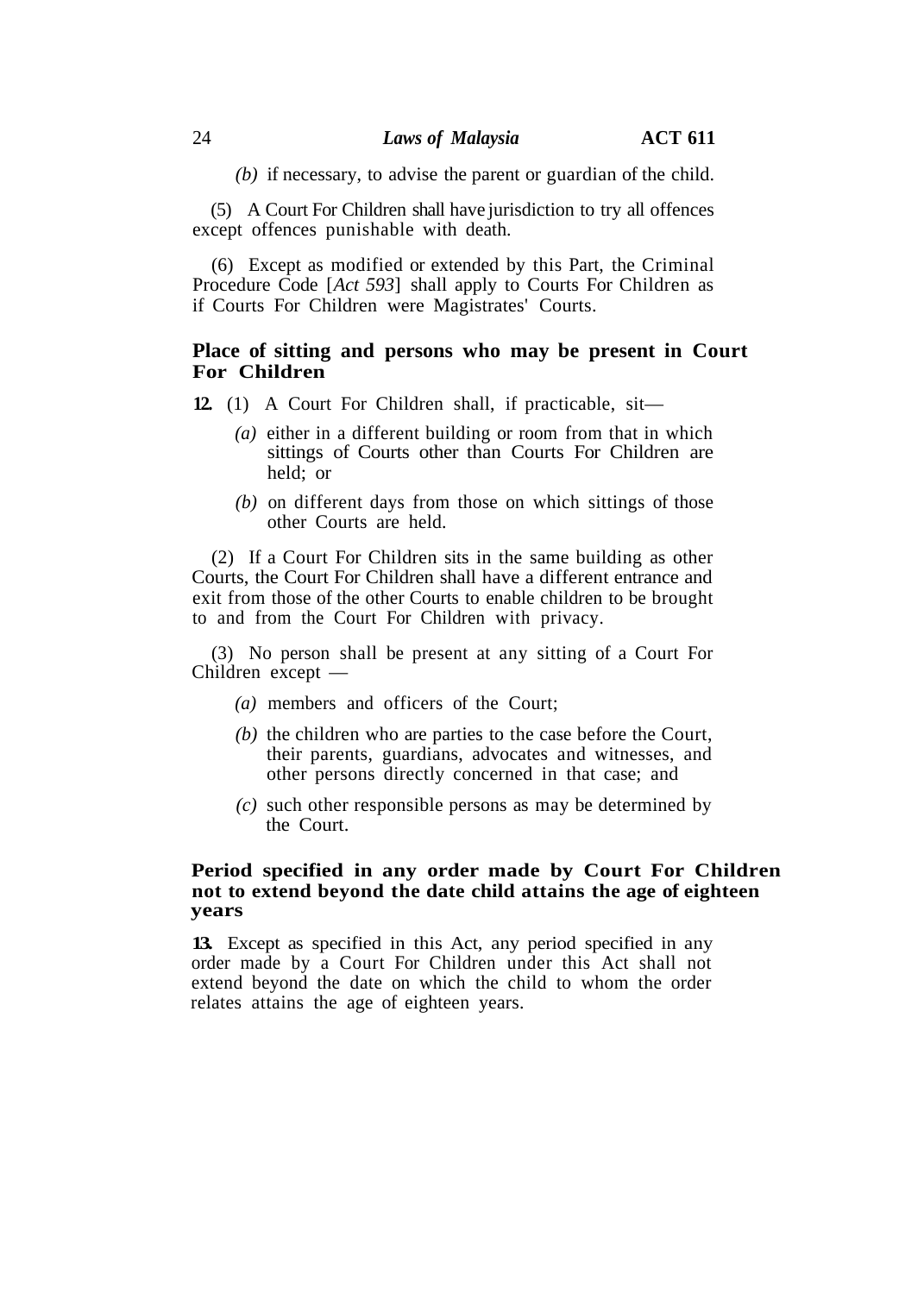# **Court For Children may order detention,** *etc.* **to extend beyond the date child attains the age of eighteen years**

**14.** (1) Notwithstanding anything in this Act or any written law or any rule of law, a Court For Children may, if the Court finds that circumstances warrant it, make an order relating to—

- *(a)* the detention of a child in a place of detention, probation hostel, approved school or Henry Gurney School, approved institution or centre;
- *(b)* the supervision of a child by a Social Welfare Officer or probation officer, as the case may be; or
- *(c)* any probation period,

which has the effect of extending the period of such detention, supervision or probation beyond the date on which the child attains the age of eighteen years.

(2) The order referred to in subsection (1) shall be complied with by the child and all parties to whom the order relates so long as the order remains in force and have effect.

## **Restrictions on media reporting and publication**

**15.** (1) Notwithstanding any written law to the contrary, any mass media report regarding—

- *(a)* any step taken against a child concerned or purportedly concerned in any criminal act or omission, be it at the pre-trial, trial or post-trial stage;
- *(b)* any child in respect of whom custody is taken under Part V;
- *(c)* any child in respect of whom any of the offences specified in the First Schedule has been or is suspected to have been committed; or
- *(d)* any proceedings under Part VI,

shall not reveal the name, address or educational institution, or include any particulars calculated to lead to the identification of any child so concerned either as being the person against or in respect of whom action is taken or as being a witness to the action.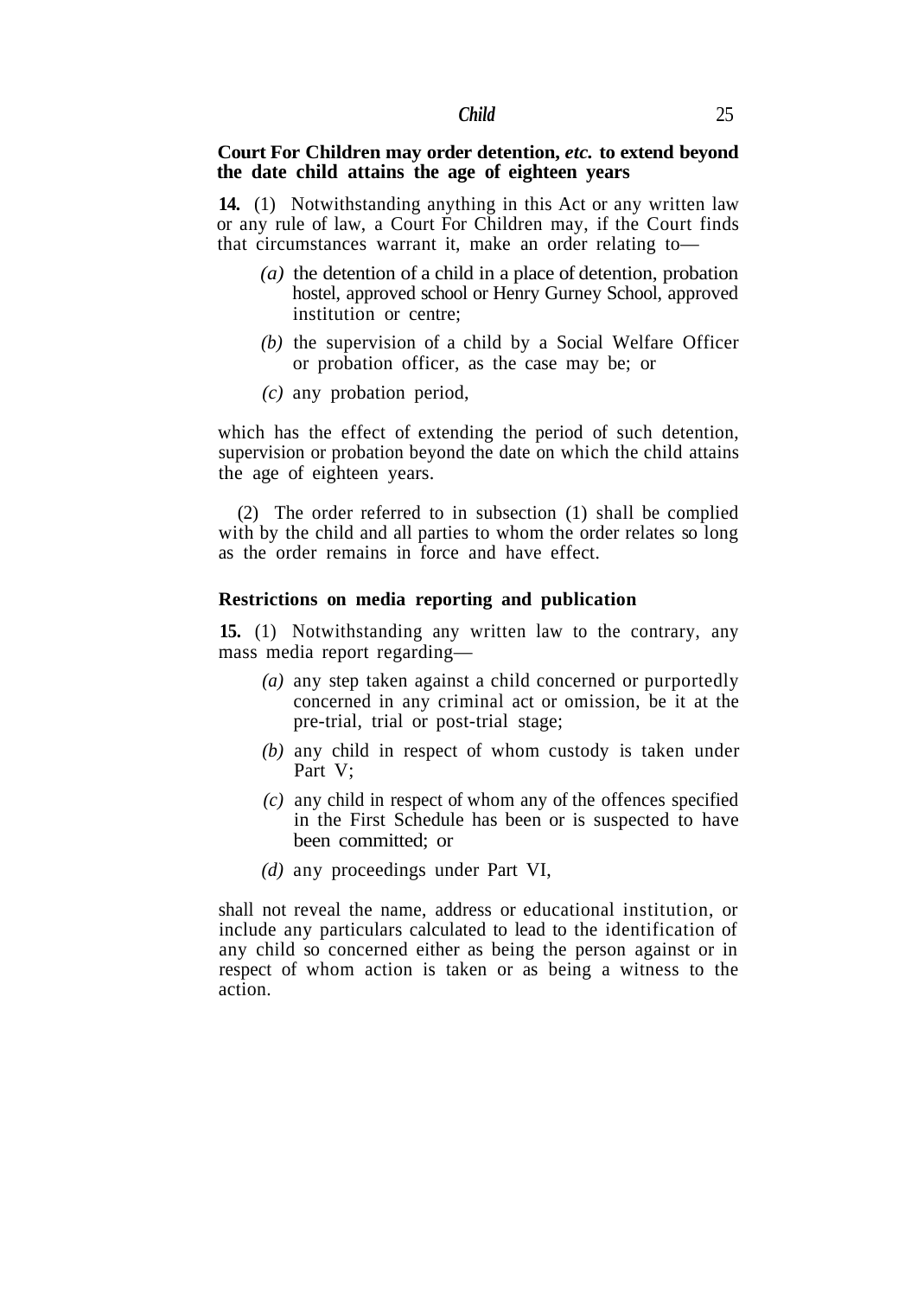- (2) A picture of—
	- *(a)* any child concerned in any of the matters mentioned in subsection (1); or
	- *(b)* any other person, place or thing which may lead to the identification of any child so concerned,

shall not be published in any newspaper or magazine or transmitted through any electronic medium.

- (3) The Court For Children, in any case—
	- *(a)* may, if the Court For Children is satisfied that it is in the interest of justice to do so; and
	- *(b)* shall, in the case of an application by or with the authority of a Protector,

dispense with the requirements of this section to such an extent as the Court may deem expedient.

(4) Any person who contravenes subsection (1) or (2) commits an offence and shall on coviction be liable to a fine not exceeding ten thousand ringgit or to imprisonraent for a term not exceeding five years or to both.

(5) For the purposes of this section, "transmit" includes broadcast by radio or television.

# **Presumption as to age**

- **16.** (1) If in a charge for an offence triable under this Act—
	- *(a)* it is alleged that the person who committed the offence was under or had attained any specified age; and
	- *(b)* that person appears to the Court For Children to have been at the date of the commission of the alleged offence under or to have attained the specified age, as the case may be,

he shall, for the purposes of this Act, be presumed at that date to have been under or to have attained that age, as the case may be, and.any order made therein shall not be invalidated by any subsequent proof that the age has been incorrectly stated.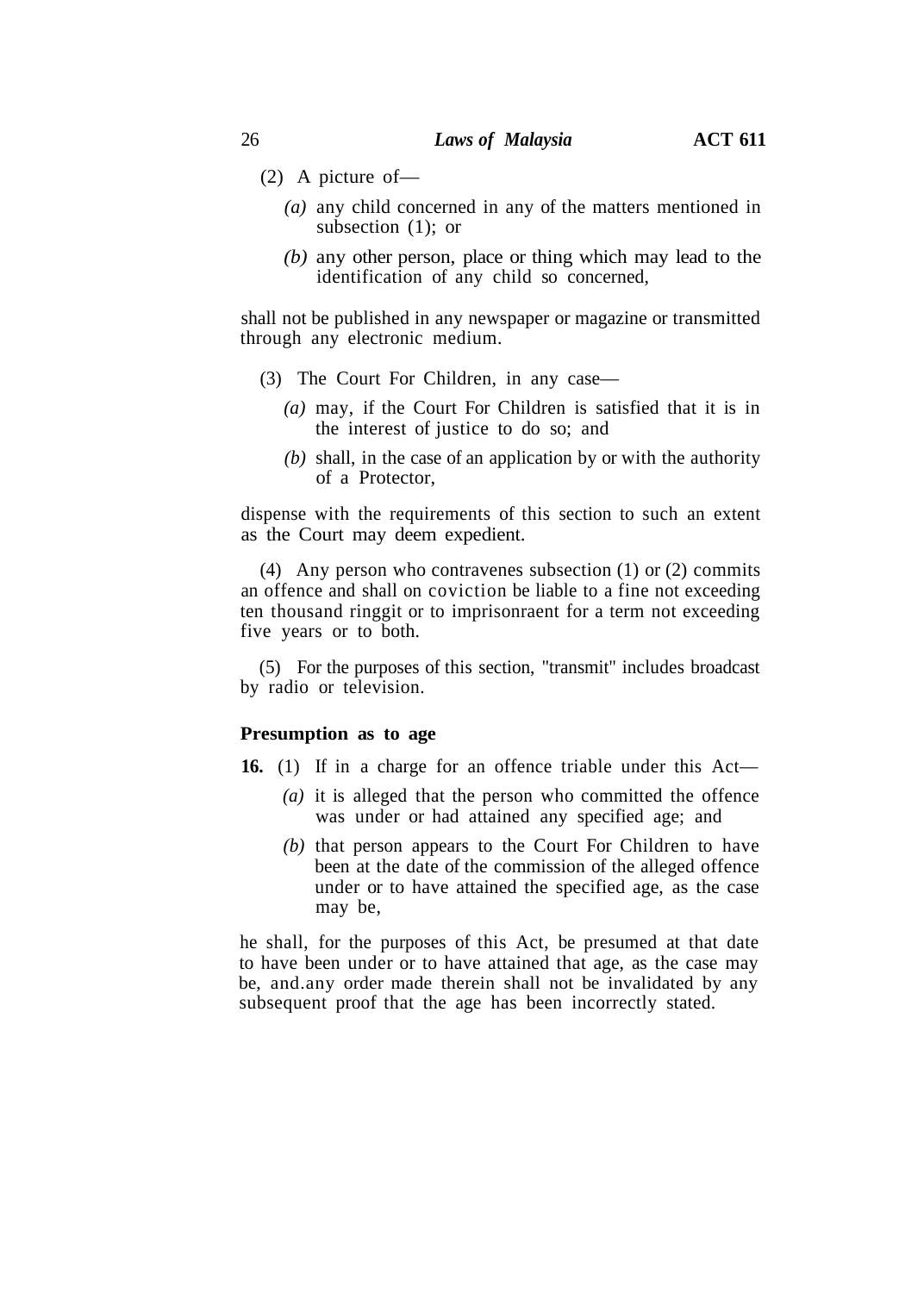(2) If the Court For Children is in doubt as to the exact age of the person who is alleged to have committed an offence, the certificate of a medical officer to the effect that, in his opinion, the person has or has not attained a specified age may be given in evidence, and the Court For Children shall declare that person's age for the purposes of this Act.

(3) The age so declared by the Court For Children under subsection (2) shall be deemed to be the true age of that person, unless and until the contrary is proved.

#### PART V

## CHILDREN IN NEED OF CARE AND PROTECTION

CHAPTER 1

## GENERAL

# **Meaning of child in need of care and protection**

- **17.** (1) A child is in need of care and protection if—
	- *(a)* the child has been or there is substantial risk that the child will be physically injured or emotionally injured or sexually abused by his parent or guardian or a member of his extended family;
	- *(b)* the child has been or there is substantial risk that the child will be physically injured or emotionally injured or sexually abused and his parent or guardian, knowing of such injury or abuse or risk, has not protected or is unlikely to protect the child from such injury or abuse;
	- *(c)* the parent or guardian of the child is unfit, or has neglected, or is unable, to exercise proper supervision and control over the child and the child is falling into bad association;
	- *(d)* the parent or guardian of the child has neglected or is unwilling to provide for him adequate care, food, clothing and shelter;
	- *(e)* the child—
		- (i) has no parent or guardian; or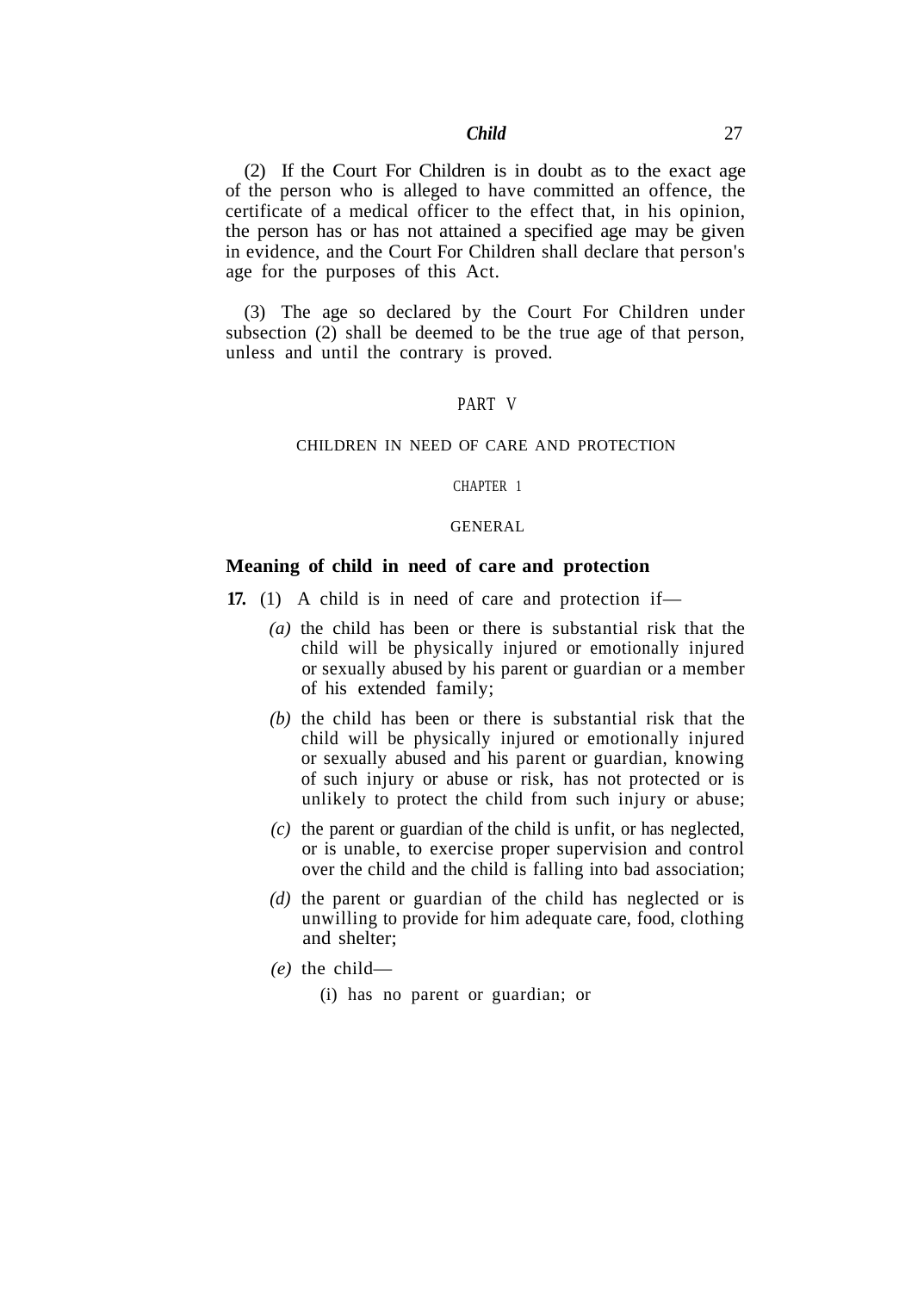(ii) has been abandoned by his parent or guardian and after reasonable inquiries the parent or guardian cannot be found,

and no other suitable person is willing and able to care for the child;

- *(f)* the child needs to be examined, investigated or treated—
	- (i) for the purpose of restoring or preserving his health; and
	- (ii) his parent or guardian neglects or refuses to have him so examined, investigated or treated;
- *(g)* the child behaves in a manner that is, or is likely to be, harmful to himself or to any other person and his parent or guardian is unable or unwilling to take necessary measures to remedy the situation or the remedial measures taken by the parent or guardian fail;
- *(h)* there is such a conflict between the child and his parent or guardian, or between his parents or guardians, that family relationships are seriously disrupted, thereby causing him emotional injury;
- *(i)* the child is a person in respect of whom any of the offences specified in the Pirst Schedule or any offence of the nature described in sections 31, 32 and 33 has been or is suspected to have been committed and his parent or guardian—
	- (i) is the person who committed such offence or is suspected to have committed such offence; or
	- (ii) has not protected or is unlikely to protect him from such offence;
- *(j)* the child is—
	- (i) a member of the same household as the child referred to in paragraph *(i);*or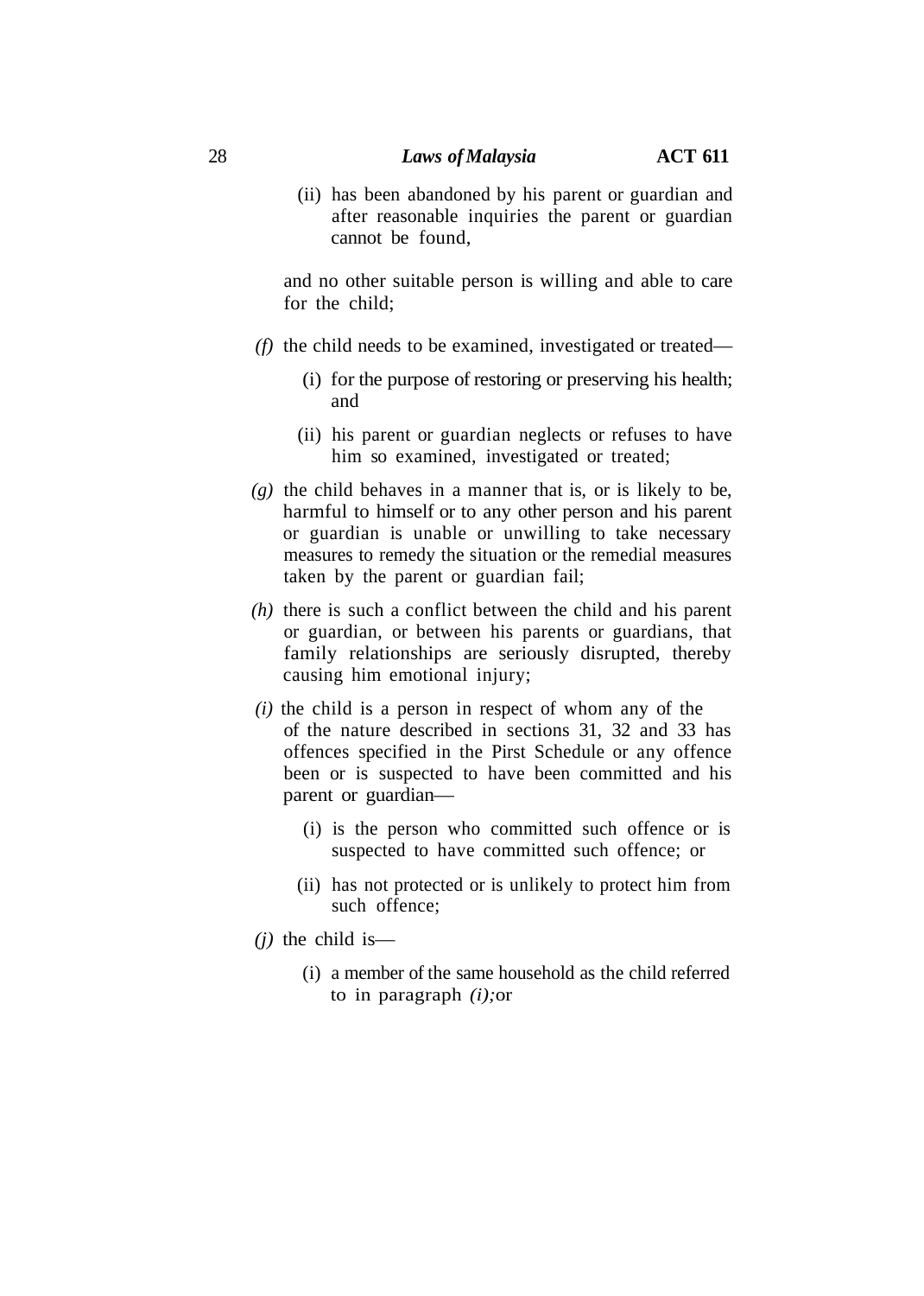(ii) a member of the same household as the person who has been convicted of the offence referred to in paragraph *(i),*

and appears to be in danger of the commission upon or in respect of him of a similar offence and his parent or guardian—

- *(aa)* is the person who committed or is suspected to have committed the offence;
- *(bb)* is the person who is corwicted of such offence; or
- *(cc)* is unable or unwilling to protect him from such offence;
- *(k)* the child is allowed to be on any street, premises or place for the purposes of—
	- (i) begging or receiving alms, whether or not there is any pretence of singing, playing, performing or offering anything for sale; or
	- (ii) carrying out illegal hawking, illegal lotteries, gambling or other illegal activities detrimental to the health and welfare of the child.
- (2) For the purposes of this Part, a child is—
	- *(a)* physically injured if there is substantial and observable injury to any part of the child's body as a result of the non-accidental application of force or an agent to the child's body that is evidenced by, amongst other things, a laceration, a contusion, an abrasion, a scar, a fracture or other bone injury, a dislocation, a sprain, haemorrhaging, the rupture of a viscus, a burn, a scald, the loss or alteration of consciousness or physiological functioning or the loss of hair or teeth;
	- *(b)* emotionally injured if there is substantial and obseryable impairment of the child's mental or emotional functioning that is evidenced by, amongst other things, a mental or behavioural disorder, including anxiety, depression, withdrawal, aggression or delayed development;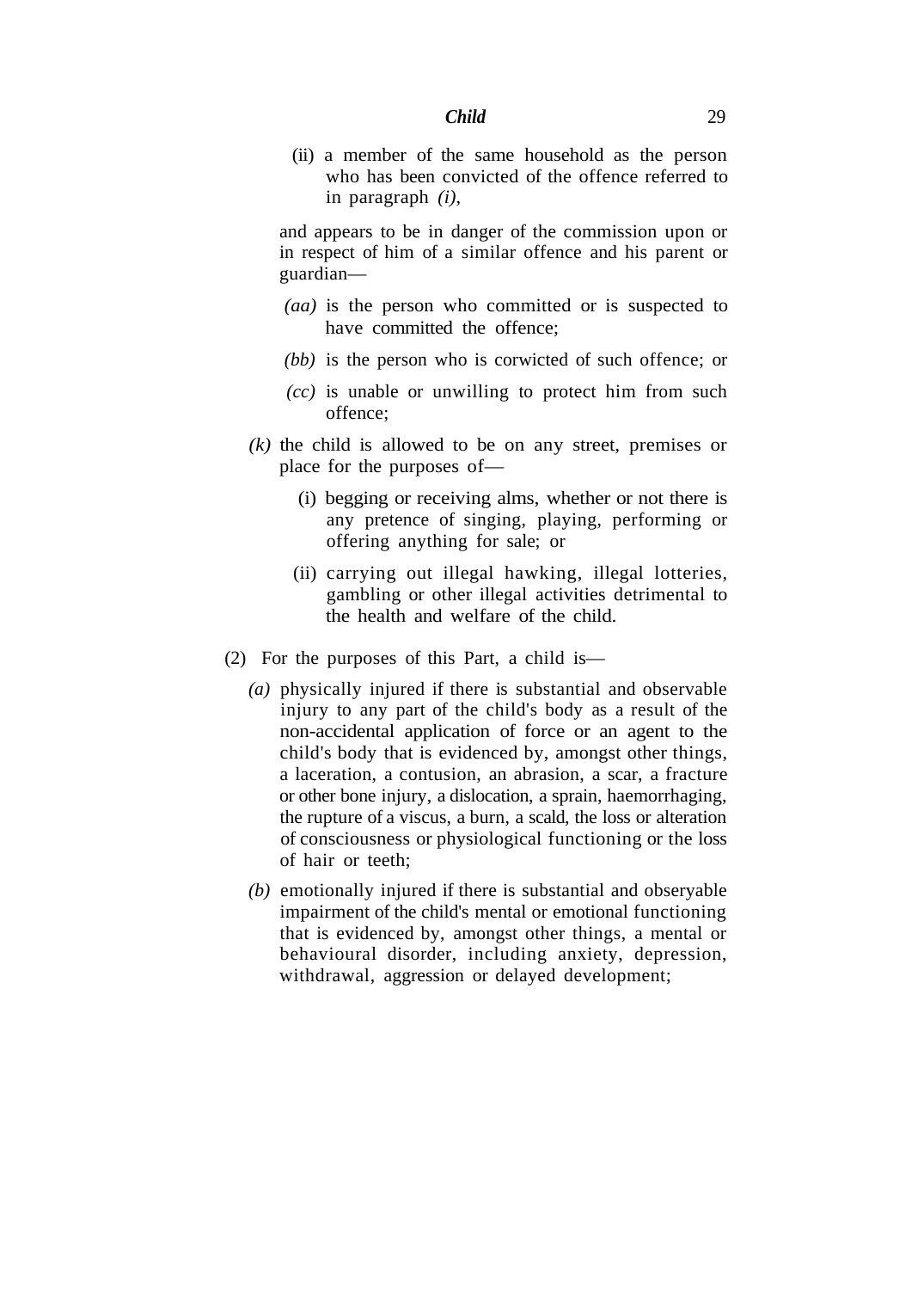- (c) sexually abused if he has taken part, whether as a participant or an observer, in any activity which is sexual in nature for the purposes of—
	- (i) any pornographic, obscene or indecent material, photograph, recording, film, videotape or performance; or
	- (ii) sexual exploitation by any person for that person's or another person's sexual gratification.

# CHAPTER 2

## TEMPORARY CUSTODY AND MEDICAL EXAMINATION AND TREATMENT

# **Taking a child into temporary custody**

**18.** Any Protector or police officer who is satisfied on reasonable grounds that a child is in need of care and protection may take the child into temporary custody, unless the Protector or police officer is satisfied that—

- *(a)* the taking of proceedings in relation to the child is undesirable in the best interests of the child; or
- *(b)* the proceedings are about to be taken by some other person.

## **Production before Court For Children**

**19.** (1) Subject to section 20, every child who is taken into temporary custody under section 18 shall be brought before a Court For Children within twenty-four hours exclusive of the time necessary for the journey from the place the child was so taken into custody to the Court For Children.

(2) If it is not possible to bring a child before a Court For Children within the time specified in subsection (1), the child shall be brought before a Magistrate who may direct that the child be placed in—

- *(a)* a place of safety; or
- *(b)* the care of a fit and proper person,

until such time as the child can be brought before a Court For Children.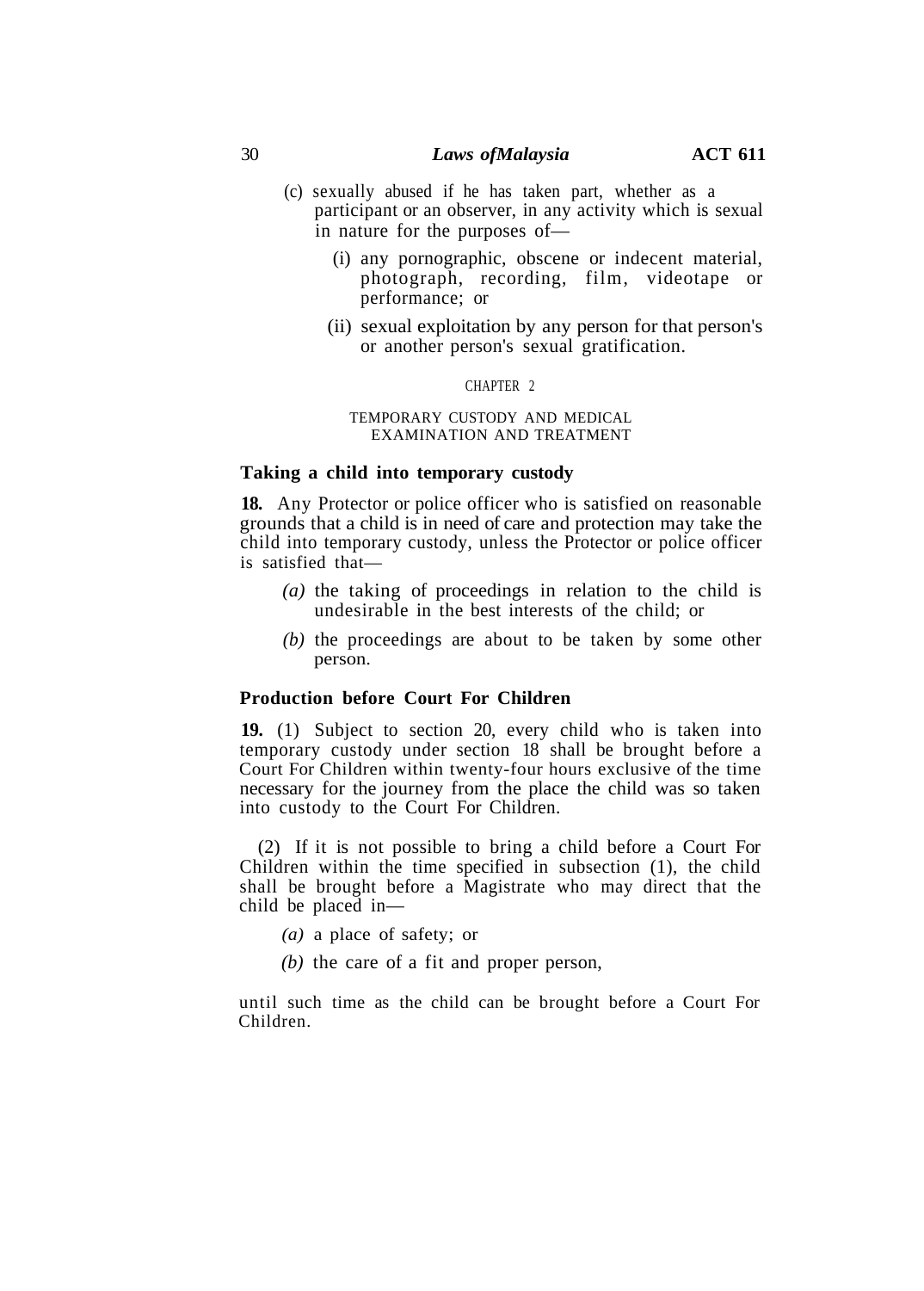(3) If a child is placed in a place of safety or in the care of a fit and proper person under subsection (2)—

- *(a)* the person in charge of the place of safety or such fit and proper person shall have the like control over, and responsibility for the maintenance of, the child as the parent of the child would have had; and
- *(b)* the child shall continue in the care of the person referred to in paragraph *(a)* notwithstanding that the child is claimed by his parent or guardian or any other person.

(4) A Protector who takes a child into temporary custody under this section shall, immediately upon such taking, cause the parent or guardian of the child to be notified of such taking.

(5) A police officer who takes a child into temporary custody under this section shall, immediately upon such taking, notify the Protector of such taking.

# **Child in need of medical examination or treatment**

**20.** (1) If a Protector or police officer who takes a child into temporary custody under section 18 is of the opinion that the child is in need of medical examination or treatment, the Protector or police officer may, instead of bringing the child before a Court For Children or Magistrate, as the case may be, present the child before a medical officer.

(2) If at the time of being taken into custody a child is a patient in a hospital, the Protector or police officer who takes the child into custody may leave the child in the hospital.

(3) If a Protector or police officer does not take a child into temporary custody under section 18 but he is satisfied on reasonable grounds that the child is in need of medical examination or treatment, he may direct in writing the person who appears to him to have the care of the child for the time being to immediately take the child to a medical officer.

(4) If the person referred to in subsection (3) fails to comply within forty-eight hours with a direction made under that subsection, a Protector or police officer may take the child into temporary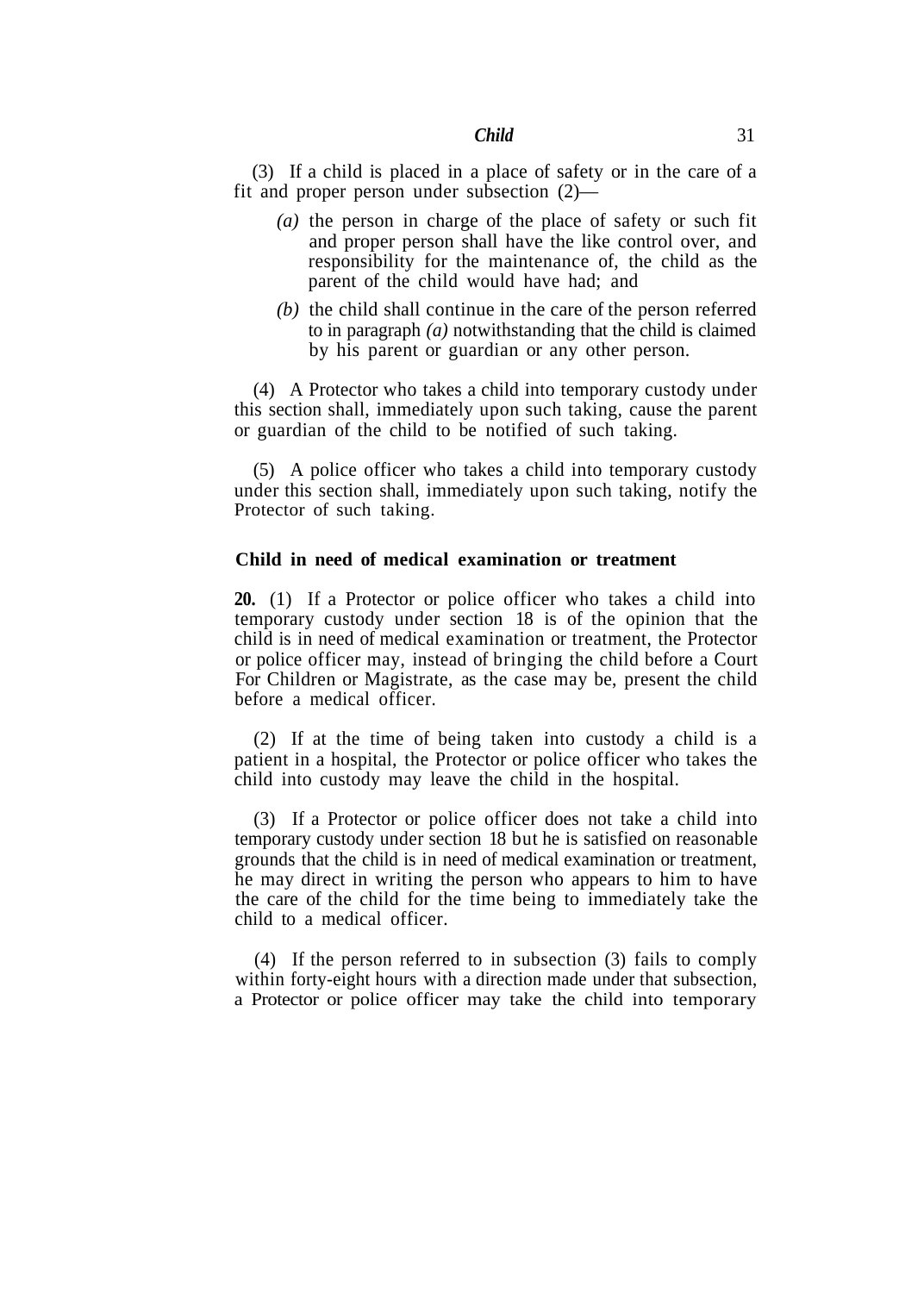custody for the purpose of presenting the child before a medical officer.

# **Medical examination and treatment**

**21.** A medical officer before whom a child is presented under subsection  $20(1)$  or  $(4)$ —

- *(a)* shall conduct or cause to be conducted an examination of the child;
- *(b)* may, in examining the child and if so authorized by a Protector or police officer, administer or cause to be administered such procedures and tests as may be necessary to diagnose the child's condition; and
- *(c)* may provide or cause to be provided such treatment as he considers necessary as a result of the diagnosis.

# **Authorization of hospitalization**

**22.** If the medical officer who examines a child under section 21 is of the opinion that the hospitalization of the child is necessary for the purposes of medical care or treatment, a Protector or police officer may authorize the child to be hospitalized.

# **Control over hospitalized children**

**23.** If a child is hospitalized under section 22, the Director General shall have the like control over, and responsibility for the maintenance of, that child as a person in charge of a place of safety would have had if the child had been placed in that place of safety.

# **Authorization of medical treatment**

**24.** (1) If, in the opinion of a medical officer, the child referred to in section 21 requires treatment for a minor illness, injury or condition, a Protector or police officer may authorize such treatment.

(2) If, in the opinion of a medical officer, the child referred to in section 21 is suffering from a serious illness, injury or condition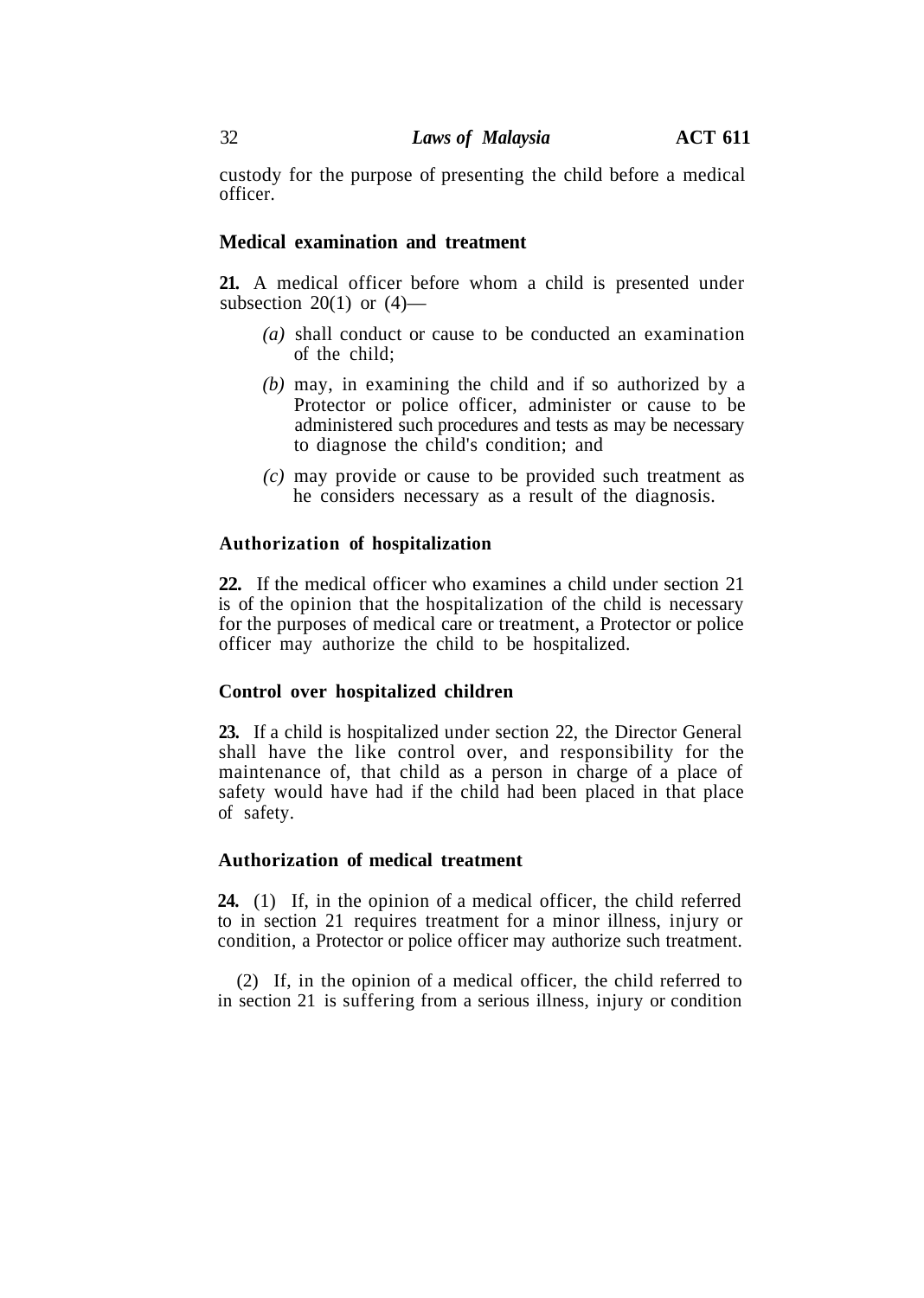or requires surgery or psychiatric treatment, a Protector or police officer—

- *(a)* shall immediately notify or take reasonable steps to notify and consult the parent or guardian of the child or any person having authority to consent to such treatment; and
- *(b)* may, with the written consent of the parent or guardian or such person, authorize such medical or surgical or psychiatric treatment as may be considered necessary by a medical officer.

(3) If a medical officer has certified in writing that there is immediate risk to the health of a child, a Protector may authorize, without obtaining the consent referred to in subsection  $(2)$ , such medical or surgical or psychiatric treatment as may be considered necessary by the medical officer but only under any of the following circumstances:

- *(a)* that the parent or guardian of the child or any person having authority to consent to such treatment has unreasonably refused to give, or abstained from giving, consent to such treatment;
- *(b)* that the parent or guardian or the person referred to in paragraph *(a)* is not available or cannot be found within a reasonable time; or
- *(c)* the Protector belieyes on reasonable grounds that the parent or guardian or the person referred to in paragraph *(a)* has ill-treated, neglected, abandoned or exposed, or sexually abused, the child.

# **Steps to be taken after medical examination or treatment**

**25.** (1) A child who is taken into custody under section 18 and is medically examined or treated under section 21 shall be brought before a Court For Children within twenty-four hours—

- *(a)* of the completion of such examination or treatment; or
- *(b)* if the child is hospitalized, of Jiis discharge from the hospital.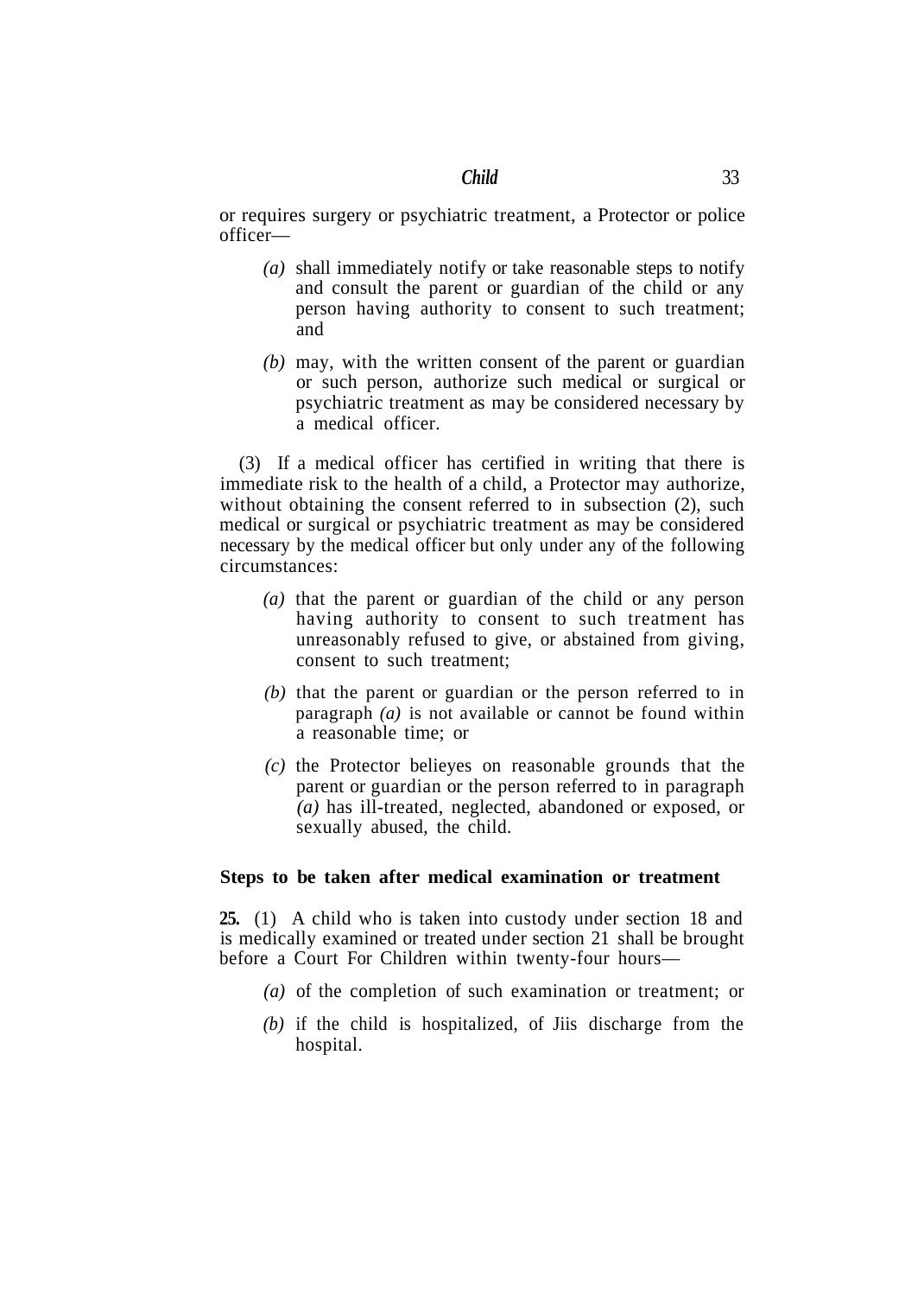(2) If it is not possible to bring the child before a Court For Children within the time specified in subsection (1), the child shall be brought before a Magistrate who may direct that the child be placed in—

- *(a)* a place of safety; or
- *(b)* the care of a fit and proper person,

until such time as the child can be brought before a Court For Childrenr

(3) A child who—

- *(a)* is taken into custody under subsection 20(4); and
- *(b)* subsequently undergoes medical examination or treatment,

shall be returned to the person from whose care the child was taken—

- *(aa)* upon the completion of such examination or treatment; or
- *(bb)* if the child is hospitalized, upon his discharge from the hospital.

# **No liability incurred for giving authorization**

**26.** (1) If a child is examined or treated pursuant to section 21 or 24—

- *(a)* the Protector or police officer who authorizes such examination or treatment;
- *(b)* the medical officer who examines or treats the child; and
- *(c)* all persons actirig in aid of the medical officer,

shall not incur any liability at law by reason only that a child is examined or treated pursuant to that section.

(2) Nothing contained in subsection (1) relieves a medical officer from liability in respect of the examination or treatment of a child which liability he would have been subject to had the examination or treatment been carried out or administered with the consent of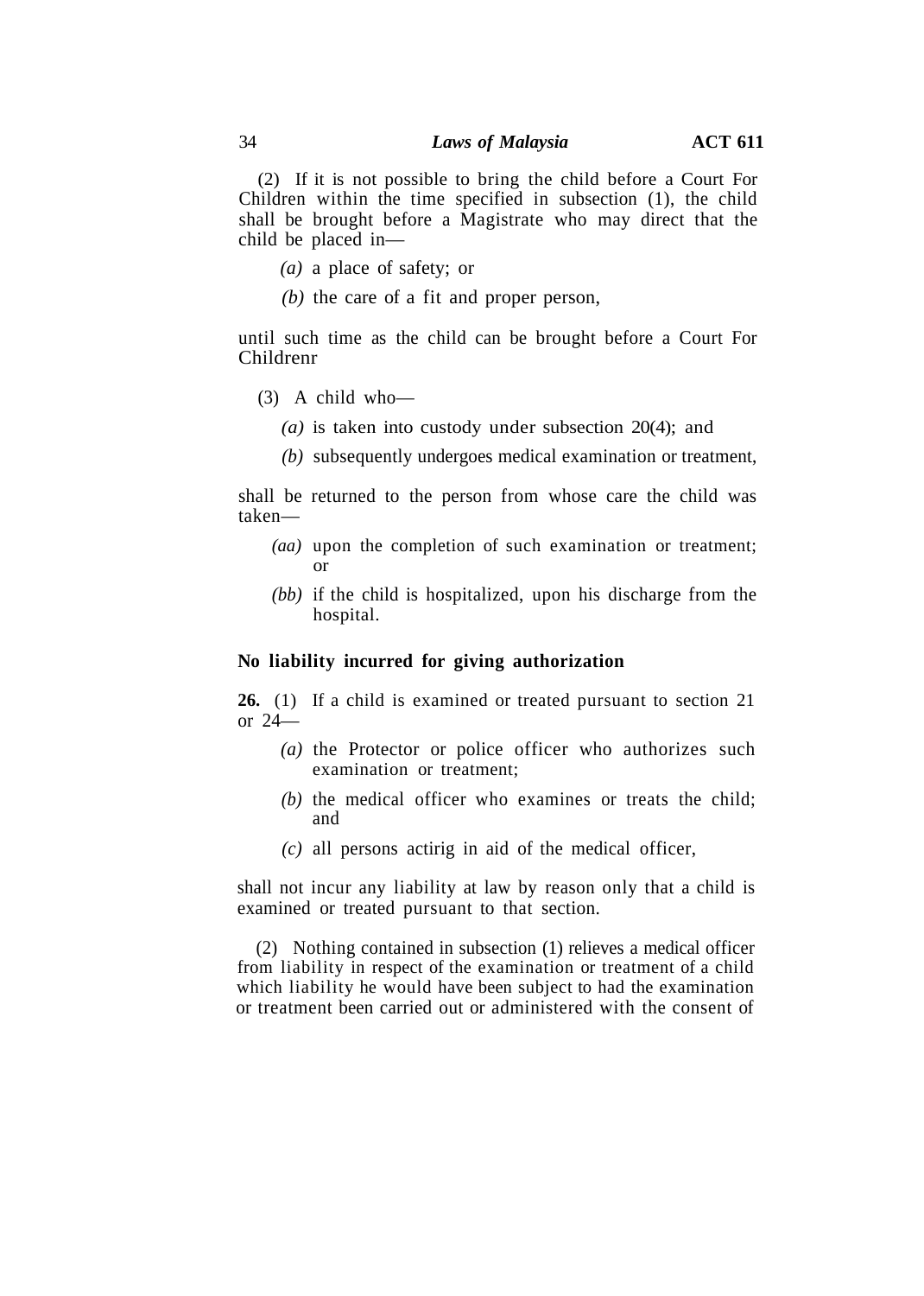the parent or guardian of the child or person having authority to consent to the examination or treatment.

# **Duty of medical officer or medical practitioner**

**27.** (1) If a medical officer or a registered medical practitioner believes on reasonable grounds that a child he is examining or treating is physically or emotionally injured as a result of being ill-treated, neglected, abandoned or exposed, or is sexually abused, he shall immediately inform a Protector.

(2) Any medical officer or registered medical practitioner who fails to comply with subsection (1) commits an offence and shall on conviction be liable to a fine not exceeding five thousand ringgit or to imprisonment for a term not exceeding two years or to both.

(3) If the registered medical practitioner referred to in subsection (1) is a medical officer, he may take the child referred to in that subsection into temporary custody until such time as the temporary custody of the child is assumed by a Protector or police officer.

# **Duty of member of the family**

**28.** (1) If any member of the family of a child believes on reasonable grounds that the child is physically or emotionally injured as a result of being ill-treated, neglected, abandoned or exposed, or is sexually abused, he shall immediately inform a Protector.

(2) Any member of the family who fails to comply with subsection (1) commits an offence and shall on conviction be released on a bond on conditions to be determined by the Court.

(3) Any member of the family who fails to comply with any of the conditions of the bond provided for in subsection (2) commits an offence and shall on conyiction be liable to a fine not exceeding five thousand ringgit or to imprisonment for a term not exceeding two years or to both.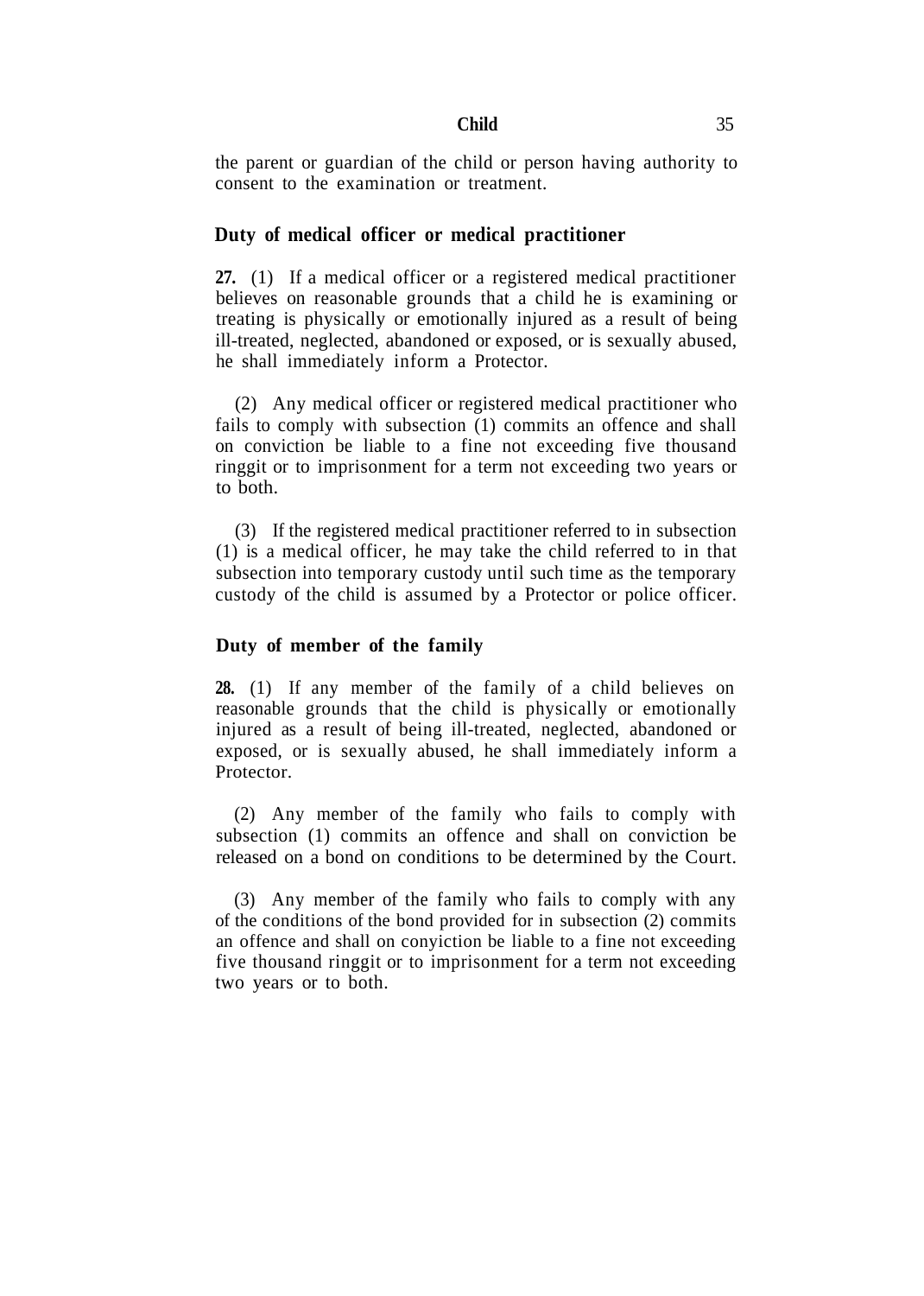# **Duty of child care provider**

**29.** (1) If a child care provider belieyes on reasonable grounds that a child is physically or emotionally injured as a result of being ill-treated, neglected, abandoned or exposed, or is sexually abused, he shall immediately inform a Protector.

(2) Any child care provider who fails to comply with subsection (1) commits an offence and shall on conviction be liable to a fme not exceeding five thousand nhggit or to imprisonment for a term not exceeding two years or to both.

# **Powers of Court For Children**

**30.** (1) If a Court For Children is satisfied that any child brought before it under section 19 or 25 is a child in need of care and protection, the Court For Children may—

- *(a)* order his parent or guardian to execute a bond to exercise proper care and guardianship for a period specified by the Court For Children;
- *(b)* make an order placing the child in the custody of a fit and proper person for a period specified by the Court For Children;
- *(c)* without rnaking any other order or in addition to an order made under paragraph *(a)* or *(b),* make an order placing the child under the supervision of—
	- (i) a Protector; or
	- (ii) some other person appointed for the purpose by the Court For Children,

for a period specified by the Court For Children;

- *(d)* make an order placing the child in a place of safety for a period of three years from the date of the order or until he attains the age of eighteen years, whichever is the shorter; or
- *(e)* in the case of a child who has no parent or guardian or who has been abandoned as described in paragraph  $\langle l(\cdot)(e), \rangle$  make an order placing the child in the care,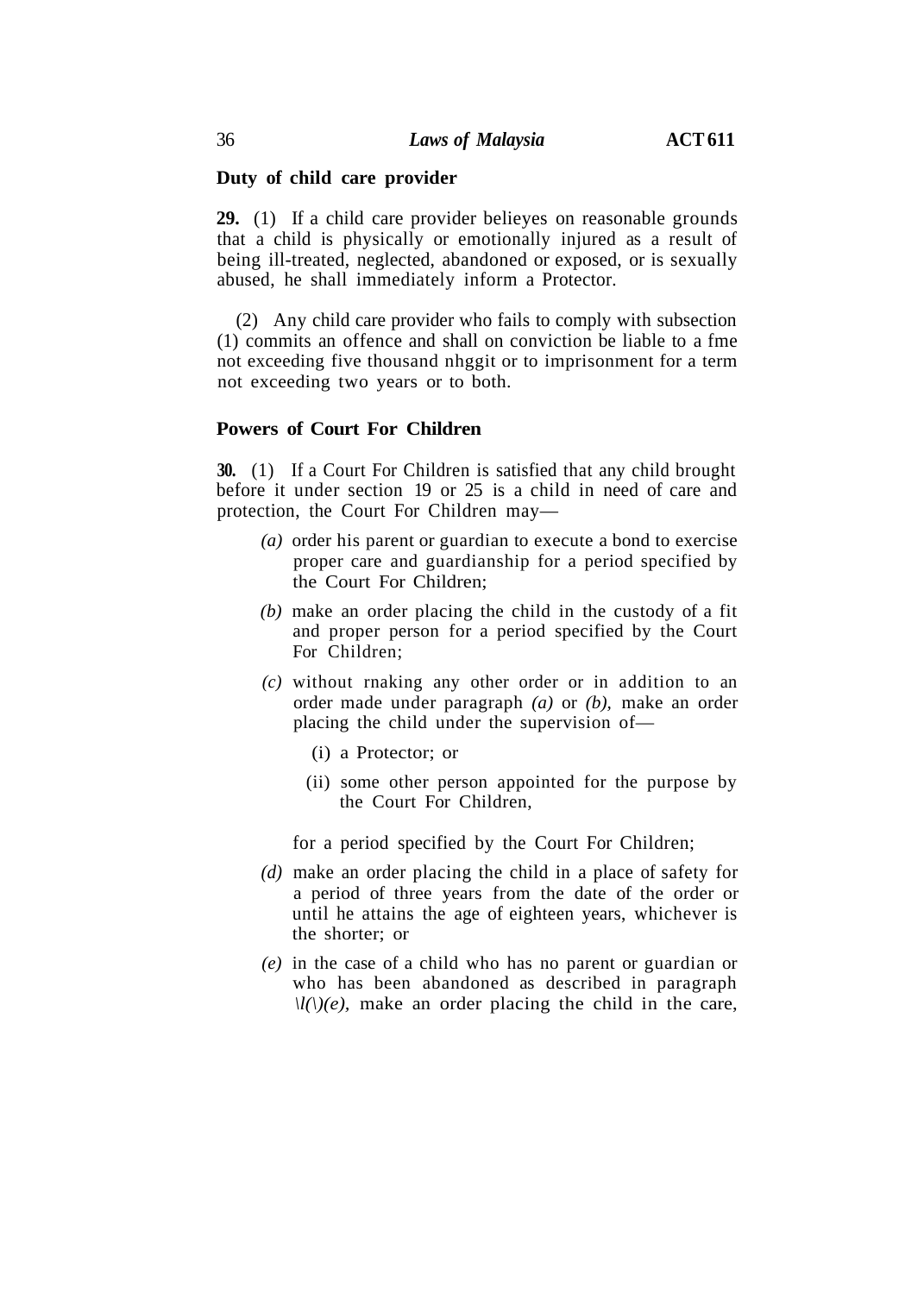custody and control of a foster parent found to be suitable by the Director General for a period of two years or until he attains the age of eighteen years, whichever is the shorter, and pending that, place the child in a place of safety.

(2) If the Court For Children makes an order under paragraph *(1)(e),* the Director General shall, in order to give effect to the order, immediately endeavour to place the child in the care, custody and control of a foster parent.

(3) If at any subsequent time the foster parent intends to return the child who has been placed in his care, custody and control under paragraph (l)fej, he shall report in person to the Protector and bring the child before the Protector, and the Protector shall place the child in a place of safety.

(4) If during the period mentioned in paragraph *(1)(e)* the parent or guardian of the child concerned has not claimed the child or made any appearance, the Court For Children may—

- *(a)* at the expiry of that period; and
- *(b)* if the Court is satisfied that reasonable steps have been taken by the Protector to trace the parent or guardian of the child,

make an order placing the child for adoption by the foster parent or any person who wishes to adopt the child and in any such case—

- *(aa)* the parent's or guardian's consent for the adoption of the child shall be dispensed with; and
- *(bb)* the Adoption Act 1952 *[Act 257}* (in the case of a child not professing the religion of Islam) and the Registration of Adoptions Act 1952 *[Act 253]* shall be construed accordingly.

(5) In determining what order to be made under subsection (1), the Court For Children shall treat the best interests of a child as the paramount consideration.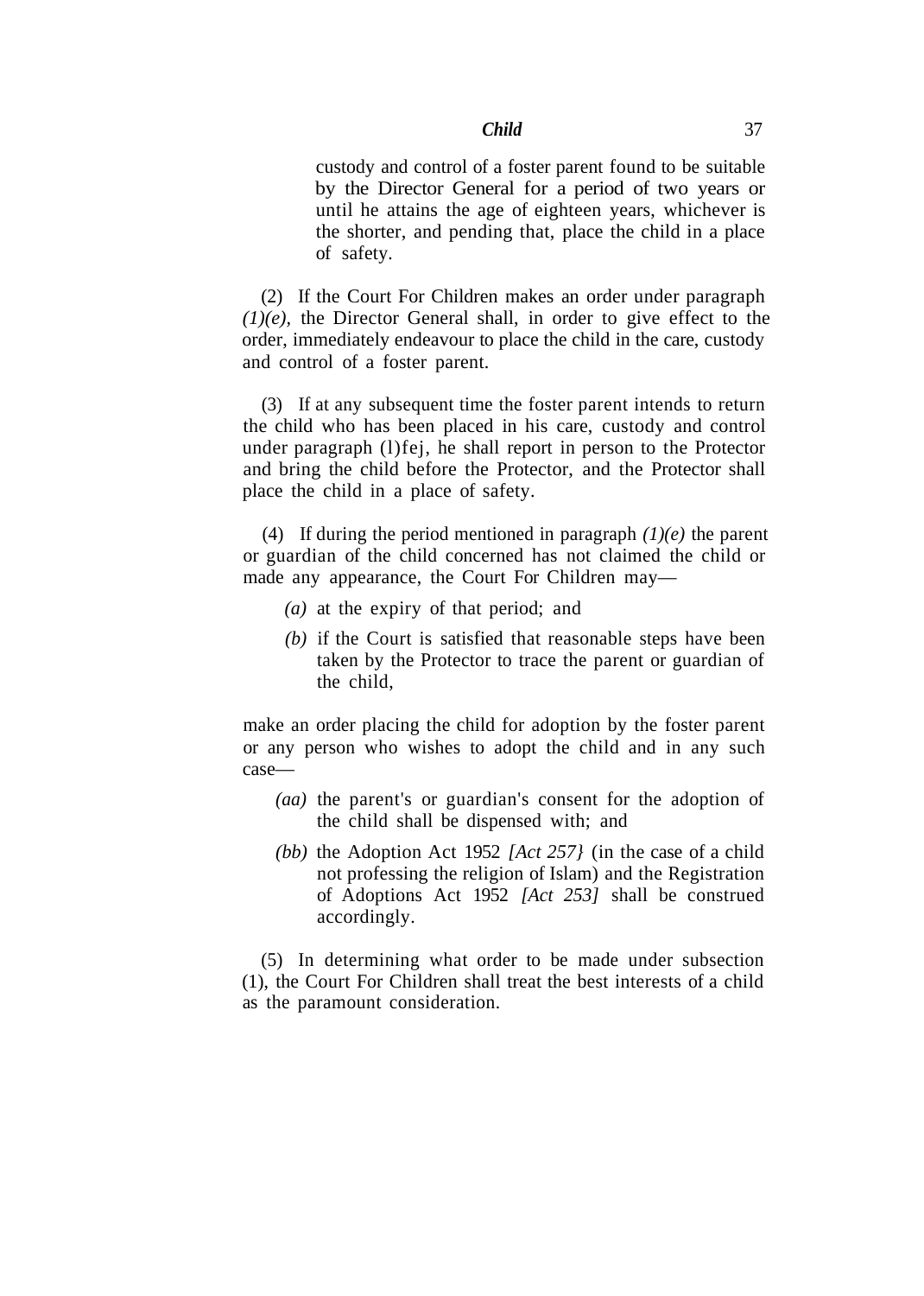(6) Before making an order under subsection (1) or (4), the Court For Children shall consider and take into account any report prepared by the Protector which—

- *(a)* shall contain such information as to the family background, general conduct, home surrounding, school record and medical history of a child as may enable the Court For Children to deal with the case in the best interests of the child; and
- *(b)* may include any written report of a Social W lfare Officer, a registered medical practitioner or any other person whom the Court For Children thinks fit to provide a report on the child.

(7) In order to enable the Protector to prepare and submit the report referred to in subsection (6), the Court For Children may—

- *(a)* from time to time, adjourn the case for such periods not exceeding two months at a time; and
- *(b)* make in respect of the child, as an interim order having effect only during the period of adjournment, any order which the Court For Children could have made under subsection (1).

(8) A Court For Children may, in making any order under subsection (1), impose such conditions or give such directions as the Court may deem fit for the purpose of ensuring the safety and well-being of the child in respect of whom such order is made, and such conditions or directions may include the following:

- *(a)* that the parent or guardian of the child accompanied by the child shall attend interactive workshops organized at designated centres established for such purpose;
- *(b)* if the child is placed at a place of safety, that the parent or guardian shall visit the child on a regular basis as determined by the Court For Children; or
- *(c)* if the child is in an educational institution, that the parent or guardian shall consult with the child's teacher and head teacher or principal once a month.

(9) Any parent or guardian who fails to comply with any of the conditions imposed or directions given under subsection (8)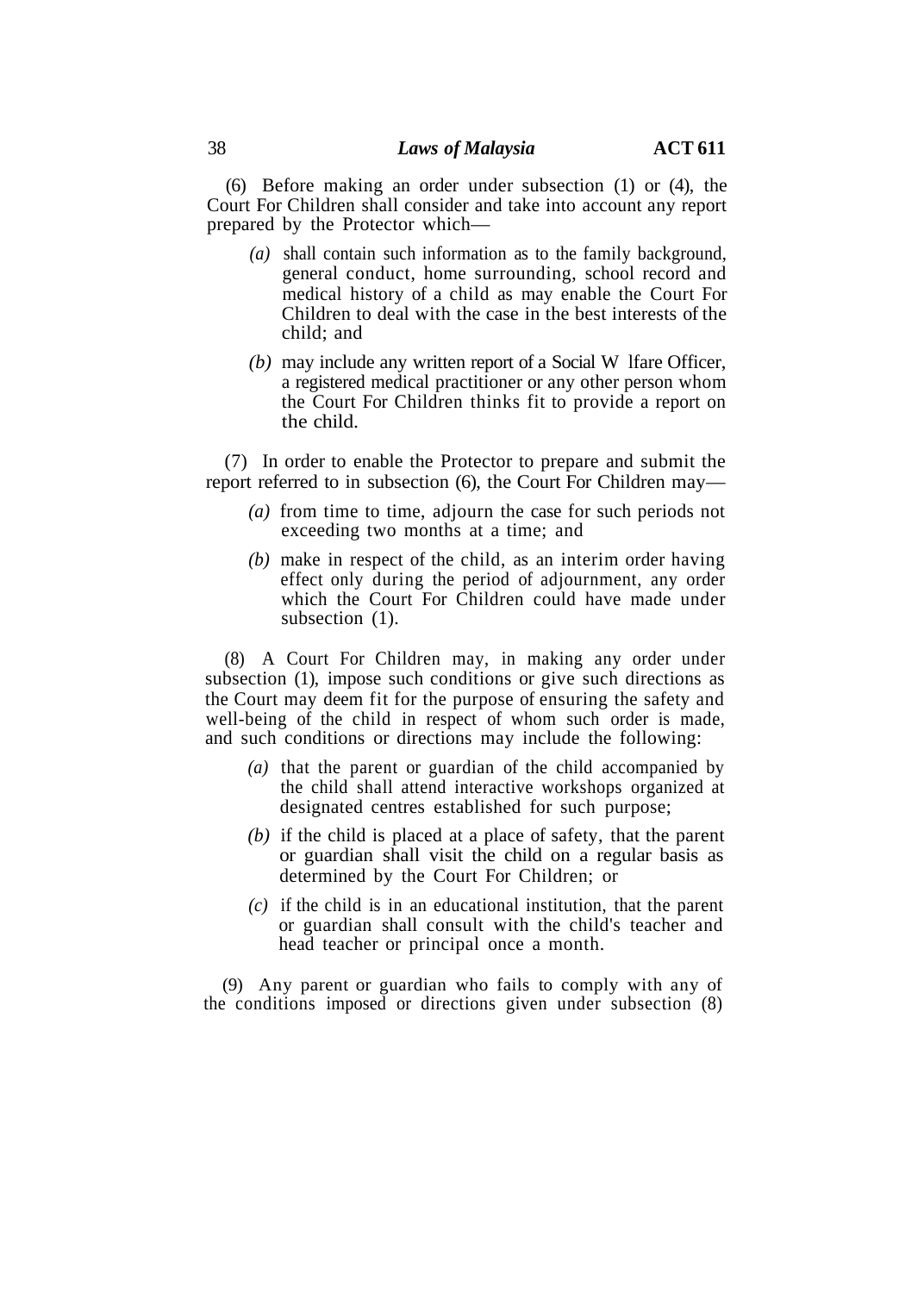commits an offence and shall on conviction be liable to a fine not exceeding five thousand ringgit.

(10) An order under subsection (1) shall not be made without giving the parent or guardian of the child an opportunity to attend and be heard.

(11) Notwithstanding subsection (10), an order under subsection (1) may be made if the Court For Children is satisfied on information given by a Protector that the parent or guardian of the child, having been required to attend, has failed to do so, or is not available or cannot be found within a reasonable time.

(12) If the .Court For Children is not satisfied that a child brought before it under section 19 or 25 is in need of care and protection, the Court For Children shall order the child to be returned to the care and custody of his parent or guardian.

- (13) A Court For Children may, on the application of—
	- *(a)* a Protector;
	- *(b)* the person in charge of a place of safety; or
	- *(c)* the parent or guardian of a child,

amend, vary or revoke any order made under this section—

- *(aa)* if the Court For Children is satisfied that it is in the best interests of the child to do so; or
- *(bb)* upon proof that the circurnstances under which the order was made have changed after the making of the order.

## CHAPTER 3

#### OPPENCES IN RELATION TO THE HEALTH AND WELEARE OF CHILDREN

### **III -treatment, neglect, abandonment or exposure of children**

**31.** (1) Any person who, being a person having the care of a child—

*(a)* abuses, neglects, abandons or exposes the child in a manner likely to cause him physical or emotional injury or causes or permits him to be so abused, neglected, abandoned or exposed; or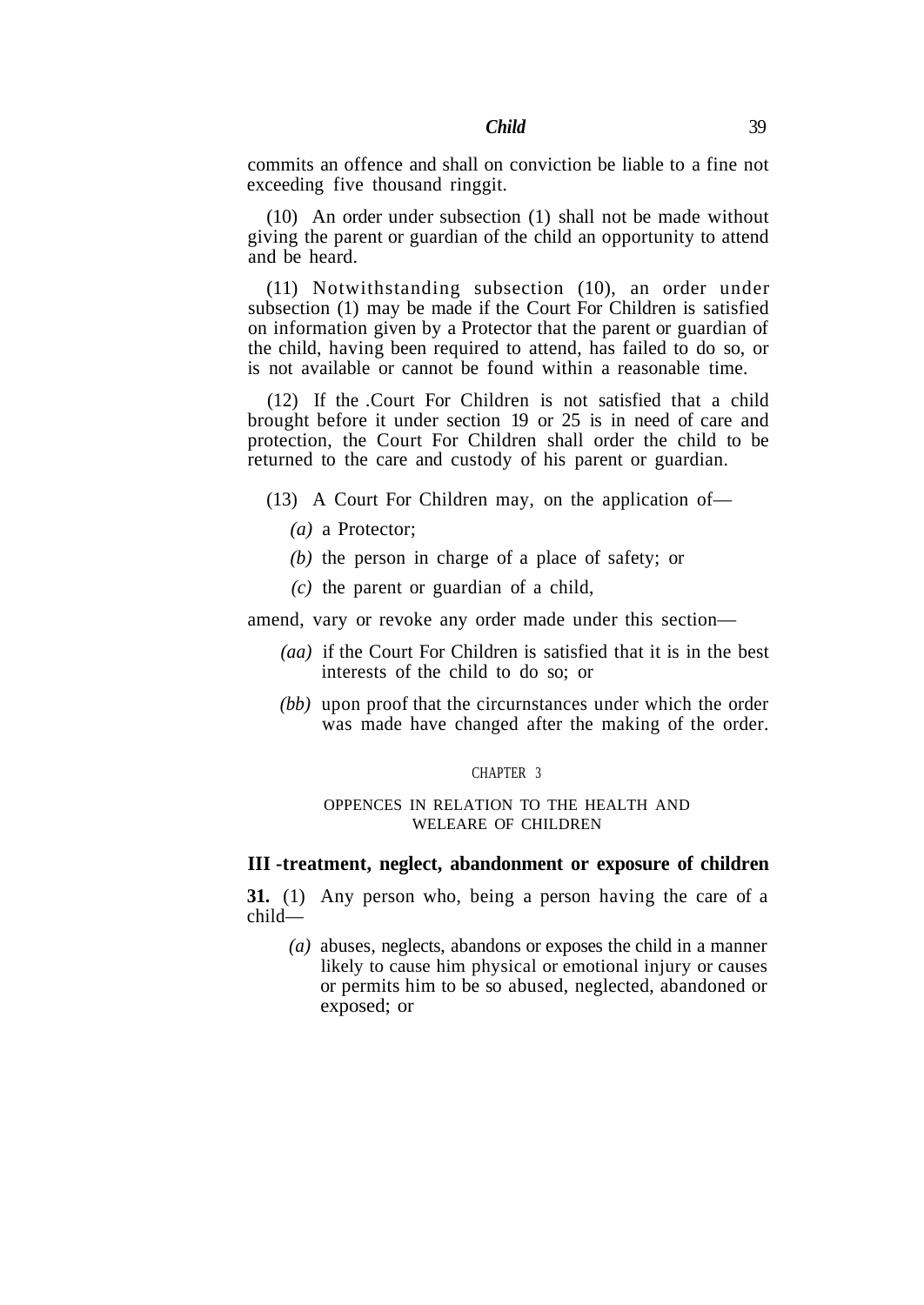*(b)* sexually abuses the child or causes or permits him to be so abused,

commits an offence and shall on corwiction be liable to a fine not exceeding twenty thousand ringgit or to imprisonment for a term not exceeding ten years or to both.

- (2) The Court—
	- *(a)* shall, in addition to any punishment specified in subsection (1), order the person coiwicted of an offence under that subsection to execute a bond with sureties to be of good behaviour for such period as the Court thinks fit; and
	- *(b)* may include in the bond executed under paragraph *(a)* such conditions as the Court thinks fit.

(3) If a person who is ordered to execute a bond to be of good behaviour under subsection (2) fails to comply with any of the conditions of such bond, he shall be liable to a further fine not exceeding ten thousand ringgit or to a further imprisonment for a term not exceeding five years or to both.

(4) A parent or guardian or other person legally liable to maintain a child shall be deemed to have neglected him in a manner likely to cause him physical or emotional injury if, being able to so provide from his own resources, he fails to provide adequate food, clothing, medical or dental treatment, lodging or care for the child.

(5) A person may be coiwicted of an offence against this section notwithstanding that—

- *(a)* suffering or injury to the health of the child in question or the likelihood of suffering or injury to the health of the child in question was avoided by the action of another person; or
- *(b)* the child in question has died.

#### **Children not to be used for begging,** *etc.*

**32.** Any person who causes or procures any child or, being a person having the care of a child, allows that child to be on any street, premises or place for the purposes of—

*(a)* begging, receiving alms, whether or not there is any pretence of singing, playing, performing or offering anything for sale; or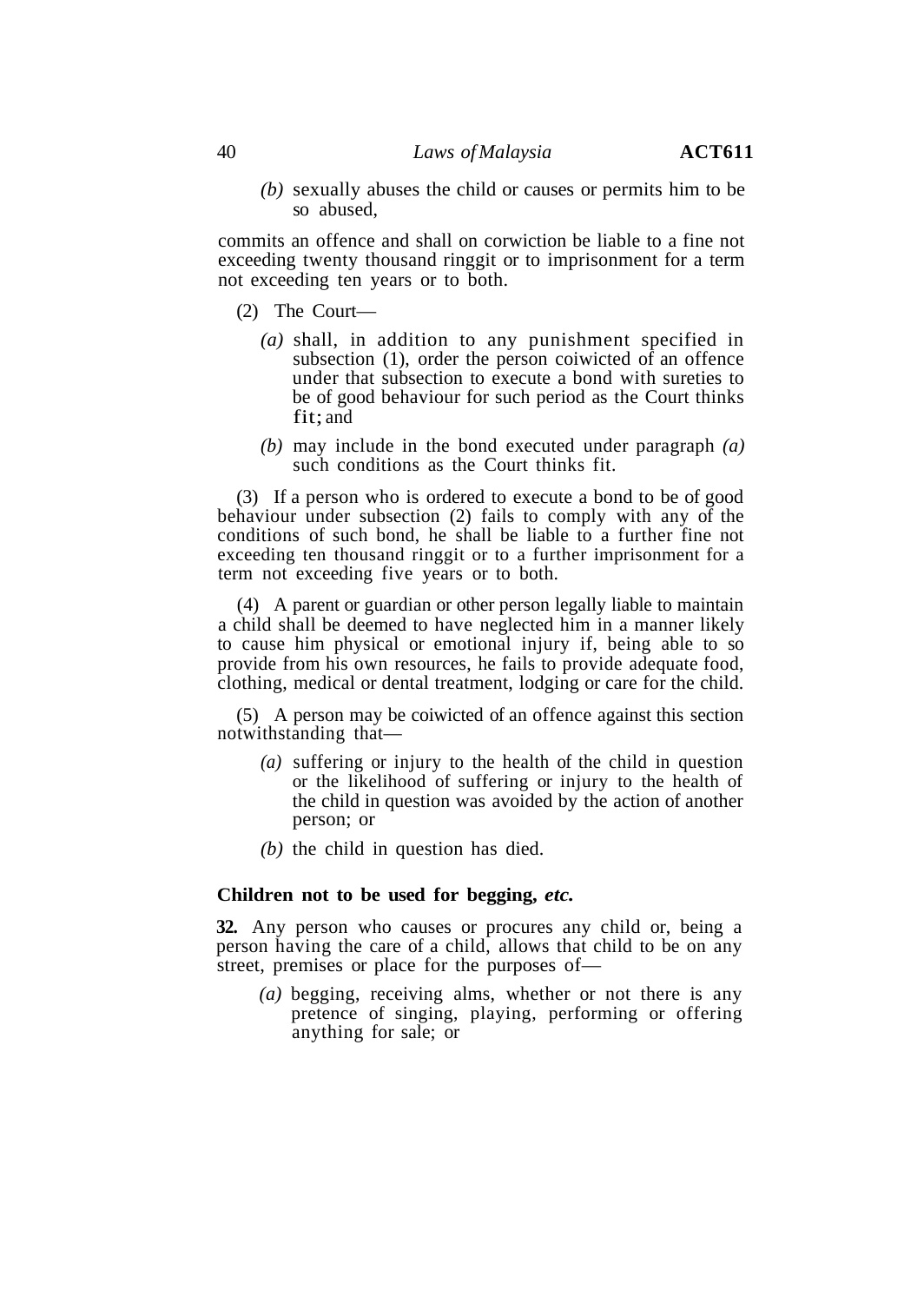*(b)* carrying out illegal hawking, illegal lotteries, gambling or other illegal activities detrimental to the health and welfare of the child,

commits an offence and shall on conviction be liable to a fine not exceeding five thousand ringgit or to imprisonment for a term not exceeding two years or to both.

### **Offence to Ieave child without reasonable supervision**

**33.** Any person who, being a parent or a guardian or a person for the time being having the care of a child, leaves that child—

- *(a)* without making reasonable provision for the supervision and care of the child;
- *(b)* for a period which is unreasonable having regard to all the circumstances; or
- *(c)* under conditions which are unreasonable having regard to all the circumstances,

commits an offence and shall on coiwiction be liable to a fine not exceeding five thousand ringgit or to imprisonment for a term not exceeding two years or to both.

### CHAPTER 4

## NOTIPICATION ON TAKING A CHILD INTO CARE, CUSTODY OR CONTROL

### **Application and interpretation**

- **34.** (1) This Chapter shall not apply to the taking of a child—
	- *(a)* into the care, custody or control of any person—
		- (i) in pursuance of an order of a Court of competent jurisdiction; or
		- (ii) by any Protector or police officer acting under this Act;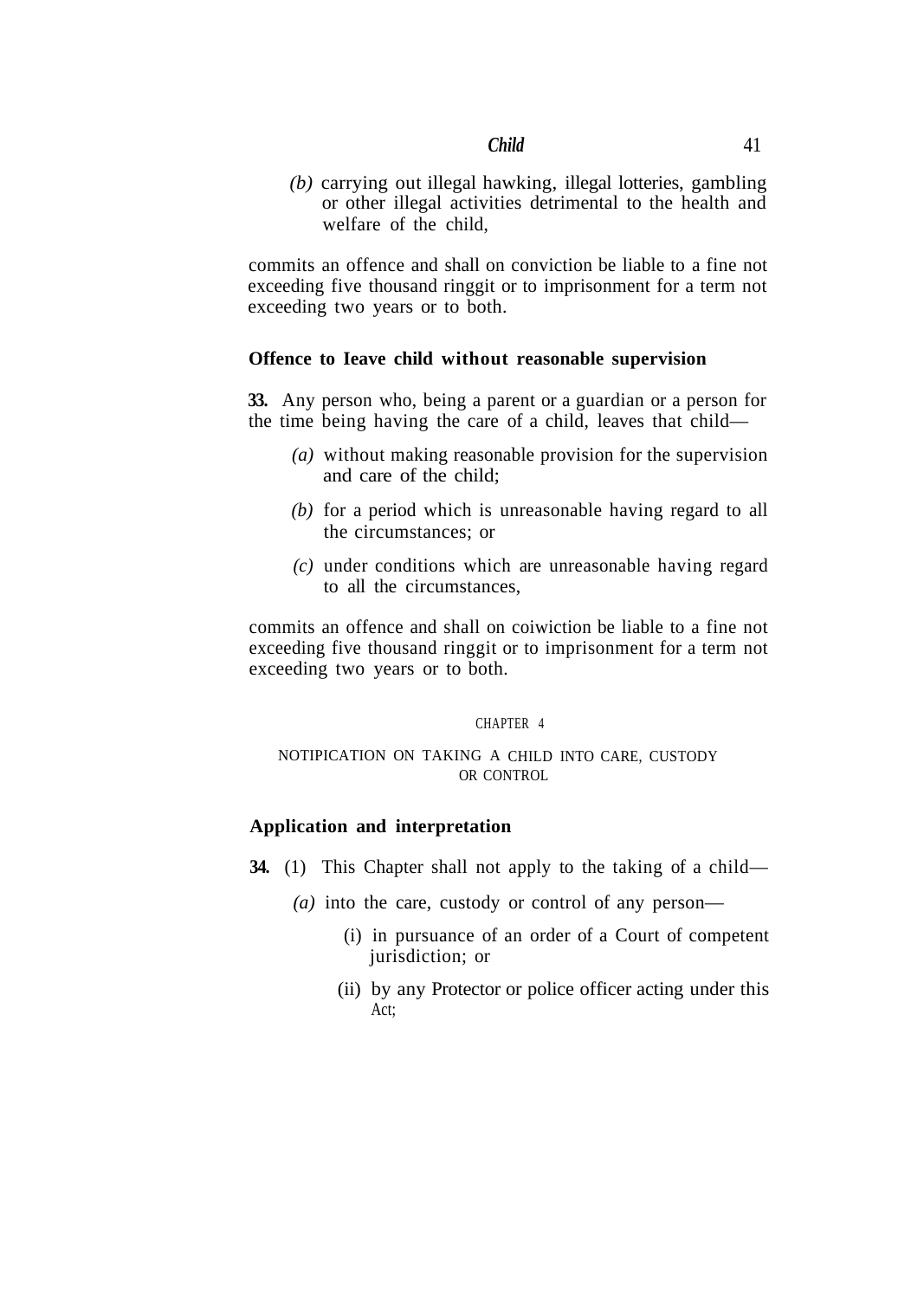- *(b)* as an inmate of a place of safety or of an orphanage, hospital, institution or centre—
	- (i) maintained by the Pederal Government or by any of the State Governments; or
	- (ii) approved by the Minister;
- *(c)* as a boarder at an educational institution registered under any written law relating to education; and
- *(d)* who is regularly attending an educational institution registered under any written law relating to education into the custody of a friend or relative of his parent or guardian with the consent of his parent or guardian.
- (2) In this Chapter, "guardian" of a child means a person—
	- *(a)* lawfully appointed by deed or will or by the order of a competent Court to be the guardian of the child; or
	- *(b)* who has lawfully adopted the child.

### **Notification of taking a child into care, custody or control**

- **35.** (1) If a person takes a child into his care, custody or control—
	- *(a)* that person; and
	- *(b)* the person in whose care the child was at the time of such taking,

shall, not later than one week thereafter, notify the Protector of such taking.

(2) On receiving any notification under subsection (1), the Protector shall make such inquiry as he thinks fit as to—

- *(a)* the circumstances and the reasons for the taking; and
- *(b)* the suitability for that purpose of the person who has taken the child into his care, custody or control.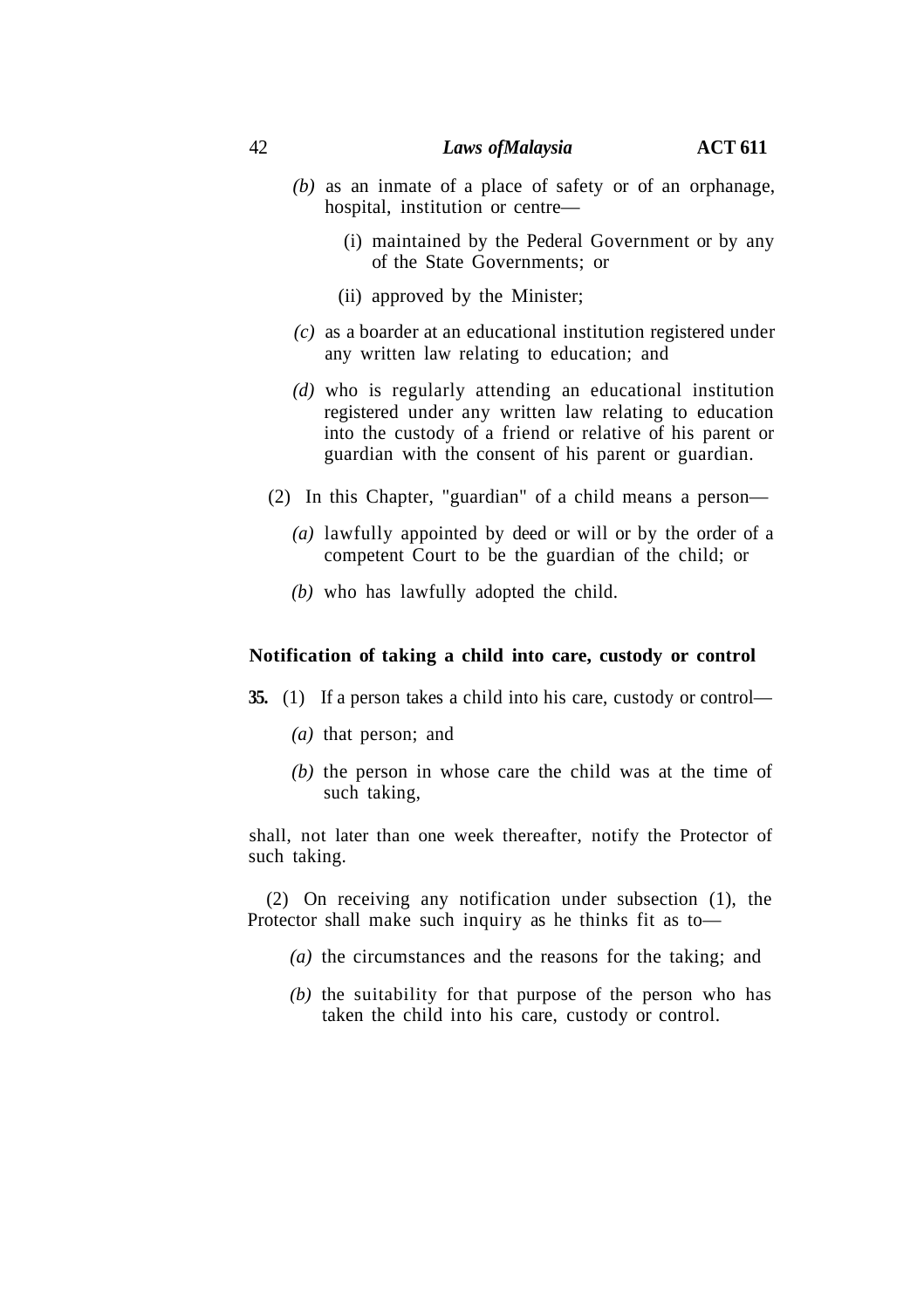(3) If, after the inquiry referred to in subsection (2), the Protector deems it expedient to do so in the best interests of the child, he may either—

- *(a)* order that the child be returned to the care, custody or control of his parent or guardian or the person in whose care he was at the time of such taking; or
- *(b)* permit the taking of the child on such terms and conditions as the Protector may require.

(4) If the taking of a child by any person has been permitted under paragraph (3)(b) subject to any term or condition and default is made in complying with such term or condition, the Protector may by warrant under his hand order that the child—

- *(a)* be taken out of the care, custody or control of such person; and
- *(b)* be placed in a place of safety or in the custody of a relative or other fit and proper person on such terms and conditions as the Protector may require until the child attains the age of eighteen years or for any shorter period.

(5) For the purposes of this section, a "person" includes an institution or a centre—

- *(a)* not maintained by the Federal Government or by any of the State Gcwernments; or
- *(b)* not approved by the Minister.

(6) A Protector shall, on receiving any notification under this section, record the particulars of such notification in a register in such form as may be prescribed.

(7) Any person who fails to comply with subsection (1) commits an offence and shall on conviction be liable to a fine not exceeding ten thousand ringgit or to imprisonment for a term not exceeding five years or to both.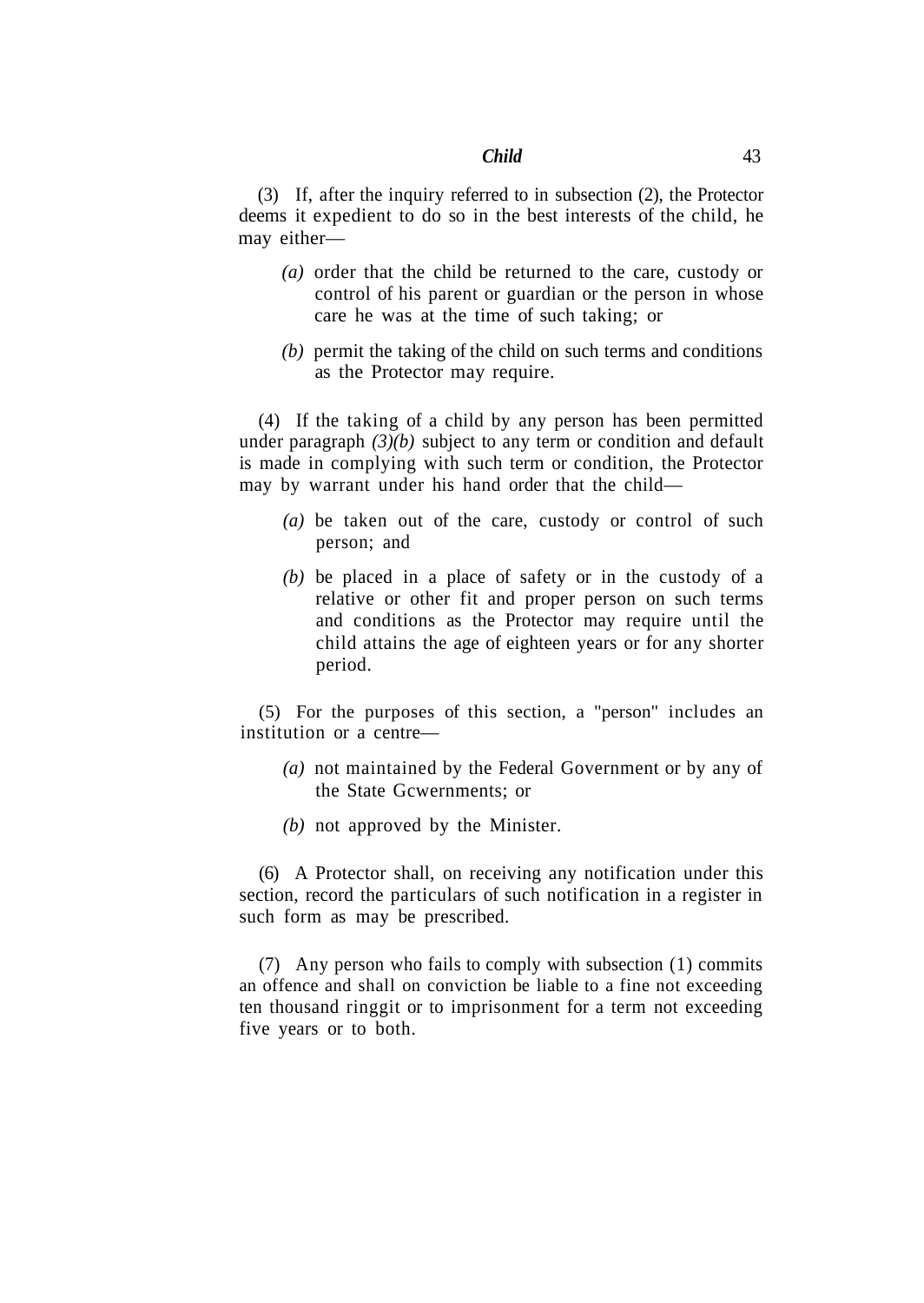# **Subseguent obligations**

**36.** (1) If the taking of a child has been notified to and permitted by a Protector under section 35, the person who has taken the child shall, if at any subsequent time—

- *(a)* he intends to return the child to the care, custody or control of the parent or guardian of the child or any other person from whom the child was taken; or
- *(b)* without his knowledge or consent, the child has left his care, custody or control,

report in person to the Protector and shall, whenever practicable, bring or cause to be brought before the Protector the child and the parent or guardian of the child or any other person from whom the child was taken.

(2) On receiving a report under subsection (1), the Protector shall make a note of the report and shall if—

- *(a)* the child and the parent or guardian of the child or any other person from whom the child was taken are present at the time such report is received, return the child to his parent or guardian or such person, as the case may be; or
- *(b)* the parent or guardian of the child or any other person from whom the child was taken is not present at the time such report is received—
	- (i) take the child into temporary custody until he can be returned to his parent or guardian or such person; and
	- (ii) immediately send written information to the last known place of residence of his parent or guardian or of such person.

(3) Any person who fails to comply with subsection (1) commits an offence and shall on coiwiction be liable to a fine not exceeding ten thousand ringgit or to imprisonment for a term not exceeding five years or to both.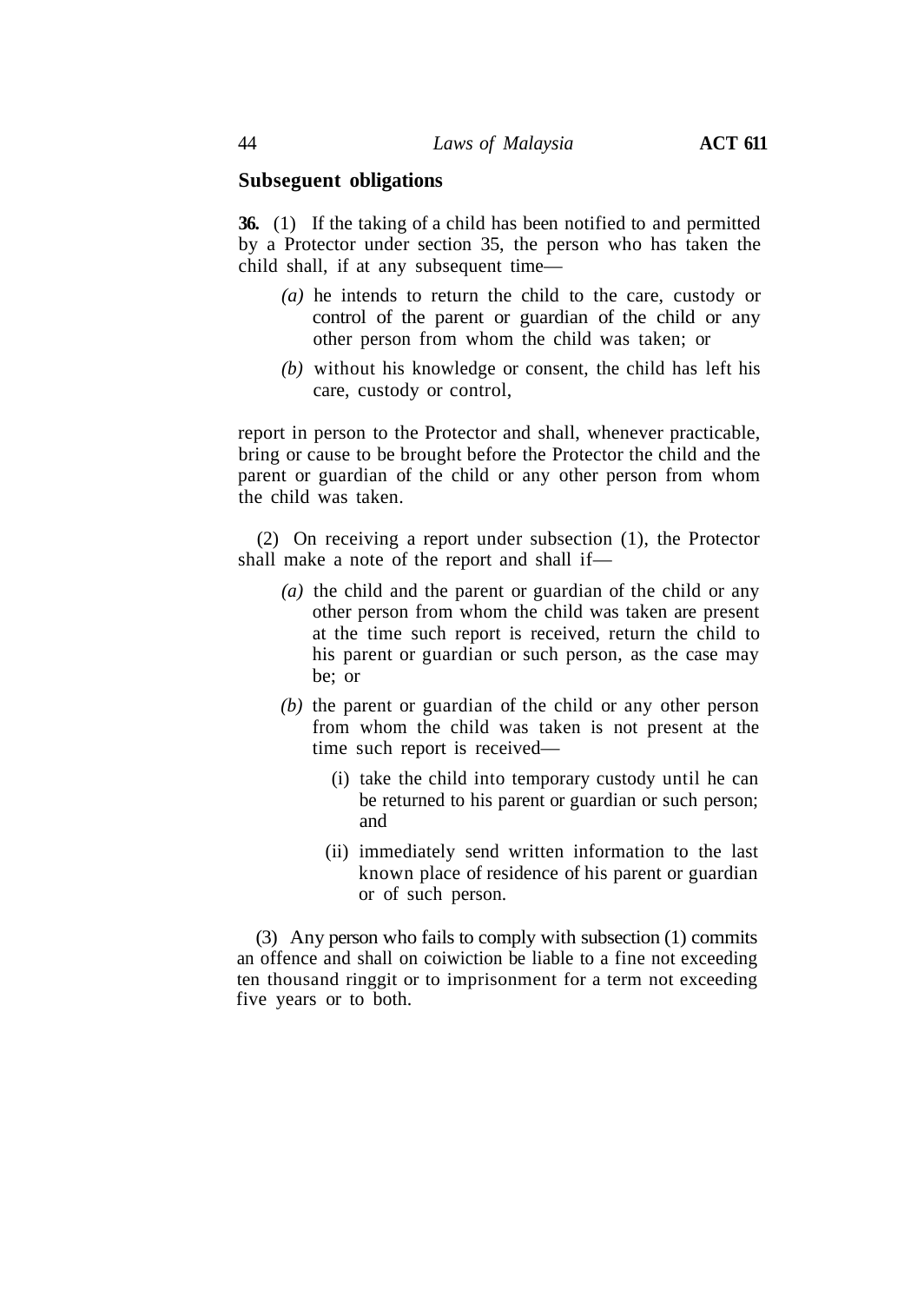## **Power of Protector to require child to be produced before him**

**37.** (1) If a Protector has reason to believe that there is, within the area or the State within which he exercises jurisdiction, a child in respect of whose taking no notification has been made pursuant to section 35, he may, by summons under his hand addressed to the person who has or is believed to have the care, custody or control of the child, require that person to appear and to produce the child before him at the time and place specified in the summons for the purposes of an inquiry under subsection (4).

(2) If a person on whom a summons has been served under subsection  $(1)$  fails to produce the child at the time and place specified in the summons, the Protector may apply to a Magistrate for a search warrant under section 111 to be issued to search for the child and to produce him before the Protector.

(3) Any child named or described in such warrant may be temporarily—

- *(a)* detained in a place of safety; or
- *(b)* placed in the custody of a relative or other fit and proper person on such terms and conditions as the Protector may require,

until the Protector has completed his inquiry under this Chapter.

(4) The Protector shall make such inquiry as he thinks fit as  $to$ 

- *(a)* the circumstances and the reasons for the taking of the child referred to in subsection (1); and
- *(b)* the suitability of the person who has taken the child into his care, custody or control.

(5) If, after the inquiry mentioned in subsection (4), the Protector deems it expedient in the best interests of the child, he may—

- *(a)* order that the child be returned to the care, custody or control of his parent or guardian or the person in whose care he was at the time of such taking; or
- *(b)* permit the taking of the child on such terms and conditions as the Protector may require.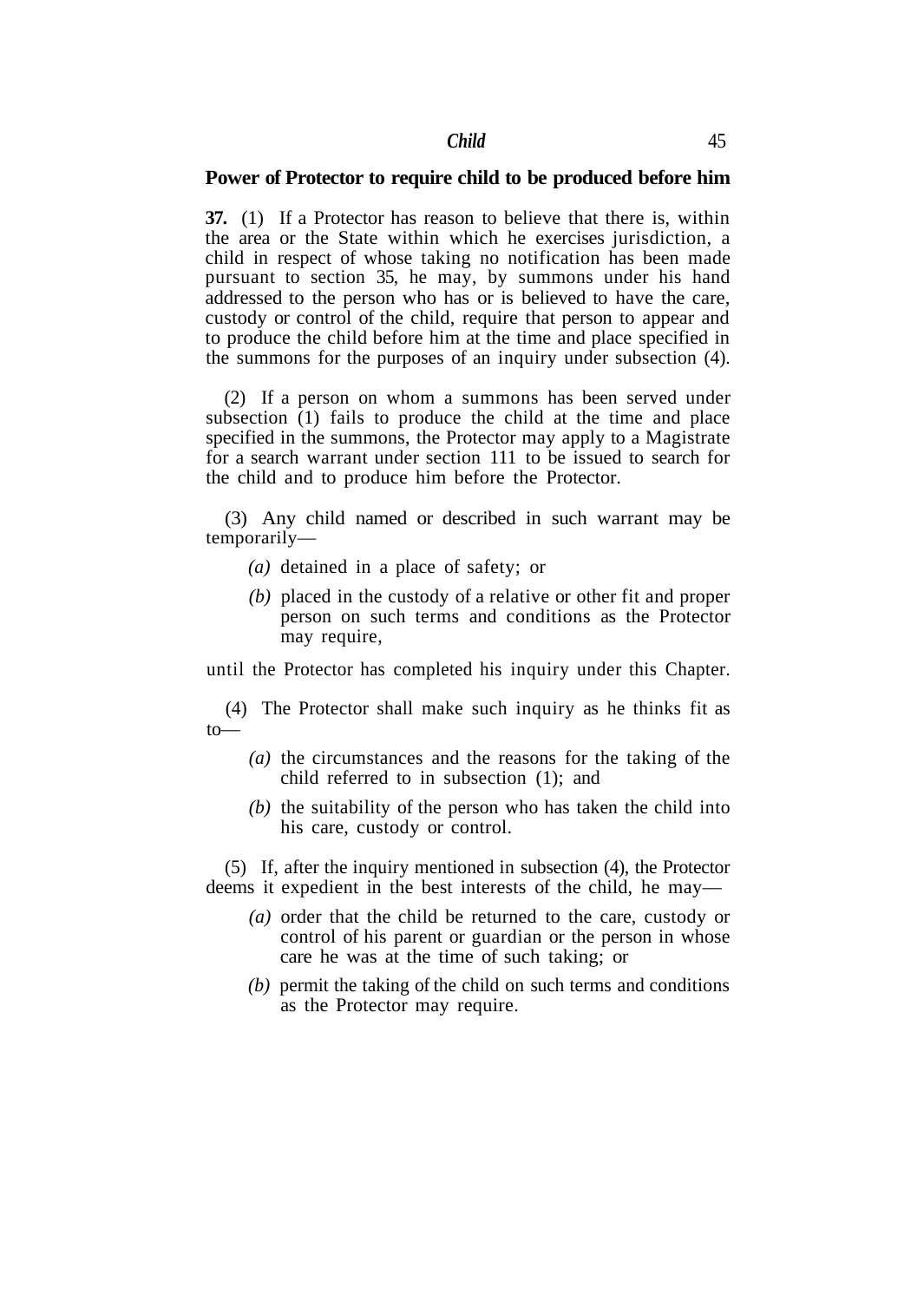(6) If the taking of a child by any person has been permitted under paragraph *(5)(b)* subject to any term or condition and default is made in complying with such term or condition, the Protector may by warrant under his hand order that the child —

- *(a)* be taken out of the care, custody or control of such person; and
- *(b)* be placed in a place of safety or in the custody of a relative or other fit and proper person on such terms and conditions as the Protector may require until the child attains the age of eighteen years or for any shorter period.

#### PART VI

#### CHILDREN IN NEED OF PROTECTION AND REHABILITATION

#### CHAPTER 1

#### GENERAL

### **Meaning of child in need of protection and rehabilitation**

- **38.** A child is in need of protection and rehabilitation if the child—
	- *(a)* is being induced to perform any sexual act, or is in any physical or social environment which may lead to the performance of such act;
	- *(b)* lives in or frequents any brothel or place of assignation; or
	- *(c)* is habitually in the company or.under the control of brothel-keepers or procurers or persons employed or directly interested in the business carried on in brothels or in connection with prostitution.

## **Removal of a child to place of refuge**

**39.** (1) Any Protector or police officer who is satisfied on reasonable grounds that a child is in need of protection and rehabilitation may order the child to be removed to a place of refuge and the child shall be temporarily detained in such place of refuge.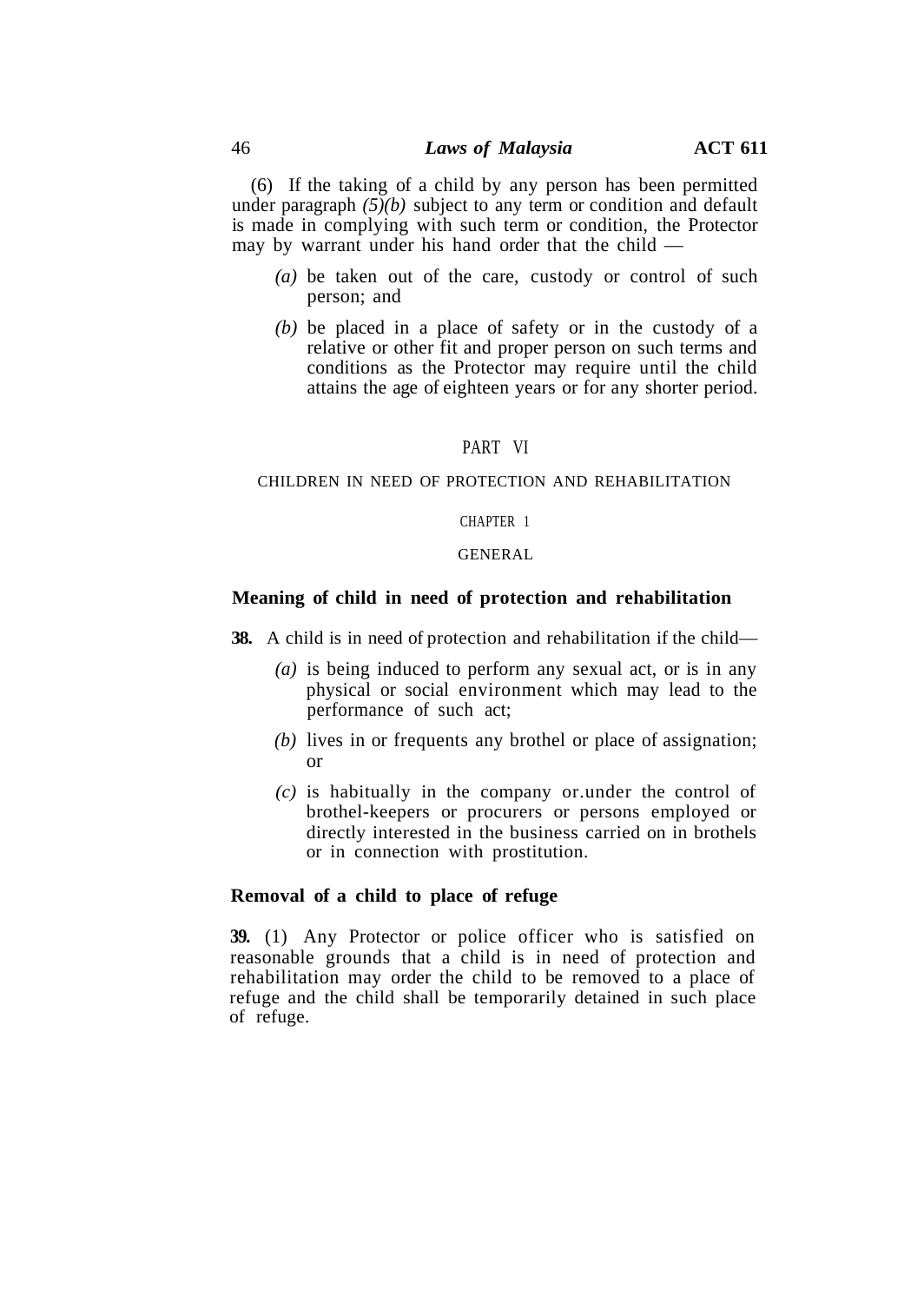(2) Every child who is temporarily detained under subsection (1) shall be brought before a Court For Children within twenty-four hours exclusive of the time necessary for the journey from the place where the child was so removed to the Court For Children.

(3) If it is not possible to bring a child before a Court For Children within the time specified in subsection (1), the child shall be brought before a Magistrate who may direct that the child be placed in a place of refuge until such time as the child can be brought before a Court For Children.

(4) If the Court For Children is satisfied that a child brought before it is in need of protection and rehabilitation, the Court For Children may order the child to be detained in a place of refuge until—

- *(a)* an inquiry under section 40 to inquire into the circumstances of the child's case has been completed; and
- *(b)* a report of the inquiry has been submitted to the Court For Children by the Protector under subsection 40(2).

(5) If the Court For Children is not satisfied that a child brought before it is in need of protection and rehabilitation, the Court For Children shall order the child to be returned to the care and custody of his parent or guardian.

## **Orders upon completion of an inquiry**

**40.** (1) An inquiry mentioned in subsection 39(4) shall be made by a Protector.

(2) A Protector shall complete the inquiry and submit the report of the inqury to the Court For Children within a period not exceeding one month from the date of the admission of a child to a place of refuge under subsection 39(1).

(3) If after considering the report submitted under subsection (2) the Court For Children is satisfied that any child brought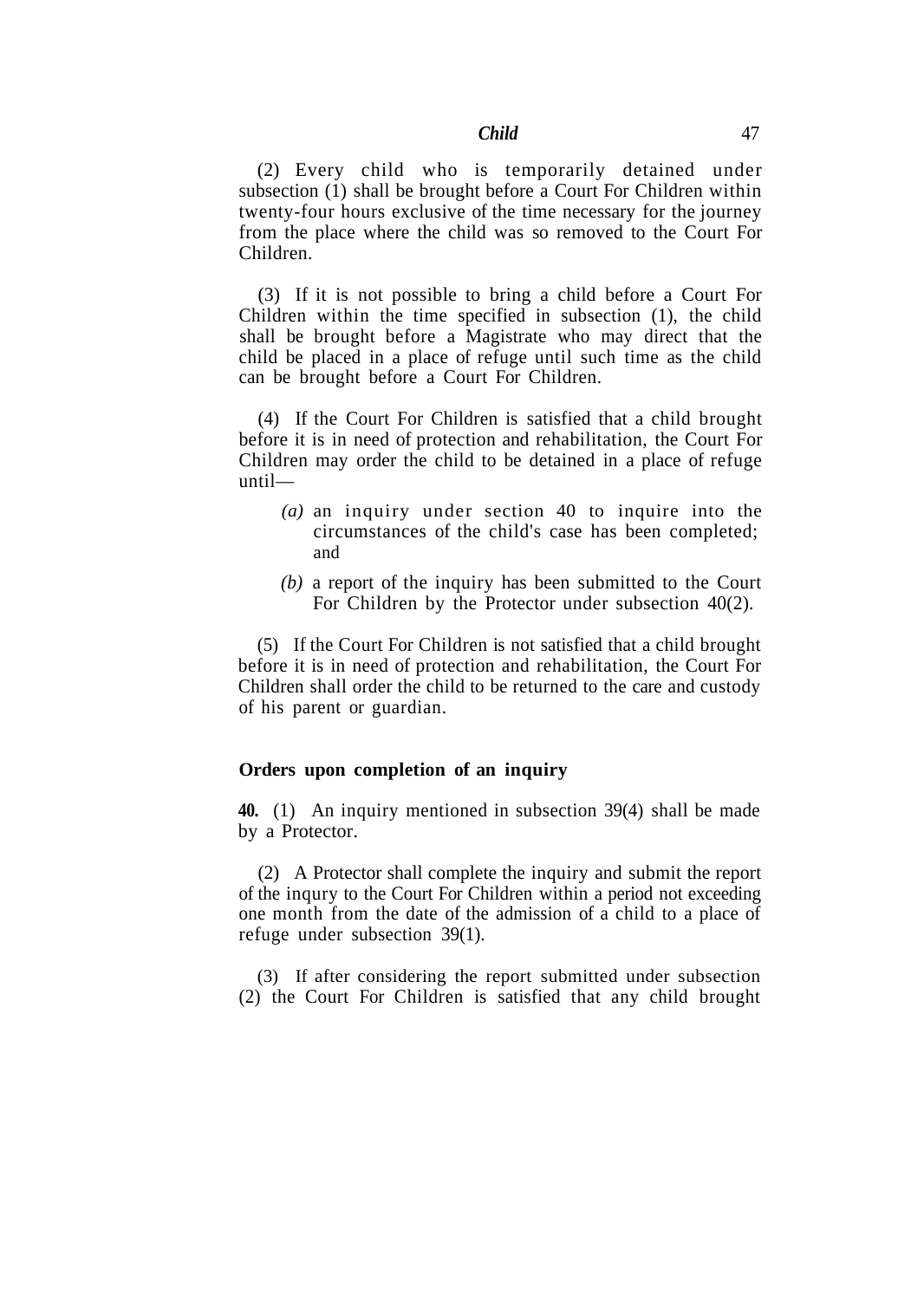before it is a child in need of protection and rehabilitation the Court may, subject to the other provisions in this section—

- *(a)* order the child to be detained in a place of refuge for a period of three years from the date of the admission of the child into a place of refuge under subsection 39(1) and the order shall be an authority for his detention in a place of refuge;
- *(b)* make an ordgj- placing the child for such period not exceeding three years from the date of the order in the care of a person whether a relative or not who is willing and whom the Court For Children considers to be a fit and proper person to undertake the care of such child;
- *(c)* make an order requiring the parent or guardian of the child to execute a bond, with or without sureties, as the Court For Children may determine, for such period not exceeding three years from the date of the order subject to such conditions as the Court thinks fit for the proper care and guardianship of the child; or
- *(d)* make an order placing the child under the supervision of a Social Welfare Officer appointed for the purpose by the Court For Children, subject to such conditions as the Court thinks fit and for such period not exceeding three years from the date of the order.

(4) The order made under paragraph *(3)(a)* or *(d)* may have the effect of extending the period of such detention or supervision, as the case may be, beyond the date on which the child attains the age of eighteen years.

(5) In determining what order to be made under subsection (3), the Court For Children shall treat the best interests of a child as the paramount consideration.

(6) Notwithstanding paragraph *(3)(a),* the Board of Yisitors of the place of refuge in which a child is being detained may reduce the period of detention of the child but no reduction shall be made which will have the effect of enabling the child to be released from the place of refuge within twelve months from the date of his admission into the place of refuge as specified in that paragraph, except by the authority of the Minister.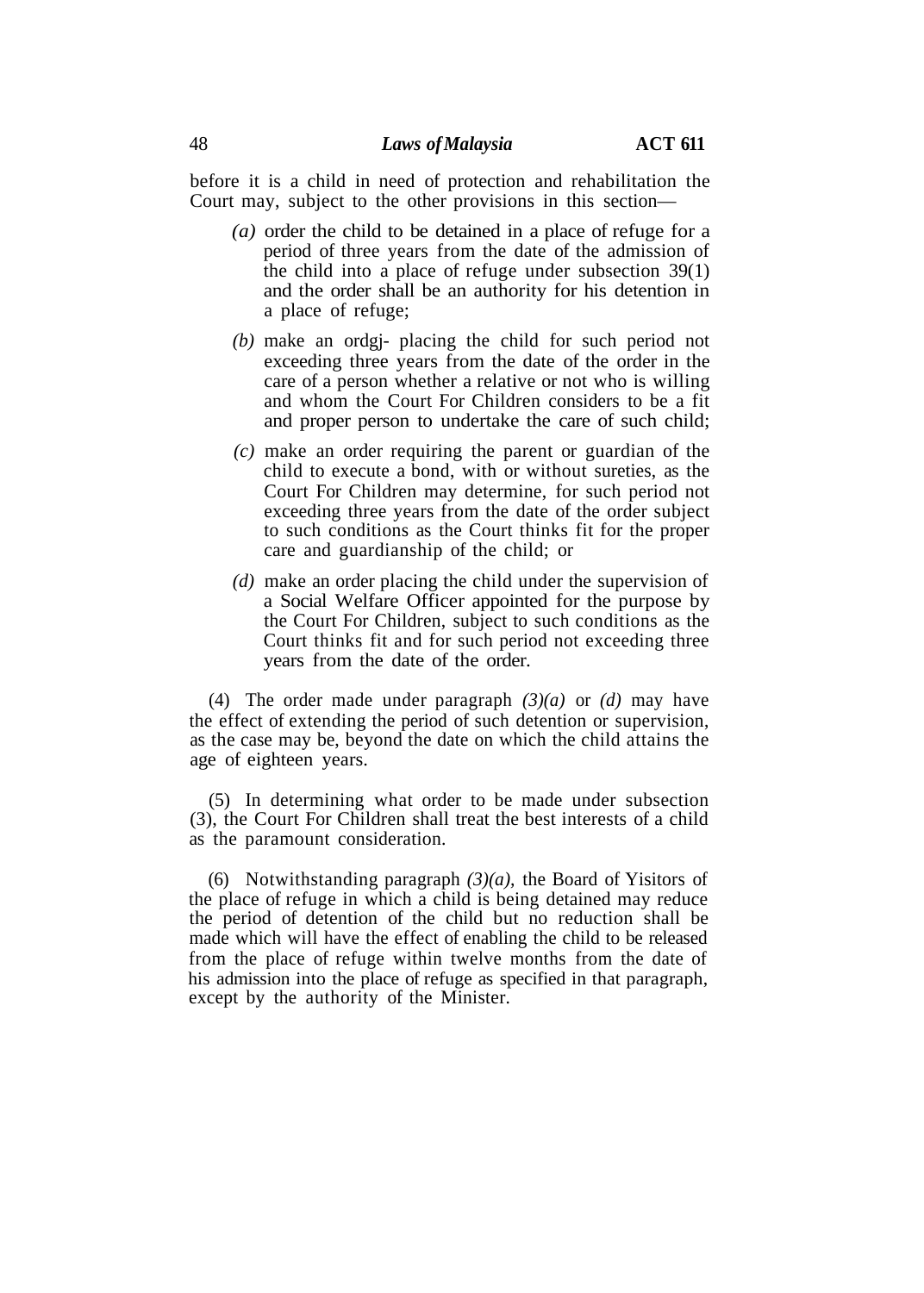(7) The Court For Children shall, when making an order under paragraph *(3)(a)* or *(d),* order the parent or guardian of a child to execute a bond for the duration of the order with such conditions which may include—

- *(a)* in the case of paragraph  $(3)(a)$ , regular visits to the place of refuge where the child is placed; and
- *(b)* in the case of paragraph (3)(WJ, ensuring that the child remains indoors within stipulated times.
- (8) Any person who—
	- *(a)* is ordered to execute a bond under subsection (3) or (7), as the case may be; and
	- *(b)* fails to comply with any of the conditions of such bond,

commits an offence and shall on conviction be liable to a fine not exceeding ten thousand ringgit.

(9) Any child sent to a place of refuge for detention under paragraph  $(3)(a)$  shall, on the expiration of the period of his detention whether by—

- *(a)* effluxion of time; or
- *(b)* reason of any reduction made pursuant to subsection (6),

be placed under the supervision of a Social Welfare Officer or other person appointed by the Protector for such purpose.

(10) The period of supervision for the purpose of subsection (9) shall be determined by the Board of Yisitors of the place of refuge on the recommendation of the Protector but shall not in any case exceed one year from the date of expiration of the period of detention of the child.

(11) The Minister may on the application of the child or his parent or guardian exempt the child from the application of . subsection (9) if he is satisfied that the case warrants such exemption.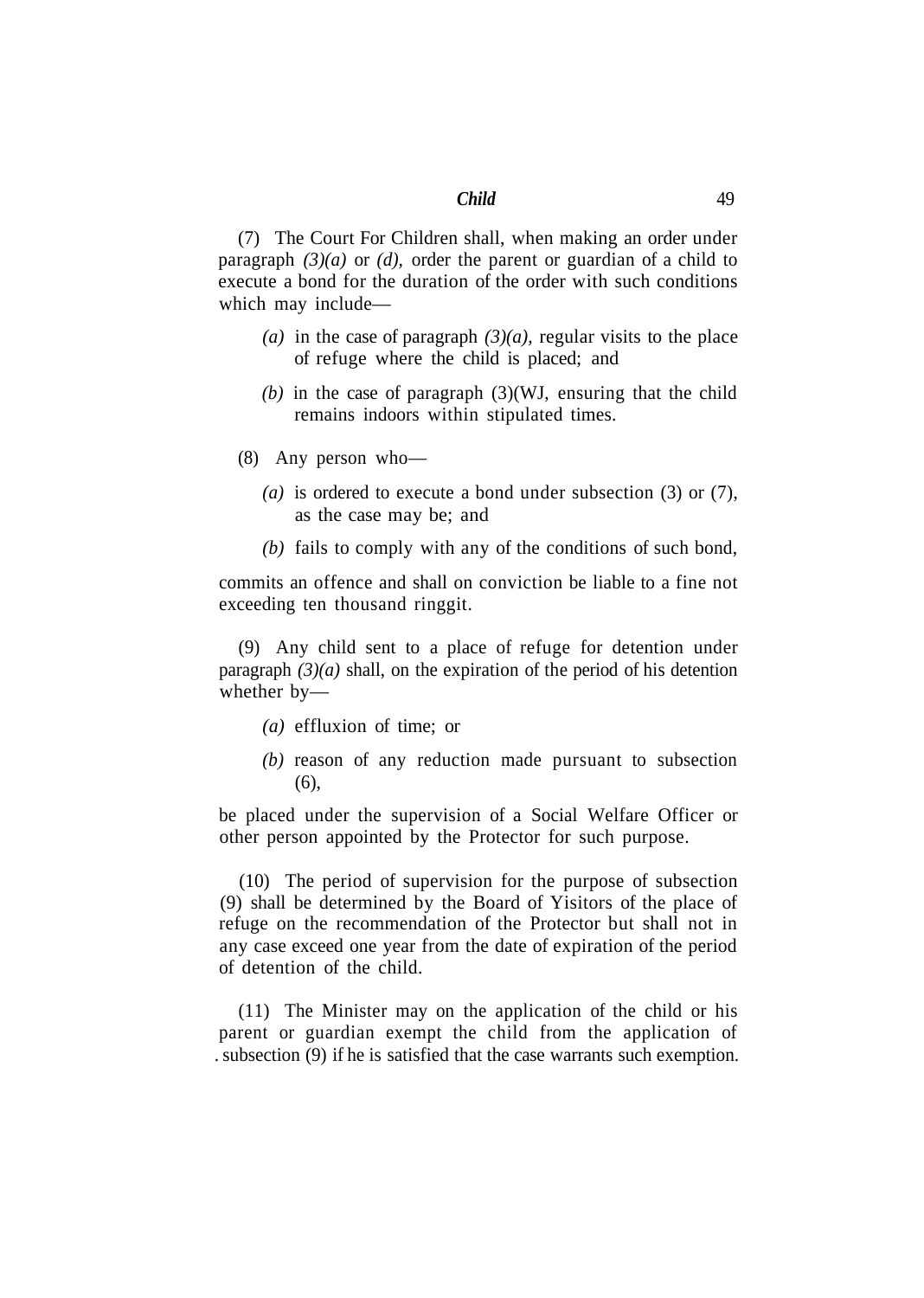(12) Without prejudice to the powers of the Board of Yisitors pursuant to subsection (6) the Court For Children may, on the application in writing made by—

- *(a)* a Protector;
- *(b)* the parent or guardian of the child to whom an order made under this section relates; or
- *(c)* the child,

amend, vary or revoke any order made under this section—

- *(aa)* if the Court For Children is satisfied that it is in the best interests of the child to do so; and
- *(bb)* upon proof that the circumstances under which the order was made have changed after the making of the order.

(13) An order under subsection (3) shall not be made without giving the parent or guardian of the child an opportunity to attend and be heard.

(14) Notwithstanding subsection (13), an order under subsection (3) may be made if the Court For Children is satisfied on information given by a Protector that the parent or guardian of the child, having been required to attend, has failed to do so, or is not available or cannot be found within a reasonable time.

### **Children in urgent need of protection**

**41.** (1) Any child who is in urgent need of protection may on his own application in the prescribed form be received by the Protector into a place of refuge if the Protector is satisfied that the child is in urgent need of protection.

(2) A child is in urgent need of protection if there is reasonable cause to believe that—

- *(a)* the child is being threatened or intimidated for purposes of prostitution or for purposes of having sexual intercourse with another or for any immoral purpose;
- *(b)* the child is to be confined or detained by another in contravention of this Part;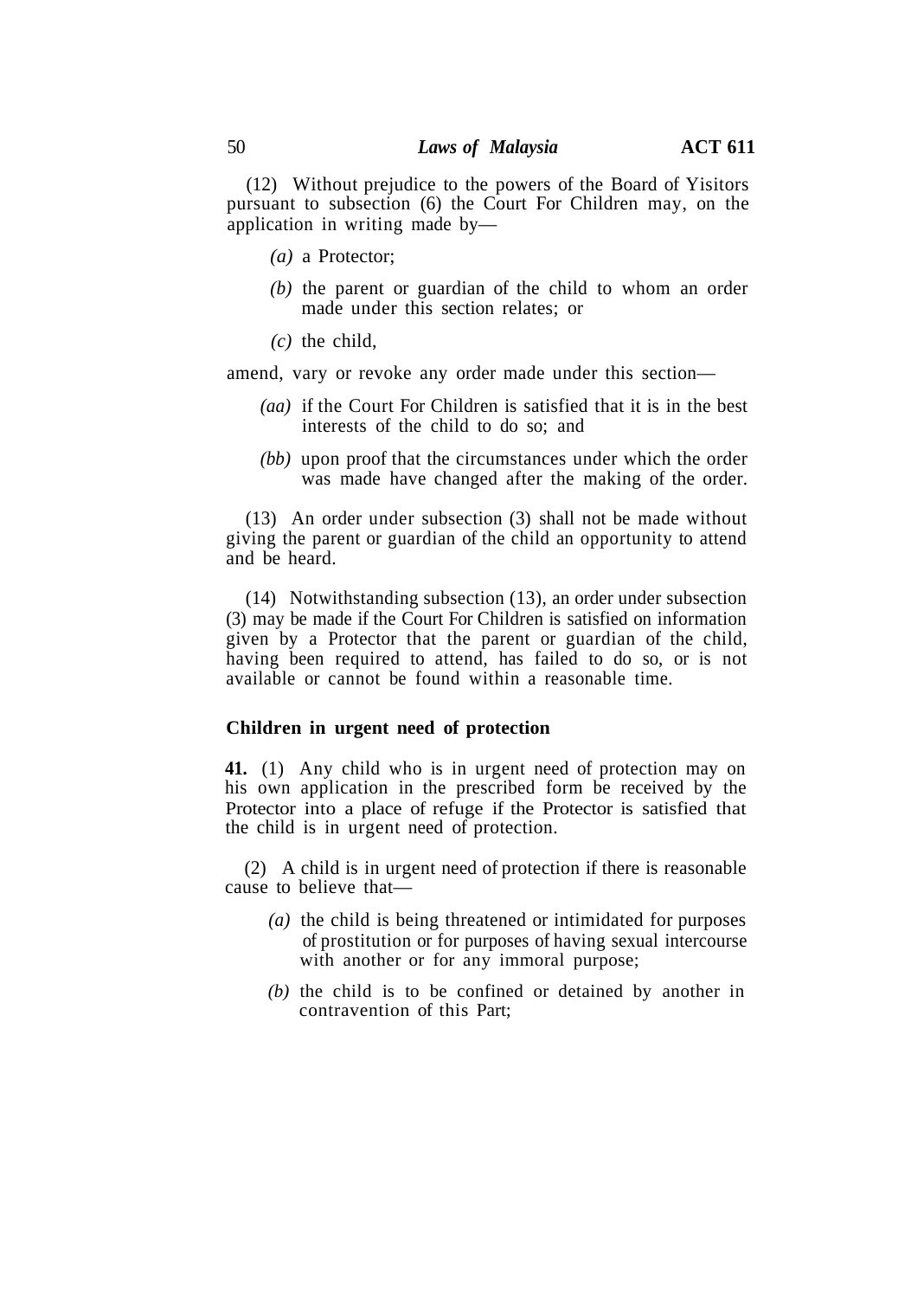- *(c)* an offence against this Part is being or likely to be committed in respect of the child; or
- *(d)* if the child is a female, that she is pregnant out of wedlock.

(3) Subject to subsections (4) and (5), and if circumstances warrant it, the person in charge of any place of refuge may receive into the place of refuge any child who—

- *(a)* is in urgent need of protection; and
- *(b)* makes an application under this section to the person in charge.

(4) If the person in charge of a place ofrefuge receives any child under subsection (3), that child shall be brought before a Protector within twenty-four hours of his admission into the place of refuge with a full report of the circumstances.

(5) A child admitted under this section is permitted to reside in the place of refuge only so long as the Protector is satisfied that the child is in urgent need of protection under this section!

- (6) The Protector—
	- *(a)* who receives a child under subsection (1); or
	- *(b)* before whom a child is brought under subsection (4),

shall immediately inform the Court For Children of such admission with a full report of the circumstances and shall in the like manner inform the Court of his departure.

# **Inquiries and detention of a child who has been bought or acquired under false pretences, etc.**

**42.** (1) If the Protector has reasonable cause to believe that a child—

- *(a)* has been brought into or is to be sent out of Malaysia and the custody of the child has been acquired either—
	- (i) after having been purchased; or
	- (ii) by fraud, false representation or false pretence,

whether or not for the purpose of prostitution;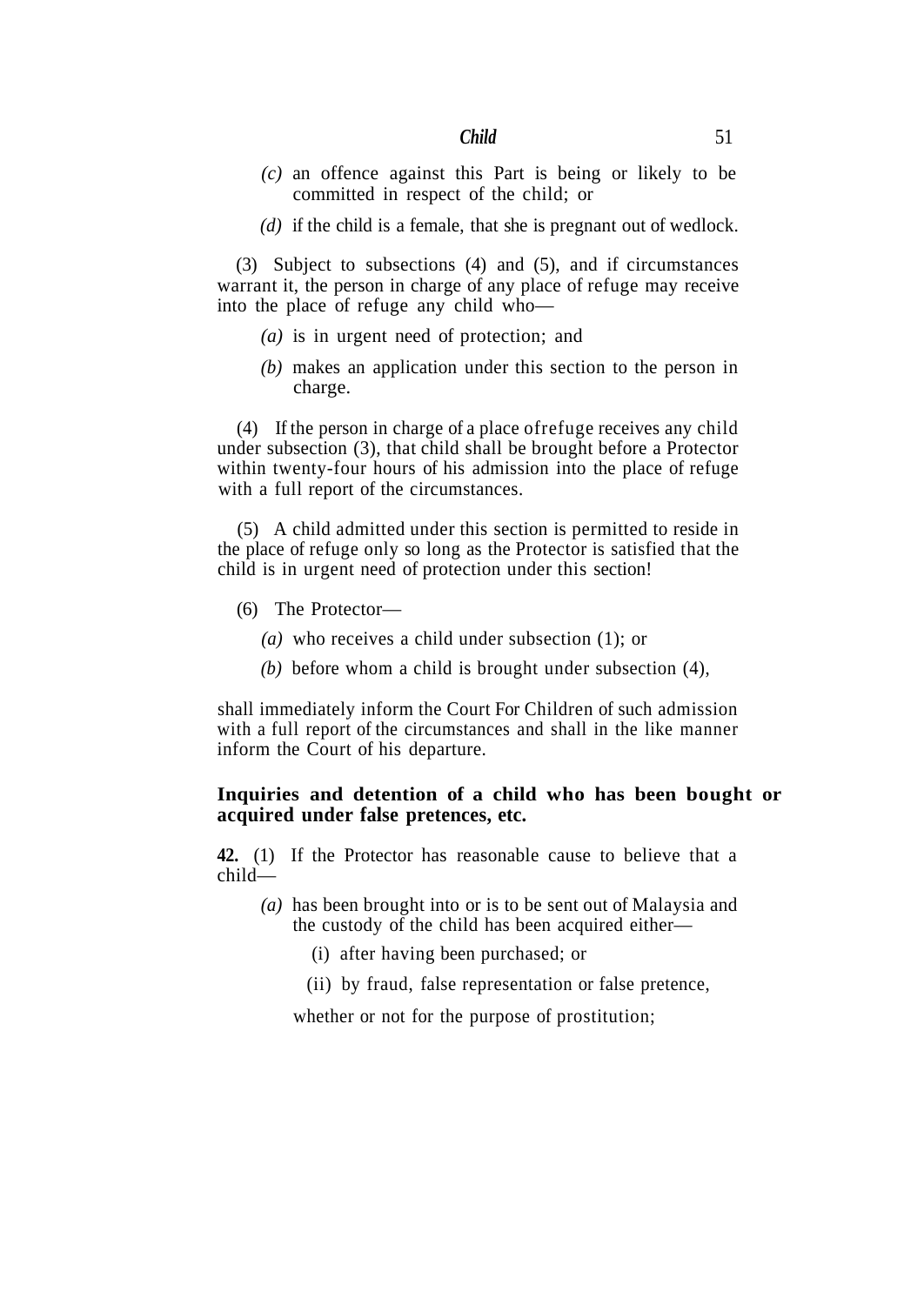- *(b)* has been procured either within or outside Malaysia for the purpose of being used, trained ordisposed of as aprostitute; or
- *(c)* is being detained against his will for the purposes of—
	- (i) prostitution or for immoral purposes; or
	- (ii) being sent out of Malaysia for the purposes of prostitution or for immoral purposes,

the Protector may order the child to be removed to a place of refuge and the child shall be temporarily detained in such place of refuge.

(2) Every child who is temporarily detained under subsection (1) shall be brought before a Court For Children within twenty-four hours exclusive of the time necessary for the journey from the place where the child was so removed to the Court For Children.

(3) If it is not possible to bring a child before a Court For Children within the time specified in subsection (1), the child shall be brought before a Magistrate who may direct that the child be placed in a place of refuge until such time as the child can be brought before a Court For Children.

(4) The Court For Children before whom a child is brought shall order the child to be detained in a place of refuge until—

- *(a)* an inquiry into the circumstances of the chihTs case has been completed; and
- *(b)* a report of the inquiry has been submitted to the Court For Children by the Protector under subsection (6).

(5) An inquiry referred to in paragraph *(4)(a)* shall be made by a Protector.

(6) The Protector shall complete the inquiry and submit the report of the inquiry to the Court For Children within a period not exceeding one month from the date of the admission of the child to the place of refuge.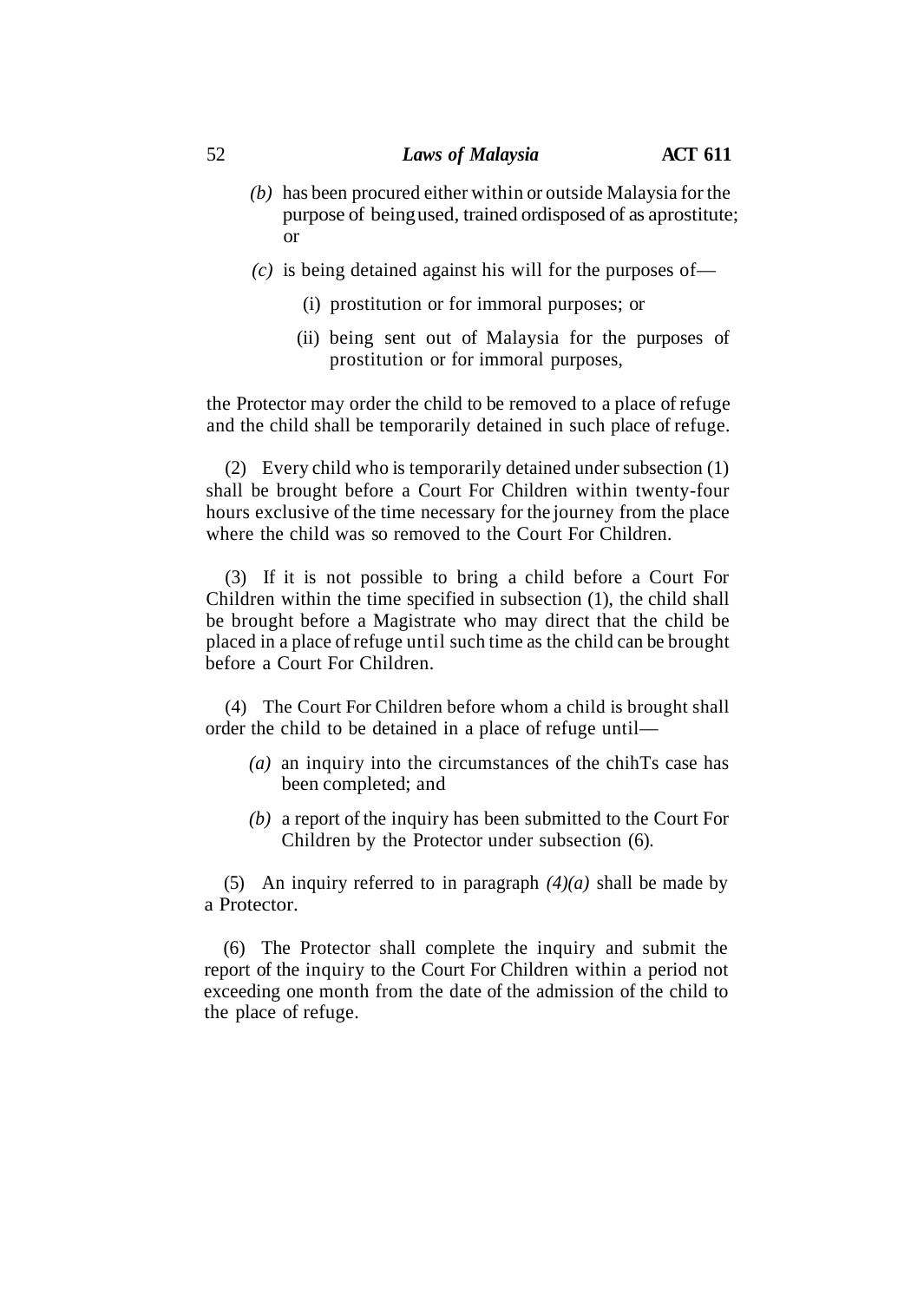(7) If after considering the report submitted under subsection (6) the Court For Children is satisfied that a child brought before it is in need of protection and rehabilitation, the Court may—

- *(a)* order the child to be detained in a place of refuge for such period not exceeding three years from the date of the order as the Court may in the best interests of the child deem fit; or
- *(b)* make an order placing the child under the"supervision of a Social Welfare Officer appointed by the Court for such period not exceeding three years from the date of the order as the Court may in the interest of such child deem fit.

(8) The order made under subsection (7) may have the effect of extending the period of such detention or supervision, as the case may be, beyond the date on Which the child attains the age of eighteen years.

(9) Subsections 40( 12) to (14) shall apply in respect of any order made under subsection (7) as they apply to an order made under section 40.

(10) If the Court For Children is not satisfied that the child brought before it is in need of protection and rehabilitation, the Court For Children shall order the child to be returned to the care and custody of his parent or guardian.

#### CHAPTER 2

## **OFFENCES**

### **Offences**

**43.** (1) Any person who—

*(a)* sells, lets for hire or otherwise disposes of, or buys or hires or otherwise obtains possession of, a child with intent that the child is to be employed or used for the purpose of prostitution, either within oroutside Malaysia, orknowing or having reason to believe that the child will be so employed or used;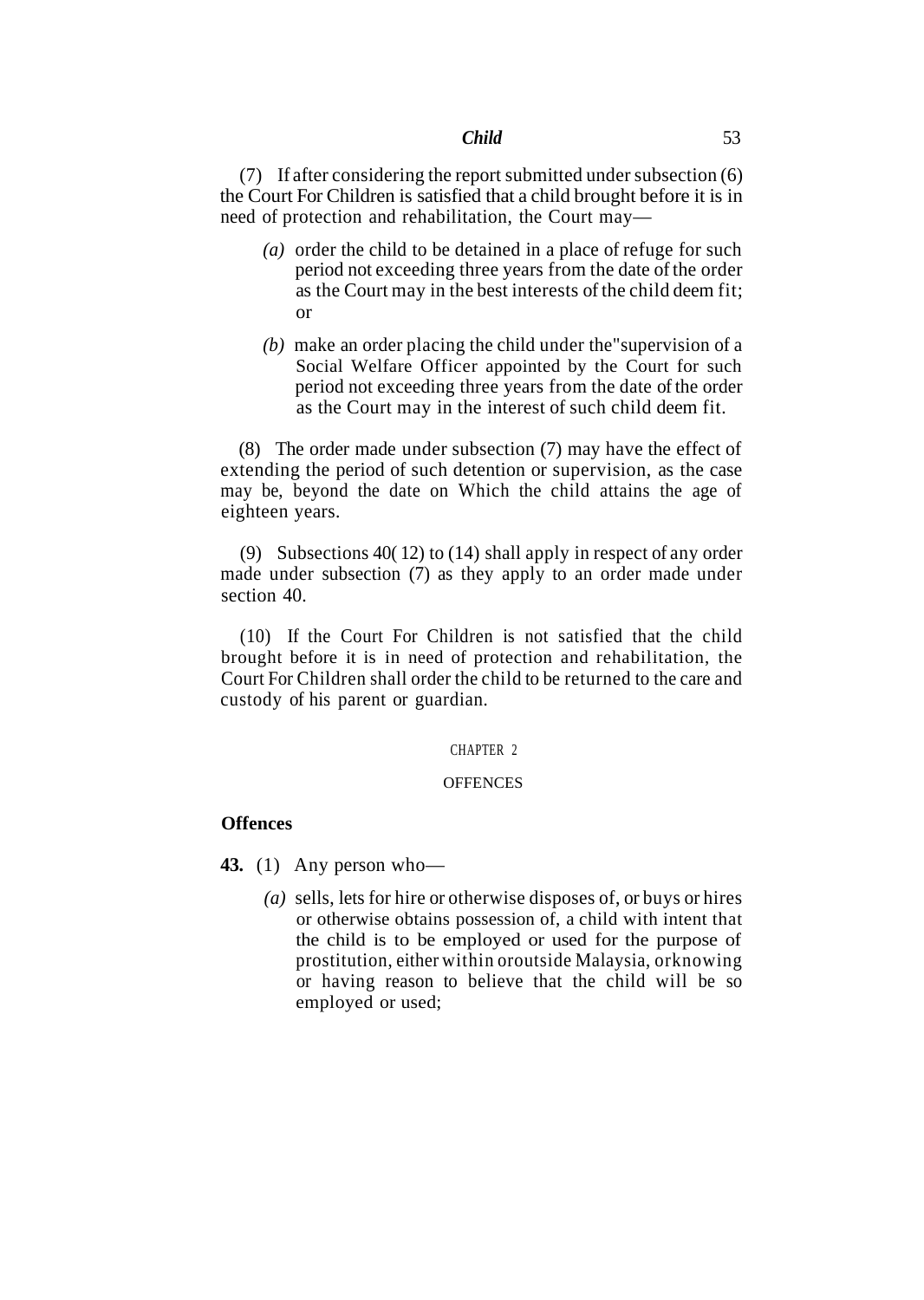- *(b)* procures a child for purposes of prostitution or for the purposes of having sexual intercourse with any other person, either within or outside Malaysia;
- *(c)* by or under any false pretence, false representation, or fraudulent or deceitful means made or used, either within or outside Malaysia, brings or assists in bringing into, or takes out of or assists in taking out of, Malaysia, a child with intent that the child is to be employed or used for purposes of prostitution, either within or outside Malaysia, or knowing or having reason to believe that the child will be so employed or used;
- *(d)* brings into Malaysia, receives or harbours a child knowing or having reason to believe that the child has been procured for purposes of prostitution or for the purposes of having sexual intercourse with any other person, either within or outside Malaysia, and with intent to aid such purpose;
- *(e)* knowing or having reason to belieye that a child has been brought into Malaysia in the circumstances as set out in paragraph *(c)* or has been sold, let for hire, or hired or purchased in the circumstances as set out in paragraph *(a),* or in contravention of any other written law receives or harbours the child with intent that he is to be employed or used for purposes of prostitution either within or outside Malaysia;
- *(f)* detains a child in a brothel against the child's will;
- *(g)* detains a child in any place against the child's will with intent that the child is to be employed or used for purposes of prostitution or for any unlawful or immoral purpose;
- *(h)* by means of any advertisement or other notice published in any manner or displayed in any place offers a child for purposes of prostitution or seeks information for that purpose or accepts such advertisement or notice for publication or display;
- *(i)* acts as an intermediary on behalf of a child or exercises control or influence over the movements of a child in such a manner as to show that the person is aiding or abetting or controlling the prostitution of that child;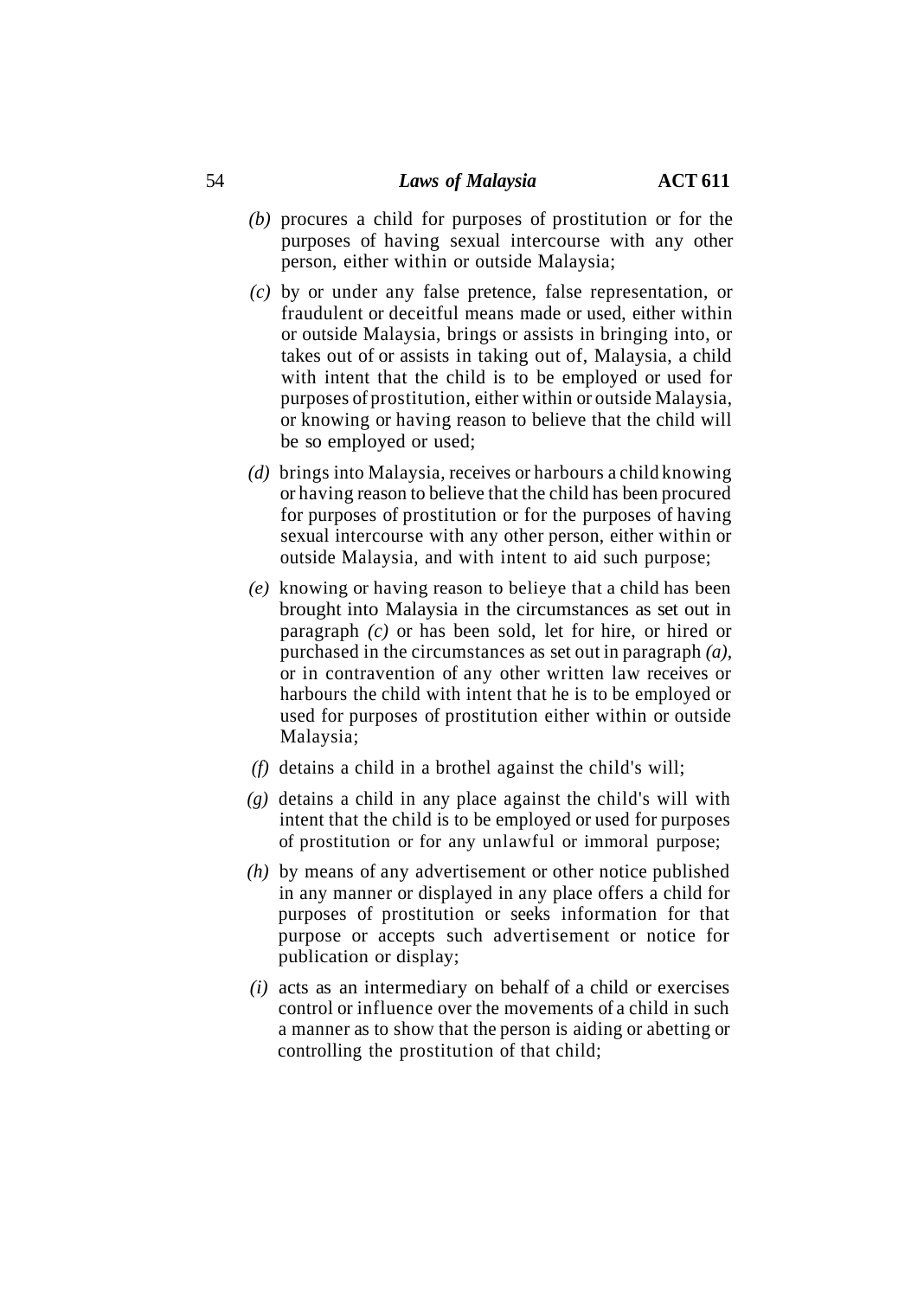- *(j)* engages or hires, for any valuable consideration, a child to provide services for that person's sexual gratification;
- *(k)* attempts to do any act in contravention of this section,

commits an offence and shall on conviction—

- *(aa)* in the case of offences under paragraphs *(a)* to *(h)* or paragraph *(k),* be liable to a fine not exceeding fifty thousand ringgit or to imprisonment for a term not exceeding fifteen years or to both; and
- *(bb)* in the case of an offence under paragraph (i) or (j), be liable to a fine not exceeding fifty thousand ringgit and to imprisonment for a term of not less than three years but noi more than fifteen years and shall also be punished with whipping of not more than six strokes.

(2) Any person who is coiwicted of a second or subsequent offence—

- *(a)* under paragraphs (1*)(a)* to *(g)* or paragraph (1*)(k)*, shall be liable to whipping of not more than ten strokes; and
- *(b)* under paragraphs *(1)(i)* or *(j),* shall be punished with whipping of not less than six strokes but not more than ten strokes,

in addition to any term of imprisonment imposed in relation to such offence.

(3) Sections 173A and 294 of the Criminal Procedure Code shall not apply in respect of offences under paragraphs *(1)(i)* and *(j).*

## **Presumptions relating to section 43**

**44.** For the purposes of section 43, it shall be presumed until the contrary is proved that a person—

- *(a)* who takes or causes to be taken into a brothel a child has disposed of the child with the intent or knowledge mentioned in paragraph 43(l)(aj;'
- *(b)* who receives a child into a brothel or harbours a child in a brothel has obtained possession of the child with the intent or knowledge mentioned in paragraph 43(l)(aj;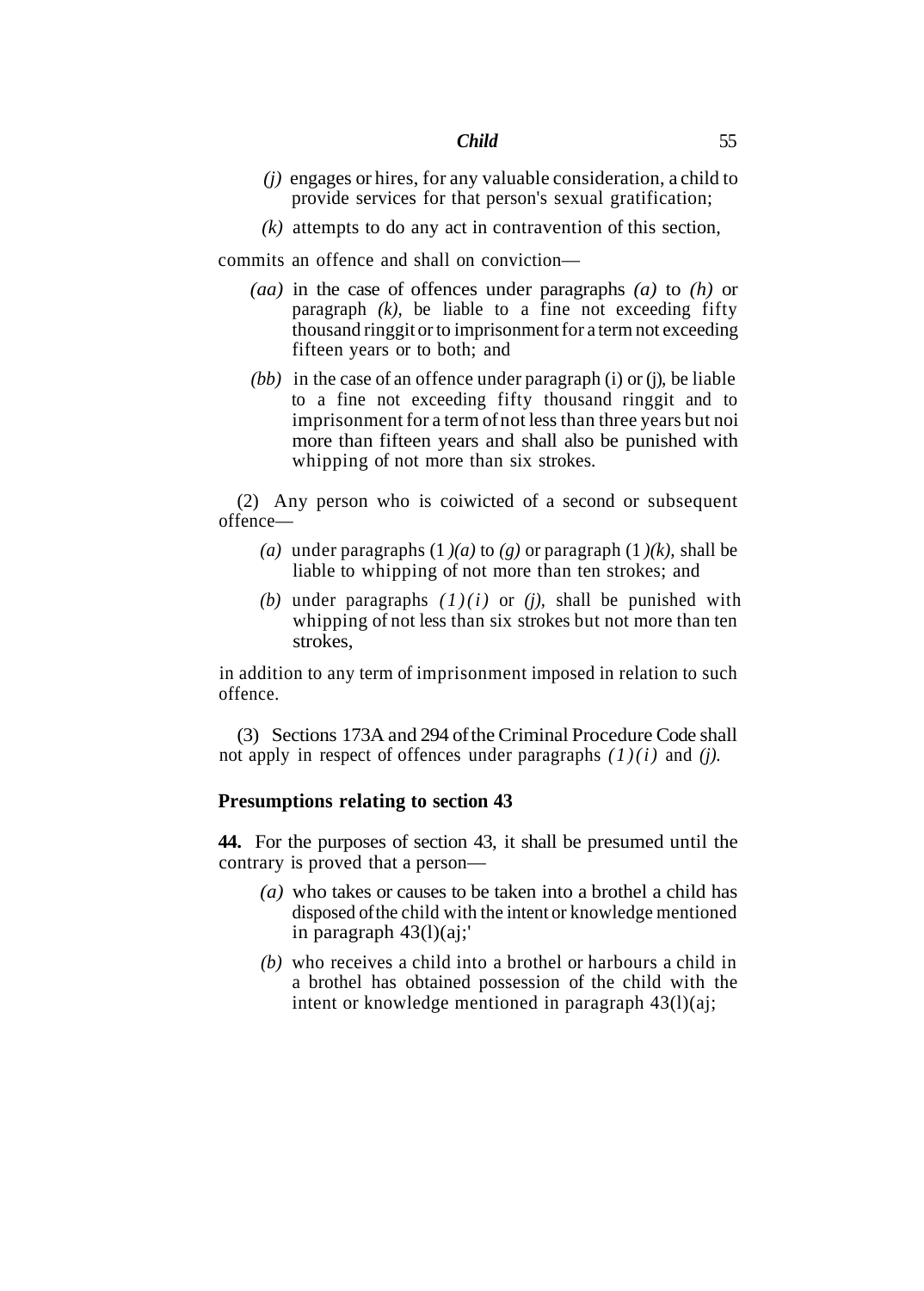- *(c)* has detained a child in any brothel or in any place against the chikTs will if, with intent to compel or induce him to remain in the brothel or the place, that person—
	- (i) withholds from the child any wearing apparel or any other property belonging to the child or any wearing apparel commonly or last used by the child;
	- (ii) threatens the child with legal proceedings if the child takes away any wearing apparel or any other property which has been lent or hired out or supplied to the child;
	- (iii) threatens the child with legal proceedings for the recovery of any debt or alleged debt or uses any other threat; or
	- (iv) without any lawful authority detains the child's identity card issued under the law relating to national registration or the chlid's passport.

## **Detention pending proceedings**

**45.** (1) Any Court inquiring into or trying any offence specified in the Second Schedule (in this Act referred to as "scheduled offence") may order a child—

- *(a)* with respect to whom a scheduled offence is alleged to have been committed; and
- *(b)* whom the Court considers to be in need of protection,

to be detained temporarily in a place of safety until the determination of the proceedings against the person charged but the detention shall not extend beyond the date on which the child attains the age of eighteen years.

(2) Notwithstanding the determination of the proceedings, the Court may, on an application made by the Protector and if the Court is satisfied that a child is in need of protection, order the detention of the child in a place of safety in accordance with paragraph  $30(1)(d)$ .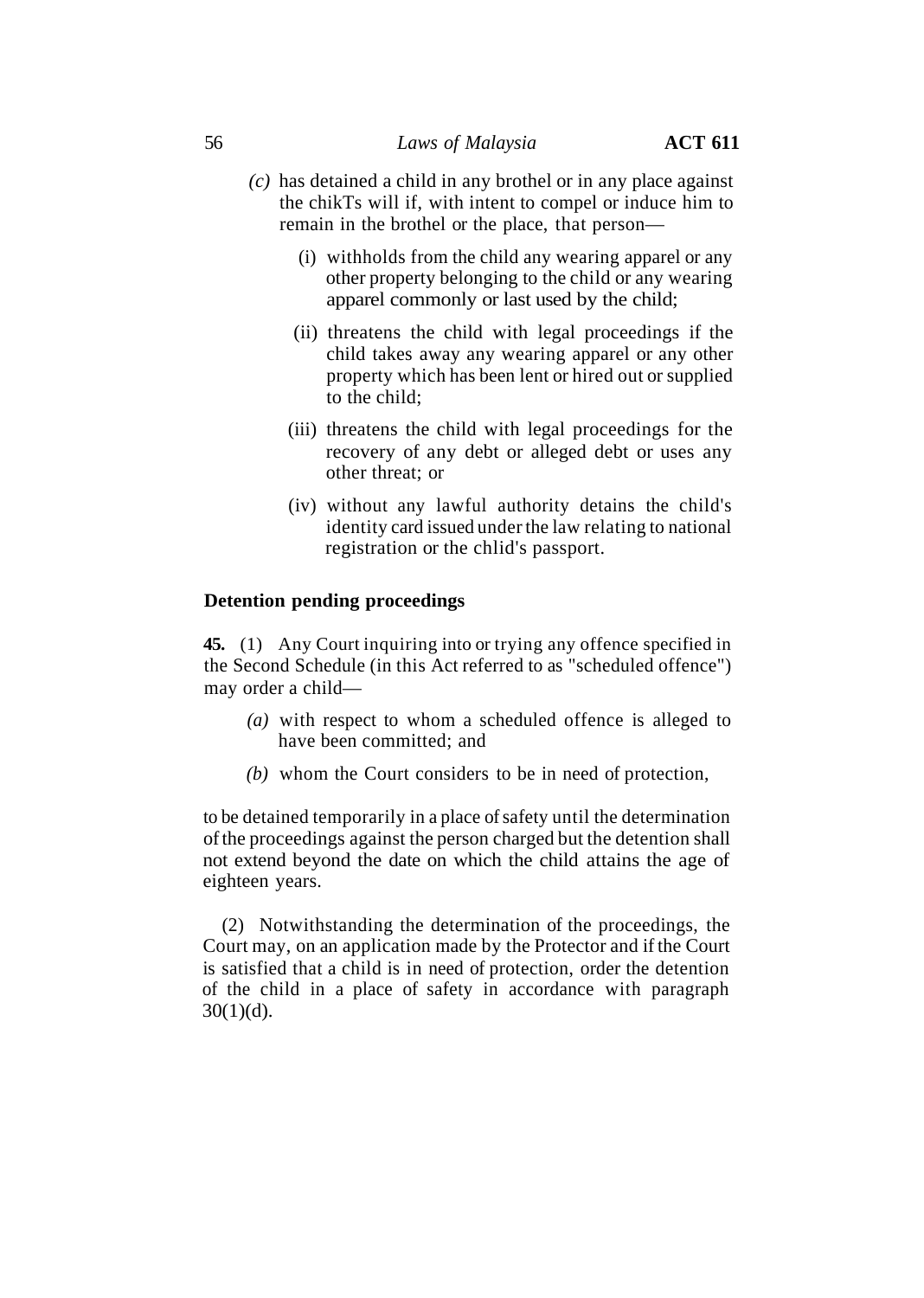## PART VII

#### BEYOND CONTROL

### **Children beyond control**

**46.** (1) If the parent or guardian of a child requests the Court For Children in writing to detain a child in an approved schopl, place of refuge, probation hostel or centre on the ground that the parent or guardian is unable to exercise proper control over the child, the Court For Children—

- *(a)* shall immediately inquire into the circumstances of the child's case;
- *(b)* shall direct the probation officer to submit a probation report to the Court For Children for the Court to determine whether an order under subsection (2) may be made in respect of the child; and
- *(c)* may order the child to be temporarily detained in an approved school, place of refuge, probation hostel or centre if it deems it necessary to do so.

(2) If after considering the report referred to in paragraph (1*)(b)* the Court For Children is satisfied that—

- *(a)* it is expedient so to deal with the child; and
- *(b)* the parent or guardian understands the results which will follow from and consents to the making of the order,

the Court For Children may, on the recommendation of the probation officer, order that the child—

- *(aa)* be sent to an approved school, place of refuge, probation hostel or centre, as may be appropriate; or
- *(bb)* be placed for such period not exceeding three years under the supervision of—
	- (i) a probation officer; or
	- (ii) some other person appointed for the purpose by the Court,

and any such order may require the child to reside for a period not exceeding twelve months in a probation hostel.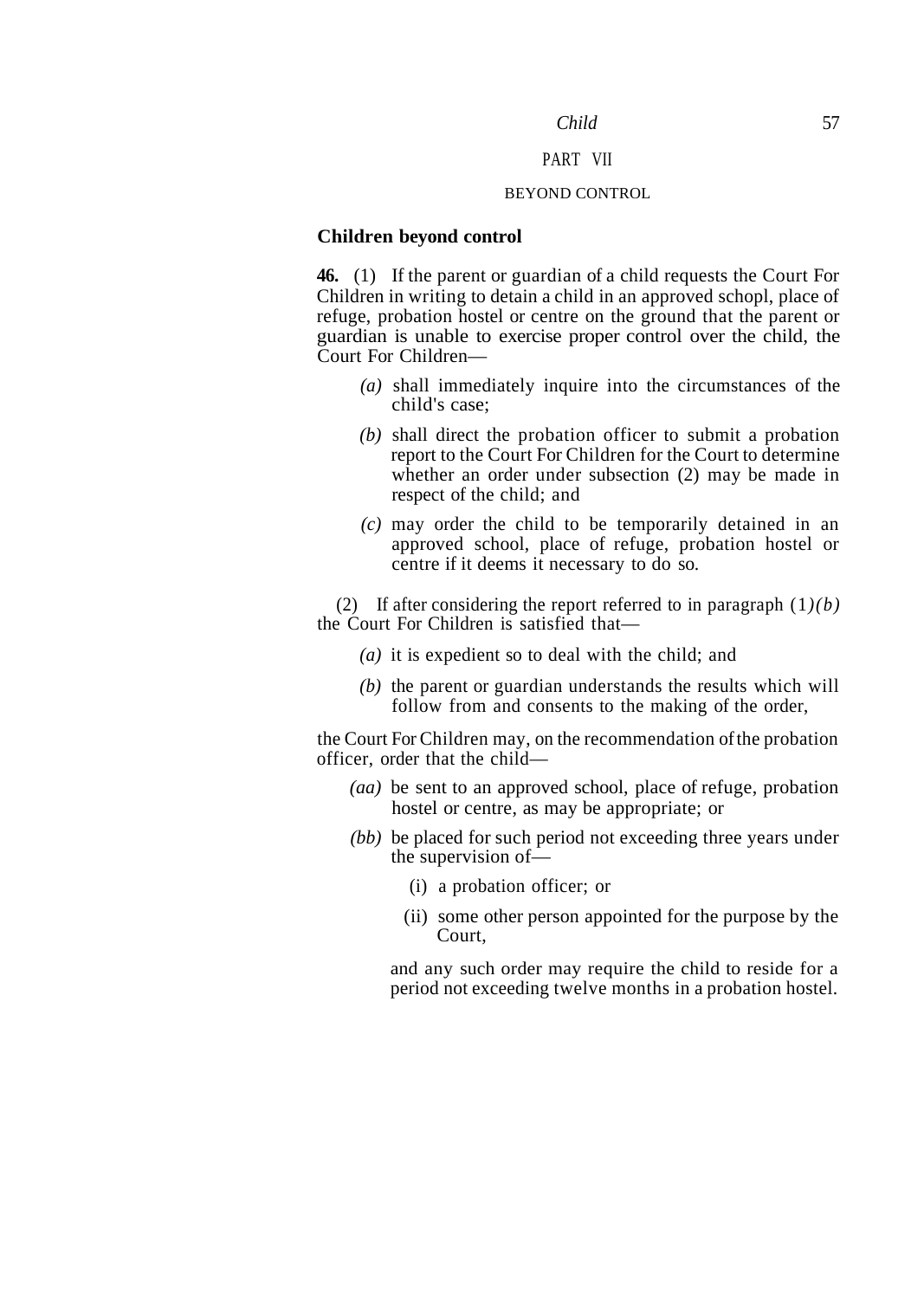## **Supervision by probation officer**

**47.** (1) If a Court For Children makes an order under paragraph *46(2)(bb)* placing a child under the supervision of a probation officer or of some other person, that officer or other person—

- *(a)* shall, while the order remains in force, visit, advise and befriend the child; and
- *(b)* may, if it appears necessary to do so, at any time while the order remains in force, bring the child before the Supervising Court,.

(2) The Supervising Court before whom a child is brought under paragraph *(l)(b)* may, if it deems it expedient to do so, amend the order made under section 46 and—

- *(a)* send the child, subject to the consent of the child's parent or guardian, to an approved school, place of refuge or centre, whichever is appropriate; or
- *(b)* place the child in the care of a fit and proper person, whether a relative or not, who is willing to undertake the care of the child, for the unexpired period of the order.

#### **PART VIII**

### TRAFFICKING IN AND ABDUCTION OF CHILDREN

### **Unlawful transfer of possession, custody or control of child**

**48.** (1) Any person who takes part in any transaction the object or one of the objects of which is to transfer or confer, wholly or partly, temporarily or permanently, the possession, custody or control of a child for any yaluable consideration commits an offence and shall on conviction be liable to a fine not exceeding ten thousand ringgit or to imprisonment for a term not exceeding five years or to both.

(2) Any person who without lawful authority or excuse harbours or has in his possession, custody or control a child with respect to whom the temporary or permanent possession, custody or control has been transferred or conferred for valuable consideration by any other person within or outside Malaysia commits an offence and shall on conviction be liable to a fine not exceeding ten thousand ringgit or to imprisonment for a term not exceeding five years or to both.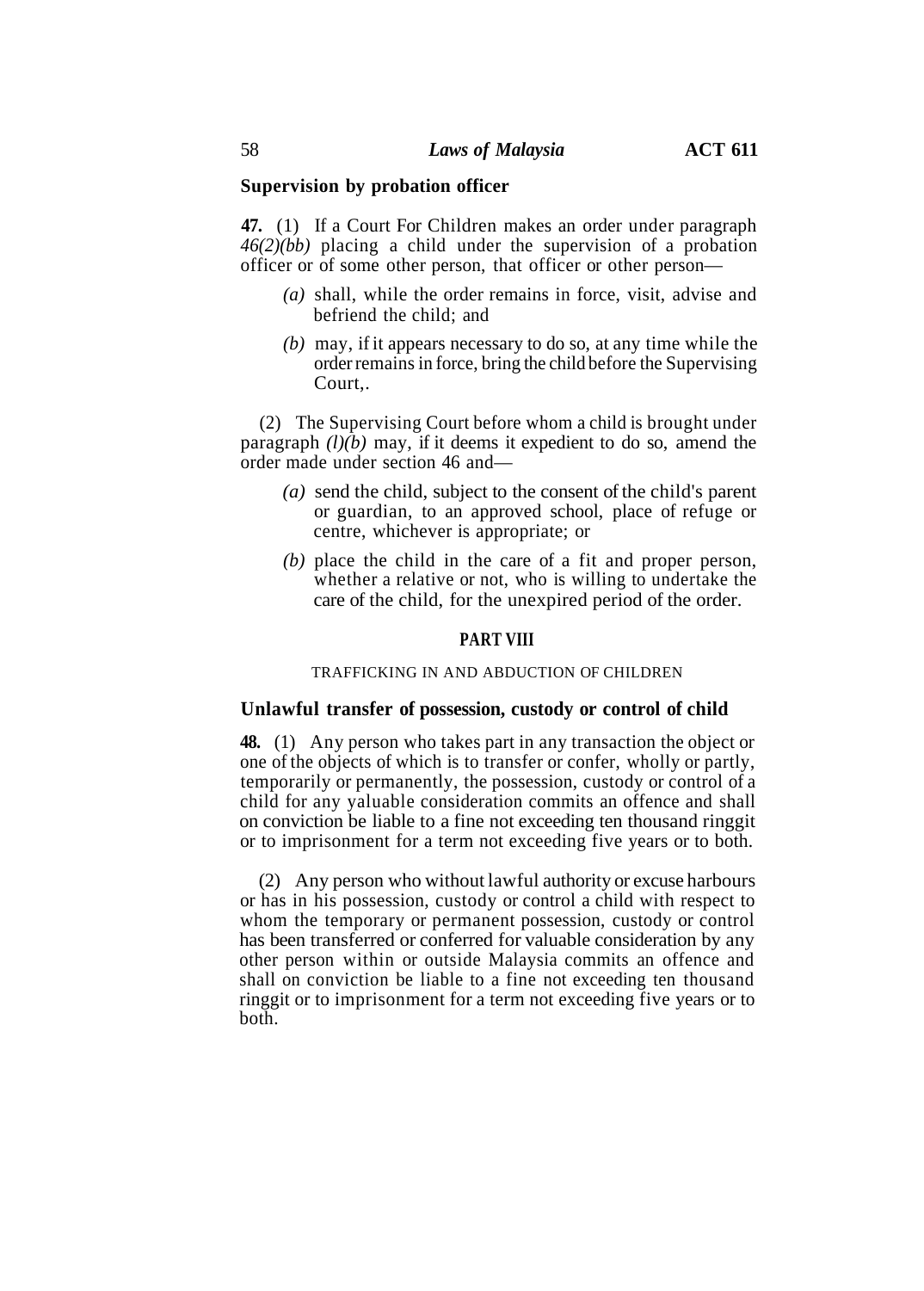(3) For the purposes of subsection (2), if any person harbours or has in his possession, custody or control a child without lawful authority or excuse, the child shall, until the contrary is proved, be presumed to be a child with respect to whom the temporary or permanent possession, custody or control has been transferred or conferred for valuable consideration.

(4) It shall be a defence in any prosecution under this section to prove that—

- *(a)* the transfer took place in contemplation of or pursuant to a *bonafide* marriage or adoption; and
- *(b)* at least one of the natural parents of the child or the guardian of the child was a consenting party to the marriage or to the adoption by the adopting party,

and had expressly consented to the particular marriage or adoption.

# **Importation of child by false prefences**

- **49.** Any person who—
	- *(a)* by or under any false pretence or representation made; or
	- *(b)* by fraudulent or deceitful means used,

either within or outside Malaysia, brings or assists in bringing a child into Malaysia commits an offence and shall on conviction be liable to a fine not exceeding ten thousand ringgit or to imprisonment for a term not exceeding five years or to both.

# **Examination of child and person in charge**

**50.** A Protector or any person authorized in writing by a Protector may require—

- *(a)* a child who has entered or been brought into Malaysia; and
- *(b)* any person who may appear to have the custody or control of such child,

to appear before him, at any reasonable time and at any convenient place, to be examined pursuant to section 113.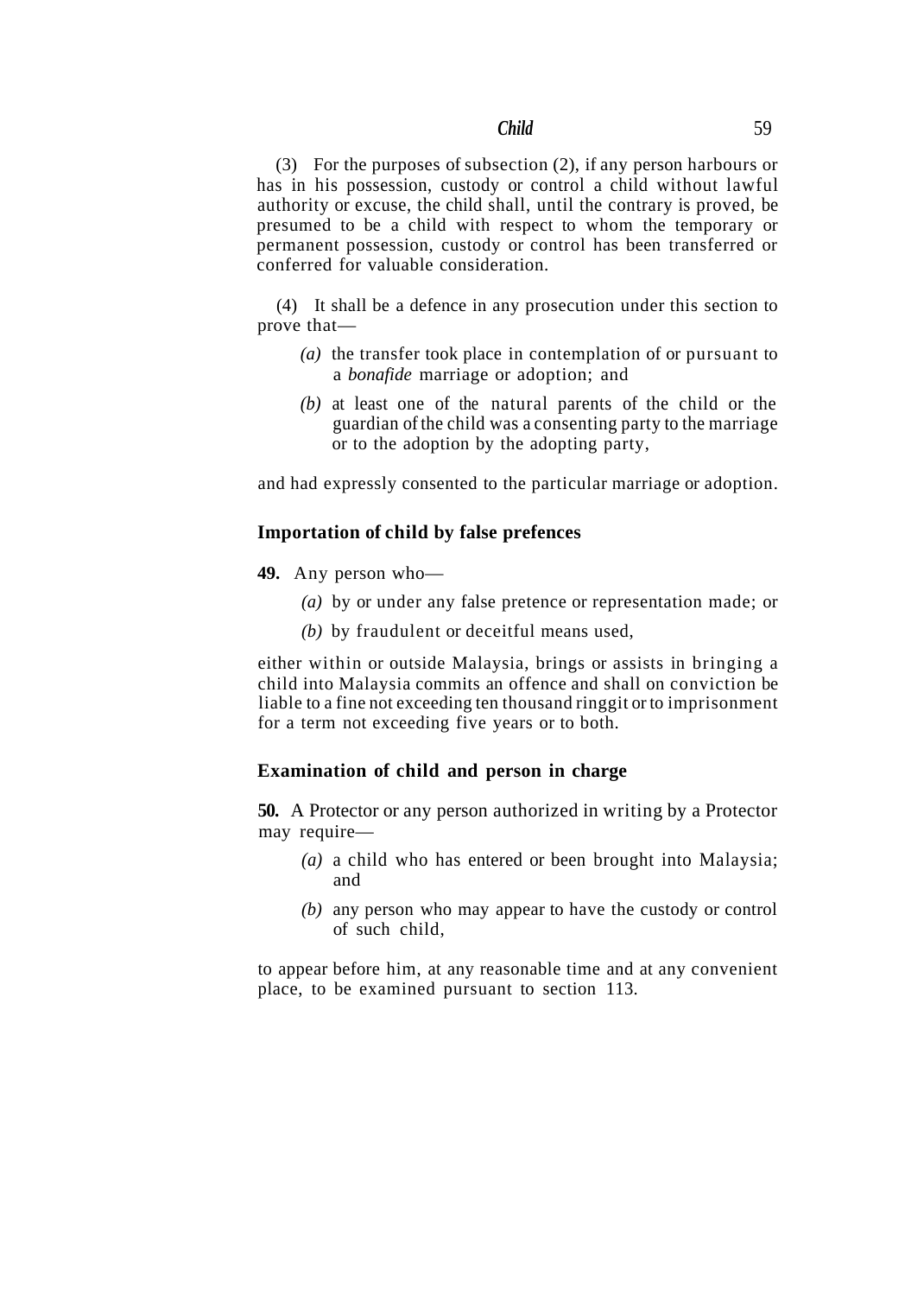### **Protector may require security**

- 51. If a Protector has reasonable cause to believe that a child—
	- *(a)* has been brought into Malaysia either—
		- (i) after having been transferred for valuable consideration; or
		- (ii) tjy fraud, misrepresentation or any false pretence;
	- *(b)* has been transferred to the custody or control of any person for valuable consideration either within or outside Malaysia; or
	- *(c)* is being detained against his will by some person other than his parent or guardian,

the Protector may—

- *(aa)* require any person in whose custody or under whose control the child appears to be—
	- (i) to furnish him with copies of the child's and that person's own photographs; and
	- (ii) to furnish security to the satisfaction of the Protector that the child—
		- (A) will not leave the area or the State in which he then is without the prior written consent of the Protector;
		- (B) will not be transferred to the care or custody of any other person without the prior written consent of the Protector; and
		- (C) will be produced before the Protector whenever the Protector requires; or
- *(bb)* in the first instance, or if default be made in complying with any order made under paragraph *(aa),* make an order that—
	- (i) the child be taken out of the custody of the person in whose care, custody or control the child is and placed the child in a place of safety; or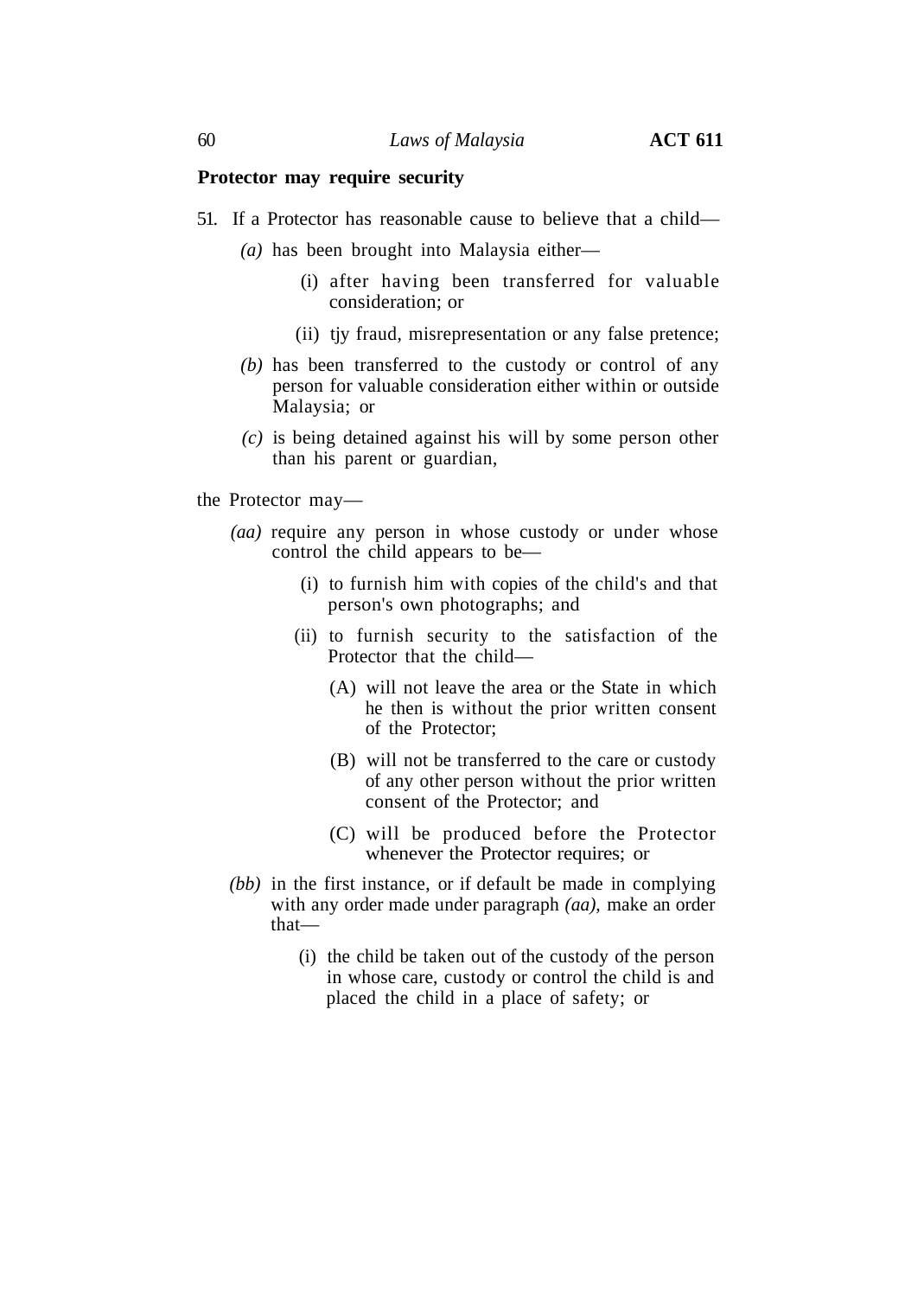(ii) on such security and on such conditions as the Protector may require, the child be placed in the custody of a relative or other fit and proper person,

until the child attains the age of eighteen years or for any shorter period.

## **Offence of taking or sending out a child without appropriate consent of person having lawful custody**

- **52.** (1) Any parent or guardian who—
	- *(a)* does not have the lawful custody of a child; and
	- *(b)* takes or sends out a child, whether within or outside Malaysia,

without the consent of the person who has the lawful custody of the child commits an offence and shall on conviction be liable to a fine not exceeding ten thousand ringgit or to imprisonment for a term not exceeding five years or to both.

(2) A person has lawful custody of a child under this section if he has been conferred custody of the child by virtue of any written law or by an order of a Court, including a Syariah Court.

(3) It shall be a defence under this section if a parent or guardian takes or sends a child away without the consent of the person having lawful custody of the child if—

*(a)* the parent or guardian—

- (i) does it in the belief that the other person consented, or would have consented, if he was aware of all the relevant circumstances; or
- (ii) has taken all reasonable steps to communicate with the other person but has been unable to communicate with him;
- *(b)* the parent or guardian has reasonable grounds to believe that the child is being abused, neglected, abandoned or exposed in a manner likely to cause the child physical or emotional injury; or
- *(c)* the other person has unreasonably refused to consent although he was aware of all the relevant circumstances.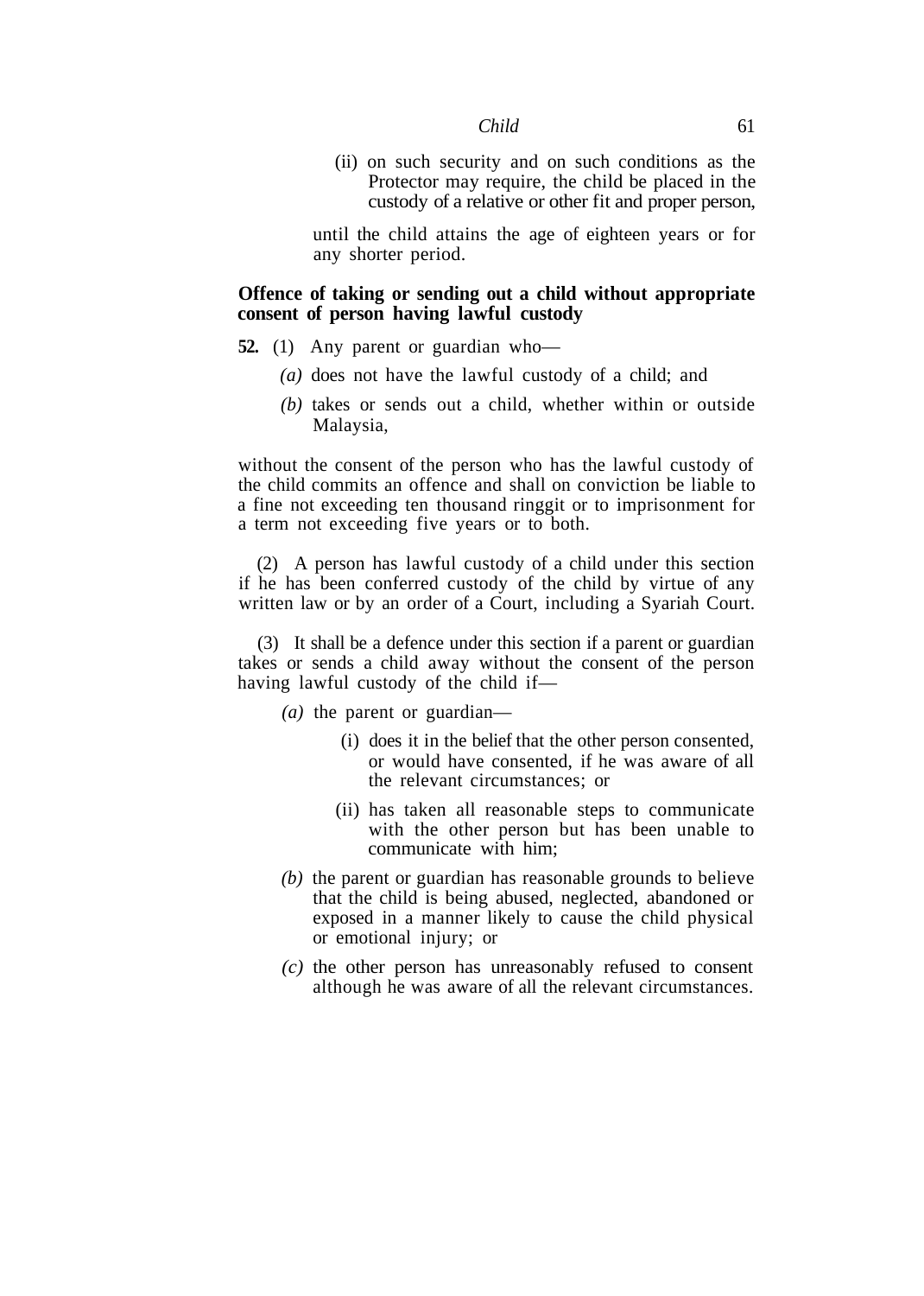## **Recovery order**

**53.** (1) If it appears to the Court that there is reason to believe that a child had been taken or sent away without the consent of the person who has lawful custody of the child as described in section 52, the Court may make a recovery order.

(2) A recovery order may be made by the Court on application being made by or on behalf of any person who has the lawful custody of the child.

- (3) For the purposes of this section, a "recovery order" may—
	- *(a)* direct any person who is in a position to do so to produce the child on request to any authorized person;
	- *(b)* authorize the removal of the child by any authorized person;
	- *(c)* require any person who has information as to the child's whereabouts to disclose that information to the authorized person;
	- *(d)* authorize any police officer to enter into any premises specified in the order and search for the child, using reasonable force if necessary.

(4) Any person who intentionally obstructs an authorized person from exercising the powers under subsection (3) commits an offence and shall on corwiction be liable to imprisonment for a term not exceeding three years and to whipping not exceeding six strokes.

## PART IX

#### INSTITUTIONS

#### CHAPTER I

#### PLACES OF SAFETY AND PLACES OF REFUGE

# **Places of safety**

**54.** (1) The Minister may, by notification in the *Gaiette,* establish or appoint any place, institution or centre to be a place of safety for the care and protection of children.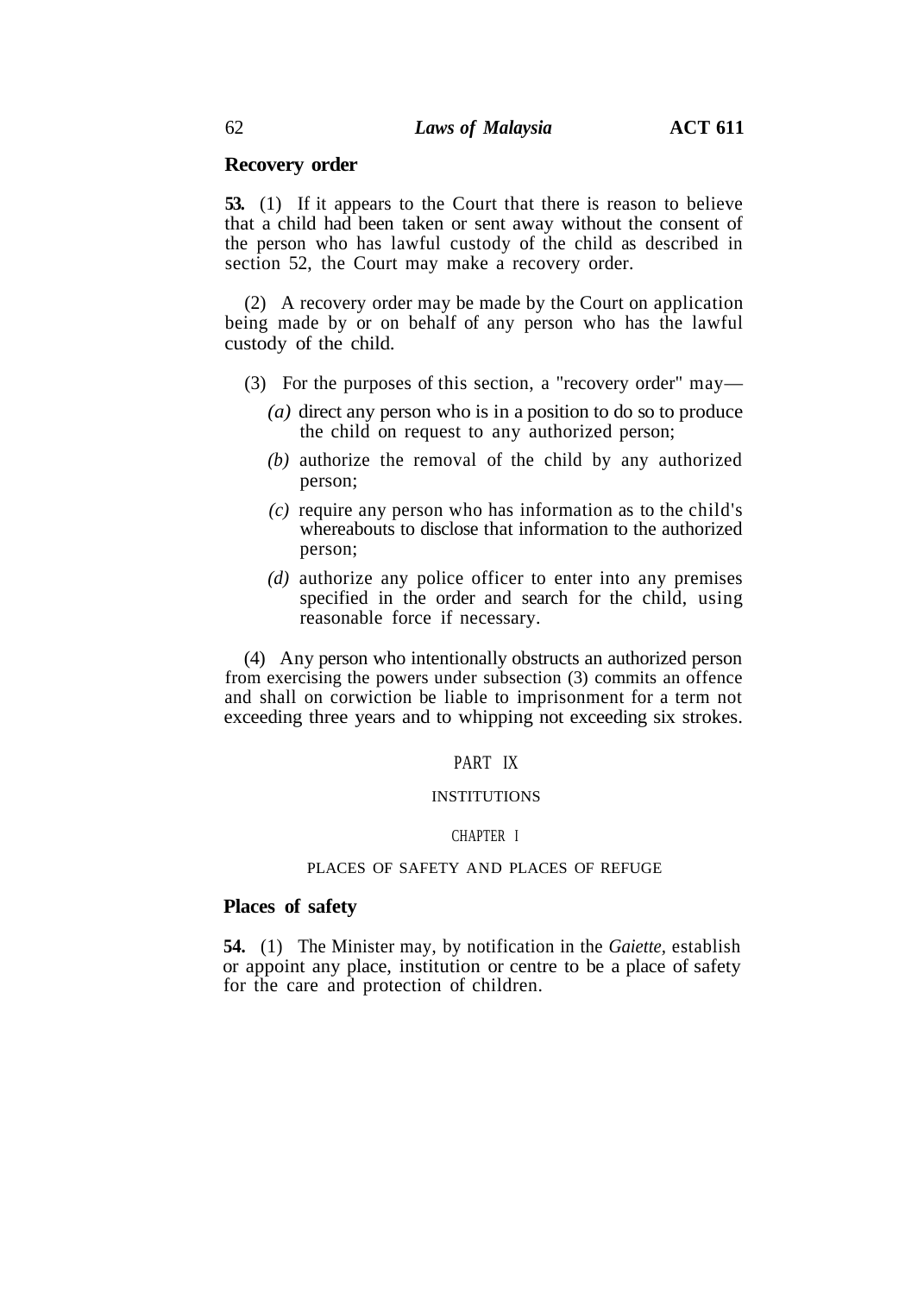(2) The Minister may at any time direct the closing of any place of safety established or appointed under subsection (1).

### **Places of refuge**

**55.** (1) The Minister may, by notification in the *Gazette,* establish or appoint any place, institution or centre to be a place of refuge for the care and rehabilitation of children.

(2) The Minister may at any time direct the closing of any place of refuge established or appointed under subsection (1).

## **Child who escapes or is removed from place of safety or place of refuge**

**56.** Any child who escapes or is removed from a place of safety or place of refuge without lawful authority—

- *(a)* may be arrested without a warrant by any Protector or police officer and shall be brought back to the place of safety or place of refuge; and
- *(b)* shall be detained—
	- (i) in the case of a place of safety, for such period which is equal to the unexpired residue of his stay under the order originally made by the Court For Children; and
	- (ii) in the case of a place of refuge, for such period which is equal to the period during which he was unlawfully at large and for the unexpired residue of his term of detention under the order originally made by the Court For Children.

## **Offence of removing or helping a child to escape from place of safety or place of refuge**

- **57.** Any person who—
	- *(a)* removes a child from a place of safety or place of refuge without lawful authority;
	- *(b)* knowingly assists or induces, directly or indirectly, a child to escape from a place of safety or a place of refuge; or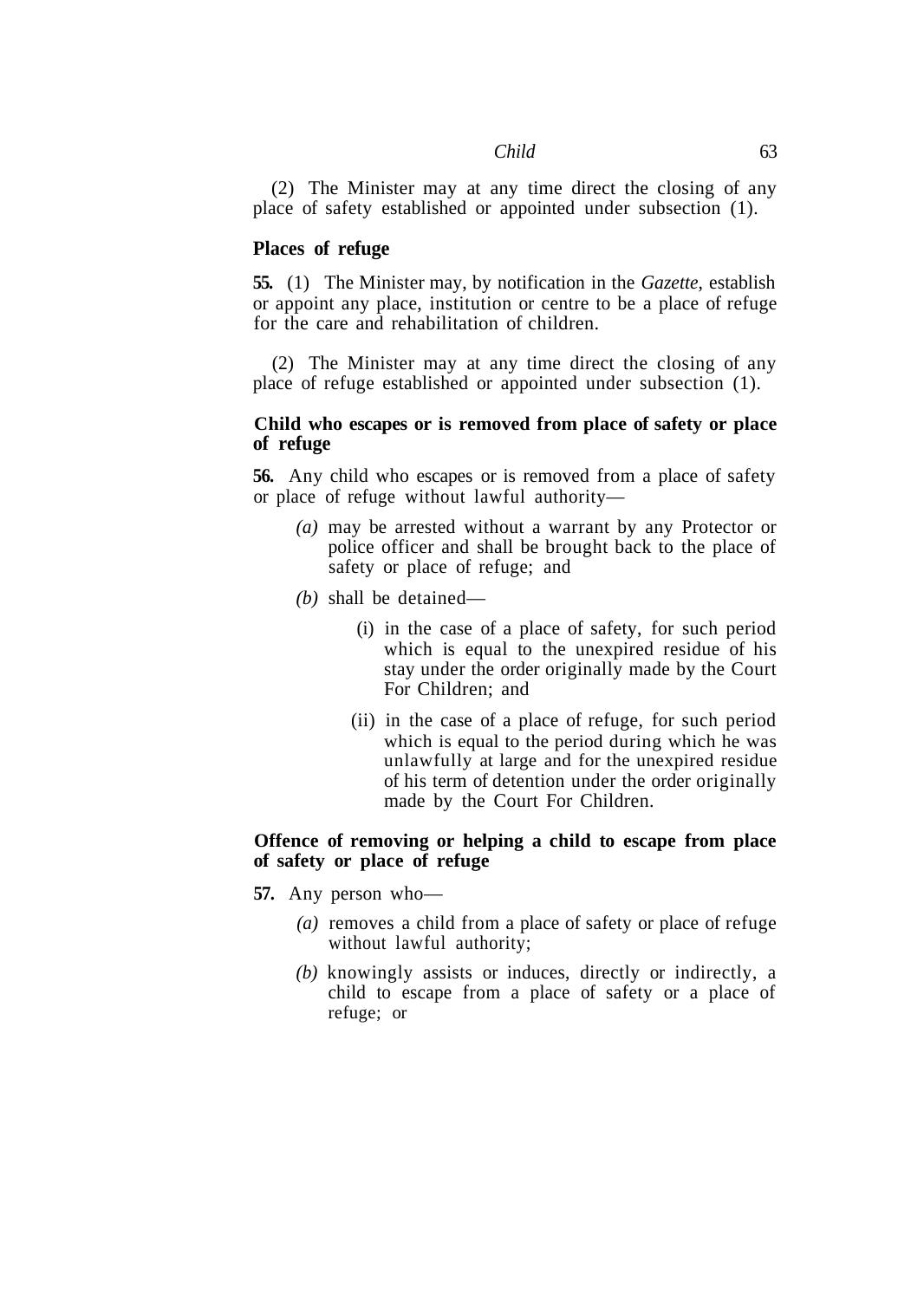*(c)* knowingly harbours or conceals a child who has so escaped, or prevents him from returning to the place of safety or place of refuge,

commits an offence and shall on coiwiction be liable to a fine not exceeding ten thousand ringgit or to imprisonment for a term not exceeding five years or to both.

#### CHAPTER 2

## PLACES OF DETENTION

# **Places of detention**

**58.** (1) The Minister may, by notification in the *Gazette,* establish or appoint such places of detention as may be required for the purposes of this Act.

(2) A child shall ordinarily be remanded in custody in a place of detention established or appointed under this Act and situated in the same State in which is situated the Court For Children by which the child is remanded.

(3) The order or judgment in pursuance of which a child is committed to custody in a place of detention shall be—

- *(a)* delivered with the child to the person in charge of the place of detention; and
- *(b)* an authority for his detention in the place of detention in accordance with the terms of the order or judgement.

(4) A child while being detained and while being conveyed to and from the place of detention shall be deemed to be in lawful custody.

- (5) The Minister—
	- *(a)* shall cause places of detention to be inspected; and
	- *(b)* may make regulafions—
		- (i) as to the classification, treatment,. employment and control of children detained in such places of detention; and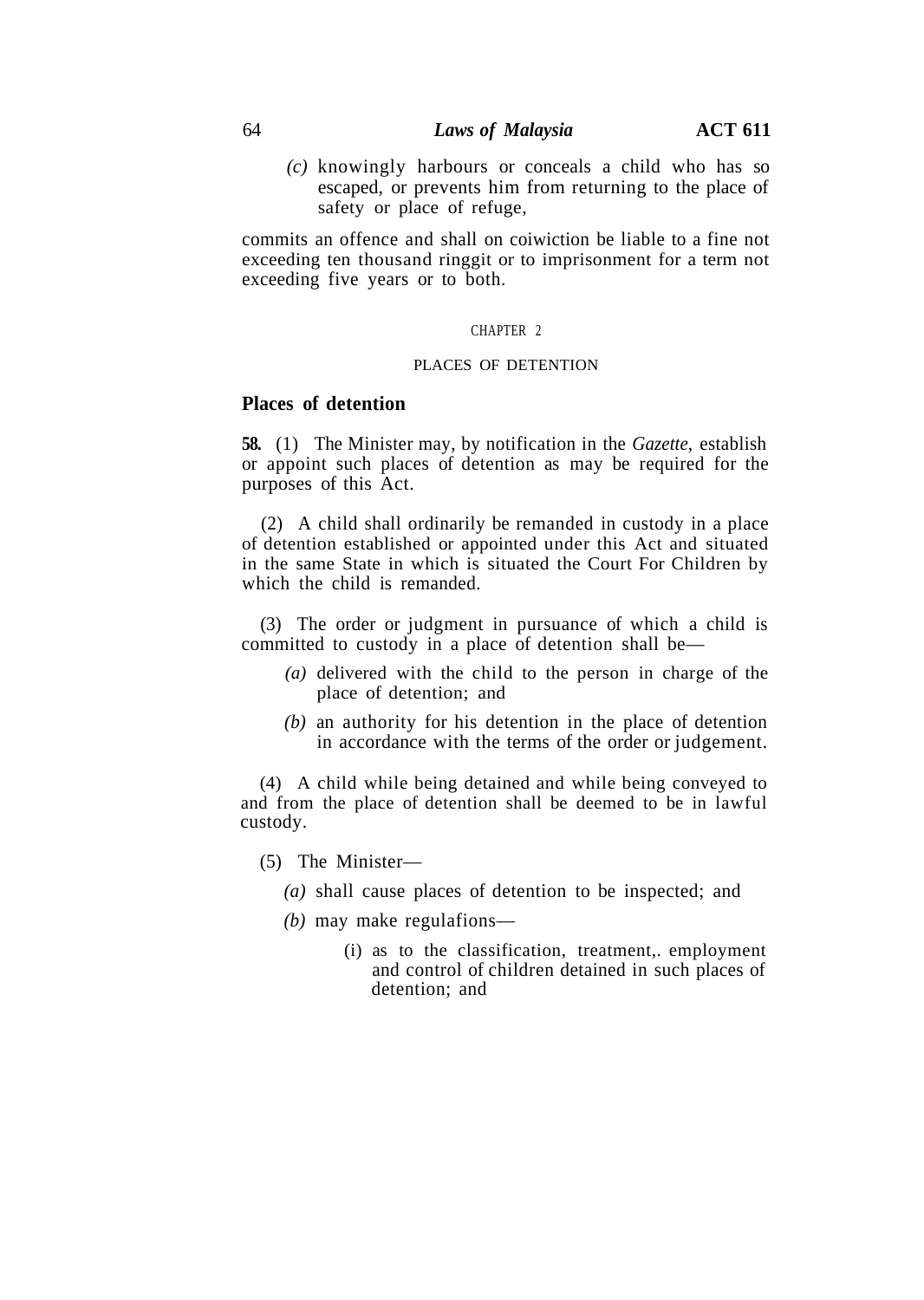(ii) to provide for the appointment of fit and proper persons to visit periodically children detained in such places of detention.

## **Child who escapes or is removed from place of detention**

**59.** Any child who escapes or is removed from a place of detention without lawful authority—

- *(a)* may be arrested without a warrant-by any Protector or police officer and be brought back to the place of detention; and
- *(b)* shall be detained in the place of detention for the unexpired residue of his term of detention under the order originally issued by the Court For Children.

# **Offence of removing or helping a child to escape from place of detention**

- **60.** Any person who—
	- *(a)* removes a child from a place of detention without lawful authority;
	- *(b)* knowingly assists or induces, directly or indirectly, a child to escape from a place of detention; or
	- *(c)* knowingly harbours or conceals a child who has so escaped, or prevents him from returning to the place of detention,

commits an offence and shall on coiwiction be liable to a fine not exceeding ten thousand ringgit or to imprisonment for a term not exceeding five years or to both.

#### **CHAPTER 3**

#### **PROBATION HOSTELS**

# **Probation hostels**

61. (1) The Minister may, by notification in the *Gazette,* establish or appoint such probation hostels as may be required for the purposes of this Act.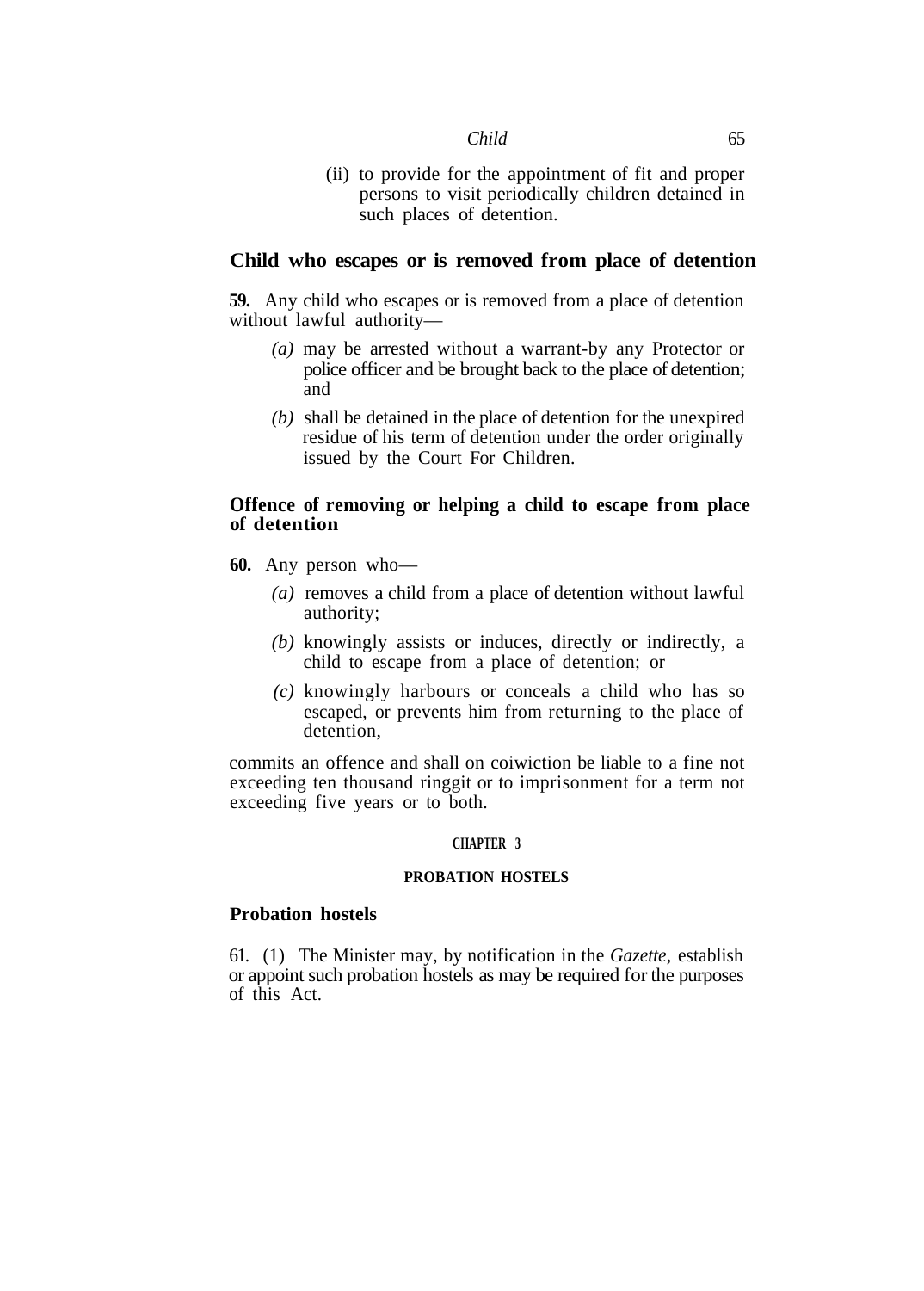(2) The Minister may make regulations for the regulation, management and inspection of probation hostels.

## **Child under ten years of age not to be sent to probation hostel**

**62.** A Court For Children shall not make an order requiring a child under the age of ten years to be sent to a probation hostel.

### **Child who escapes or is removed from probation hostel**

**63.** Any child who escapes or is removed from a probation hostel without lawful authority—

- *(a)* may be arrested without a warrant by any probation officer or police officer; and
- *(b)* be brought back to that hostel or before the Supervising Court,

and the Supervising Court may deal with him for the offence for which he was sent to the probation hostel in the same manner in which the Supervising Court could deal with him if it had just found him guilty of that offence.

## **Offence of removing or helping a child to escape from probation hostel**

- **64.** Any person who—
	- *(a)* removes a child from a probation hostel without lawful authority;
	- *(b)* knowingly assists or induces, directly or indirectly, a child to escape from a probation hostel; or
	- *(c)* knowingly harbours or conceals a child who has so escaped, or prevents him from returning to the probation hostel,

commits an offence and shall on conviction be liable to a fine not exceeding ten thousand ringgit or to imprisonment for a term not exceeding five years or to both.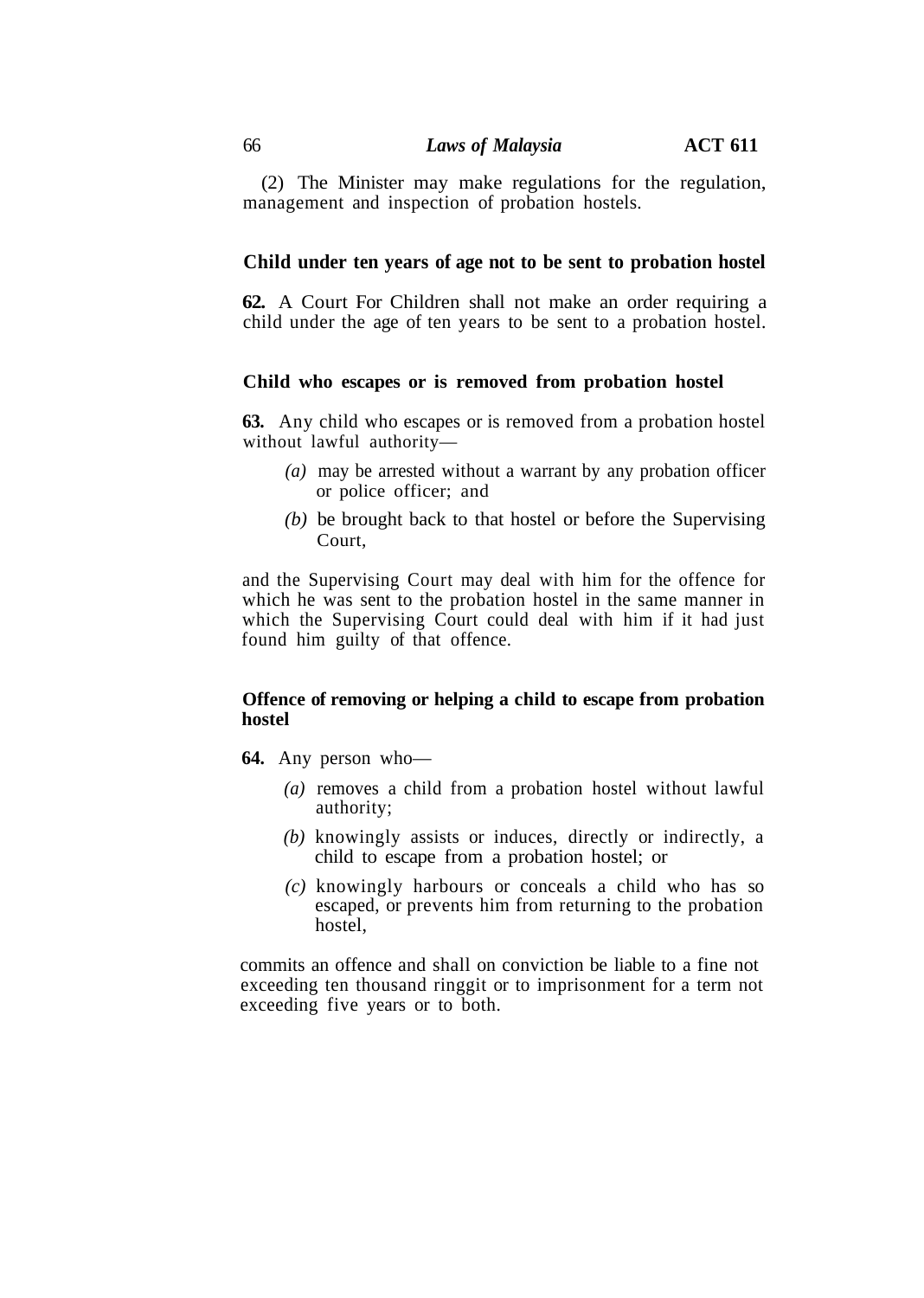#### CHAPTER 4

#### **APPROVED SCHOOLS**

#### **Approved schools**

**65.** (1) The Minister may, by notification in the *Gazette,* establish or appoint such approved schools as may be required for the education, training and detention of children to be sent there in pursuance of this Act.

- (2) The Minister may classify such approved schools—
	- *(a)* according to the ages of the persons for whom they are intended; and
	- *(b)* in such other ways as he may think fit so as to ensure that a child sent to an apprcwed school is sent to a school appropriate to his case.

# **Child under ten years of age not to be sent to approved school**

**66.** A Court For Children shall not make an order requiring a child under the age of ten years to be sent to an approved school.

## **When a child can be sent to approved school**

- **67.** (1) If—
	- *(a)* a child is found guilty of any offence;
	- *(b)* the probation report submitted to the Court For Children shows that—
		- (i) the parents or guardian of the child can no longer exercise or is incapable of exercising any proper control over him; and
		- (ii) the child is in heed of institutional rehabilitation; and
	- *(c)* it appears to the Court For Children that although the offence committed is not serious in nature but it is expedient that the child be subject to detention for such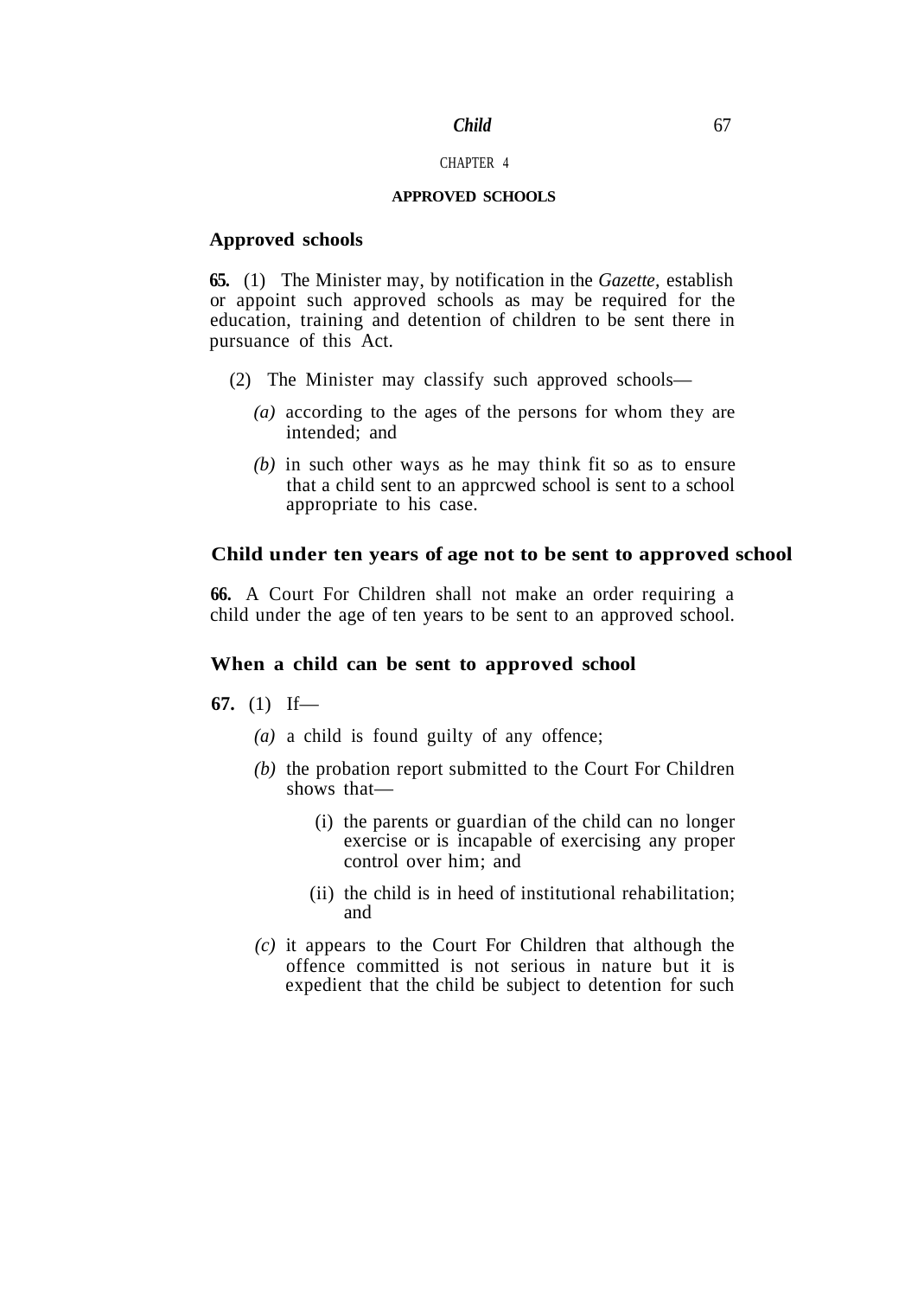term and under such instruction and discipline as appears most conducive to his reformation,

the Court For Children shall, on the recommendation of the probation officer, send the child to an approved school.

(2) If a Court For Children orders a child to be sent to an approved school, the order shall be an authority for his detention in that approved school for a period of three years from the date of the order.

(3) Notwithstanding subsection (2) the Board of Visitors of the approved school to which a child is sent may, in their discretion—

- *(a)* shorten the period of detention for reasons which appear to them to be sufficient; or
- *(b)* permit any such child to be released for such period and upon such conditions as they may deem fit to impose.

(4) A child shall not be permitted to be released from an approved school under paragraph (3)(fc) during the first twelve months of the period of detention without the consent in writing of the Minister.

# **Approved school order to be delivered to the authority, etc. who conveys child to the school**

**68.** (1) The Court For Children which makes an approved school order shnll cause it to be delivered to the authority or person responsible for conveying the child to the school, and the authority or person who conveys the child to the school shall deliver the approved school order to the person for the time being in charge of the school.

(2) The Court For Children which makes an approved school order shall cause all such information in the possession of the Court with respect to a child as is in the opinion of the Court should be known by the person for the time being in charge of the school, to be transmitted to the person for the time being in charge of the school.

(3) If a child has been ordered to be sent to an approved school, any person who knowingly harbours or conceals him after the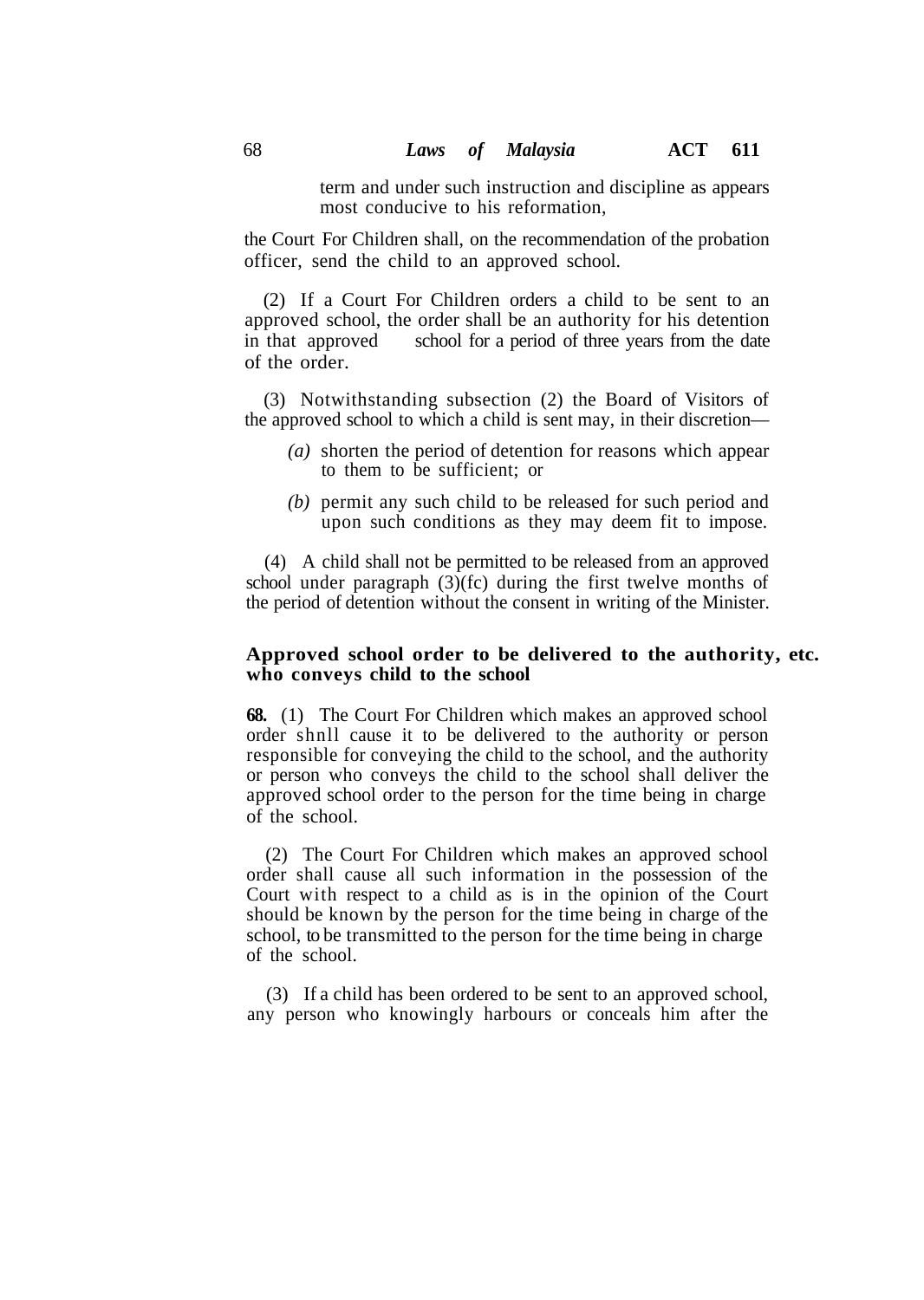time has come for him to go to the school commits an offence and shall on coiwiction be liable to a fine not exceeding ten thousand ringgit or to imprisonment for a term not exceeding five years or to both.

(4) If a person authorized to take a child to an approved school is, when the time has come for him to go to the school, unable to—

- *(a)* find the child; or
- *(b)* obtain possession of the child,

the Court For Children may, if satisfied by information on oath or affirmation that there is reasonable ground for believing that some person named in the information can produce the child, issue a summons requiring the person so named to attend at the Court on such day as may be specified in the summons and produce the child.

(5) If the person referred to in subsection (4) fails to comply with the requisition under that subsection without reasonable excuse he shall, in addition to any other liability to which he may be subject to under this Act, on conviction be liable to a fine not exceeding ten thousand ringgit.

# **Further detention in approved school beyond period of order**

**69.** If the person for the time being in charge of an approved school is satisfied that a child—

- *(a)* whose period of detention in the approved school is about to expire needs further care or training; and
- *(b)* cannot be placed in suitable employment without such further care or training,

he may, if the Board of Visitors of the approved school consent, detain him for a funher period not exceeding six months but any such period shall not extend beyond the date the child attains the age of eighteen years.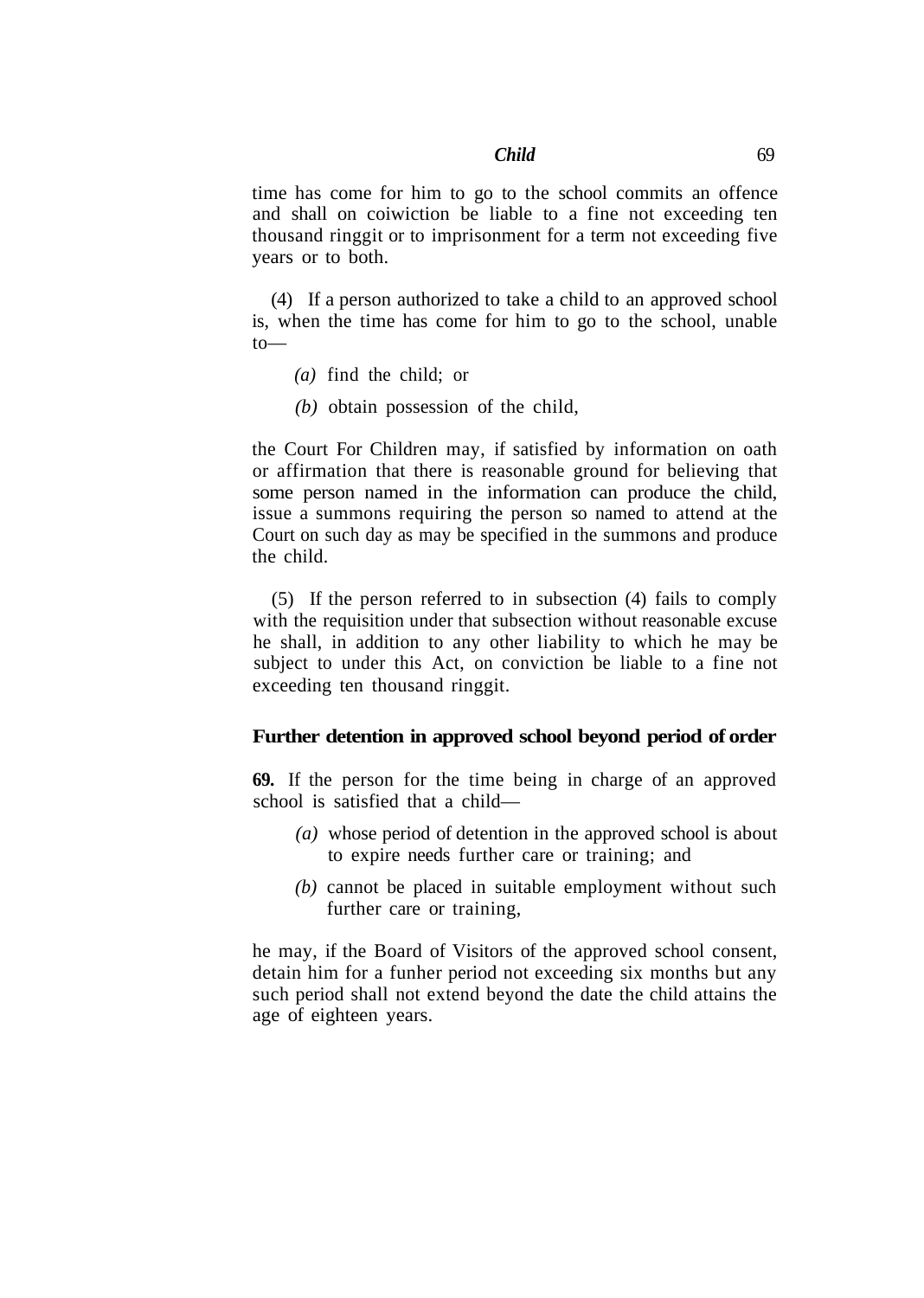### **Aftercare of child released from approved school**

**70.** If a child is sent to an approved school, the Court For Children making the order shall, at the same time, make an order that after the expiration of the period of his detention he shall, for a period of one year, be under the supervision of—

- *(a)* a probation officer; or
- *(b)* such other person as the Child Welfare Committee may appoint.

## **Escape from approved school,** *etc.* **or failure to return to approved school after expiry of leave,** *etc.*

- **71.** (1) Any child who—
	- *(a)* escapes from the approved school in which he is detained, or from any hospital, home or place in which he is receiving medical attention;
	- *(b)* being absent from the approved school on temporary leave of absence or with permission—
		- (i) runs away from the person in whose charge he is; or
		- (ii) fails to return to the approved school upon the expiration of his Ieave, or upon the revocation of such permission; or
	- *(c)* being absent from the approved school under supervision, fails to return to the approved school upon being recalled,

may be arrested without a warrant and be brought before the Court For Children where the child is found or the approved school is situated.

(2) If a child brought before a Court For Children under subsection (1) is under the age of fourteen years, the Court For Children shall order the child to be brought back to the approved school or to be sent to another approved school for—

- *(a)* a period which is equal to the period during which he was unlawfully at large;
- *(b)* the remainder of his period of detention; and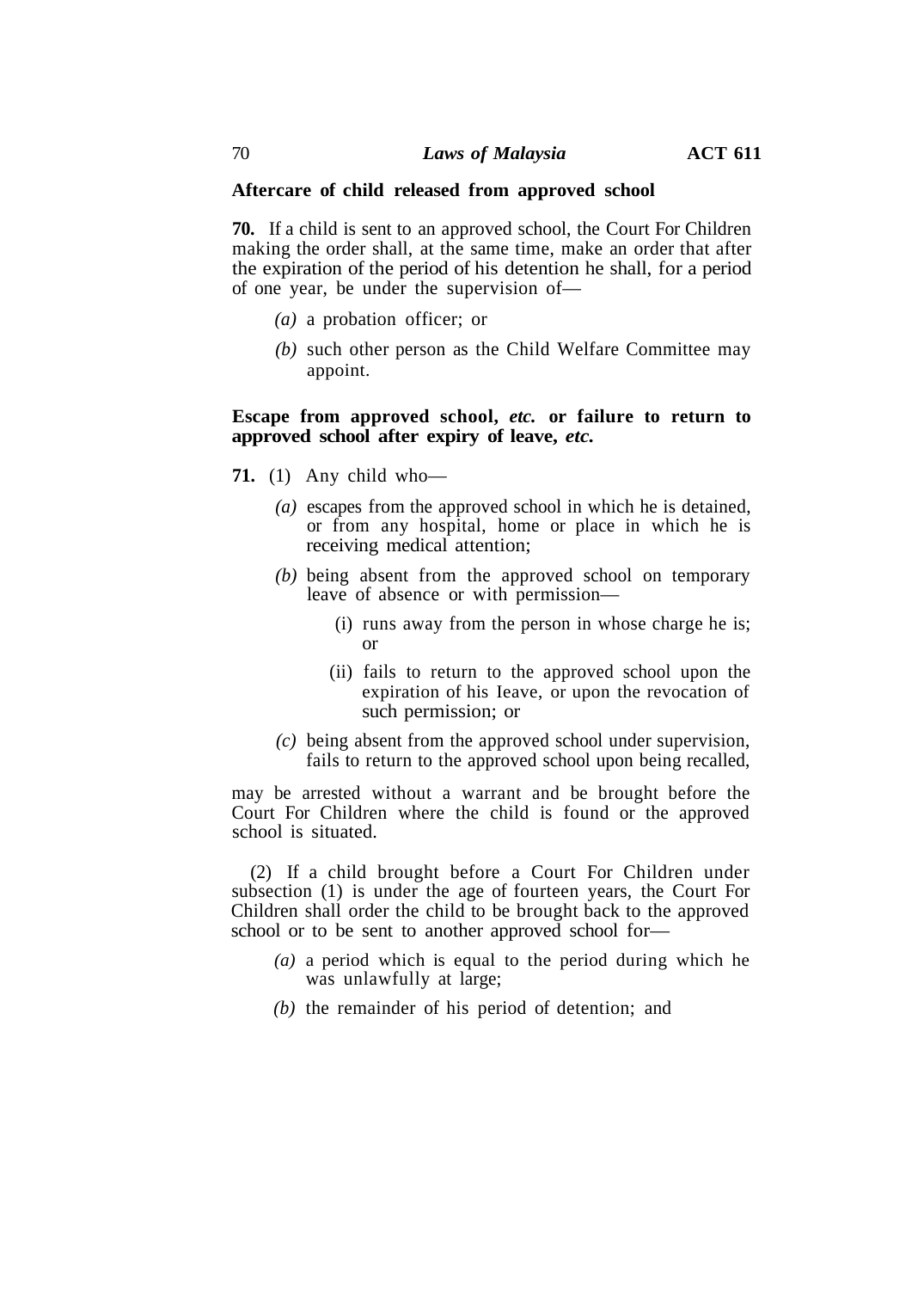*(c)* such period not exceeding six months as the Court may direct, in addition to the periods mentioned in paragraphs *(a)* and *(b).*

(3) If a child brought before the Court For Children under subsection (1) has attained the age of fourteen years, the Court For Children may order the child—

- *(a)* to be brought back to the approved school or to be sent to another approved school for—
	- (i) a period equrge; unlawfully at la remainder of his period of detention; and
	- (ii) theal to the period during which he was
	- (iii) such further period not exceeding six months as the Court may direct; or
- *(b)* if circumstances warrant it and on the recommendation of the probation officer the Court thinks it necessary to do so, to be 'sent to a Henry Gurney School for such period as the Court may direct.

# **Offence of removing or helping a child to escape from approved school**

- **72.** Any person who—
	- *(a)* removes a child from an approved school without lawful authority;
	- *(b)* knowingly assists or induces, directly or indirectly, a child to escape from an approved school; or
	- *(c)* knowingly harbours or conceals a child who has so escaped, or prevents him from returning to the approved school,

commits an offence and shall on conviction be liable to a fine not exceeding ten thousand ringgit or to imprisonment for a term not exceeding five years or to both.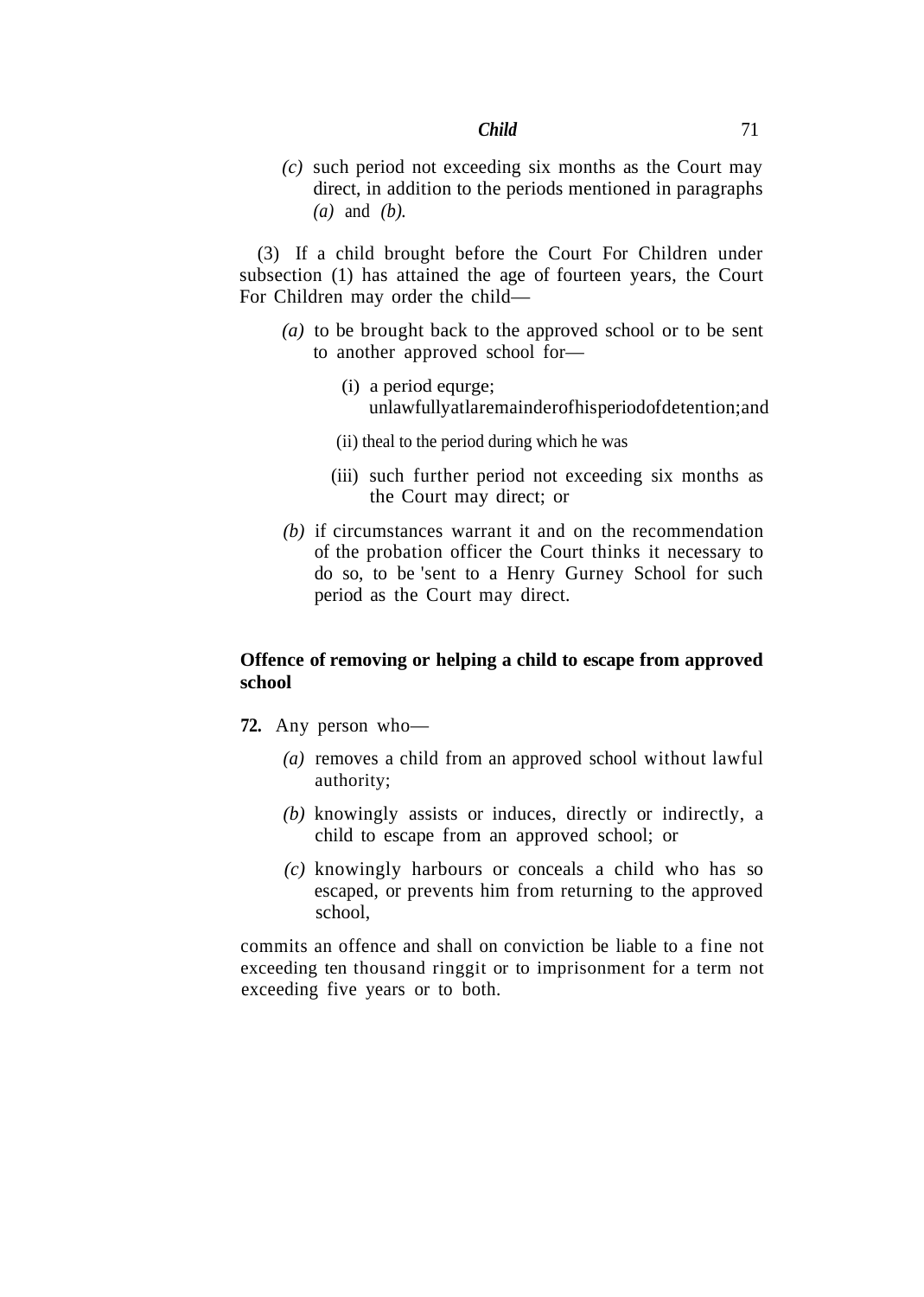CHAPTER 5

## **HENRY GURNEY SCHOOLS**

### **Henry Gurney Schools**

**73.** The Minister may, by notification in the *Gazette,* establish or appoint such Henry Gurney Schools as may be required for the purposes of this Act.

# **Child under fourteen years of age not to be sent to Henry Gurney School**

**74.** A Court For Children shall not make an order requiring a child under the age of fourteen years to be sent to a Henry Gurney School.

## **When a child can be sent to Henry Gurney School**

- **75.** (1) If—
	- *(a)* a child is found guilty of any offence punishable with imprisonment;
	- *(b)* the probation report submitted to the Court For Children shows that—
		- (i) the parents or guardian of the child can no longer exercise or is incapable of exercising any proper control over him;
		- (ii) the child is habitually in the company of persons of bad character; and
		- (iii) the child is not suitable to be rehabilitated in an approved school; and
	- *(c)* it appears to the Court For Children—
		- (i) that the offence committed is serious in nature; and
		- (ii) by reason of the nature of the child's criminal habits and tendencies it is expedient that the child be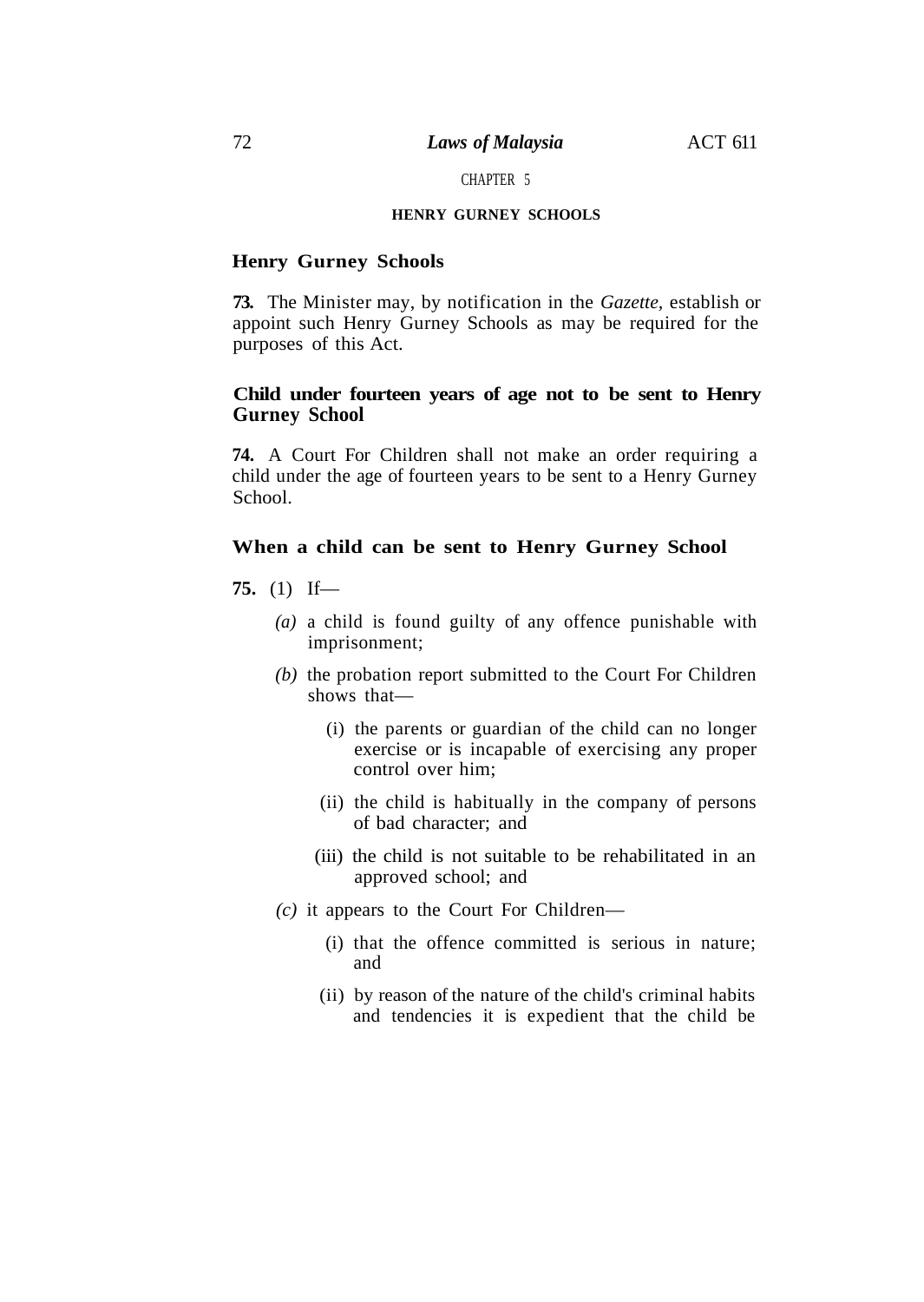subject to detention for such term and under such instruction and discipline as appears most conducive to his reformation and the repression of crime,

the Court For Children shall, on the recommendation of the probation officer, send the child to a Henry Gurney School.

(2) If a Court For Children orders a child aged fourteen years or above to be sent to a Henry Gurney School—

- *(a)* the order shall be—
	- (i) an authority for his detention for a period of three years from the date of the order; and
	- (ii) valid for his detention up to but not after he has attained the age of twenty-one years; and
- *(b)* sections 68 to 72 shall apply with the following modifications:
	- (i) for the words "approved school" wherever appearing there shall be substituted the words "Henry Gurney School"; and
	- (ii) in section 69, for the words "the Board of Yisitors of the approved school consent" there shall be substituted the words "the Director General of Prisons in the case of a Henry Gurney School consents" and the age referred to in that section shall be increased by three years.

(3) Notwithstanding subsection (2), the Director General of Prisons may, in his discretion—

- *(a)* shorten the period of detention of a child in a Henry Gurney School for reasons which appear to him to be sufficient; or
- *(b)* release any such child with permission for such period and upon such conditions as he may deem fit to impose.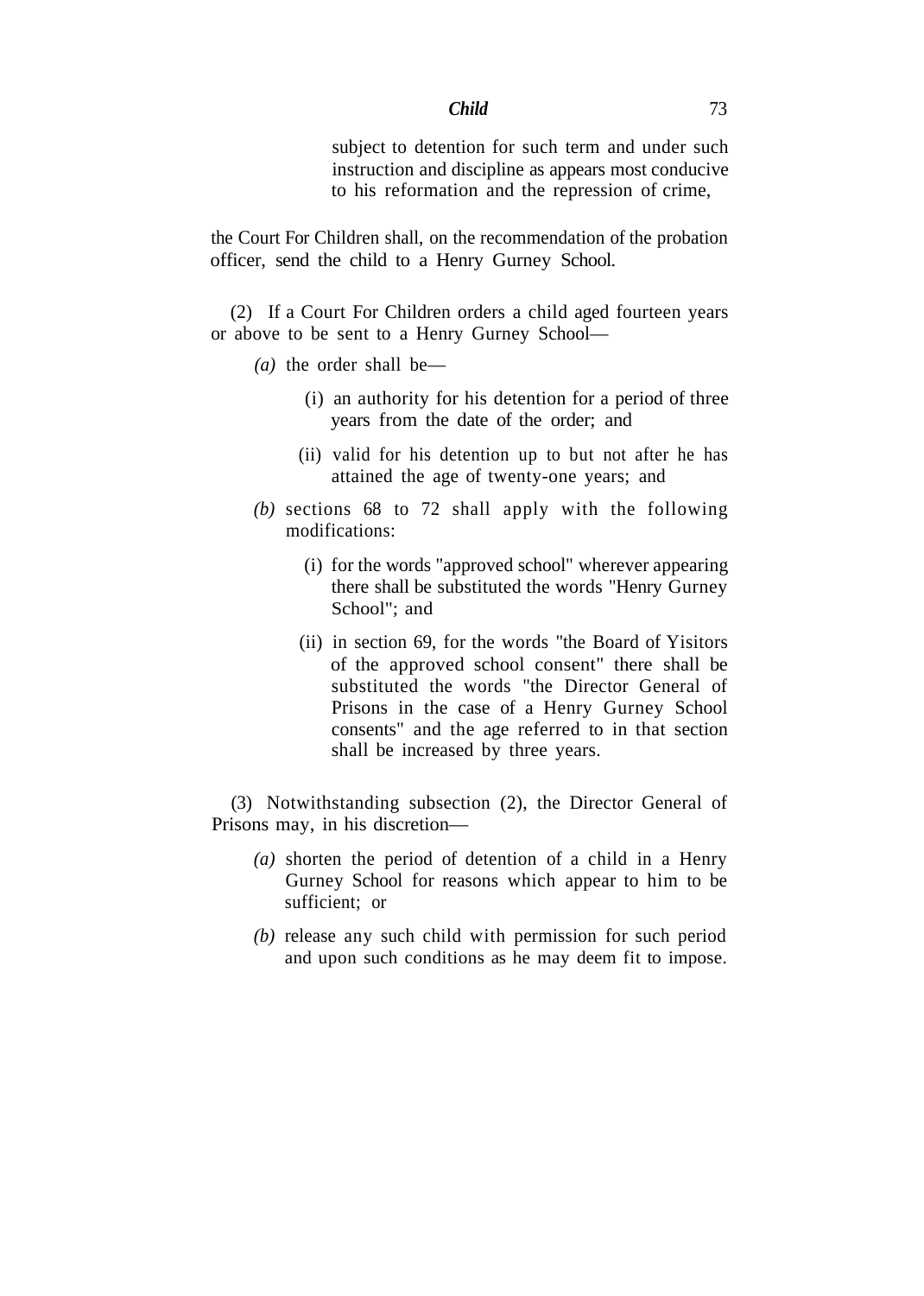#### CHAPTER 6

### SPECIAL PROVISIONS IN RELATION TO PLACES OF SAPETY, PLACES OF REFUGE, APPROVED SCHOOLS AND HENRY GURNEY SCHOOLS

# **Power in respect of persons of eighteen years but under twentyone years of age**

**76.** Notwithstanding anything in this Act, the High Court, a Sessions Court and a Magistrate's Court shall have the power to order the detention, in a Henry Gurney School, up to but not after he has attained the age of twenty-one years, of any person who has attained the age of eighteen years but has not attained the age of twentyone years at the date of making such order.

## **Power** o**f Minister to remove person undergoing imprisonment to Henry Gurney School**

**77.** (1) The Minister may, by warrant under his hand, direct any person who—

- *(a)* has attained the age of eighteen years but has not attained the age of twenty-one years; and
- *(b)* is in prison under a sentence of imprisonment,

to be removed to a Henry Gurney School.

- (2) If a warrant is made under subsection (1)—
	- *(a)* the unexpired residue of that persorTs prison sentence shall be deemed to be cancelled; and
	- *(b)* such warrant shall be an authority for the detention of that person in the Henry Gurney School under this Act until the date when his sentence, less any remission for good conduct earned while serving his sentence in prison, would, but for this section, have expired.

(3) A warrant under subsection (1) shall not be made unless the age of the person and the unexpired residue of his sentence of imprisonment permit him to be detained in the Henry Gurney School for not less than two years.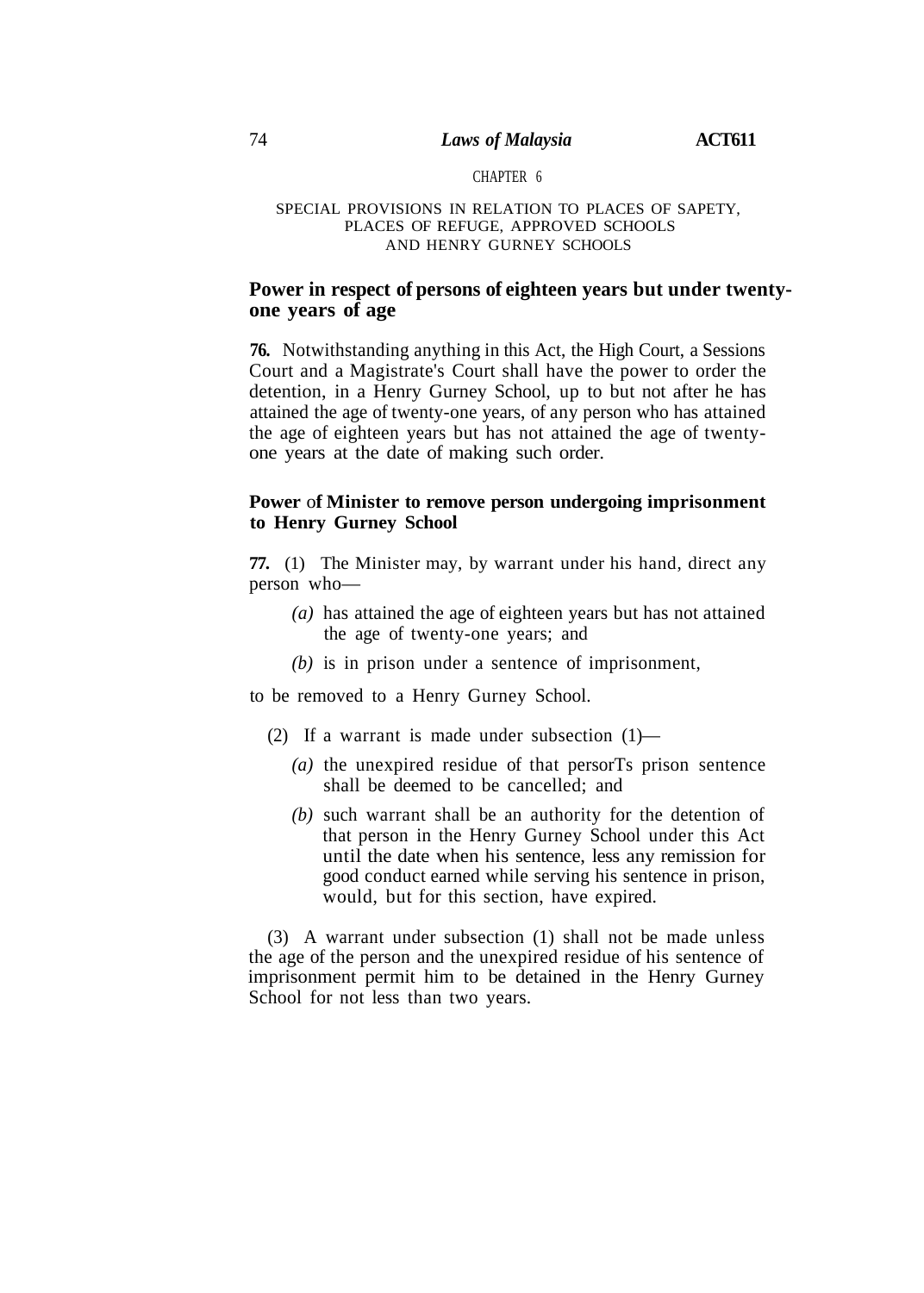# **Power of Minister to remove child undergoing imprisonment to approved school or Henry Gurney School**

**78.** (1) The Minister may, by warrant under his hand, direct a child who is in prison under an order of imprisonment to be removed to an approved school or a Henry Gurney School.

- (2) If a warrant is made under subsection  $(1)$ 
	- *(a)* the unexpired residue of that chihTs prison order shall be deemed to be cancelled; and
	- *(b)* such warrant shall be an authority for the detention of that child in the approved school or the Henry Gurney School, as the case may be, under this Act until the date when his prison order, less any remission for good conduct earned while serving his term of imprisonment, would, but fpr this section, have expired.

(3) The Minister may, at any time for reasons which appear to him to be sufficient, by order in writing direct the removal of any child from—

- *(a)* an approved school to any other approved school or to a Henry Gurney School; or
- *(b)* a Henry Gurney School to any other Henry Gurney School or to an approved school,

as may be specified in the order.

### **Power to substitute term of detention to term of imprisonment**

**79.** If it is made to appear to any Court For Children upon the application of the person in charge of any approved school or Henry Gurney School that any child detained in the approved school or Henry Gurney School under this Act—

- *(a)* has been guilty of a serious and wilful breach of the rules of the approved school or Henry Gurney School;
- *(b)* has been guilty of inciting other inmates of the approved school or Henry Gurney School to such a breach; or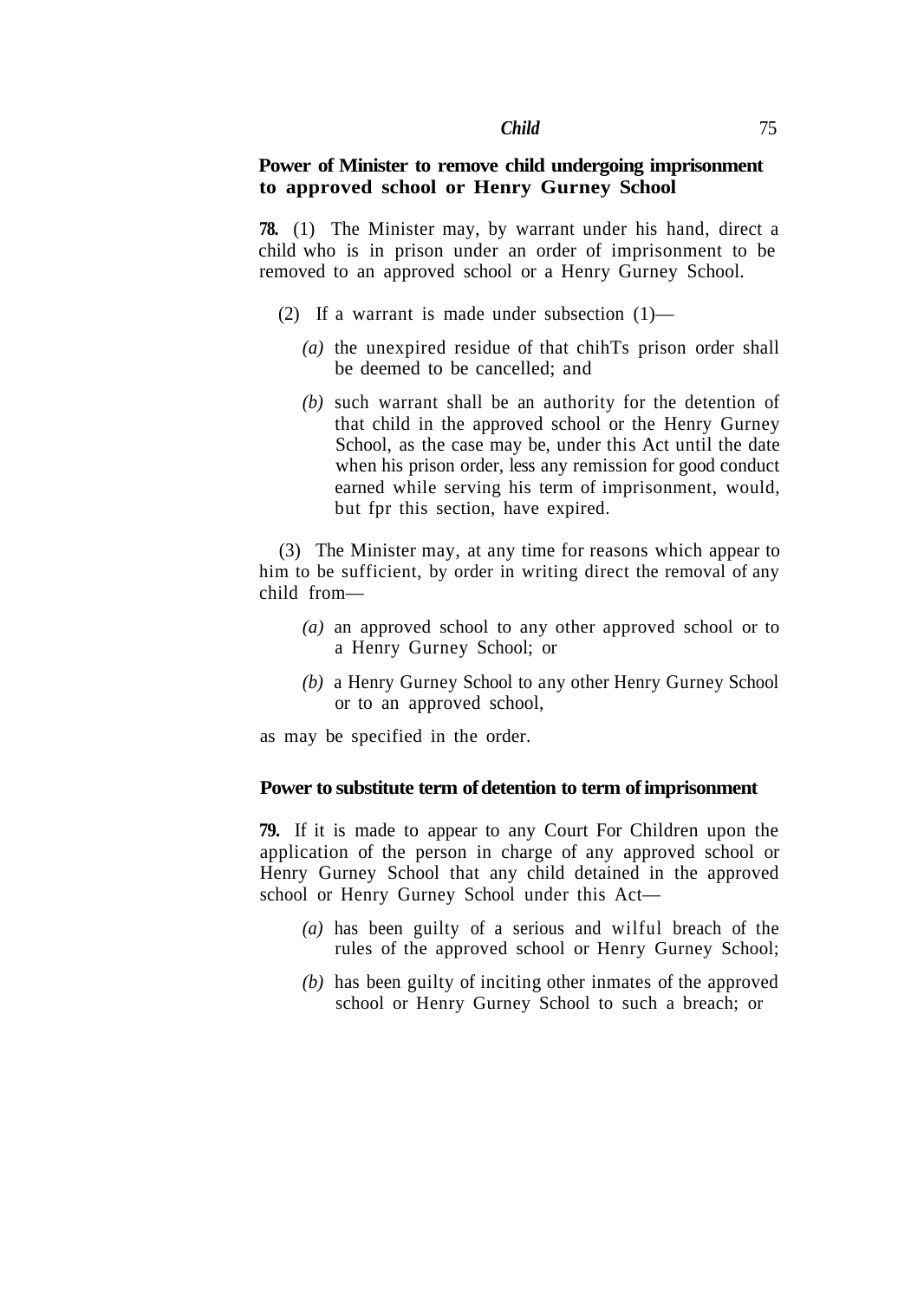### 76 *Laws of Malaysia* **ACT611**

*(c)* is incorrigible or exercising a bad influence on the other inmates of the approved school or Henry Gurney School,

the Court For Children may substitute for the unexpired residue of the term of detention of that child such term of imprisonment not exceeding the unexpired residue as the Court may determine.

# **Transfer of child from one place of safety or place of"refuge to another place of safety or place of refuge**

**80.** Without prejudice to any written law relating to immigration,whenever an order has been made under this Act for the detention of a child in a place of safety or place of refuge and it appears to the Director General that in the best interests of the child it is expedient that he be transferred from that place of safety or place of refuge to another place of safety or place of refuge within Malaysia, it shall be lawful for the Director General to issue an order that the child shall be so transferred.

#### CHAPTER 7

#### **MISCELLANEOUS**

### **Child or person detained to be subject to regulations**

**81.** Every child detained in any place of safety or place of refuge, place of detention, probation hostel, approved school or Henry Gurney School, or every person detained in a Henry Gurney School under this Act shall during the period of the chikTs or person's detention, be subject to such regulations as may be prescribed.

## **Board of Visitors**

**82.** The Minister may appoint for each place of safety, place of refuge and approved school a Board of Yisitors to perform such duties and functions as the Minister may prescribe.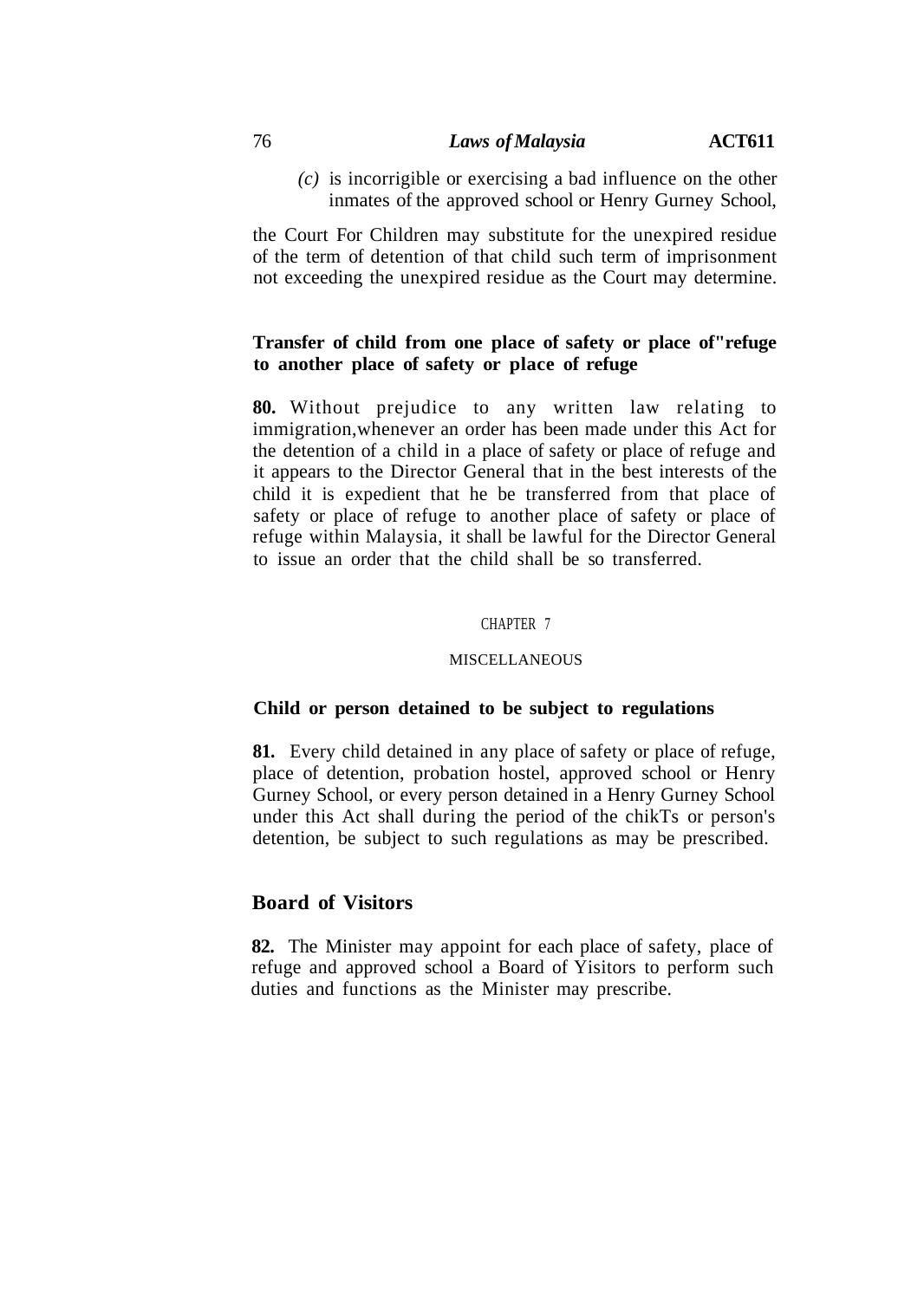## PART X

### CRIMJNAL PROCEDURE IN COURT FOR CHILDREN

#### CHAPTER 1

### CHARGE, BAIL, *ETC.*

#### **Trials of children to be in conformity with this Act**

**83.** (1) Notwithstanding anything contained in any written law relating to the arrest, detention and trial of persons committing any offence but subject to subsections  $(3)$  and  $(4)$ , a child who is alleged to have committed an offence shall not be arrested, detained or tried except in accordance with this Act.

(2) When a child is charged with an offence before a Court For Children and during the pendency of the case he attains the age of eighteen years the Court For Children shall, notwithstanding any provisions of this Act, continue to hear the charge against the child and may—

- *(a)* exercise the power under section 76;
- *(b)* exercise the power under paragraph 91(l)(aj,  $(b)$ ,  $(c)$ <sup>t</sup> *(d)* or *(g);* or
- *(c)* if the offence is punishable with imprisonment, impose any term of imprisonment which could be awarded by a Sessions Court.

(3) When an offence is committed by a child but a charge in respect of that offence is made against the child after he has attained the age of eighteen years, the charge shall be heard by a Court other than a Court For Children and that other Court may exercise the power mentioned in paragraph *(2)(a), (b)* or *(c).*

(4) A charge made jointly against a child and a person who has attained the age of eighteen years shall be heard by a Court other than a Court For Children and that other Court shall—

*(a)* exercise in respect of the child all the powers which may be exercised under this Act by a Court For Children; and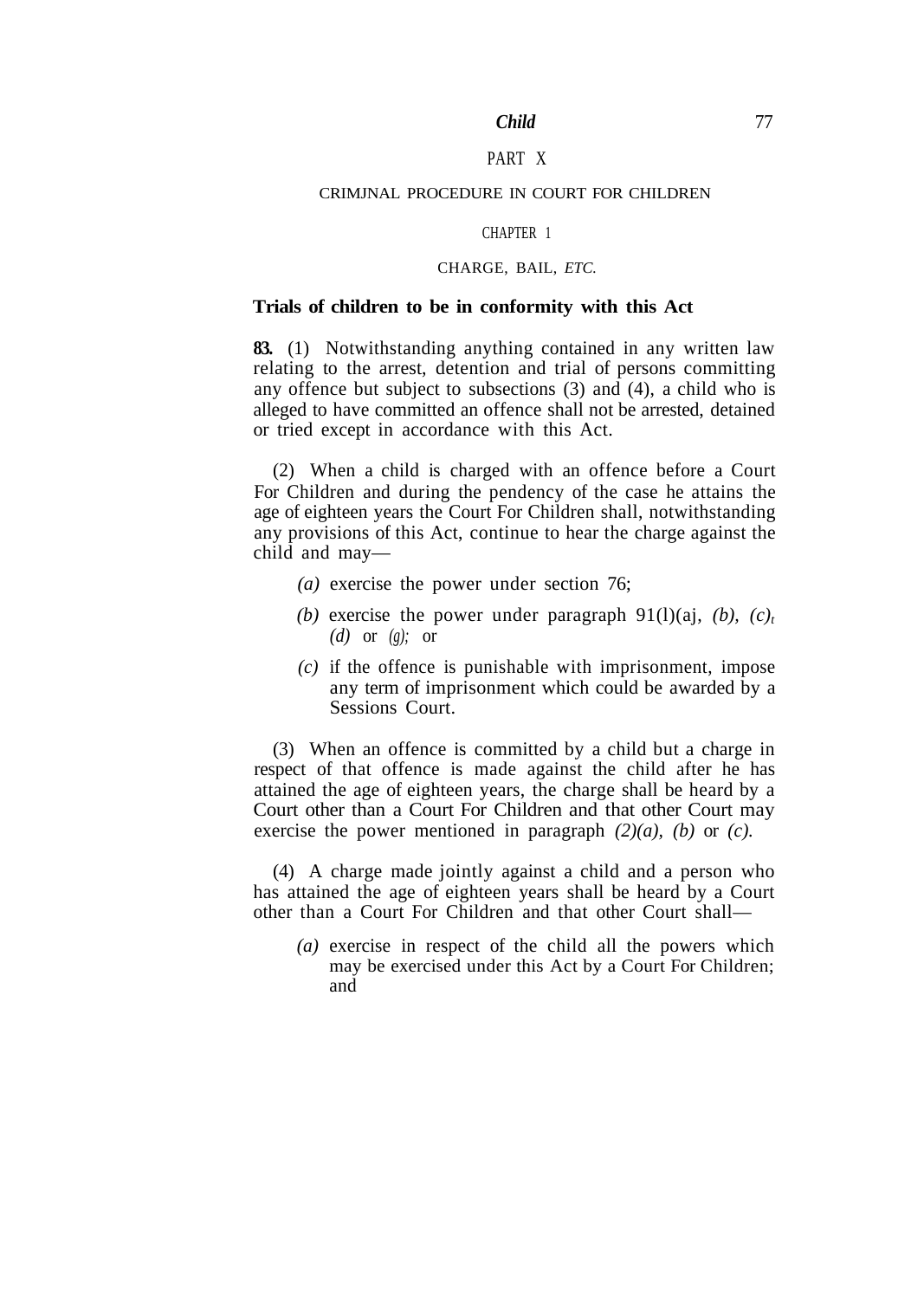## 78 *Laws of Malaysia* **ACT 611**

*(b)* before exercising the powers referred to in paragraph *(a),* consider the probation report.

# **Bail**

**84.** (1) If a child is arrested with or without a warrant, the child shall be brought before a Court For Children within twenty-four hours exclusive of the time necessary for the journey from the place of arrest to the Court For Children.

(2) If it is not possible to bring a child before a Court For Children within the time specified in subsection (1), the child shall be brought before a Magistrate who may direct that the child be remanded in a place of detention until such time as the child can be brought before the Court For Children.

(3) The Court For Children before whom a child is brought shall inquire into the case and unless—

- *(a)* the charge is one of murder or other grave crime;
- *(b)* it is necessary in the best interests of the child arrested to remove him from association with any undesirable person; or
- *(c)* the Court For Children has reason to believe that the release of the child would defeat the ends of justice,

the Court For Children shall release the child on a bond, with or without sureties, for such amount as will, in the opinion of the Court For Children, secure the attendance of that child upon the hearing of the charge, being executed by his parent or guardian or other responsible person.

(4) Nothing in this section shall be deemed to affect the powers of a police officer to release the child arrested on bail in accordance with the Criminal Procedure Code.

## **Separation of child from adult in police stations or Courts**

**85.** Appropriate arrangements shall be made—

- *(a)* to prevent a child while—
	- (i) being detained in a police station;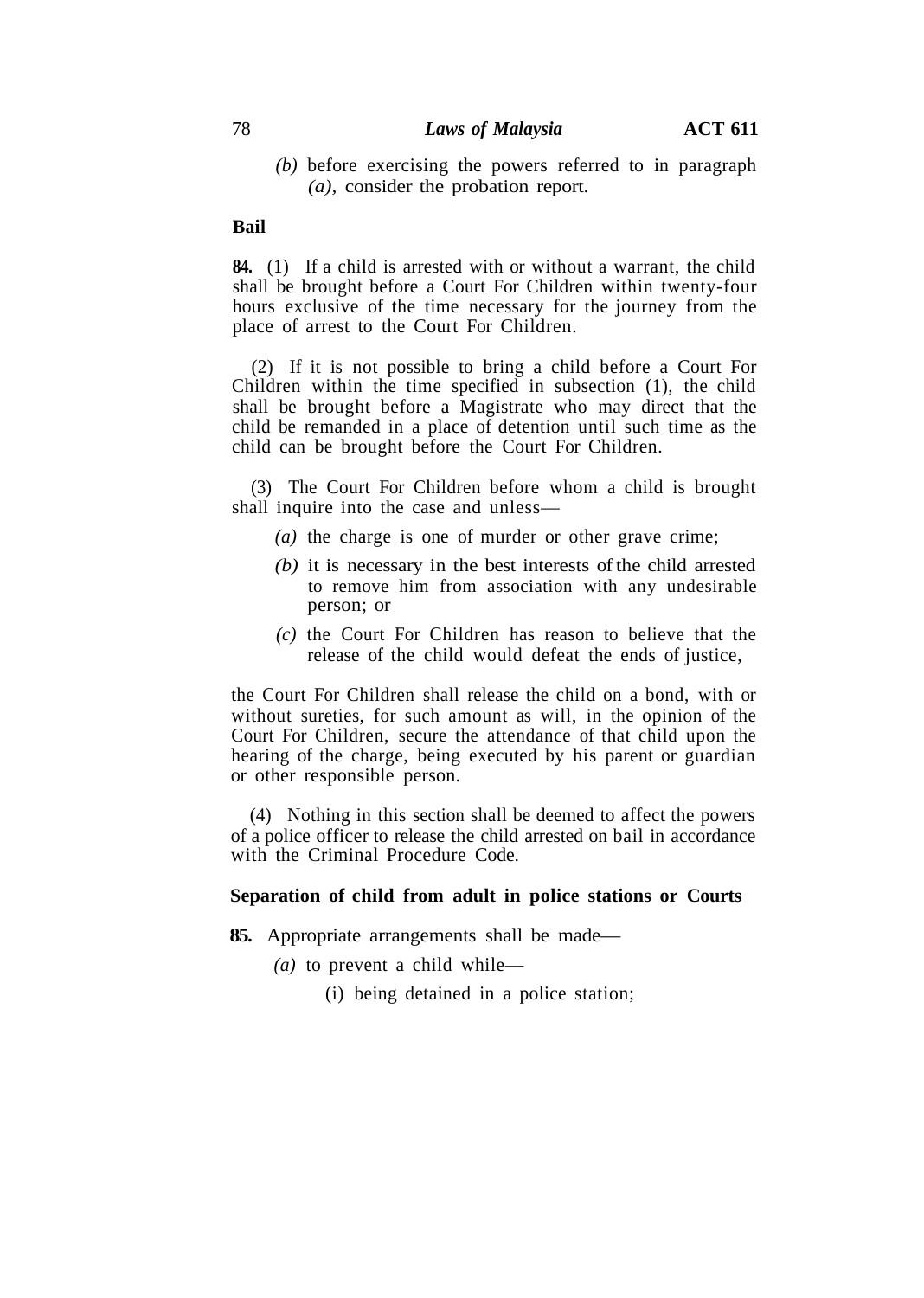- (ii) being conveyed to or from any Court; or
- (iii) waiting before or after attendance in any Court,

from associating with an adult who is charged with an offence;

- *(b)* to ensure that a child, if a girl, while being so detained or corweyed, or waiting, is under the care of a woman; and
- *(c)* to prevent the picture of a child while—
	- (i) being detained in a police station;
	- (ii) being coiweyed to or from any Court; or
	- (iii) waiting before or after attendance in any Court,

from being recorded.in any manner pn tape or film or by any electronic medium.

### **Custody of child not discharged on bail after arrest**

**86.** (1) If a child having been arrested and while awaiting trial before a Court For Children is not released under section 84, the Court For Children before whom the child is brought shall cause him to be detained in a place of detention provided under this Act until he can be brought before the Court having jurisdiction unless the Court For Children certifies that—

- *(a)* it is impracticable to do so;
- *(b)* he is of so unruly or depraved a character that he cannot be safely so detained; or
- *(c)* by reason of his state of health or of his mental or bodily condition it is inadvisable so to detain him.

(2) Under the circumstances referred to in paragraph  $(l)(ai)$ , *(b)* or *(c),* the Court For Children shall have the power to order the child to be detained—

- *(a)* in a police station, police cell or police lock-up, separate or apart from adult offenders; or
- *(b)* in a mental hospital,

as the case may require.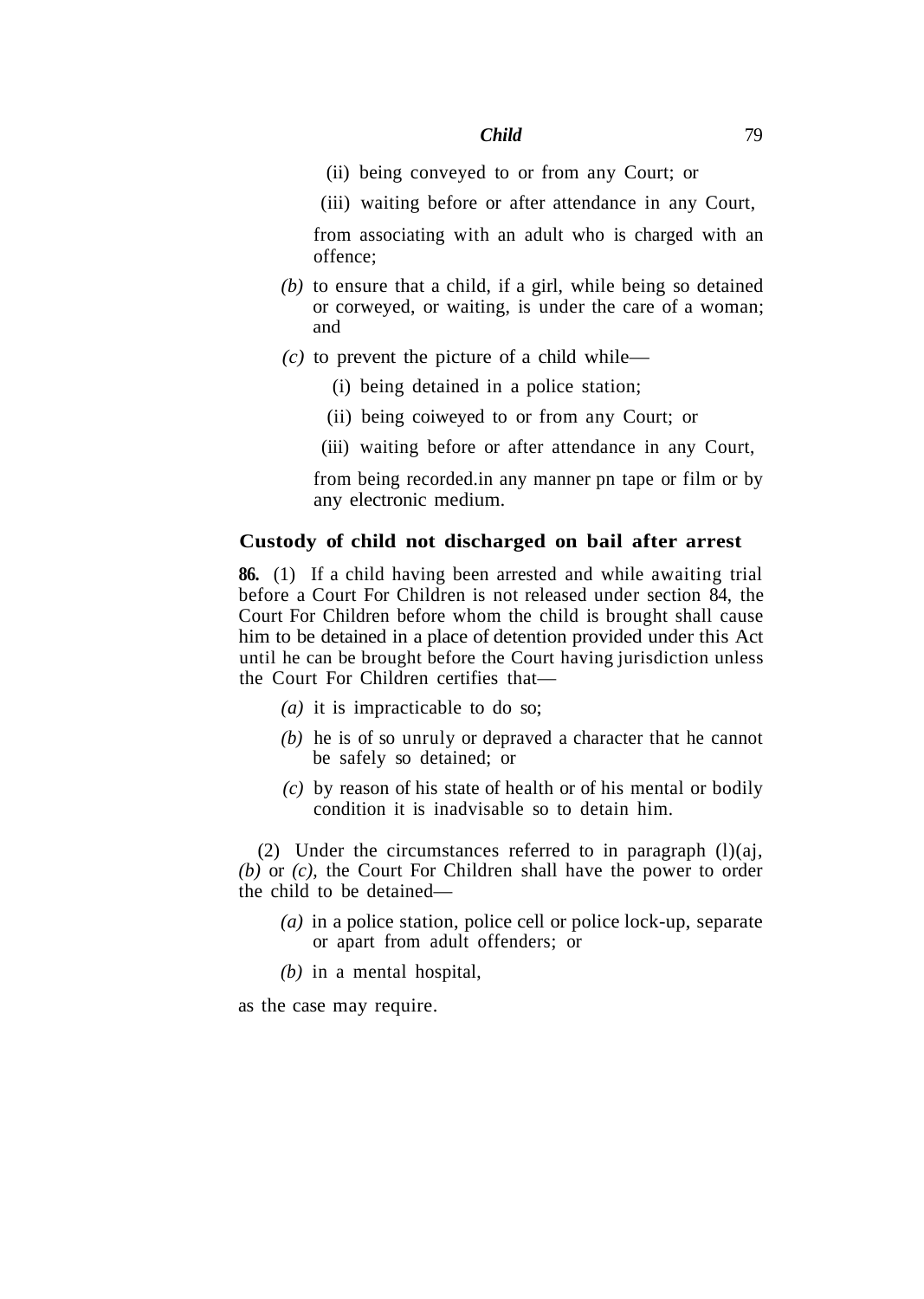## 80 *Laws ofMalaysia* **ACT 611**

(3) If an order for detention in a mental hospital is made under subsection (2), Chapter XXXIII of the Criminal Procedure Code shall apply with such modifications as may be necessary.

# **Submission of information by police officer after arrest**

**87.** After the arrest of a child, the police officer or other person making the arrest shall—

- *(a)* immediately inform a probation officer and the child's parent or guardian of the arrest; and
- *(b)* if the child is charged with any offence, cause to be transmitted to the probation officer a copy of the charge and other information necessary to enable the probation officer to take such action as may be necessary to prepare or obtain, as the case may be, a probation report.

#### CHAPTER 2

#### **TRIALS**

### **Parent or guardian required to attend**

**88.** (1) If a child is charged with any offence, the Court For Children shall require the child's parents or guardian to attend at the Court For Children before which the case is heard or determined during all the stages of the proceedings, unless the Court For Children is satisfied that it would be unreasonable to require the attendance of the parents or guardian.

(2) Any parent or guardian of a child who fails to attend the Court For Children when required to do so under subsection (1) commits an offence and shall on corwiction be liable to a fine not exceeding five thousand ringgit or to imprisonment for a term not exceeding two years or to both.

# **Parents or guardian may be required to withdraw**

**89.** If in any case the Court For Children considers it necessary in the best interests of the child, the Court may require his parents or guardian, as the case may be, to withdraw from the Court.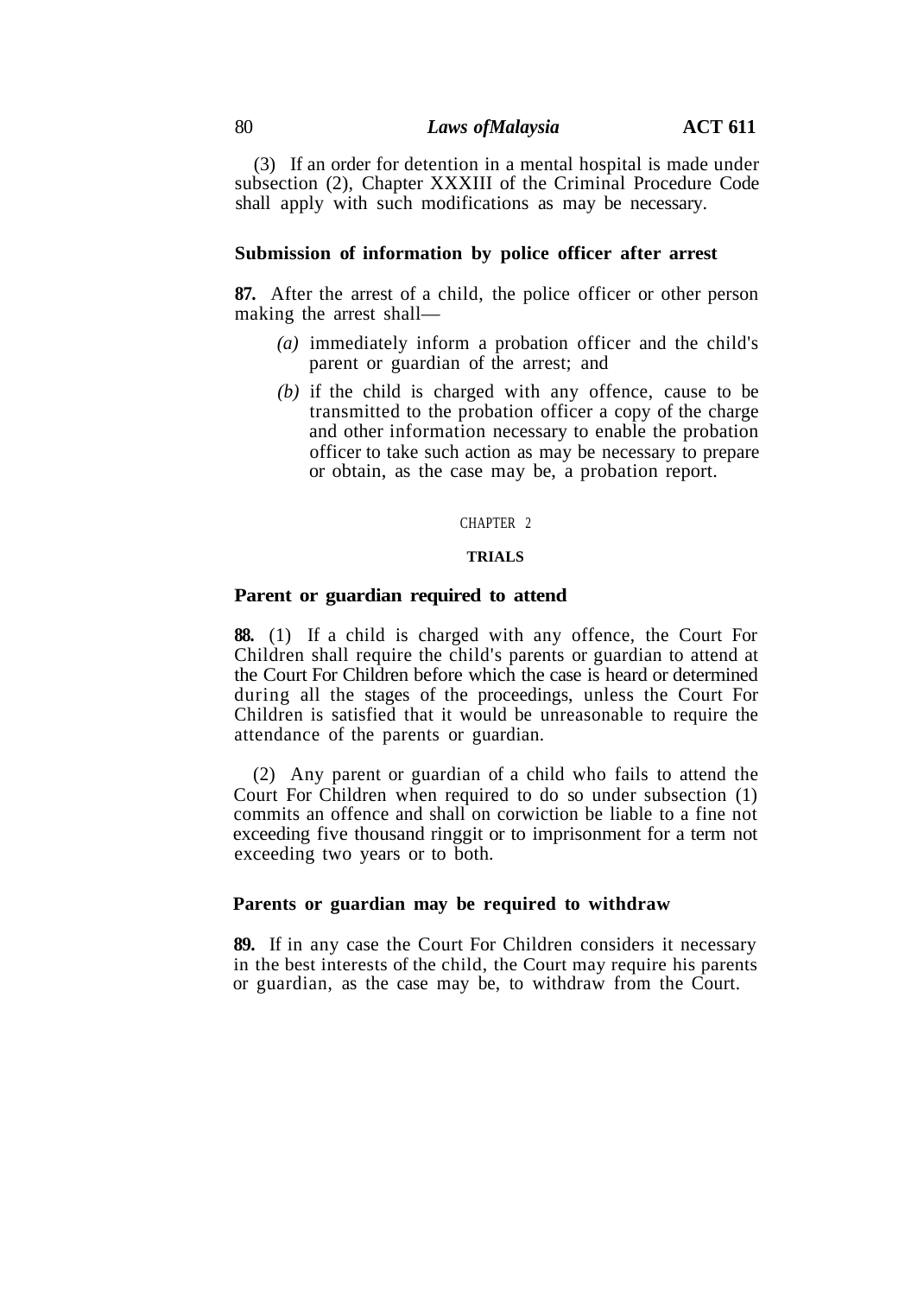#### **Procedure in Court For Children**

**90.** (1) If a child is brought before a Court For Children for any offence, it shall be the duty of the Court to explain to him in simple language suitable to his age, maturity and understanding the substance of the alleged offence.

(2) The duty referred to in subsection (1) may be undertaken, under the supervision of the Court by—

*(a)* the defence counsel acting for the child; or

*(b)* any other responsible person as determined by the Court.

(3) After the substance of the alleged offence has been explained to the child, the Court shall ask the child whether he admits the facts constituting the offence.

(4) If the child admits the facts constituting the offence, the Court shall—

- *(a)* ascertain that the child understands the nature and consequences of his admission; and
- *(b)* record a finding of guilt.

(5) If the child does not admit the facts constituting the offence, the Court shall then hear the evidence of the witnesses in support thereof.

(6) At the close of the evidence in chief of each witness, the witness may be cross-examined by or on behalf of the child.

(7) The Court For Children shall, except if the child is legally represented, allow the chikTs parents or guardian or any relative or other responsible person to assist him in conducting his defence.

(8) If in any case where the child is not legally represented or assisted in his defence as provided for in subsection (7), the child, instead of asking questions by way of cross-examination, makes assertions, the Court For Children—

*(a)* may put to the child such questions as may be necessary in order to bring out, or explain anything in, the assertions of the child; and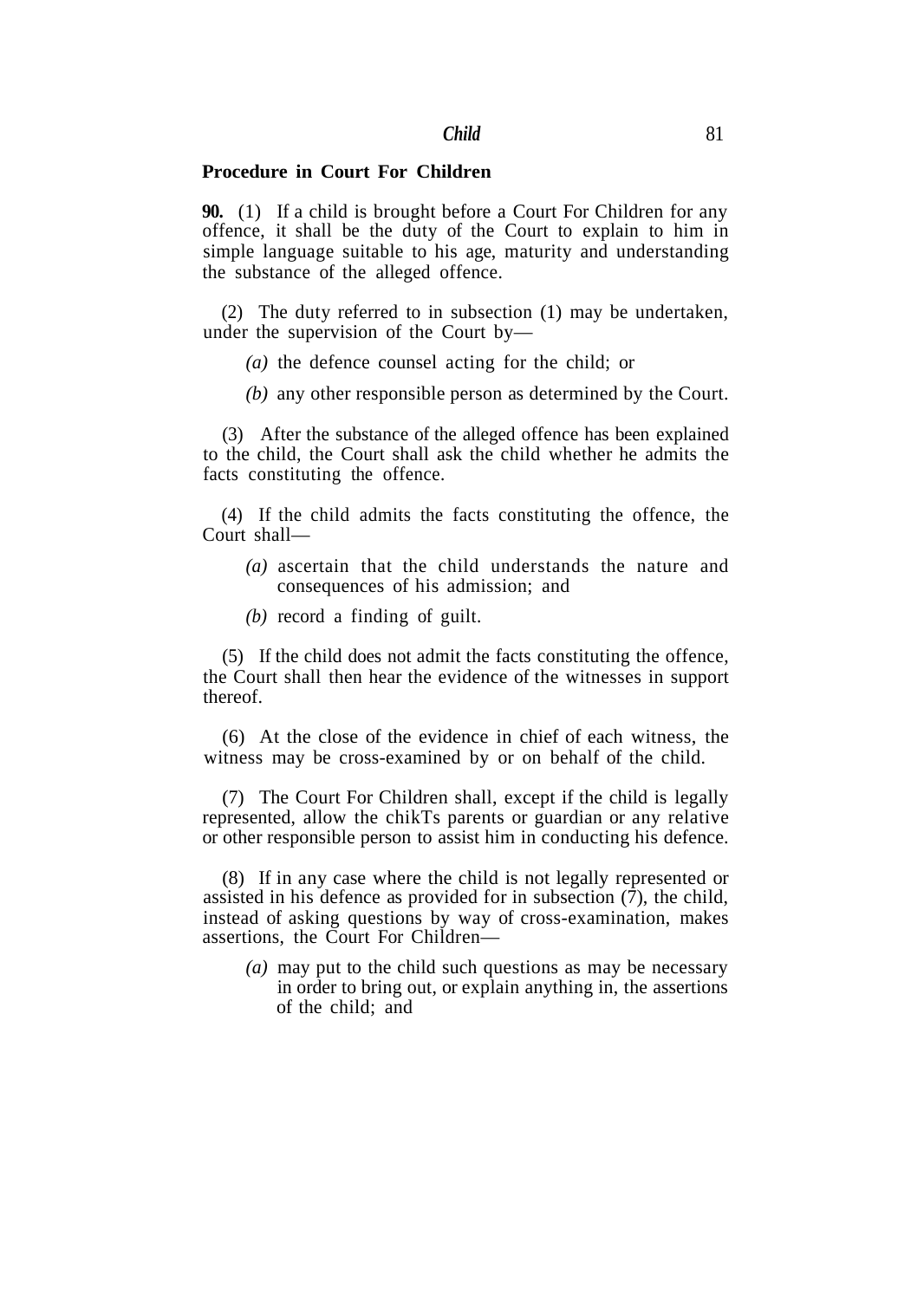## 82 *Laws of Malaysia* **ACT 611**

*(b)* shall then put to the witness such questions as the Court thinks necessary on behalf of the child.

(9) If it appears to the Court that a *prima facie* case is made out—

- *(a)* the Court shall explain to the child the substance of the evidence against him and, in particular, any points in the evidence which specially tell against him or require his explanation;
- *(b)* the child shall be allowed to—
	- (i) give evidence upon oath or affirmation; or
	- (ii) make any statement if he so desires; and
- *(c)* the evidence of any witness for the defence shall be heard.

(10) If the Court For Children finds the child is not guilty, the Court shall record an order of acquittal.

- $(11)$  If—
	- *(a)* a finding of guilt has been recorded; or
	- *(b)* the Court is satisfied that the offence is proved,

the child and the child's parent or guardian or other responsible person, if present, shall then be asked if they desire to say anything in extenuation or mitigation of the penalty or otherwise.

(12) The Court For Children shall, before deciding how to deal with the child, consider the probation report.

(13) A probation report referred to in subsection (12) shall be prepared by a probation officer and the report—

*(a)* shall contain such information as to the child's general conduct, home surroundings, school record and medical history as may enable the Court For Children to deal with the case in the best interests of the child; and may put to him any question arising out of the probation report; and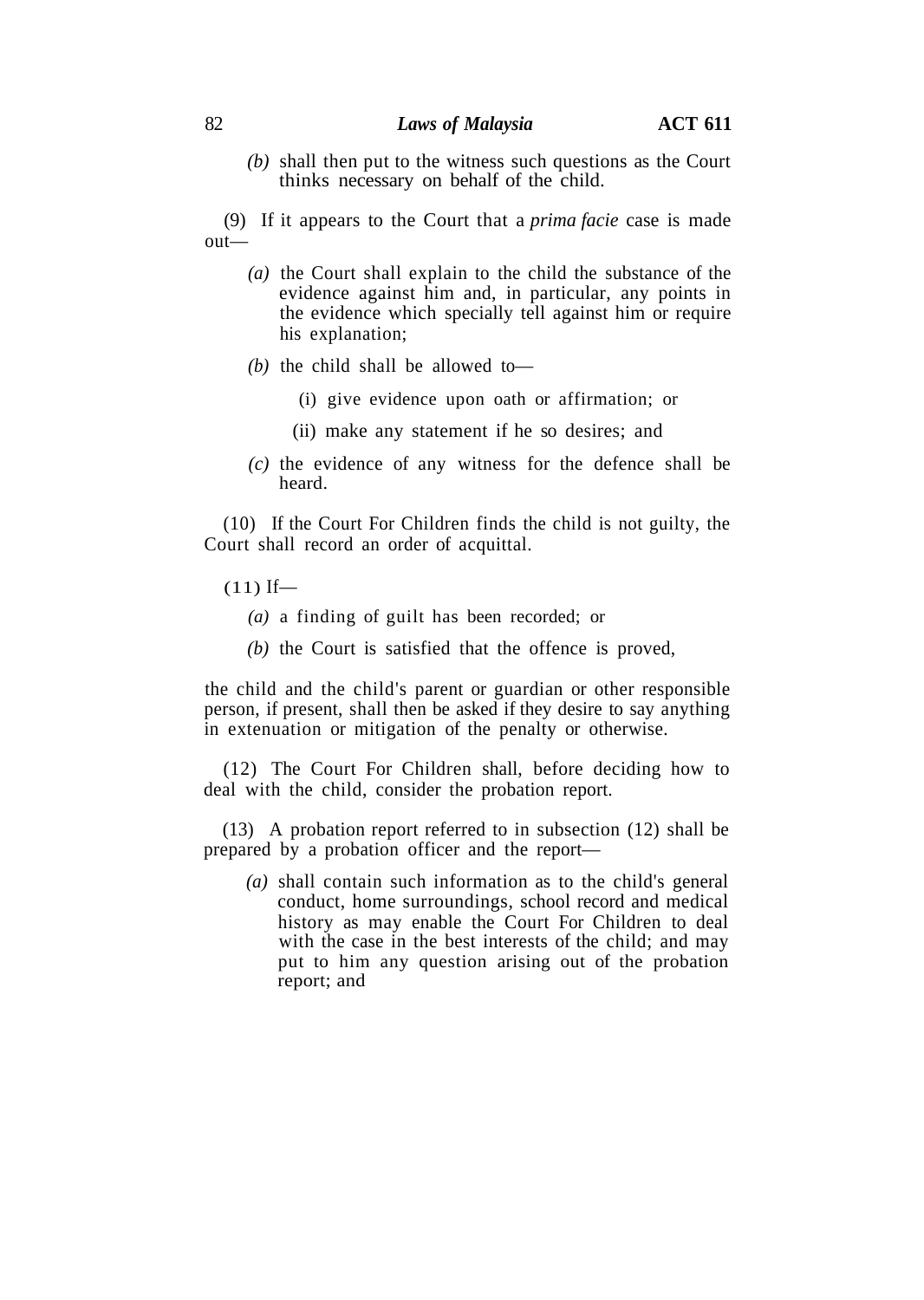*(b)* may include any written report of a Social Welfare Officer, a registered medical practitioner or any other person whom the Court For Children thinks fit to provide a report on the child.

(14) For the purpose of obtaining a probation report, the Court For Children may from time to time release the child on bail or remand him in a place of detention.

(15) If the Court For Children has considered the probation report, the Court shall explain to—

- *(a)* the child the substance of any part of the report bearing on his character or conduct which the Court considers to be material to the manner in which he should be dealt with; and
- *(b)* the parent or guardian, if present, the substance of any part of the report which the Court considers to be material to the manner in which the child should be dealt with atid which has reference to the character, conduct, home surroundings, or health of the child.

(16) If the child or his parent or guardian, having been explained the substance of any part of any such probation report under subsection (15), desires to produce information with respect to the report, the Court shall, if it thinks that the information is material—

- *(a)* adjourn the hearing for the production of further information; and
- *(b)* if necessary, require the person who made the report to attend the hearing when it resumes.

(17) Before deciding on the order to be imposed, the Court shall ascertain from each of the advisers his opinion and all such opinions shall be recorded.

(18) After having recorded and considered the opinions of the advisers, the Court shall decide on the order to be imposed, but in so doing the Court—

*(a)* shall not be bound to conform to the opinions of the advisers or either of them; and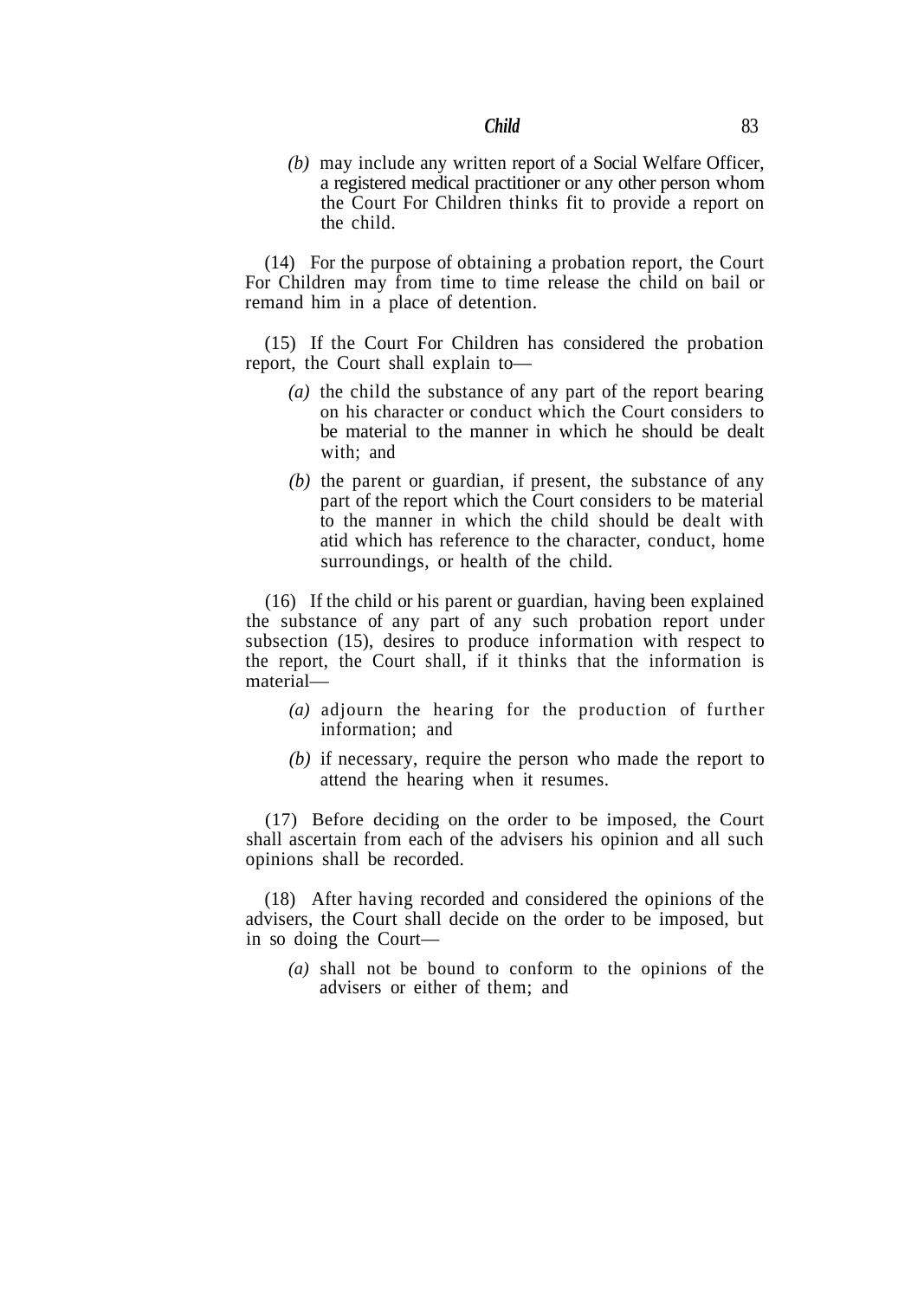*(b)* shall record its reasons for dissenting from such opinions.

#### CHAPTER 3

### POWERS OF THE COURT FOR CHILDREN AT THECONCLUSION OF THE TRIAL

### **Powers of Court For Children on proof of offence**

**91.** (l) If a Court For Children is satisfied that an offence has been proved the Court shall, in addition to any other powers exercisable by virtue of this Act, have power to—

- *(a)* admonish and discharge the child;
- *(b)* discharge the child upon his executing a bond to be of good behaviour and to comply with such conditions as may be imposed by the Court;
- *(c)* order the child to be placed in the care of a relative or other fit and proper person—
	- (i) for such period to be specified by the Court; and
	- (ii) with such conditions as may be imposed by the Court;
- *(d)* order the child to pay a fine, compensation or costs;
- *(e)* make a probation order under section 98;
- *(f)* order the child to be sent to an approved school or a Henry Gurney School;
- *(g)* order the child, if a male, to be whipped with not more than ten strokes of a light cane—
	- (i) within the Court premises; and
	- (ii) in the presence, if he desires to be present, of the parent or guardian of the child;
- *(h)* impose on the child, if he is aged fourteen years and above and the offence is punishable with imprisonment and subject to subsection 96(2), any term of imprisonment which could be awarded by a Sessions Court.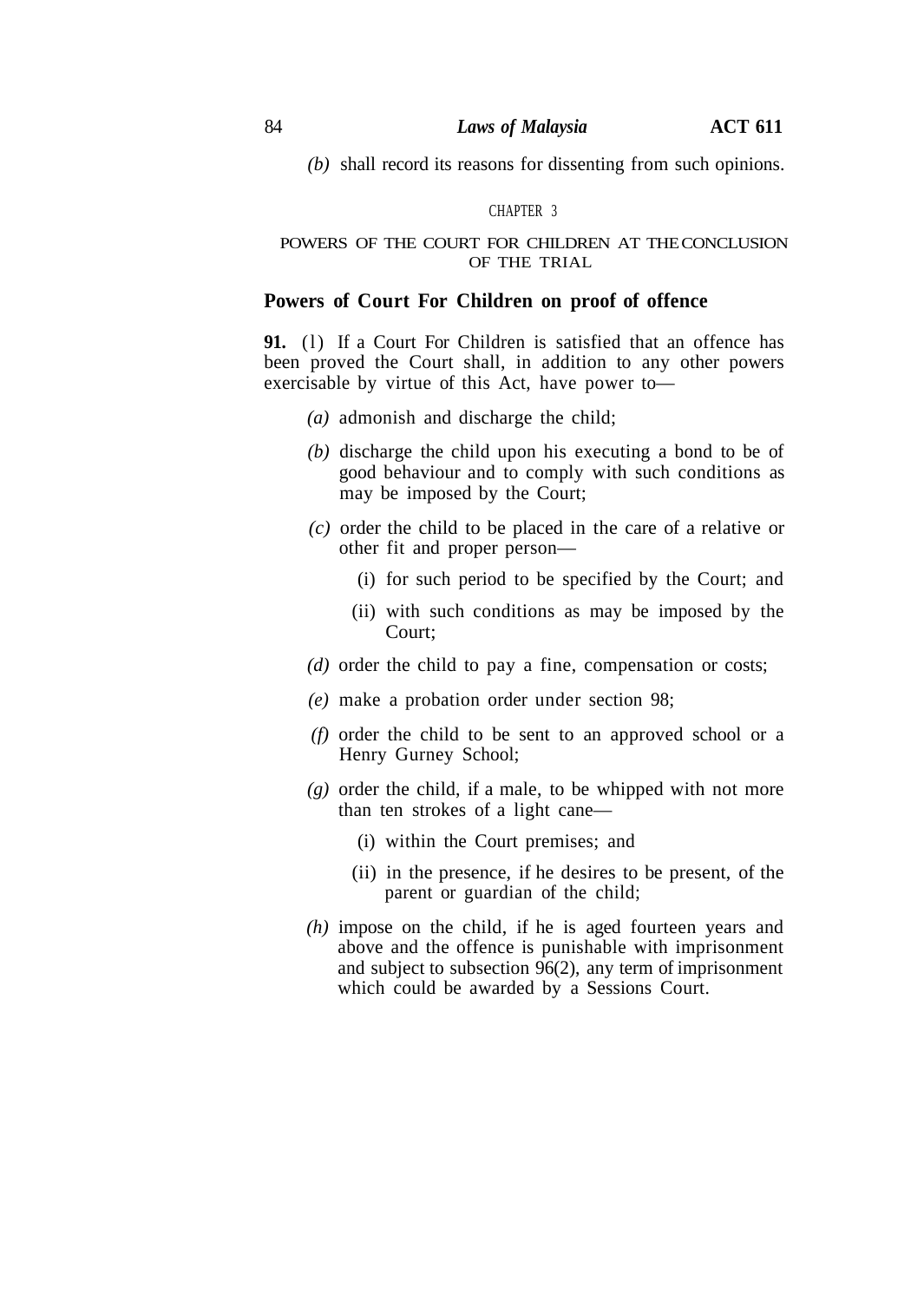(2) The words "conviction" and "sentence" shall not be used in relation to a child dealt with by the Court For Children and any reference in any written law to a person corwicted, a coiwiction and a sentence shall, in the case of a child, be construed as a child found guilty, a finding of guilt and an order made upon a finding of guilt respectively.

(3) A finding of guilt of a child shall be disregarded for the purposes of any written law which—

- *(a)* imposes any disqualification or disability upon a coiwicted person; or
- *(b)* authorizes or requires the imposition of any such disqualification or disability.

## **Manner of executing whipping**

**92.** The following provisions shall be followed when executing the order of whipping:

- *(a)* before executing the whipping, the child shall be examined by a medical officer to certify that the child is in a fit state of health to undergo the whipping;
- *(b)* the person shall use a light cane with average force without lifting his hand over his head so that the child's skin is not cut;
- *(c)* after inflicting a stroke, he shall lift the cane upward and not pull it;
- *(d)* whipping may be inflicted on any part of the body except the face, head, stomach, chest or private parts;
- *(e)* the child shall wear clothes; and
- *(f)* if during the execution of the whipping the medical officer certifies that the child is not in a fit state of health to undergo the remainder of the whipping, the whipping shall be finally stopped.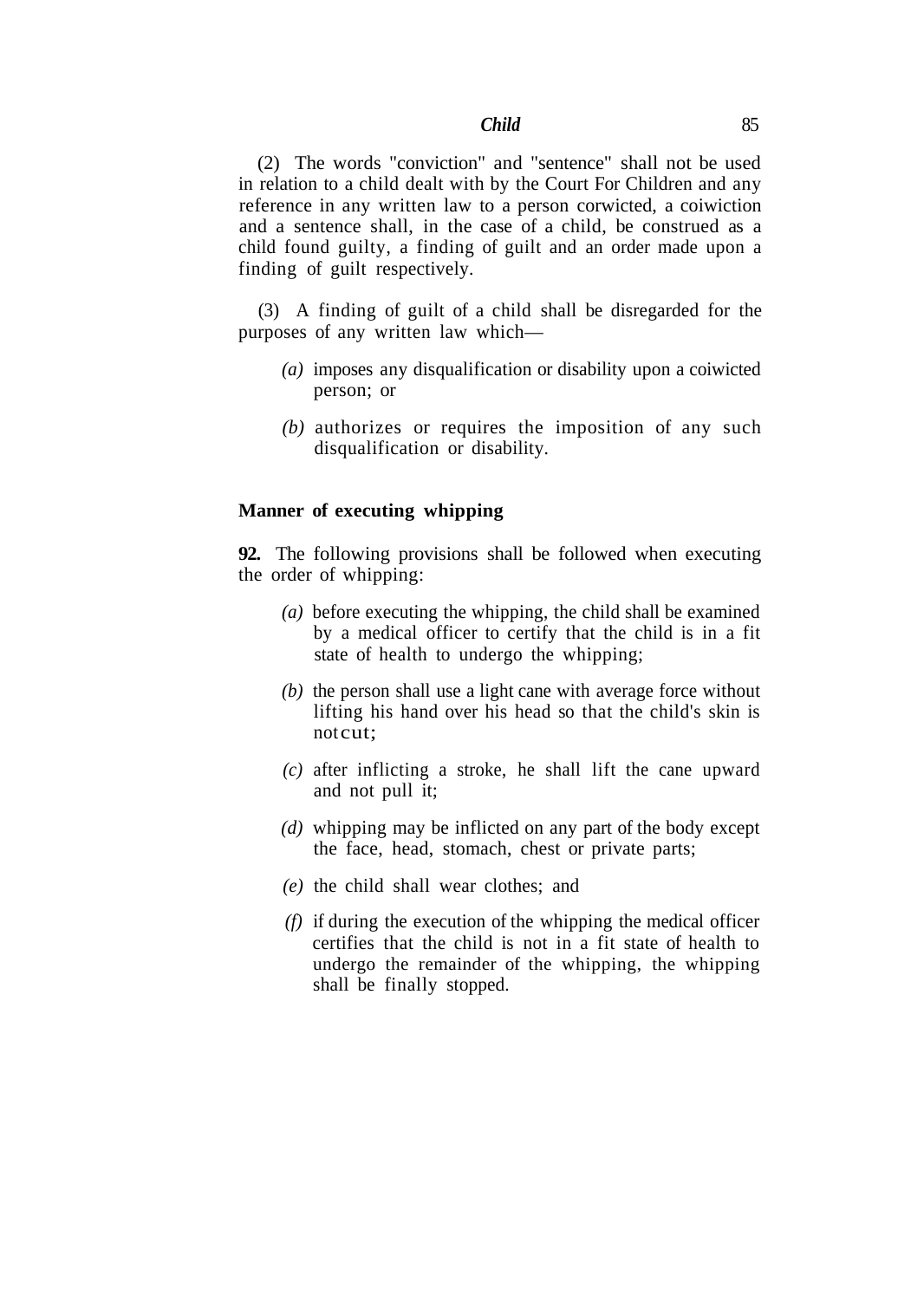### **Parent or guardian to execute bond**

**93.** (1) The Court For Children shall, in addition to exercising any of the powers provided for in subsection 91(1), order the parent or guardian of the child to excute a bond for the child's good behaviour with or without security and with one or more of the following conditions:

- *(a)* that the parent or guardian accompanied by the child shall report at regular intervals to be determined by the Court, at the welfare department or police station situated nearest to the parent's or guardian's place of residence;
- *(b)* that the parent or guardian accompanied by the child shall attend interactive workshops organized at designated centres established for such purpose;
- *(c)* if the child is in an educational institution, that the parent or guardian shall consult with the chikTs teacher and head teacher or principal once a month for the duration of the bond;
- *(d)* if the child is sent to an approved school or a Henry Gurney School, that the parent or guardian shall visit the child on a regular basis to be determined by the Court; or
- *(e)* any other condition as the Court thinks fit.

(2) If any parent or guardian fails to comply with any of the conditions of the bond referred to in subsection (1)—

- *(a)* the parent or guardian commits an offence and shall on corwiction be liable to a fine not exceeding five thousand ringgit; and
- *(b)* the Court may order the security, if any, to be forfeited; and the provisions of the Criminal Procedure Code relating to the forfeiture of bonds shall apply in relation to the security.

(3) An order under subsection (1) shall not be made against a parent or guardian without giving the parent or guardian an opportunity to be heard.

(4) Notwithstanding subsection (3), an order under subsection (1) may be made if the Court For Children is satisfied on information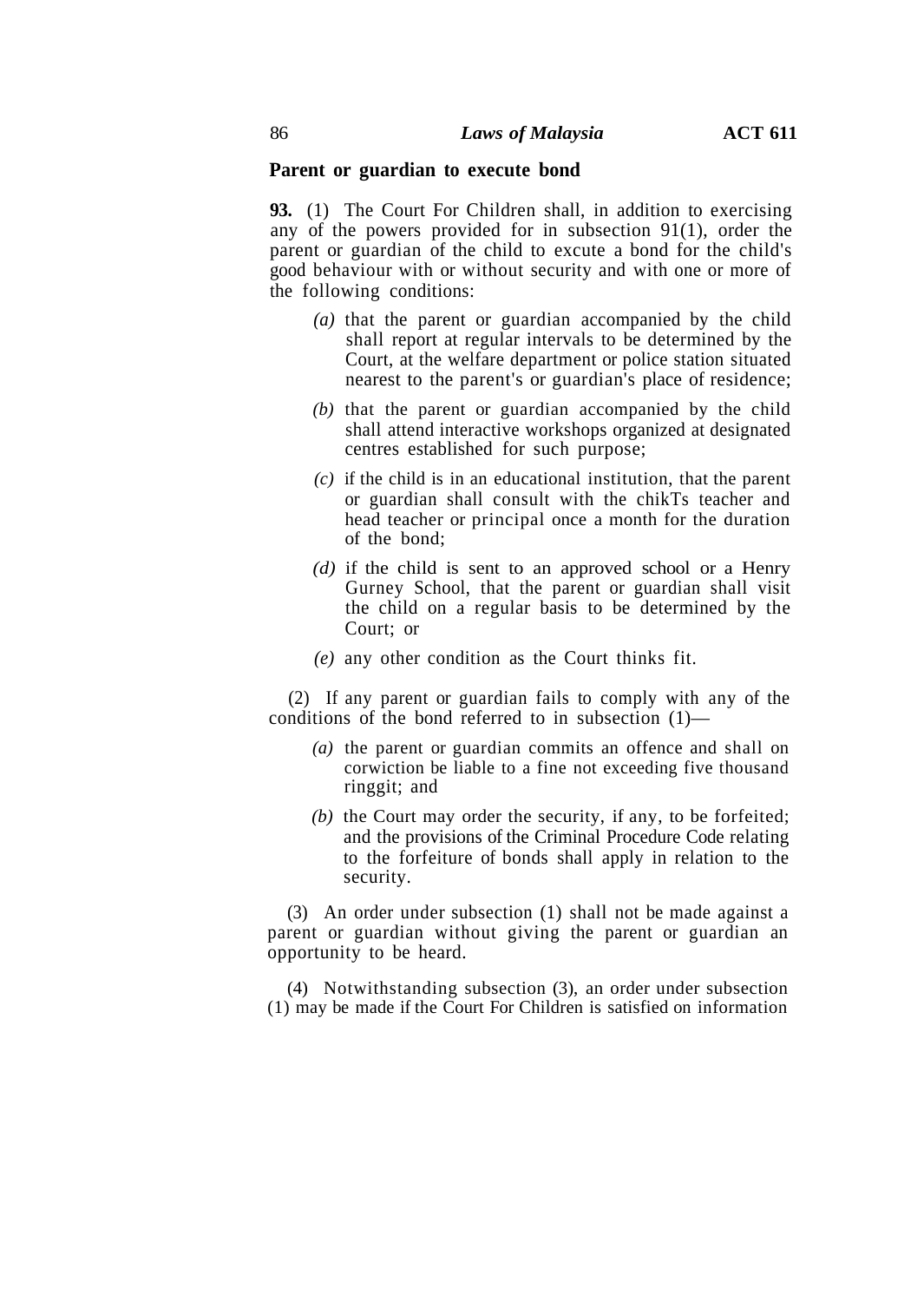given by a probation officer that the parent or guardian of the child, having been required to attend, has failed to do so, or is not available or cannot be found within a reasonable time.

## **Power to order parent or guardian to pay fine, etc., instead of child**

**94.** (1) If—

- *(a)* a ctlild is charged before a Court For Children with any offence for the commission of which—
	- (i) a fine may be imposed; and
	- (ii) compensation or costs or both compensation and costs may be awarded; and
- *(b)* the Court is of the opinion that the case would be best met by the imposition of all or any of those penalties, whether with or without any other punishment,

the Court shall order that the fine imposed and compensation or costs awarded be paid by the parent or guardian of the child instead of by the child, unless the Court is satisfied that the parent or guardian—

- *(aa)* is not available or cannot be found within a reasonable time; or
- *(bb)* has not conduced to the commission of the offence by neglecting to exercise due care of the child.
- $(2)$  If—
	- *(a)* a Court For Children thinks that a charge against a child is proved; or
	- *(b)* a child admits the facts constituting the offence in the charge,
- the Court may make an order requiring the parent or guardian—
	- *(aa)* to pay compensation or costs; or
	- *(bb)* to give security for the good behaviour of the child,

without proceeding to record a finding of guilt against the child.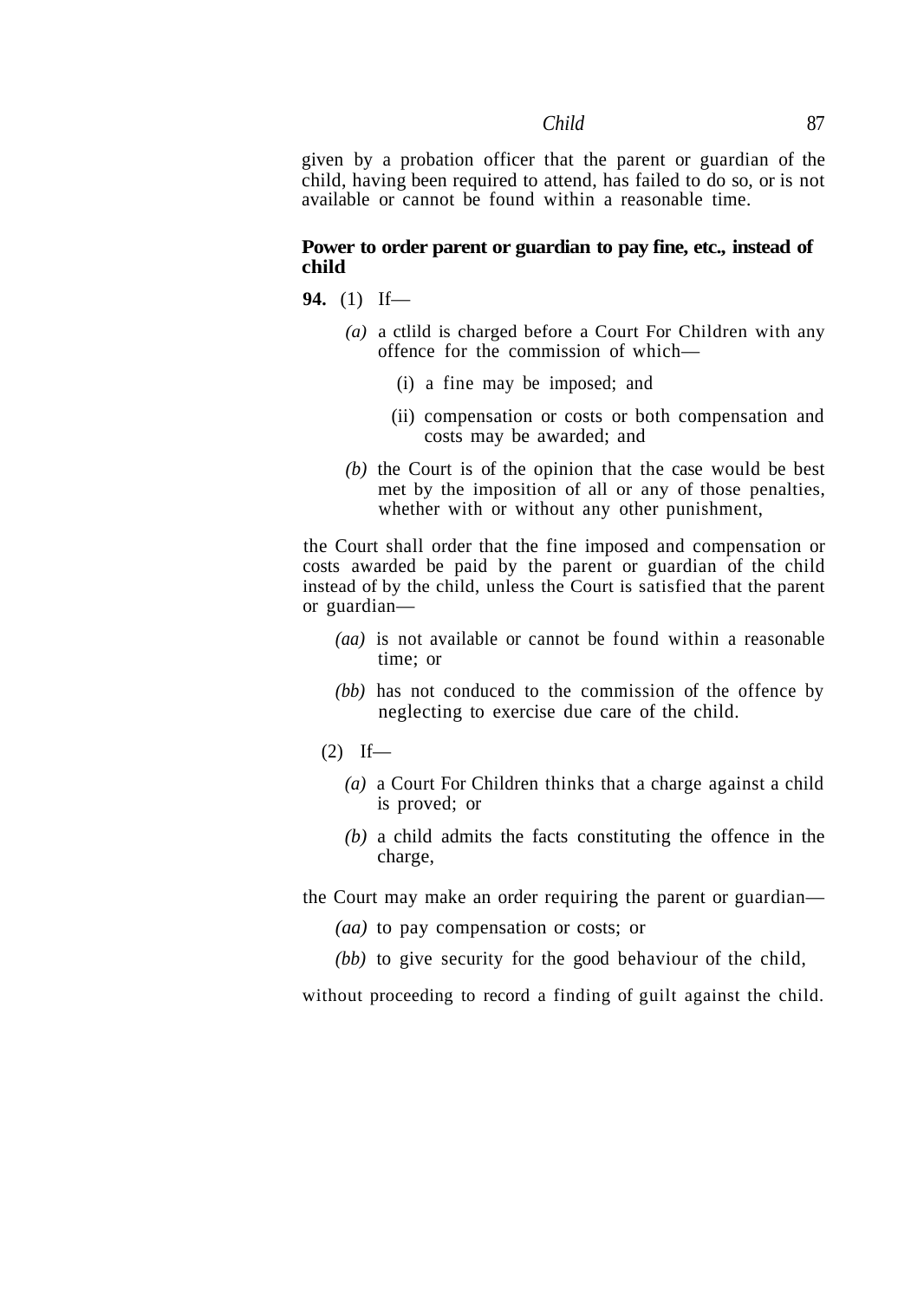(3) When the Court requires the parent or guardian to give security for the good behaviour of a child under subsection (2), one or more of the conditions mentioned in subsection 93(1) shall be imposed on the parent or guardian.

(4) If the parent or guardian fails to comply with the conditions of the security, the Court may order the security to be forfeited.

(5) An order under this section shall not be maile against the parent or guardian of the child without giving the parent or guardian an opportunity to be heard.

(6) Notwithstanding subsection (4), an order under this section may be made if the Court For Children is satisfied on information given by a probation officer that the parent or guardian of the child, having been required to attend, has failed to do sp or is not available or cannot be found within a reasonable time.

(7) Any sum imposed and ordered to be paid by a parent or guardian of a child under this section or on forfeiture of any such security may be recovered from the parent or guardian in the manner provided by the Criminal Procedure Code in like manner as if the order had been made on the corwiction of the parent or guardian of the offence with which the child was charged.

## **Appeals**

**95.** (1) The Public Prosecutor or any child or his parent or guardian, if aggrieved by any finding or order of a Court For Children, may appeal to the High Court against such finding or order in accordance with the provisions of the Criminal Procedure Code relating to criminal appeals to the High Court from a Magistrate's Court.

(2) Except in the case of whipping, the execution of which shall be stayed pending appeal, no appeal shall operate as a stay of execution, but the Court For Children may stay execution on any judgement or order pending appeal, on such terms as to security for the payment of any money or the performance or nonperformance of any act or the suffering of any punishment ordered by or in such judgement or order as the Court For Children may deem reasonable.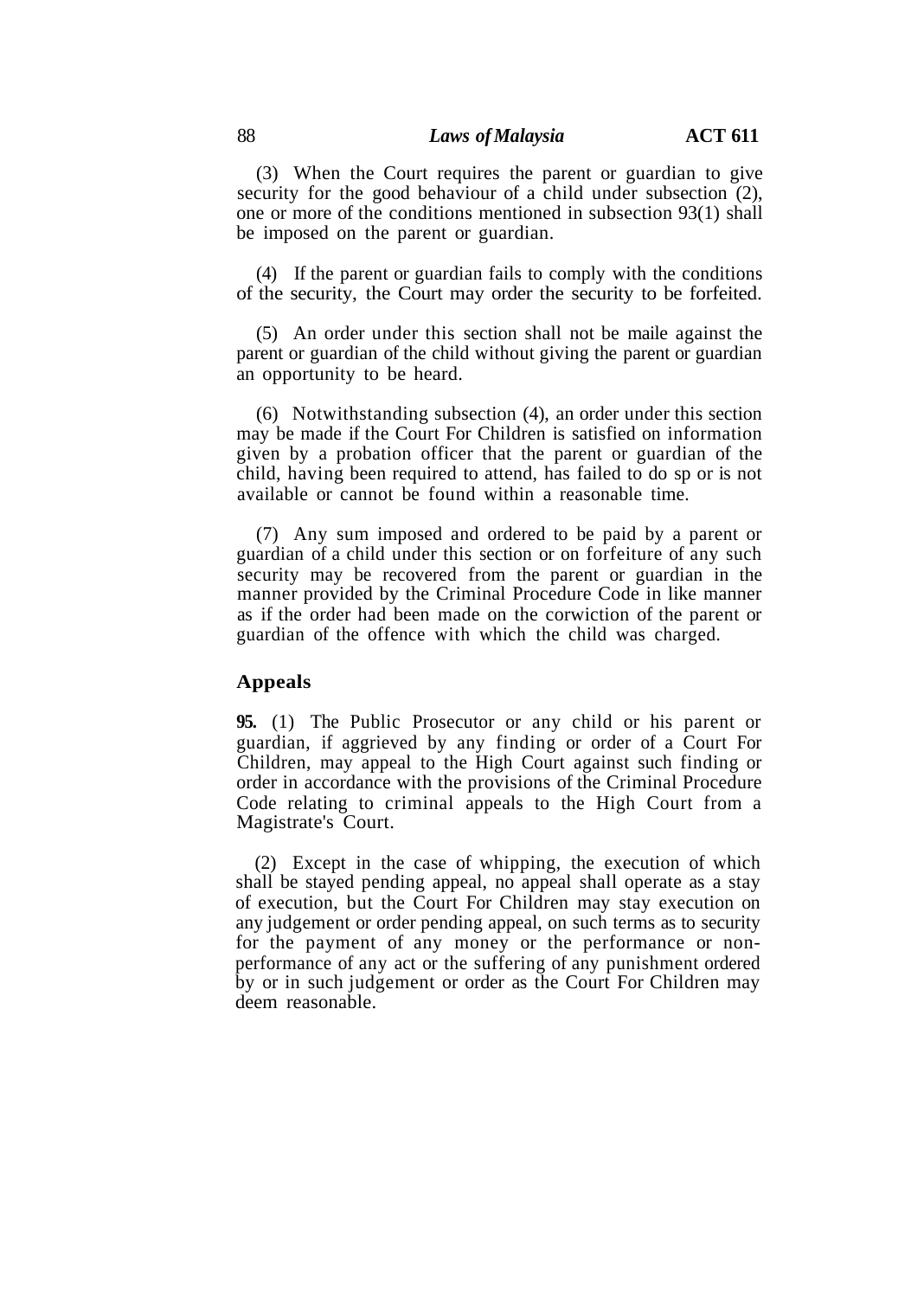(3) The High Court shall, in all criminal appeals originating from a Court For Children, make its final decision within twelve months after the notice of appeal has been filed.

(4) Any appeal under this section shall, notwithstanding any other written law, be intituled "Appeal By Children" and in dealing with any such appeal, sections 12 and 15 shall apply, with such modifications as may be necessary, to the High Court.

## **Restrictions on order of imprisonment**

**96.** (1) A child under the age of fourteen.years shall not—

- *(a)* be ordered to be imprisoned for any offence; or
- *(b)* be committed to prison in default of payment of a fine, compensation or costs.

(2) A child aged fourteen years or above shall not be ordered to be imprisoned if he can be suitably dealt with in any other way whether by probation, or fine, or being sent to a place of detention or an approved school, or a Henry Gurney School, or otherwise.

(3) A child aged fourteen years or above shall not, if ordered to be imprisoned, be allowed to associate with adult prisoners.

#### **Death**

**97.** (1) A sentence of death shall not be pronounced or recorded against a person convicted of an offence if it appears to the Court that at the time when the offence was committed he was a child.

(2) In lieu of a sentence of death, the Court shall order a person convicted of an offence to be detained in a prison during the pleasure of—

- *(a)* the Yang di-Pertuan Agong if the offence was committed in the Federal Territory of Kuala Lumpur or the Pederal Territory of Labuan; or
- *(b)* the Ruler or the Yang di-Pertua Negeri, if the offence was committed in the State.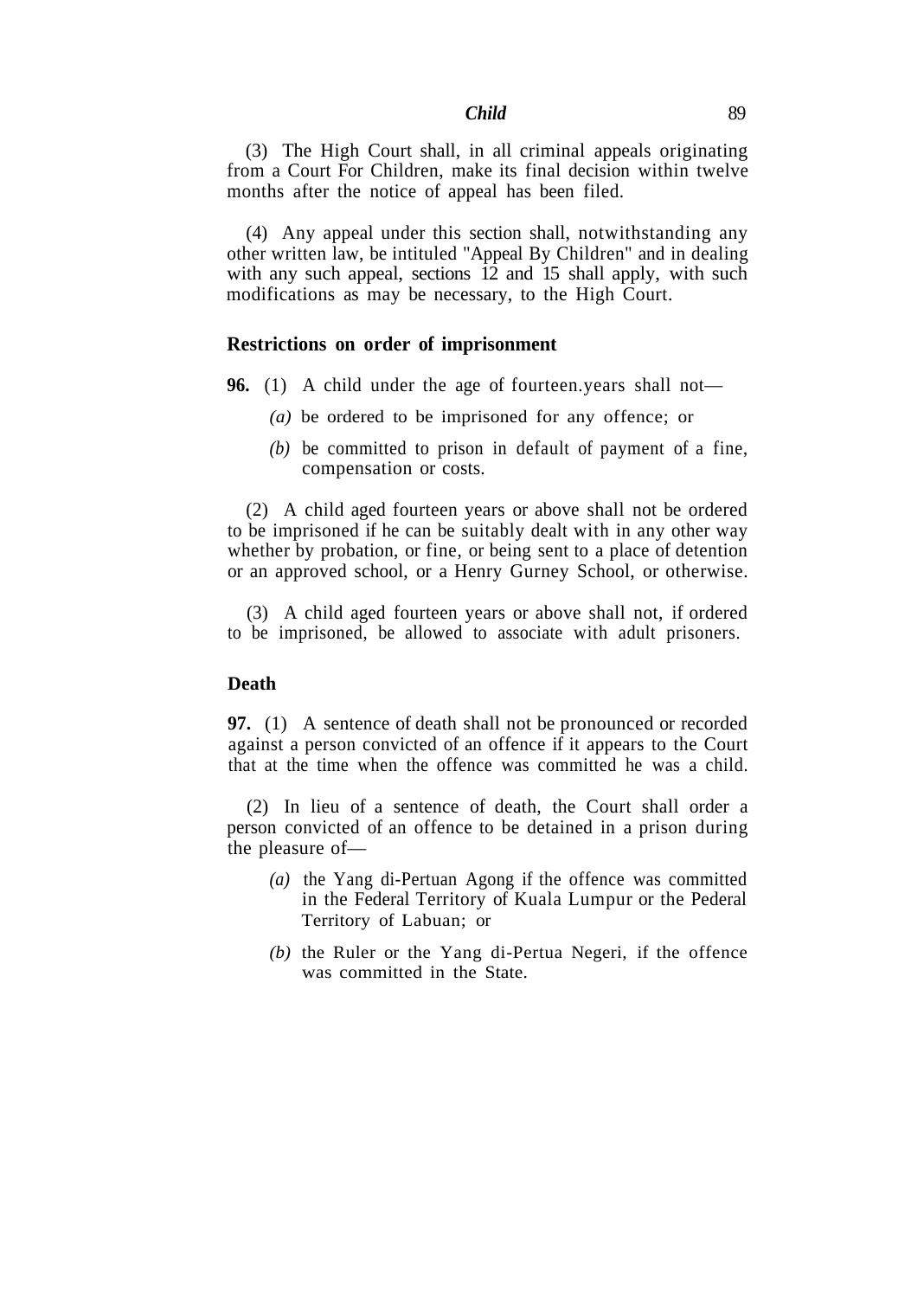#### 90 *Laws ofMalaysia* **ACT 611**

(3) If the Court makes an order under subsection (2), that person shall, notwithstanding anything in this Act—

- *(a)* be liable to be detained in such prison and under such conditions as the Yang di-Pertuan Agong or the Ruler or the Yang di-Pertua Negeri may direct; and
- *(b)* while so detained, be deemed to be in Iawful custody.

(4) If a person is ordered to be detained at a prison under subsection (2), the Board of Yisiting Justices for that prison—

- *(a)* shall review that person's case at least once a year; and
- *(b)* may recommend to the Yang di-Pertuan Agong or the Ruler or the Yang di-Pertua Negeri on the early release or further detention of that person,

and the Yang di-Pertuan Agong or the Ruler or the Yang di-Pertua Negeri may thereupon order him to be released or further detained, as the case may be.

#### CHAPTER 4

# PROBATION

#### **When probation may be ordered**

**98.** (1) If a Court For Children by or before which a child is found guilty of an offence other than—

- *(a)* any grave crime;
- *(b)* Yoluntarily causing grievous hurt, rape, incest or outraging modesty; or
- *(c)* an offence under section 377B, 377c, 377o or 377E of the Penal Code,

is of opinion that having regard to ihe circumstances, including the nature of the offence and the character of the child, it is appropriate to do so, the Court For Children may make a probation order.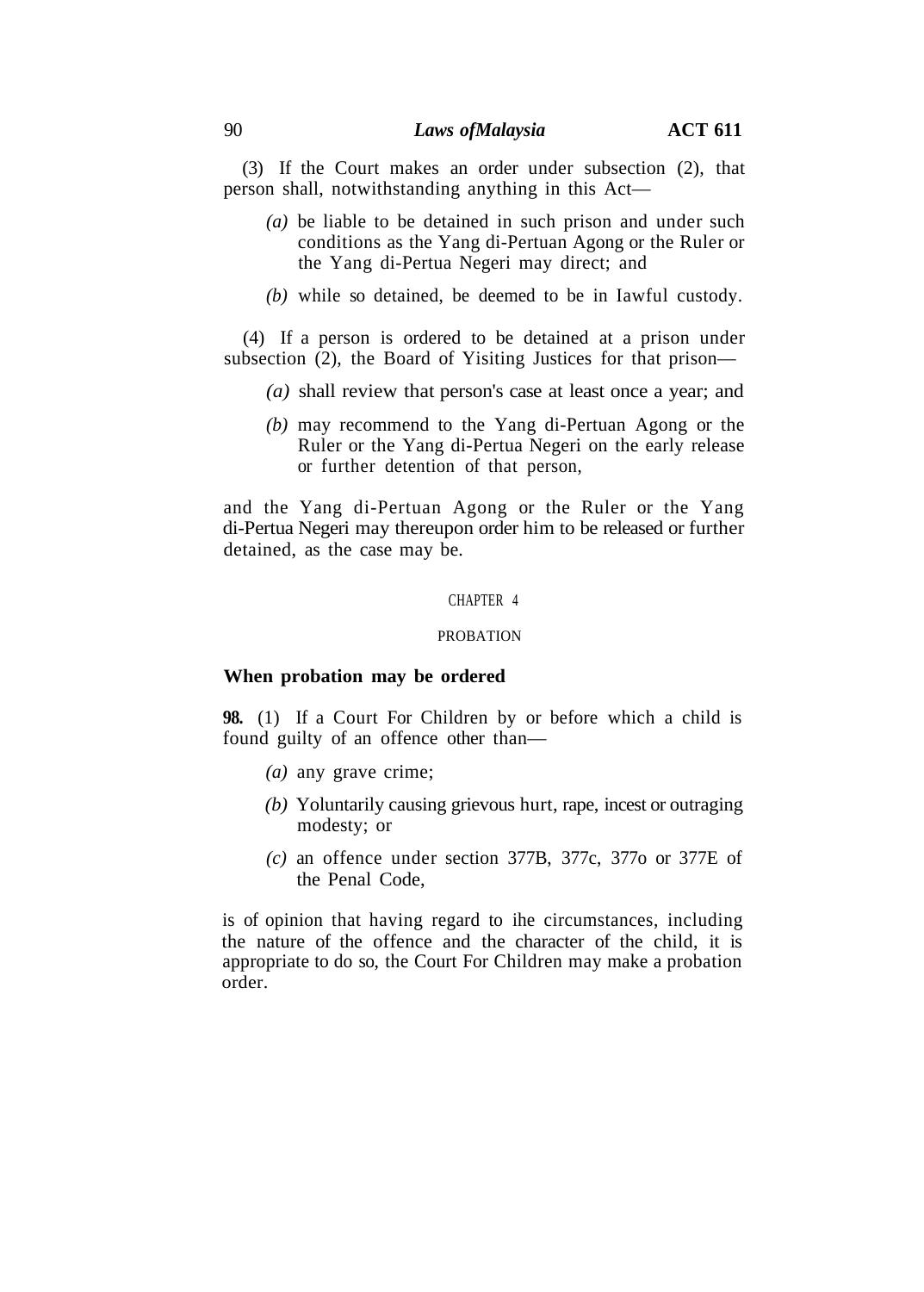(2) Before making the probation order under subsection (1), the Court For Children shall explain to the child in simple language suitable to his age, maturity and understanding—

- *(a)* the effect of the order; and
- *(b)* that if he—
	- (i) fails to comply with the probation order; or

(ii) commits another offence,

he shall be liable to be dealt with for the original offence as well as for the other offence.

(3) A probation order shali have effect for such period not less than one year and not more than three years from the date of the order as may be specified in the probation order.

(4) For the purposes of securing the good conduct and supervision of the probationer or preventing a repetition by him of the same offence or the commission of other offences, a probation order shall—

- *(a)* require the probationer to submit during that period to the supervision of a probation officer;
- *(b)* specify that the probationer is not to commit any offence during the probation order; and
- *(c)* contain such other requirements, as the Court having regard to the circumstances of the case considers necessary including any one or more of the following:
	- (i) that the probationer shall reside at a probation hpstel, at the home of his parent or guardian or relative or at some other place;
	- (ii) that the probationer shall attend an educational institution to be recommended by the probation officer;
	- (iii) that the probationer shall remain indoors at his place of residence, be it at the probation hostel or at a home, during hours to be specified.

(5) Without prejudice to the powers of the Court to make an order under section 91, the payment of sums by way of damages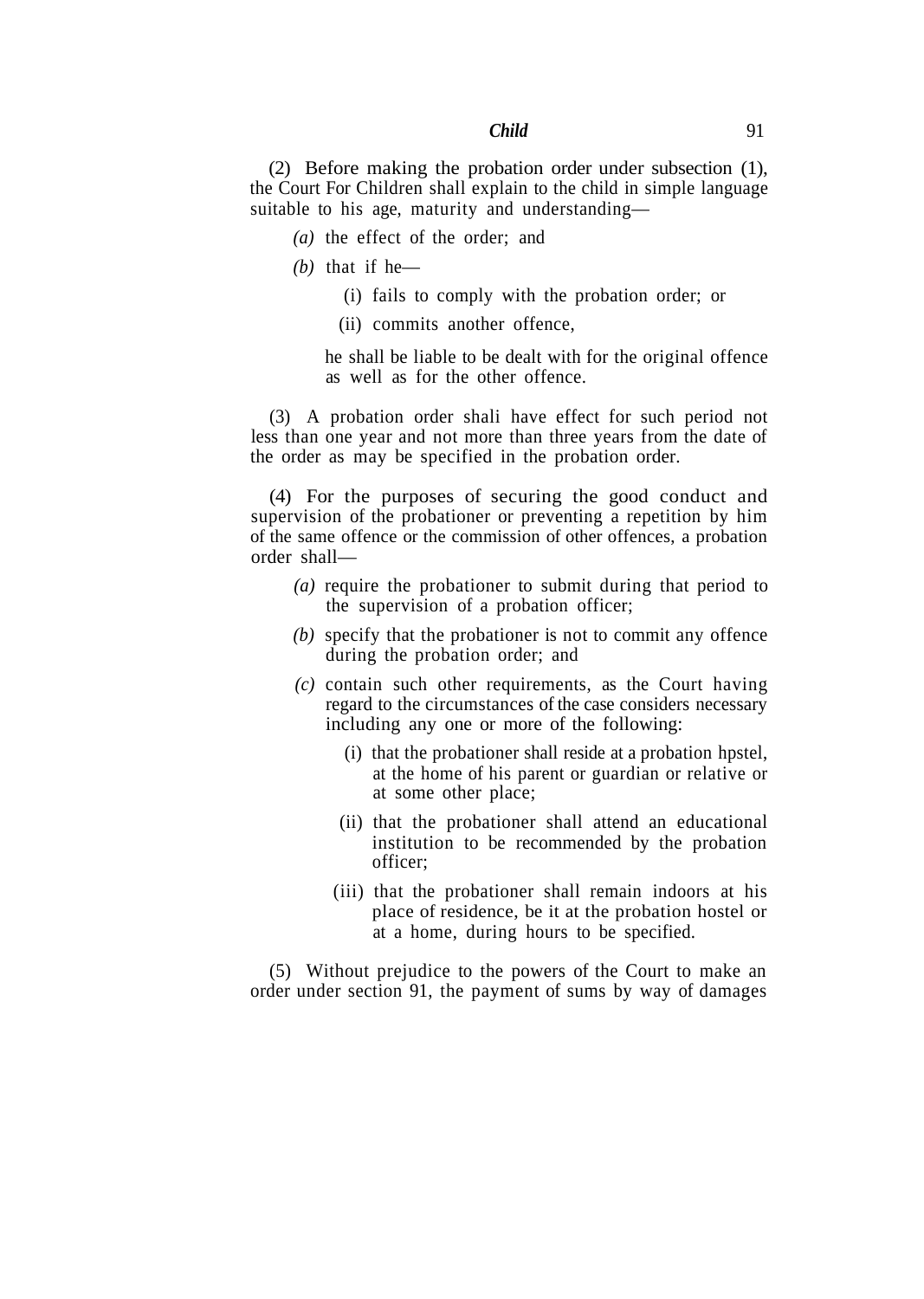for injury or compensation for loss shall not be included amongst the requirements of a probation order.

(6) Before making a probation order containing requirements as to residence, the Court—

- *(a)* shall consider the home surroundings of a child; and
- *(b)* if the order requires a child to reside in a probation hostel, shall specify in the order the period for which he is so required to reside, but that period shall not extend beyond twelve months from the date of the order.

(7) The Court For Children which makes a probation order shall—

- *(a)* immediately give a copy of the order—
	- (i) to the probationer;
	- (ii) to the probation officer or other person under whose supervision the probationer is placed; and
	- (iii) to the person in charge of the probation hostel or other place in which the probationer is required by the order to reside; and
- *(b)* except if it is itself the Supervising Court, send to the Court For Children for the district or area named in the order in which the probationer is required to reside during the probation period a copy of the order together with such documents and information relating to the case as it considers likely to be of assistance to that Court.

(8) A Court For Children on making a probation order may, if it thinks it is expedient for the reformation of the probationer, give the probationer to the charge of any person who consents to accept the probationer, on that person's giving security for the good behaviour of the probationer; and the provisions of the Criminal Procedure Code on forfeiture of bonds shall apply in relation to the security.

### **Failure to comply with probation order**

**99.** (1) If at any time during the probation period it appears to a Supervising Court that a probationer has failed to comply with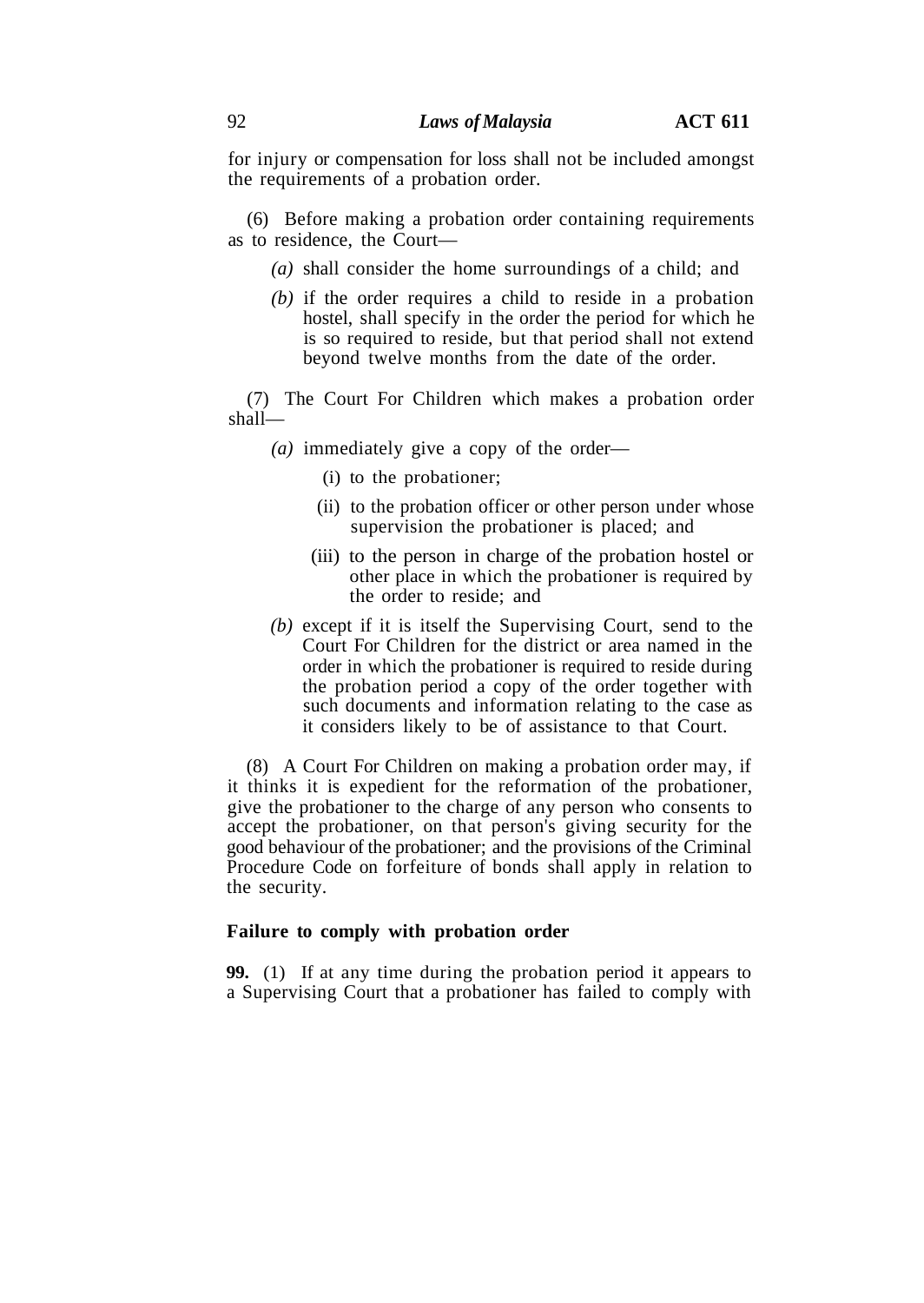any of the requirements of the probation order under paragraph  $98(4)(a)$  or  $(c)$ , the Supervising Court may issue—

- *(a)* a summons requiring the probationer to appear at the place and time specified in the summons; or
- *(b)* a warrant for his arrest.

(2) A warrant under subsection (1) shall not be issued except on information in writing and on oath submitted by the probation officer.

(3) A summons or warrant issued under this section shall direct the probationer to appear or be brought before the Supervising Court.

(4) A probationer when arrested under subsection (1) may, if not brought immediately before the Supervising Court under subsection (3)—

- *(a)* be detained in a place of detention; or
- *(b)* be released on bail, with or without sureties,

until such time as he can be brought before the Supervising Court.

(5) If it is proved to the satisfaction of the Supervising Court that a probationer has failed to comply with any of the requirements of the probation order under paragraph 9%(4)*(a)* or *(c)* the Court may, without prejudice to the continuance of the probation order—

- *(a)* impose on him a fine not exceeding five thousand ringgit; or
- *(b)* deal with the probationer for the offence in respect of which the probation order was made in any manner in which the Court could deal with him if the Court had just found him guilty of that offence.

(6) A fine imposed under this section for failing to comply with any of the requirements of a probation order shall be—

- *(a)* deemed for the purpose of any written law to be a sum adjudged to be paid on a conviction; and
- *(b)* taken into account in making any subsequent order upon the probationer under this section or section 100.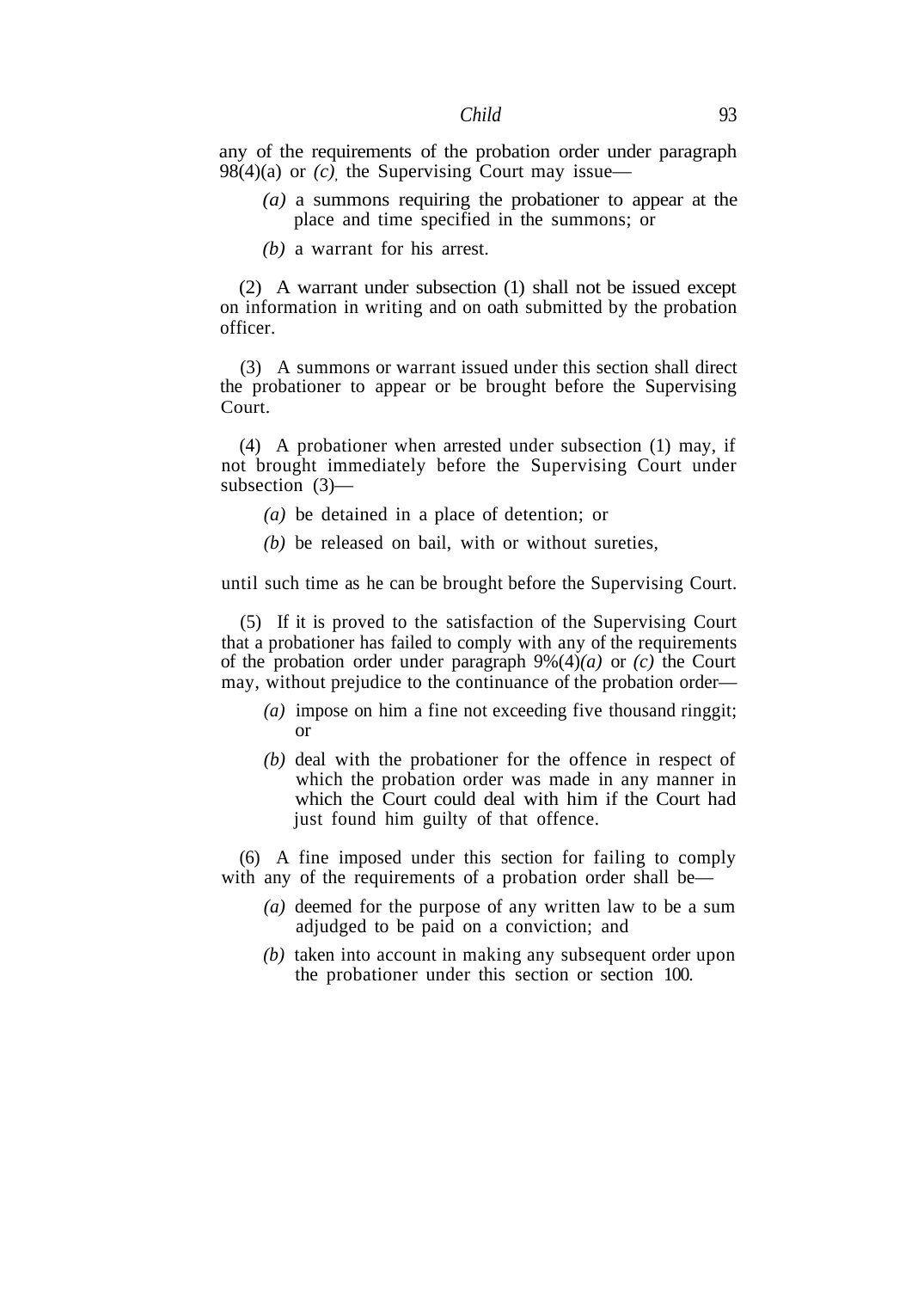(7) For the purposes of paragraph *(6)(a),* "a sum adjudged to be paid on a conviction" includes any costs, damages or compensation adjudged to be paid on a conviction, of which the amount is ascertained by the conviction.

(8) A probationer who fails tp comply with paragraph 98(4)(b shall be dealt with under section 100.

# **Commission of further offence**

- **100.** (1) If it appears to the Supervising Court that—
	- *(a)* a probationer has been found guilty by a Court of an offence committed during the probation period; and
	- *(b)* the probationer has been dealt with in respect of that offence,

the Supervising Court may issue—

- *(aa)* a summons requiring the probationer to appear at the place and time specified in the summons; or
- *(bb)* a warrant for his arrest.

(2) A warrant under subsection (1) shall not be issued except on information in writing and on oath submitted by the probation officer.

(3) A summons or warrant issued under this section shall direct the probationer to appear or to be brought before the Supervising Court.

(4) If it is proved to the satisfaction of the Superyising Court that a probationer in whose case the order was made has been found guilty and dealt with in respect of an offence committed during the probation period, the Court may deal with him for the offence for which the order was made in any manner in which the Court could deal with him if the Court had just found him guilty of that offence.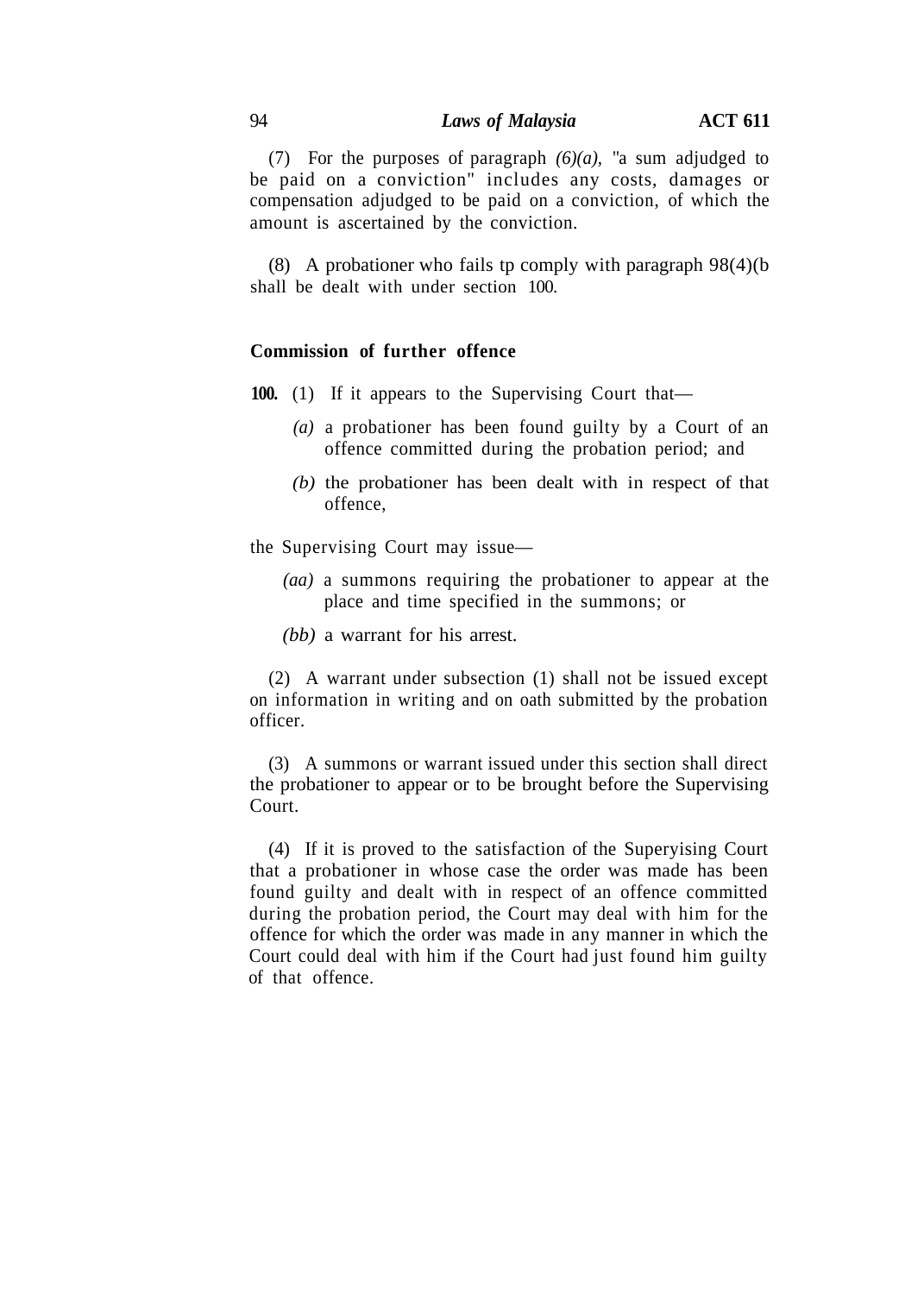### **Effects of probation**

**101.** (1) The finding of guilt for an offence for which an order is made under this Chapter placing the offender on probation shall be deemed not to be a corwiction for any purpose other than for the purposes of—

- *(a)* the proceedings in which the order is made; and
- *(b)* any subsequent proceedings which may be taken against a child under this Chapter.
- (2) Subsection (1) shall not affect—
	- *(a)* the right of any such child—
		- (i) to appeal against a finding of guilt; or
		- (ii) to rely on a finding of guilt in bar of any subsequent proceedings for the same offence; or
	- *(b)* the revesting or restoration of any property in consequence of the finding of guilt of any such child.

### **Amendment of probation order**

**102.** (1) If the Supervising Court is satisfied that a probationer proposes to change or has changed his residence from the district or area named in the probation order to another district or area, the Court may, and if an application on that behalf is made by the probation officer, shall, by order amend the probation order by substituting for the district or area named therein the district or area where the probationer proposes to reside or is residing.

(2) If the probation order contains requirements which, in the opinion of the Supervising Court, cannot be complied with unless the probationer continues to reside in the district or area named in the order, the Supervising Court shall not amend the order except in accordance with subsection (4).

(3) If a probation order is amended under subsection (1), the Supervising Court shall send to the Court For Children for the new district or area named in the order a copy of the order together with such documents and information relating to the case as it considers likely to be of assistance to the Court For Children.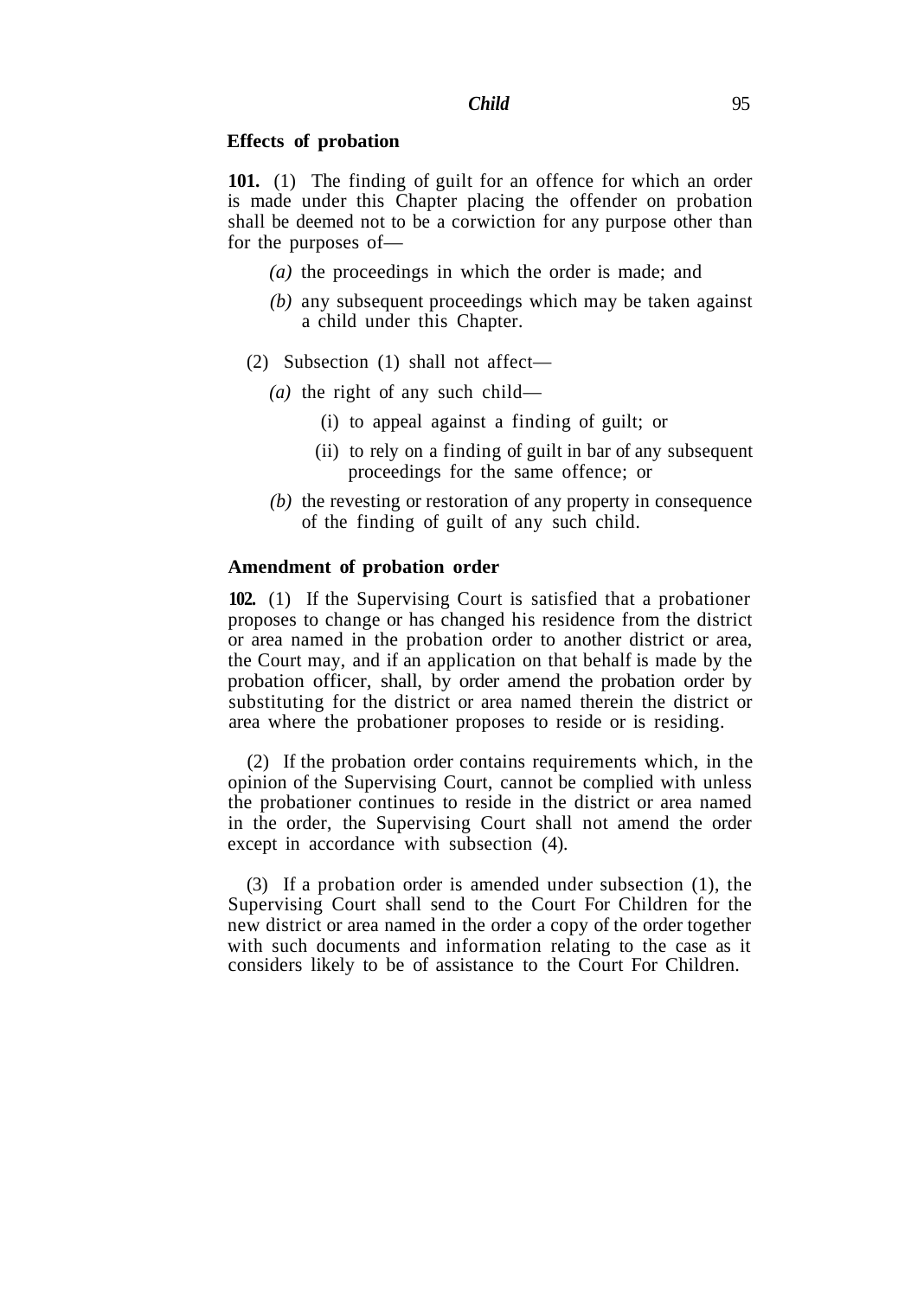# 96 *Laws of Malaysia* **ACT 611**

(4) Without prejudice to subsections (1) and (3) the Supervising Court may, on an application made by the probation officer or by the probationer, by order amend the probation order by—

- *(a)* revoking any of the requirements in the probation order; or
- *(b)* inserting in the probation order, either in addition to or in substitution for any such requirement, any requirement which could be included in the order if the order were then being made by the Court in accordance with section 98.

(5) The Supervising Court shall not amend a probation order under subsection (4) by—

- *(a)* reducing the probation period; or
- *(b)* extending that period such that the probation period becomes more than three years.

### **Discharge of probation order**

**103.** (1) The Court For Children by which a probation order was made or the Supervising Court may, on an application made by the probation officer, the parent or guardian of the probationer or the probationer, discharge the probation order.

(2) The Court For Children shall not deal with an application under subsection (1) without summoning the probationer unless the application is made by the probation officer.

- $(3)$  If—
	- *(a)* the Court discharges a probation order under subsection (1); or
	- *(b)* a probationer is dealt with under section 99 or 100 for the offence for.which he was placed on probation,

the probation order shall cease to have effect.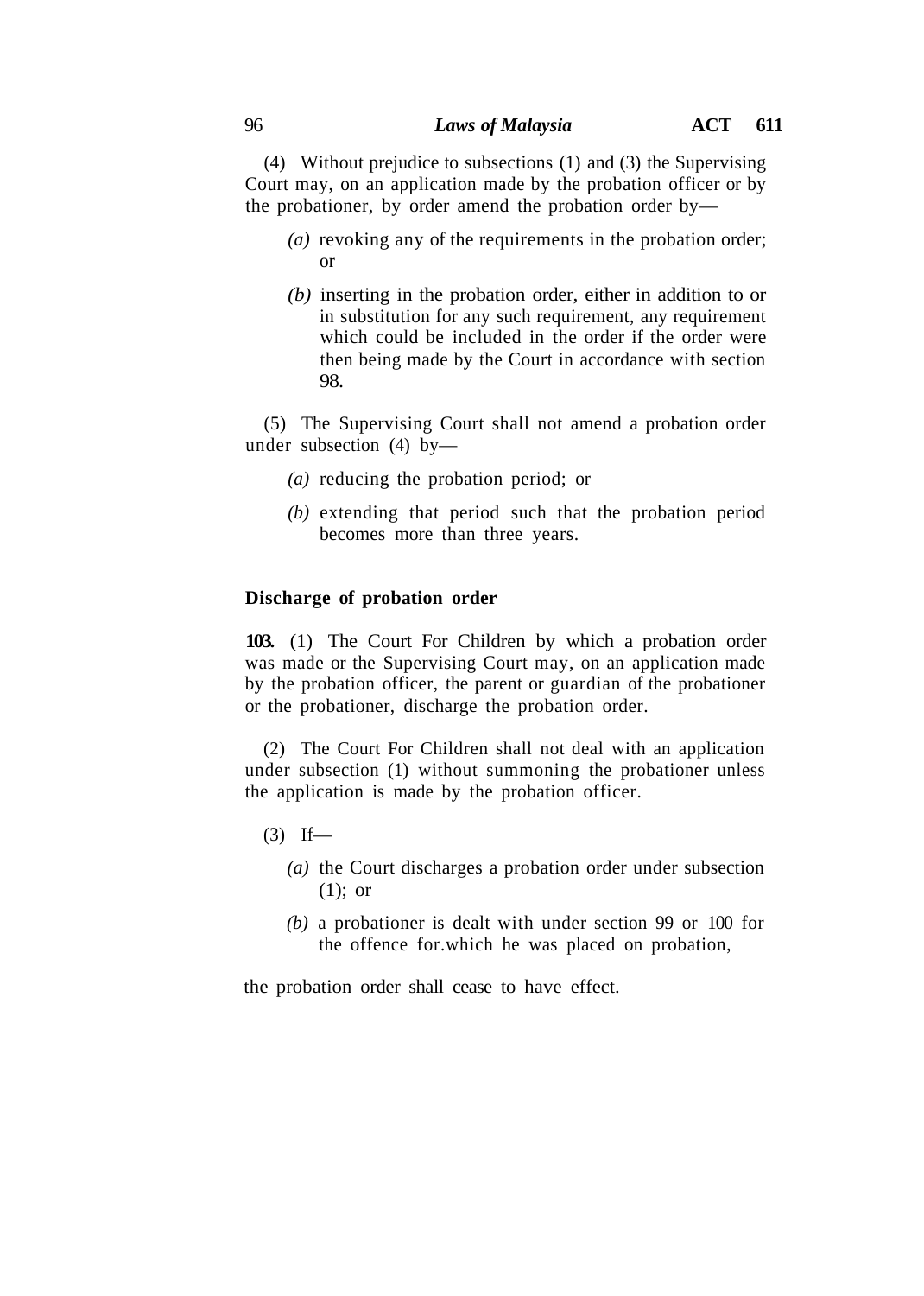## **Court to give copies of amending or discharging order to probation officer**

**104.** On the making of an order amending or discharging a probation order under section 102 or 103 respectively—

- *(a)* the Court shall forthwith give sufficient copies of the amending or discharging order to the probation officer; and
- *(b)* the probation officer shall give a copy of the amending or discharging order to—
	- (i) the probationer; and
	- (ii) the person in charge of the probation hostel or place in which the probationer is or was required by the order to reside.

#### **PART XI**

#### IN THE CARE OF FIT AND PROPER PERSON

### **Child placed in the care of fit and proper person**

**105.** (1) This section shall apply in relation to an order made under this Act placing a child in the care of a fit and proper person.

(2) An order placing a child in the care of a fit and proper person may be varied or revoked by the Court For Children or the Supervising Court on an application made by—

- *(a)* the parent or guardian of the child;
- *(b)* the Protector; or
- *(c)* the probation officer,

as the case may be.

- (3) If-
	- *(a)* on an application made by the parent or guardian or any near relative of a child ordered to be placed in the care of a fit and proper person under subsection (1); and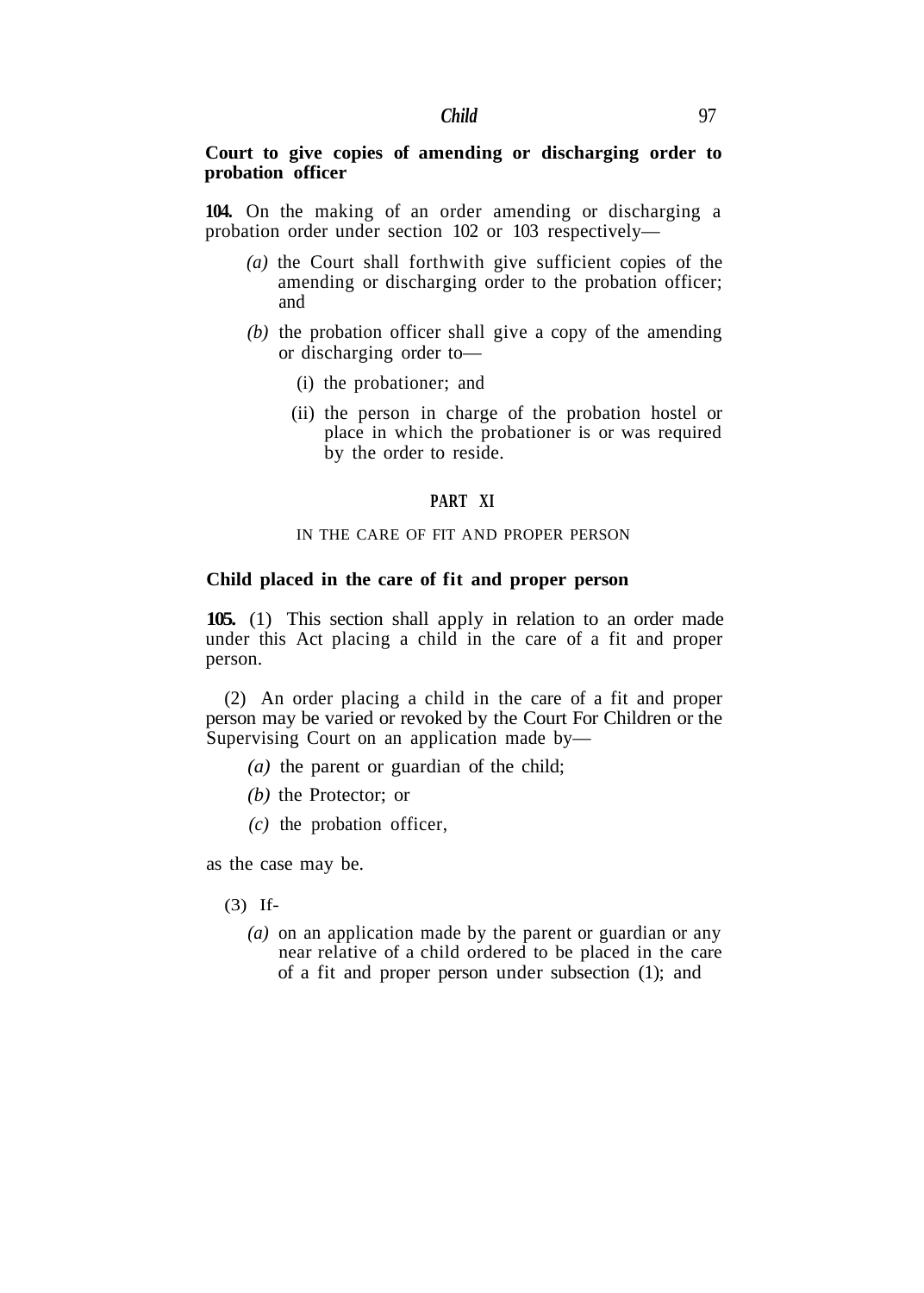# 98 *Laws of Malaysia* **ACT 611**

*(b)* the Court For Children or the Supervising Court having power to vary or revoke the order is satisfied that the child is not being brought up in accordance with his religion as decided by his parent or guardian,

the Court For Children or the Supervising Court, as the case may be, shall, unless a satisfactory undertaking is given by the person in whose care the child has been placed, either revoke the order or vary the order in such manner as the Court thinks best to secure that the child Is from that time onwards brought up in accordance with that religion.

# **Child who escapes or is removed from the care of fit and proper person**

**106.** (1) A child who escapes from a person in whose care he has been placed under this Act may be—

- *(a)* arrested without a warrant; and
- *(b)* brought before the Court For Children by which the order was made or before the Supervising Court.

(2) The Court For Children or the Superyising Court before which a child is brought under subsection (1) shall immediately inquire into the case and after taking into account the recommendation of the Protector or probation officer, as the case may be—

- *(a)* order the child to be brought back to that person, if he is willing to receive the child; or
- *(b)* make an order which the Court could have made if the child had been brought before the Court as being a child having no parent or guardian.

# **Offence of removing or helping a child to escape from the care of fit and proper person**

- **107.** (1) Any person who—
	- *(a)* removes a child from the care of a fit and proper person without lawful authority;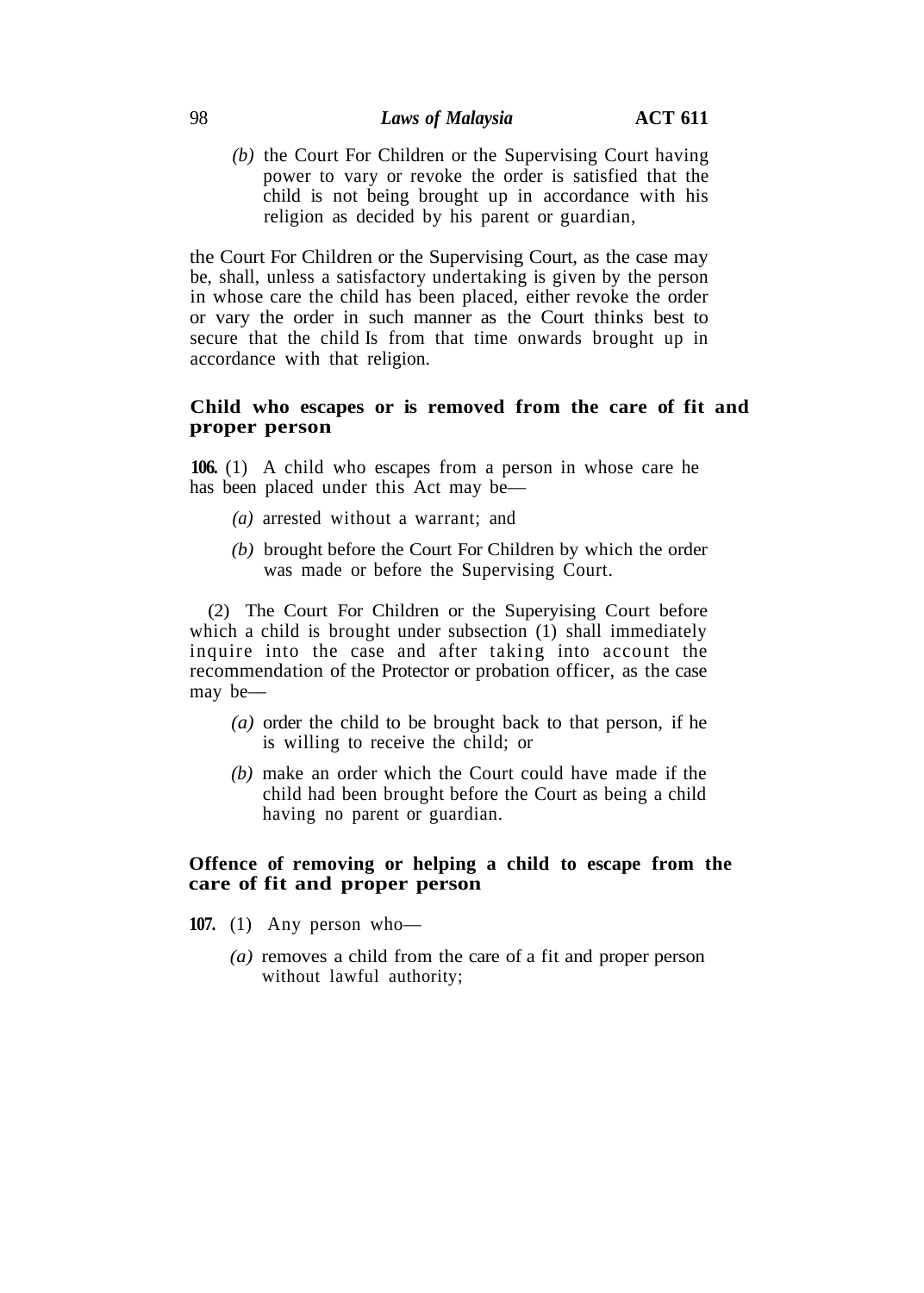- *(b)* knowingly assists or induces, directly or indirectly, a child to escape from the person in whose care he has been placed; or
- *(c)* knowingly harbours or conceals a child who has so escaped, or prevents him from returning to the care of such person,

commits an offence and shall on conviction be liable to a fine not exceeding ten thousand ringgit or to imprisonment for a term not exceeding five years or to both.

### PART XII

### CONTRIBUTION ORDERS

## **Contribution by parent or guardian or** other **person**

- **108.** (1) If an order is made—
	- *(a)* placing a child in the care of a fit and proper person;
	- *(b)* sending a child to a probation hostel, an approved school, a Henry Gurney School, or an approved institution or centre; or
	- *(c)* placing a child in a piace of refuge,

the Court For Children making the order may, at the same time or subsequently, make a contribution order requiring the parent or guardian or other person having custody of the child—

- *(aa)* at the time of the commission of the offence resulting in the order;
- *(bb)* prior to an order made under subsection (1); or
- *(cc)* immediately before the commencement of any proceedings,

to make such contribution or monthly contributions in such manner as the Court thinks fit, having regard to the means of the parent or guardian or the other person.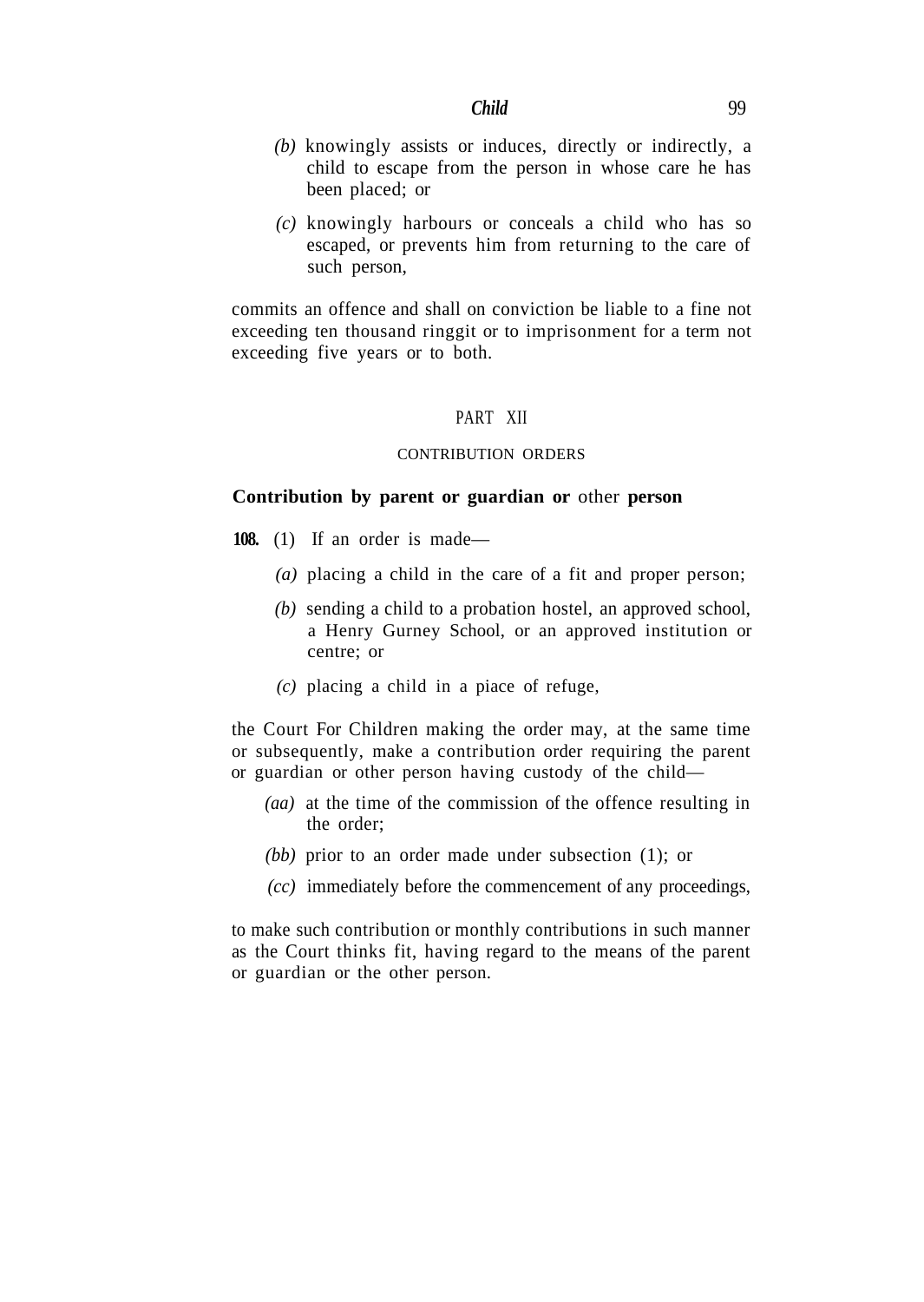(2) A Court For Children shall not make any contribution order under subsection (1) if the Court considers that it would not be just for the contribution order to be made having regard to the circumstances and means of the parent or guardian or the other person.

(3) If a contribution order is made pursuant to subsection (1), it shall be the duty of the parent or guardian or the other person against whom the contribution order is made to comply with the contribution order.

(4) All sums payable under a contribution order shall be paid into such Court or to such authority as the Court making the order shall direct.

(5) The Court For Children making any such contribution order may, from time to time, -on an application made by—

- *(a)* the parent or guardian or the other person against whom the contributkm order is made;
- *(b)* the Protector; or
- *(c)* the probation officer,

rescind, make anew or vary the order as the Court deems fit on proof of change in circumstances of the person against whom the order is made or for other good cause being shown to the satisfaction of the Court.

(6) An order under subsection (1) shall not be made without giving the parent or guardian of the child or the other person having custody of the child an opportunity to be heard.

(7) Notwithstanding subsection (6), an order under subsection (1) may be made if the Court is satisfied on information given by a Protector or probation officer, as the case may be, that the parent or guardian or the other person, having been required to attend, has failed to do so, or is not available or cannot be found within a reasonable time.

- (8) A contribution order shall remain in force—
	- *(a)* in the case of a child ordered to be placed in the care of a fit and proper person, so long as the order is in force; and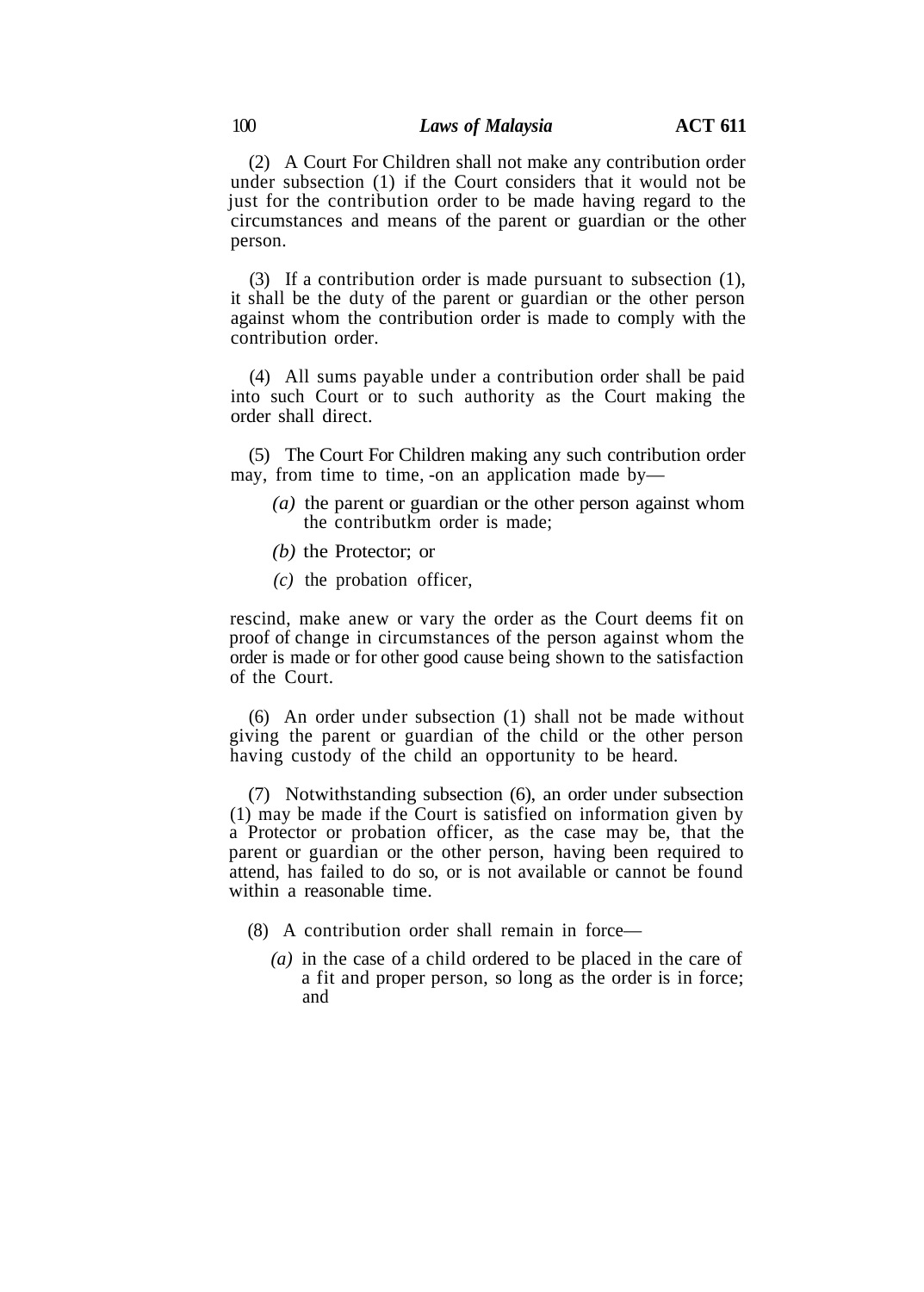*(b)* in the case of a child ordered to be sent to a place of refuge, a probation hostel, an approved school, a Henry Gurney School, or an approved institution or centre, until he ceases to be under the care of the person in charge for the time being of the place of refuge, probation hostel, approved school, Henry Gurney School, or approved institution or centre.

(9) A contribution is not payable under a contribution order in respect of any period during which—

- *(a)* a child ordered to be sent to an approved school or a Henry Gurney School is out with permission or under the superyision of a probation officer; or
- *(b)* a child ordered to be sent to a place of refuge is on leave of absence from the place of refuge or from being under the supervision of a Social Welfare Officer.

(10) If any person wilfully neglects to comply with a contribution order, a Magistrate may, for every breach of the order—

- *(a)* by warrant, direct the amount due to be levied in the manner by law provided for levying fines imposed by a Magistrate; or
- *(b)* sentence the person to imprisonment for a term not exceeding one month for each month's contribution remaining unpaid.

(11) The term of imprisonment imposed under paragraph (10)(6) shall terminate when the amount of contribution due is paid.

## PART XIII

#### INVESTIGATION, ARREST, SEARCH, SEIZURE, *ETC.*

### **Power of investigation**

**109.** (1) A Protector or police officer may investigate the commission of any offence under this Act.

(2) A Protector when acting under this Part shall, on. demand, declare his office to the person against whom he is acting or from whom he seeks any information.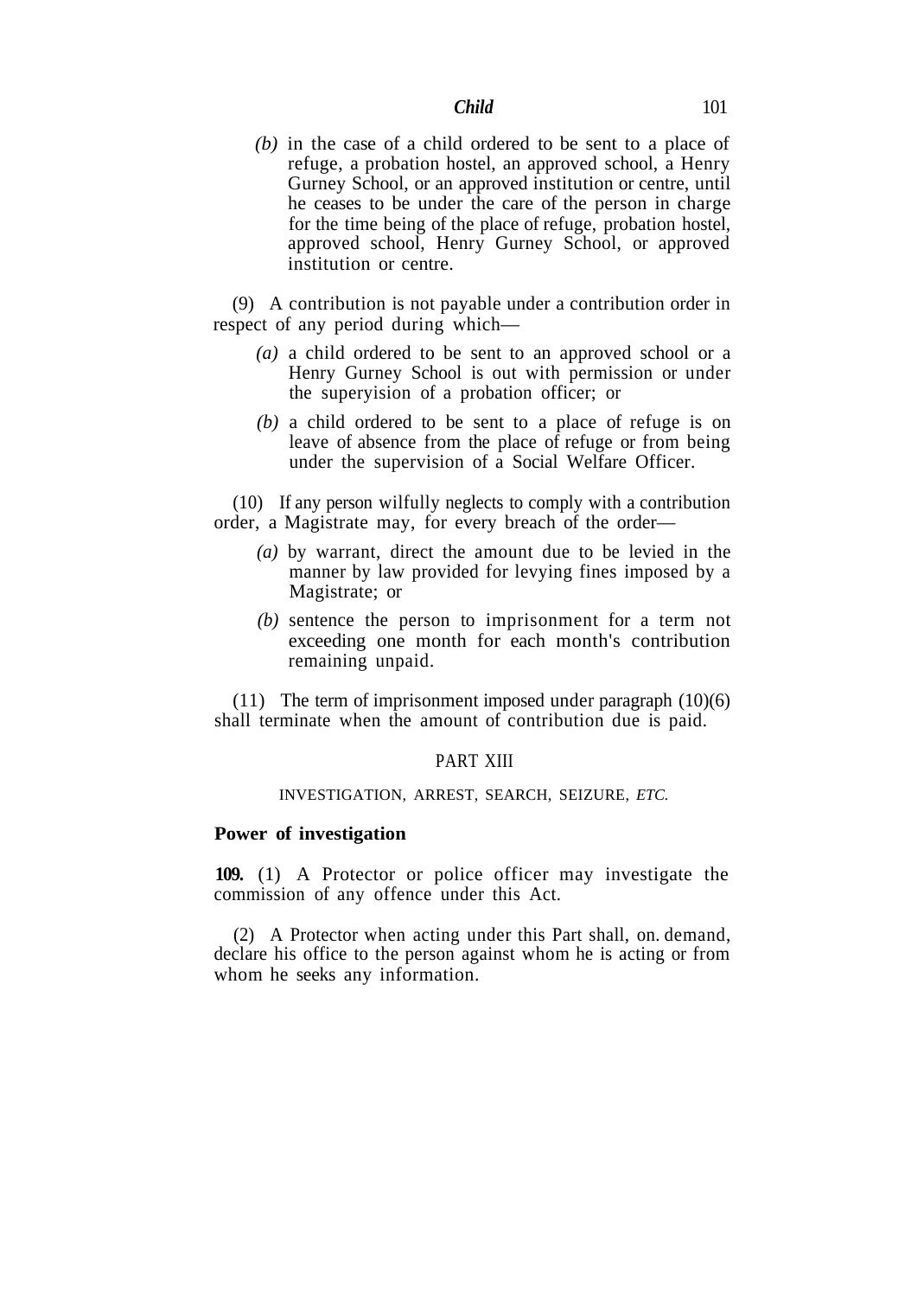(3) Every person required by a Protector or police officer to give information or produce any document or other things relating to the commission of any offence which is in that person's power to give shall be legally bound to give the information or produce the document or other things.

## **Power to arrest without warrant**

**110.** (1) Any police officer may arrest without a warrant any person whom he reasonably believes—

- *(a)* has committed or attempted to commit; or
- *(b)* employed or aided any other person to commit or abet the commission of,

an offence against this Act, and may search any person so arrested.

(2) Any person arrested under subsection (1) shall, after the arrest, be dealt with as provided for by the Criminal Procedure Code.

#### **Search by warrant**

**111.** (1) If it appears to a Magistrate upon written information on oath that there is reasonable cause to believe that in any premises there is any evidence of—

- *(a)* a child who is in need of protection;
- *(b)* a child who is being concealed, confined or detained in contravention of this Act; or
- *(c)* the commission of an offence against this Act,

the Magistrate may issue a search warrant authorizing a Protector or police officer to whom it is directed, at any<sub>r</sub>reasonable time by day or night and with or without assistance, to—

- *(aa)* enter and search thie premises;
- *(bb)* inspect, make copies of, or take extracts from, any book, record or document;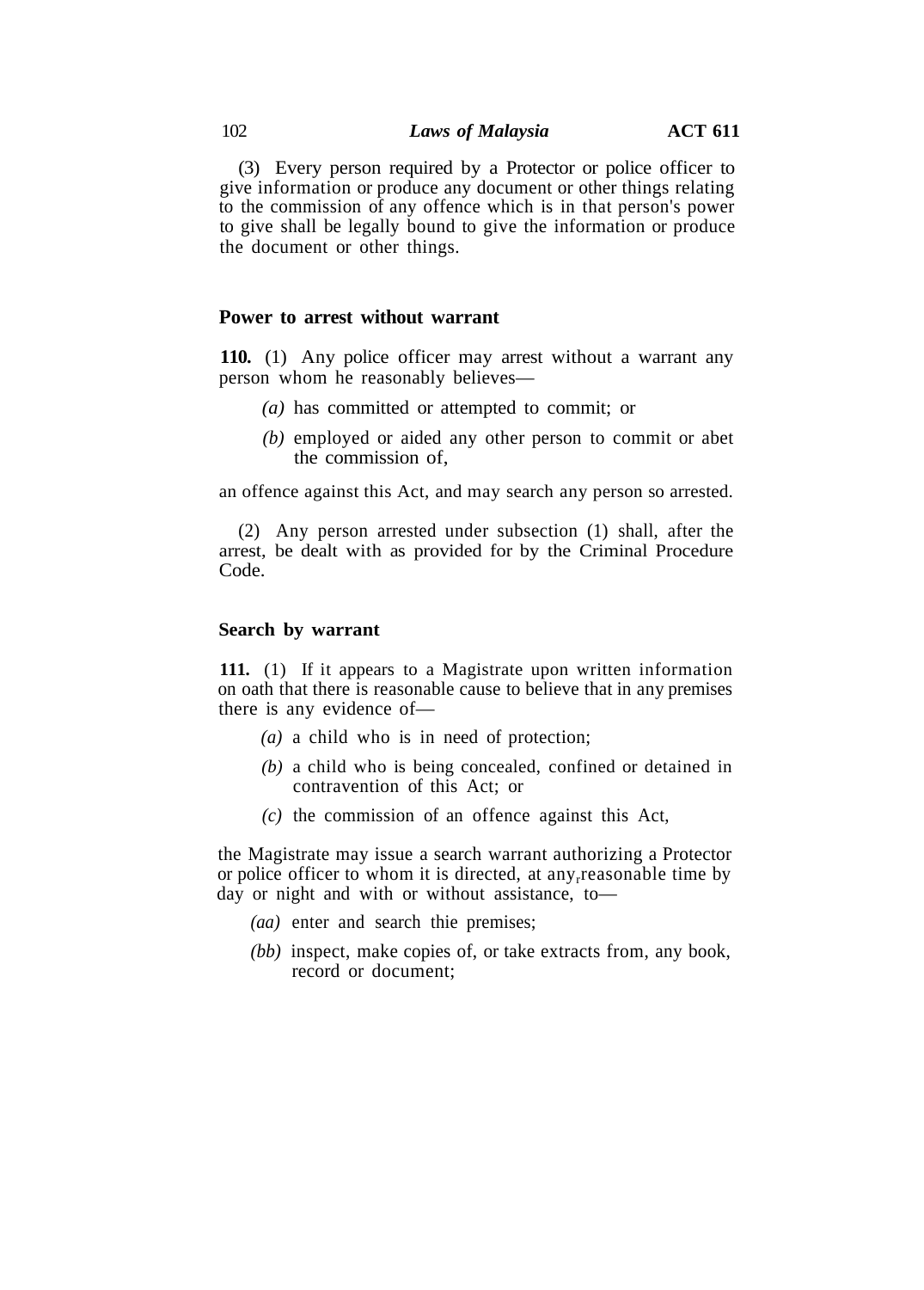- *(cc)* search any person who is in or on the premises, and for the purposes of that search detain the person and remove him to any place as may be necessary to facilitate the search, and seize and detain any article found on that person; and
- *(dd)* search and remove the child—
	- (i) who is in need of protection;
	- (ii) who is being concealed, confined or detained in contravention of this Act; or
	- (iii) in respect of whom an offence against this Act has been committed,
	- to a place of safety or place of refuge.

(2) If a child has been placed in a place of safety pursuant to paragraph *(\}(dd),* the Protector shall, as soon as practicable, inform the parent or guardian who has lawful custody of the child the whereabouts of the child.

(3) Whenever it is necessary to do so, a Protector or police officer exercising any power under subsection (1) may—

- *(a)* break open any outer or inner door or window of any premises in order to effect entry into the premises;
- *(b)* forcibly enter any premises and any part of the premises;
- *(c)* remove by force any obstruction to entry, search, seizure, detention or removal as he is empowered to effect under subsection (2);
- *(d)* detain any person found in or on any premises searched urider subsection (1) until the search is completed.

(4) A female person shall not be searched under this section or section 110 except by another female person and a male person shall not be searched except by another male person and such search shall be carried out with strict regard to decency.

(5) A person who by force, restraint, threats, inducement or other means causes any child who is in need of protection to conceal himself in or to leave any premises being searched or about to be searched by a Protector or a police officer under this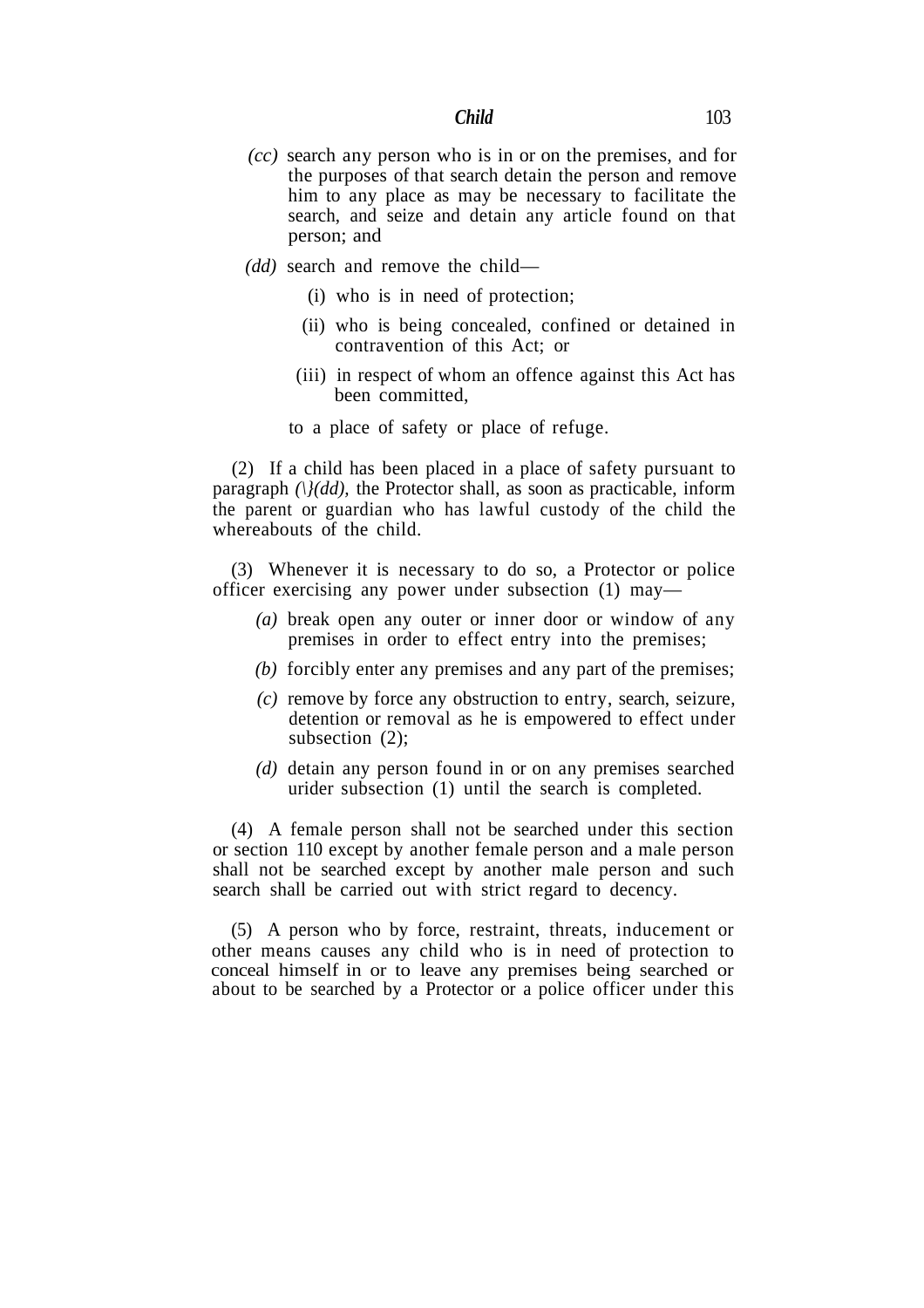section, with the intent that the search by such Protector or police officer may be evaded or obstructed, commits an offence.

(6) It shall be the duty of the owner or occupier of any premises searched under this section and any person found in or on the premises to—

- *(a)* provide the Protector or police officer with all such facilities and assistance as he may reasonably require; and
- *(b)* give the Protector or police officer all reasonable information required by him.

## **Search without warrant**

**112.** If a Protector or police officer has reasonable cause to believe that by reason of delay in obtaining a search warrant under section 111—

- *(a)* the investigation would be adversely affected; or
- *(b)* the object of the entry is likely to be frustrated,

he may exercise in, and in respect of, the premises all the powers referred to in that section in as full and ample a manner as if he was authorized to do so by a warrant issued under that section.

#### **Power to examine person**

**113.** (1) A Protector 6r police officer iiwestigating an offence under this Act may order any person—

- *(a)* acquainted with the facts and circumstances of an olTence to attend before him to be examined orally in relation to any matter which may assist in the irwestigation into the offence; or
- *(b)* to produce any child or any book, article or document which may assist in the iiwestigation into the offence.

(2) A person to whom an order has been given linder paragraph  $(1)(a)$ 

*(a)* shall attend in accordance with the terms of the order to be examined; and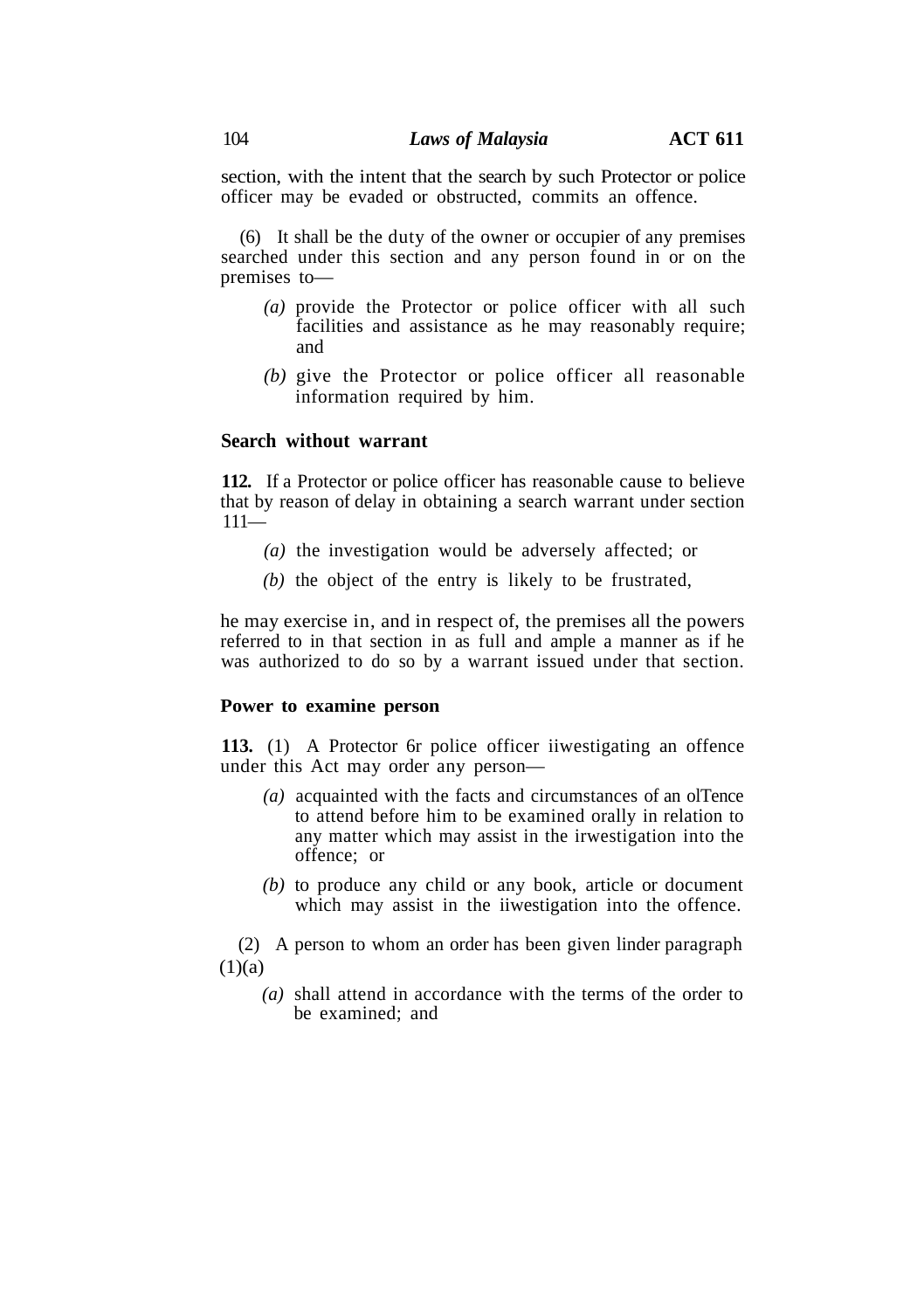- *(b)* during such examination—
	- (i) shall disclose all information which is within his knowledge or which is available to him in respect of the matter in relation to which he is being examined;
	- (ii) shall answer any question put to him truthfully and to the best of his knowledge and belief; and
	- (iii) shall not refuse to answer any question on the ground that it tends to incriminate him.

(3) A person to whom an order has been given under paragraph  $(l)(b)$ —

- *(a)* shall produce the child unless it can be shown to the satisfaction of the Protector that the child—
	- (i) is no longer under the custody or control of that person; and
	- (ii) that the whereabouts of the child are not known to that person; and
- *(b)* shall not conceal, destroy, alter or dispose of any book, article or document specified in the order.

(4) A person to whom an order is given under subsection (1) shall comply with the order and with subsections (2) and (3) notwithstanding any written law or rule of law to the contrary.

(5) A Protector examining a person under paragraph *(\}(a)* shall record in writing any statement made by the person so examined and the statement so recorded shall be signed by the person making it or affixed with his thumb-print, as the case may be, after—

- *(a)* it has been read to him in the language in which he made it; and
- *(b)* he has been given an opportunity to make any correction he may wish.

(6) If a person examined under this section refuses to sign or affix his thumb-print on the statement, the Protector shall endorse on the record under his hand the fact of such refusal and the reason for it, if any, stated by the person examined.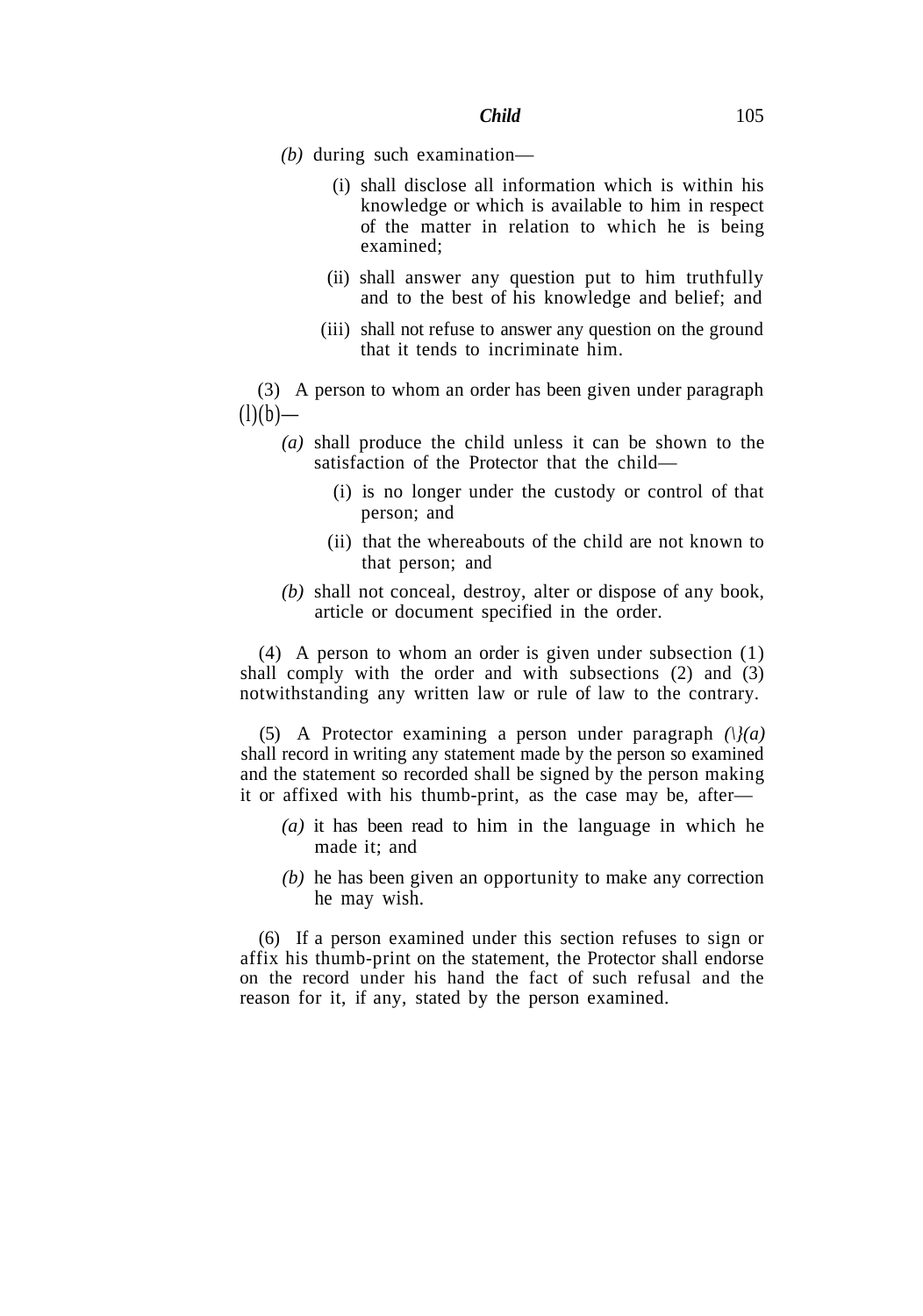(7) Notwithstanding any written law or rule of law to the contrary, the record of an examination under paragraph  $(l)(a)$  and any book, article or document produced under paragraph (1)*(b)* shall be admissible in evidence in any proceedings in any Court for or in relation to an offence under this Act, regardless of whether such proceedings are against—

- *(a)* the person who was examined;
- *(b)* the person who produced the book, article or document; or
- *(c)* any other person.
- (8) Any person who contravenes this section commits an offence.

### **Inspection**

**114.** If an order is made placing a child in the care of a fit and proper person or requiring the parent or guardian of the child to exercise proper care and guardianship over him, the Protector or probation officer or any Social Welfare Officer authorized in writing by the Protector or probation officer may, so long as the order is in effect—

- *(a)* at any time visit and inspect the place where such child in respect of whom the order is made Iives or is belieyed to Iive or to be; and
- *(b)* inquire into the conditions and circumstances of the child, and for the purposes of such inquiry, may require any person to answer any question as he may think proper to ask and such person shall be legally bound to answer such question truthfully to the best of his knowledge or belief.

### **Obstruction**

- **115.** Any person who—
	- *(a)* refuses the Protector or Social Welfare Officer access to any premises, or fails to submit to a search by a person authorized to search him under this Act;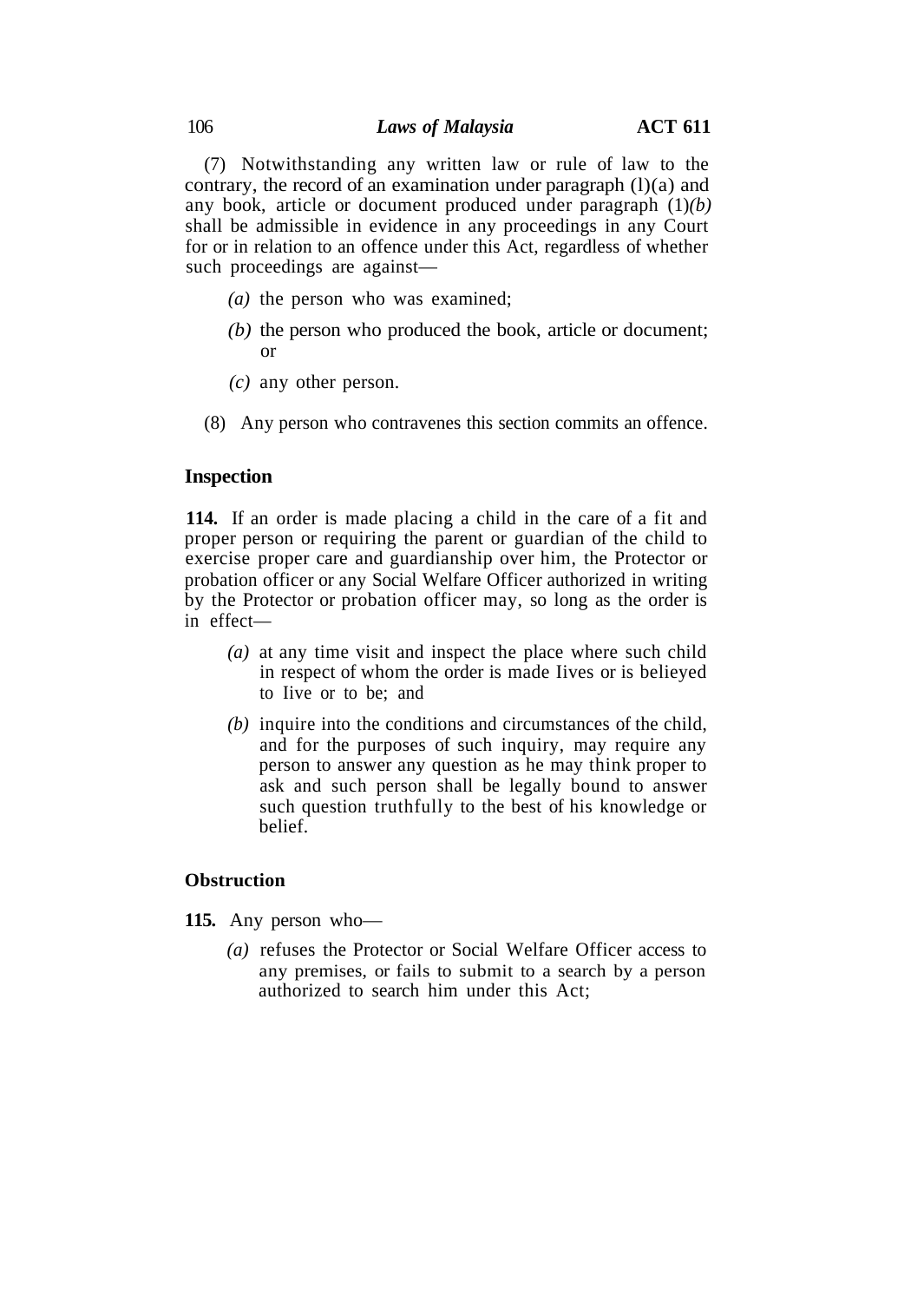- *(b)* assaults, obstructs, hinders, delays or attempts to assault, obstruct, hinder or delay the Protector or Social Welfare Officer in the execution of his duty under this Act;
- *(c)* fails to comply with any lawful demand, order or requirement of a Protector or Social Welfare Officer in the execution of his duty under this Act;
- *(d)* omits, refuses or neglects to give to a Protector or Social Welfare Officer any information which may be reasonably required of him and which he is empowered to give;
- *(e)* fails to produce to, or conceals or attempts to conceal from, a Protector or Social Welfare Officer, any child or any book, article or document in relation to which the Protector or Social Welfare Officer has reasonable grounds for believing that an offence under this Act has been or is being committed;
- *(f)* rescues or endeavours to rescue or causes to be rescued any thing which has been duly seized; or
- *(g)* destroys any thing to prevent the seizure of the thing, or the securing of the thing,

commits an offence and shall on corwiction be liable to a fine not exceeding five thousand ringgit or to imprisonment for a term not exceeding two years or to both.

## **Protection of informers**

**116.** (1) Any person who gives any information that a child is in need of protection shall not incur any liability for defamation or otherwise in respect of the giving of such information.

(2) The giving of any information that a child is in need of protection shall not, in any proceedings before any Court or in any other respect, be held to constitute—

- *(a)* a breach of professional etiquette or ethics; or
- *(b)* a departure from accepted standards of professional conduct.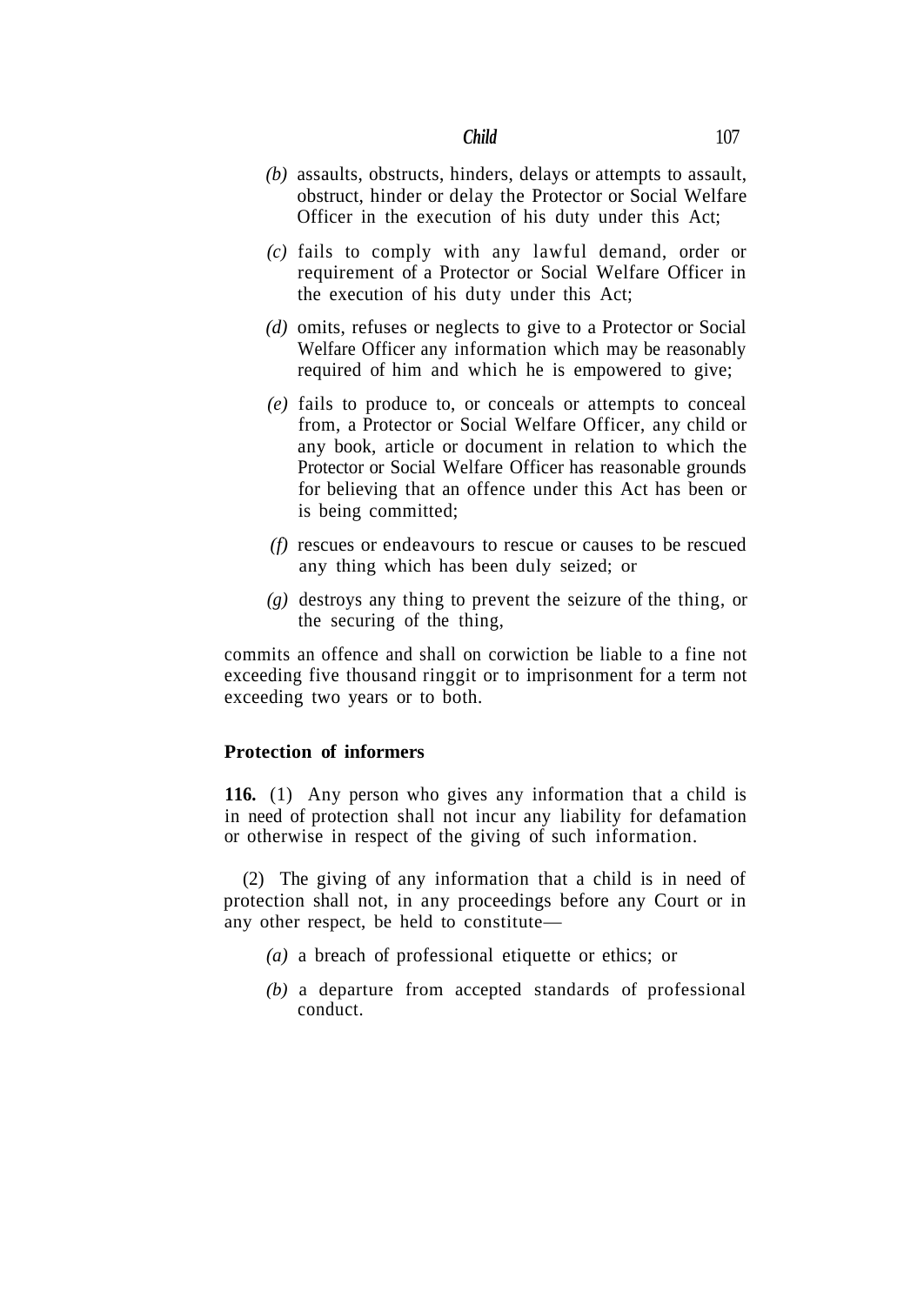(3) Except as provided in subsections (4) and (6), a witness in any civil or criminal proceedings shall not be obliged or permitted to disclose the name and address of an informer or the substance of the information received from him or to state any matter which might lead to his discovery.

(4) If any book, record or document which is in evidence or liable to inspection in any civil or criminal proceedings contains any entry in which any informer is named or described or which might lead to his discovery, the Court shall cause all such passages to be concealed from view or to be obliterated so far as may be necessary to protect the informer from discovery.

(5) This section shall apply to a registered medical practitioner, any member of the family or a child care provider who gives information under section 27, 28 or 29 respectively in the same manner as they apply to a person who gives information that a child is in need of protection.

(6) If during the trial for any offence against this Act, the Court after full inquiry into the case believes that the informer wilfully made in his complaint a material statement which he knew or believed to be false or did not believe to be true, or if in any other proceedings the Court is of the opinion that justice cannot be fully done between the parties in that proceedings without the discovery of the informer, it shall be lawful for the Court to require the production of the original complaint, if in writing, and permit inquiry and require full disclosure concerning the informer.

## PART XIV

#### MISCELLANEOUS

## **Power of Court For Children conferred on High Court**

**117.** Nothing in this Act other than sections 96 and 97 shall effect the powers of the High Court and all the powers which may be exercised under this Act by a Court For Children in respect of a child may in like manner be exercised by the High Court.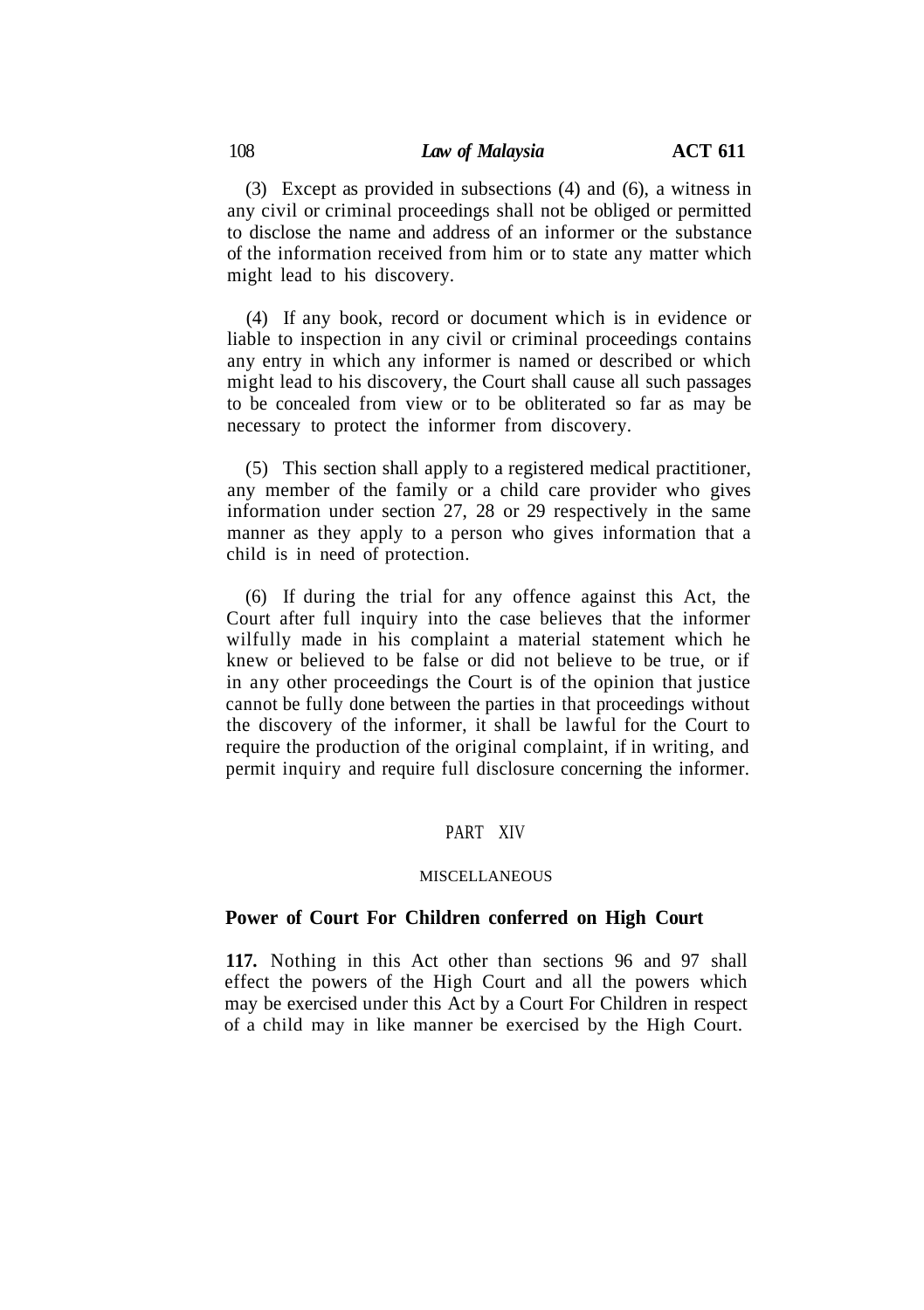# **Register**

**118.** The Registrar shall cause to be kept and maintained, in such form as may be prescribed, a register to be known as the "Register of Children in Need of Protection".

## **Contents of Register**

**119.** The Register shall contain—

- *(a)* details of every case or suspected case of a child in need of protection; and
- *(b)* such other matters in relation to such case or suspected case as the Director General may from time to time determine.

### **Access to Register**

- **120.** (1) Details contained in the Register shall be furnished to—
	- *(a)* any Court when there is before the Court any proceedings concerning a child in need of protection;
	- *(b)* any Court when so requested by the Court; and
	- *(c)* the Director General, a Protector, any police officer or any member of a Child Protection Team or Child Welfare Committee when any of them requires such details for the purposes of any proceedings under this Act or for the purposes of taking action in respect of, or providing assi.stance to, a child in need of protection.
	- (2) Details contained in the Register may be furnished to—
		- *(a)* persons engaged in *bona fide* research whose access to the Register is authorized by the Director General for that purpose; or
		- *(b)* persons or classes of persons authorized by the Director General to have access to the Register on the grounds that their access to the Register will promote the protection of a child or children.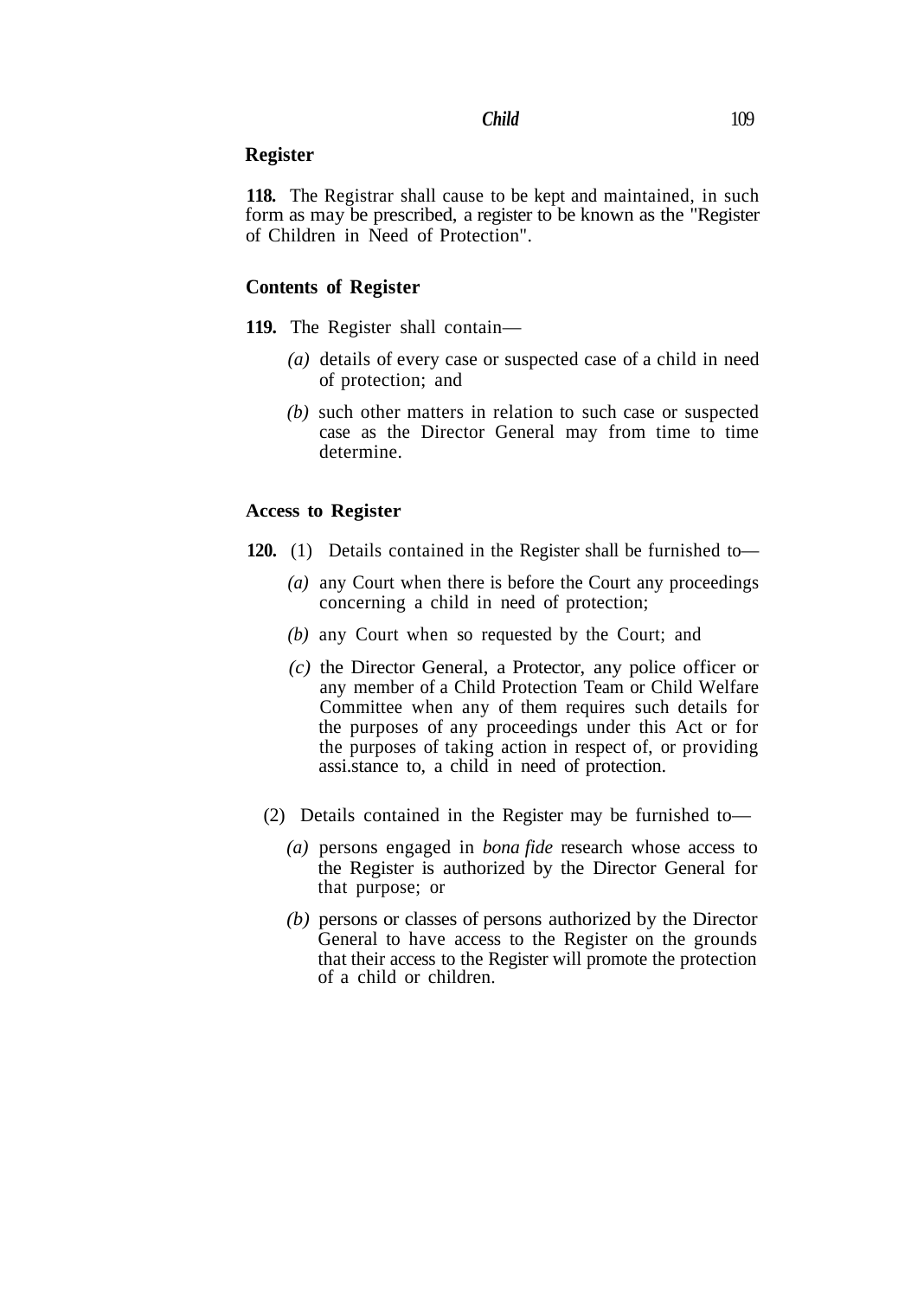## 110 *Laws of Malaysia* **ACT 611**

(3) Details furnished under this section shall not include any information which discloses or likely to lead to the disclosure of the identity of any perspn who has given any information that a child is in need of protection.

# **Offence in respect of Register**

**121.** Any person who furnishes to any other person any details contained in the Register other than pursuant to section 120 commits an offence and shall on conviction be liable to a fine not exceeding ten thousand ringgit or to imprisonment for a term not exceeding two years or to both.

# **Certificate of Registrar to be evidence**

**122.** A certificate purporting to be under the hand of the Registrar as to any entry in the Register, or as to any matter or thing which he is authorized by this Act or any regulation made under this Act to do or to make shall, until the contrary is proved, be admitted in evidence as proof of the facts stated therein as at the date of the certificate.

# **Protection against suit and legal proceedings**

**123.** An action shall not lie and prosecution shall not be brought, instituted or maintained in any Court against the Government, Minister, Director General, Protector, Social Welfare Officer, probation officer, police officer or medical officer for anything done or omitted to be done under this Act—

- *(a)* in good faith;
- *(b)* in the reasonable belief that it was necessary for the purpose intended to be served thereby; or
- *(c)* for carrying into effect the provisions of this Act.

## **Public servant**

**124.** All officers appointed or authorized under this Act shall be deemed to be public servants within the meaning of the Penal Code.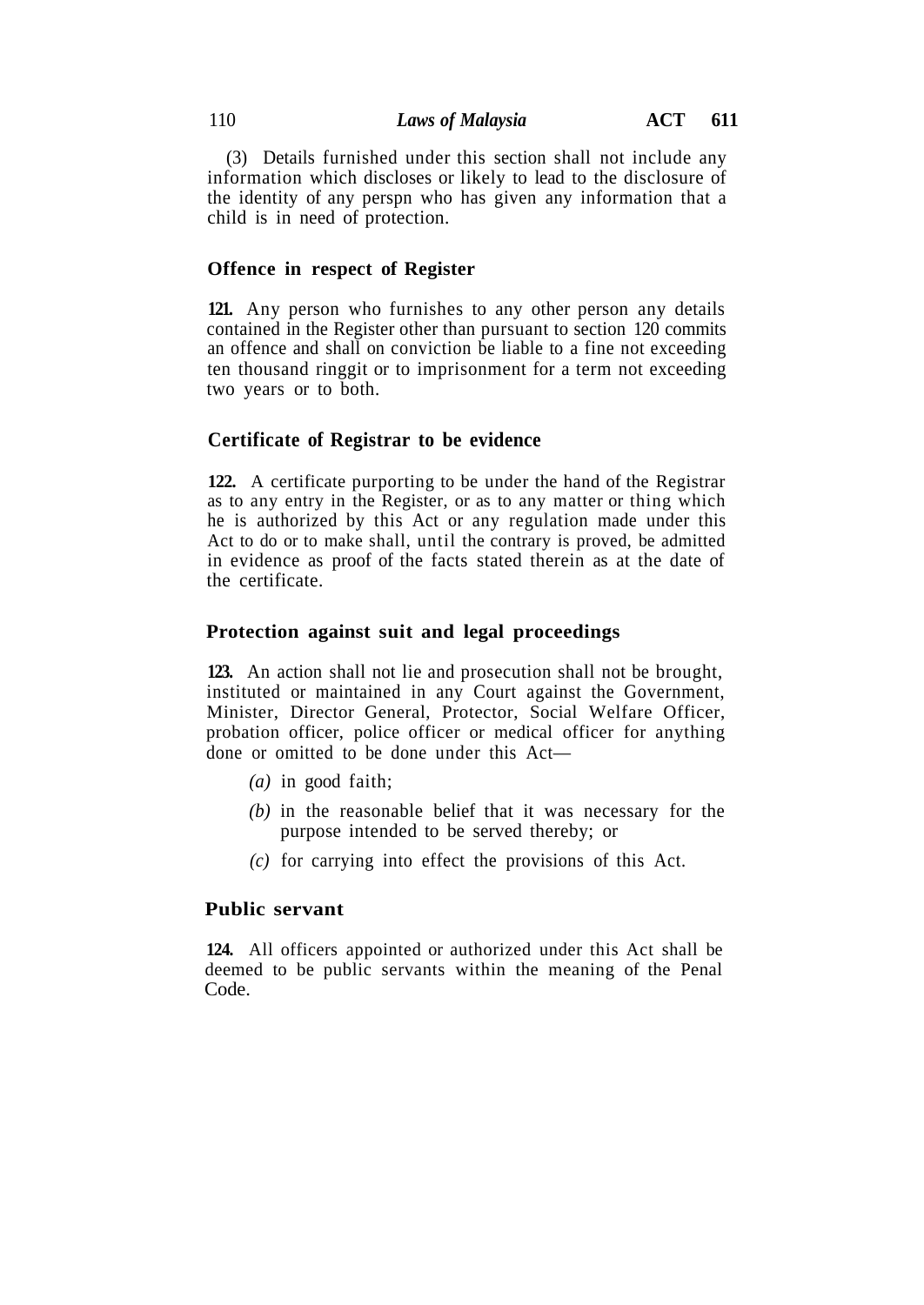# **General penalty**

**125.** If no penalty is expressly provided for an offence under this Act, a person who commits such offence shall on coiwiction be liable to a fine not exceeding five thousand ringgit or to imprisonment for a term not exceeding two years or to both.

## **Institution and conduct of prosecution**

**126.** (1) A prosecution in respect of an offence under this Act shall not be instituted except by or with the consent in writing of the Public Prosecutor.

(2) Notwithstanding that he has been authorized under the Criminal Procedure Code to prosecute, a person who is the investigating officer of an offence under this Act shall not prosecute the case in respect of that offence.

## **Service of document**

**127.** (1) Service of document on any person shall be effected by-

- *(a)* delivering the document to that person or by delivering the document at the last known place of residence of that person to an adult member of his family;
- *(b)* leaving the document at the usual or last known place of residence or business of that person in a cover addressed to that person; or
- *(c)* forwarding the document by registered post in a prepaid letter addressed to that person at his usual or last known place of residence or business.

(2)- If a document is served by prepaid registered post it shall be deemed to have been served on the day succeeding the day on which the document would have been received in the ordinary course of post.

### **Power to make regulations**

**128.** (1) The Minister may make such regulations as appears to him to be necessary or expedient for carrying out the provisions of this Act.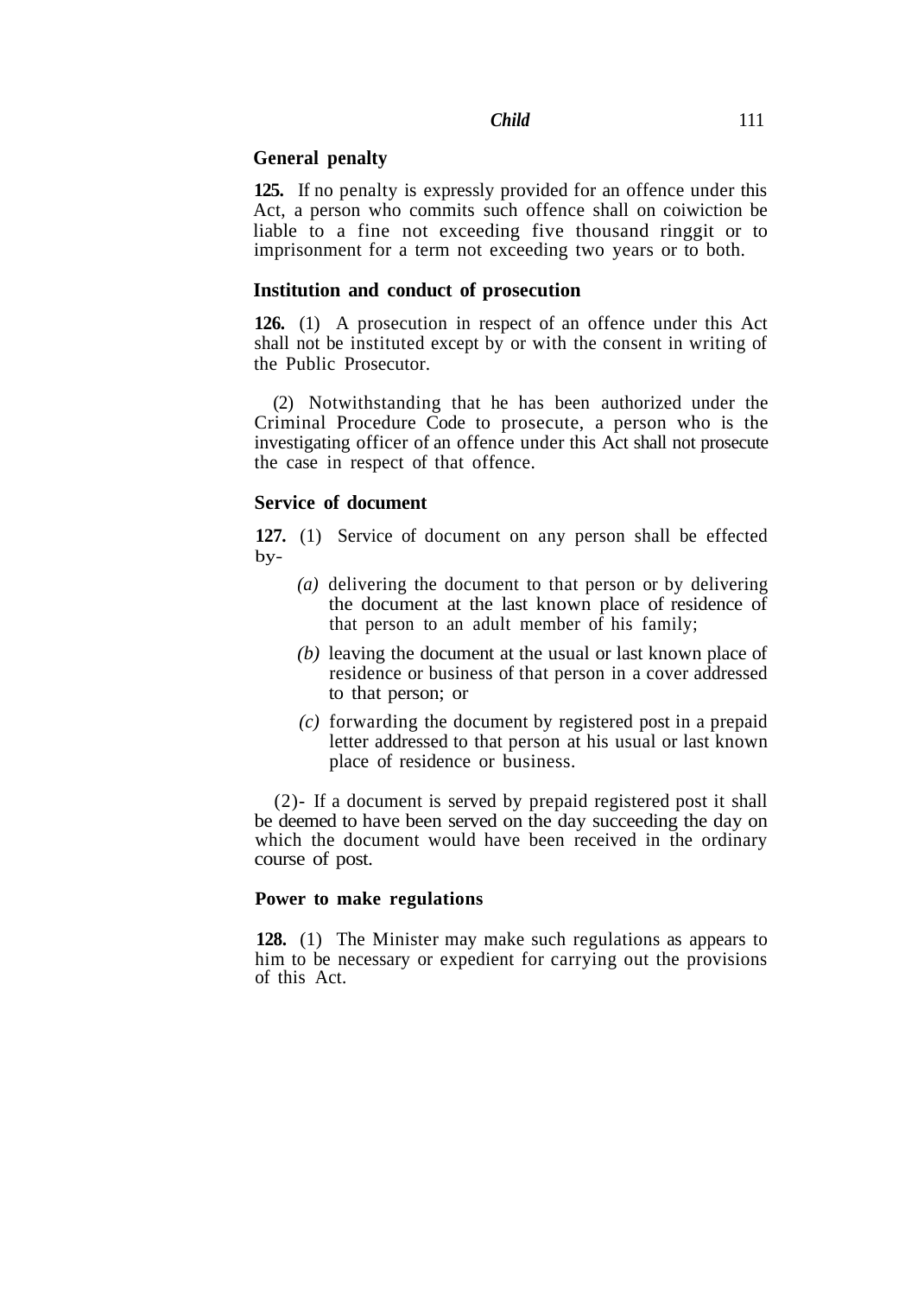(2) Without prejudice to the generality of the powers conferred by subsection  $(1)$ , the Minister may make regulations for all or any of the following purposes:

- *(a)* to prescribe the conduct, management, discipline and control of approved schools, Henry Gurney Schools, probation hostels or centres;
- *(b)* to provide for the maintenance, discipline, treatment and education, vocational or otherwise, of the children or other persons detained in approved schools or Henry Gurney Schools including—
	- (i) the powers, duties and functions of the Board of Visitors;
	- (ii) the grant of leave of absence to children and other persons detained;
	- (iii) visits to, and inspections of, the schools by persons or bodies of persons appointed by the Minister from time to time for any area or areas; and
	- (iv) the order or punishment for breaches of discipline of children or other persons detained;
- *(c)* to prescribe the duties and responsibilities of probation officers;
- *(d)* to prescribe the constitution and duties of Child Welfare Committees;
- *(e)* to prescribe the qualifications, duties and training of advisers;
- *(f)* to provide for the care, control, detention, discipline, admission, discharge and aftercare, temporary absence, maintenance, education and training of children placed in places of safety and places of refuge;
- *(g)* to regulate the management, administration, visitation and inspection of places of safety and places of refuge;
- *(h)* to provide for
	- (i) the care, maintenance and education of children placed in the care, custody or control of any fit and proper person under the provisions of this Act; and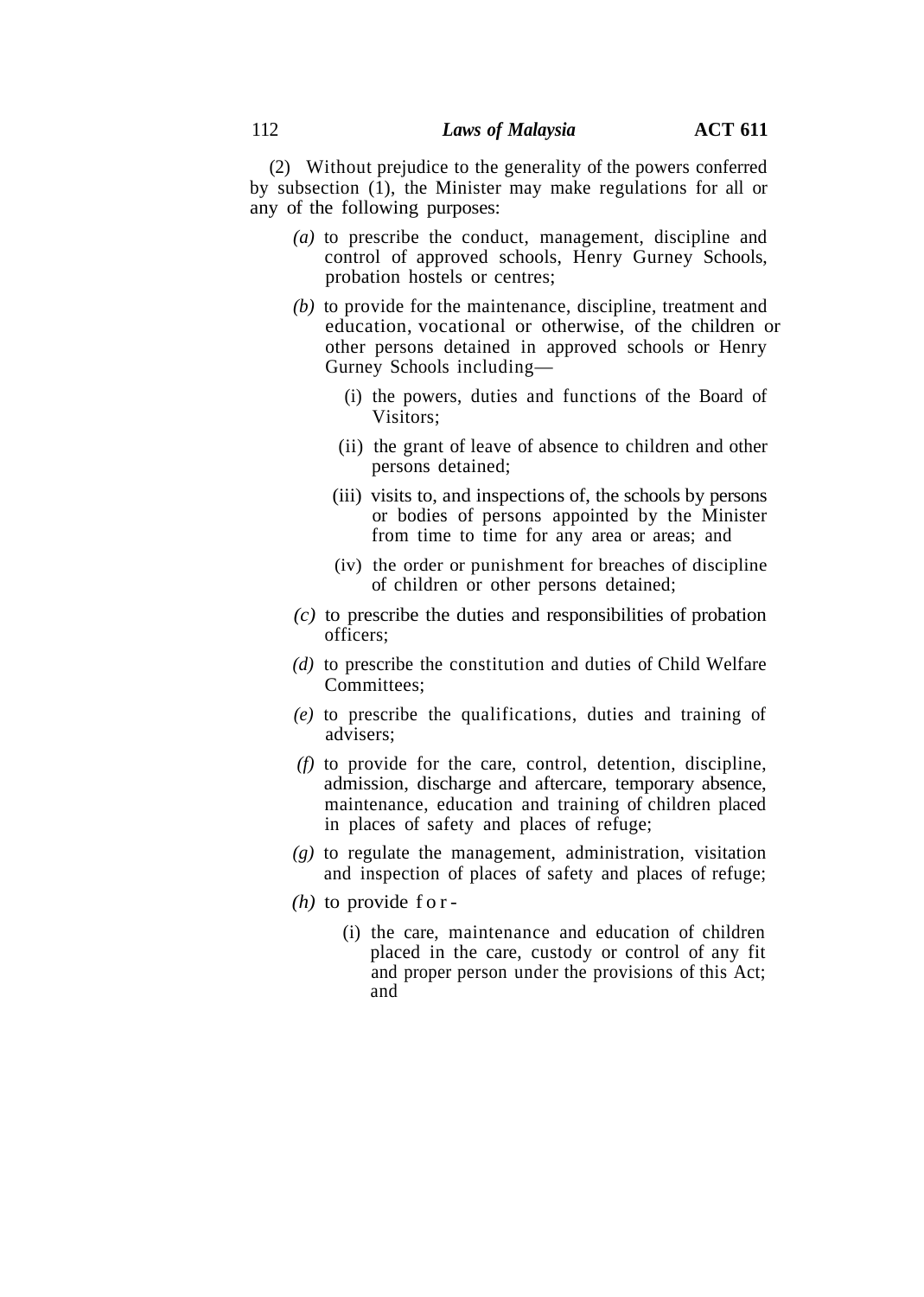- (ii) the duties of such fit and proper person in taking care of the child;
- *(i)* to prescribe the selection and qualifications of fit and proper persons with whom a child in need of care and protection may be placed;
- *(j)* to require the persons in charge of places of safety and places of refuge to submit to the Director General returns, reports-and information in respect of children placed therein;
- *(k)* to prescribe the duties and responsibilities of foster parents;
- *(l)* to prescribe the composition, duties, functions and procedures of conducting the business of Boards of Visitors;
- *(m)* to prescribe the procedures and practice of Child Protection Teams;
- *(n)* to prescribe the particulars, photographs or other means of identification to be furnished in relation to a child in need of protection;
- *(o)* to require the furnishing of information as to changes of address of every child in need of protection and of the persons having custody of the child, and the transfer of records and registers in such cases;
- *(p)* to prescribe the records to be kept in respect of every child in need of protection and the manner in which the records shall be kept;
- *(q)* to prescribe the keeping and maintenance of Registers;
- *(r)* to prescribe the forms to be used and information to be furnished for any of the purposes of this Act;
- *(s)* to prescribe the form of notices, orders, warrants, summonses and bonds under this Act and the manner of service thereof;
- *(t)* to prescribe the functions, powers and duties of officers and persons conferred with powers under this Act and the manner and conditions in and under which the powers conferred by this Act shall be exercised by the officers or persons;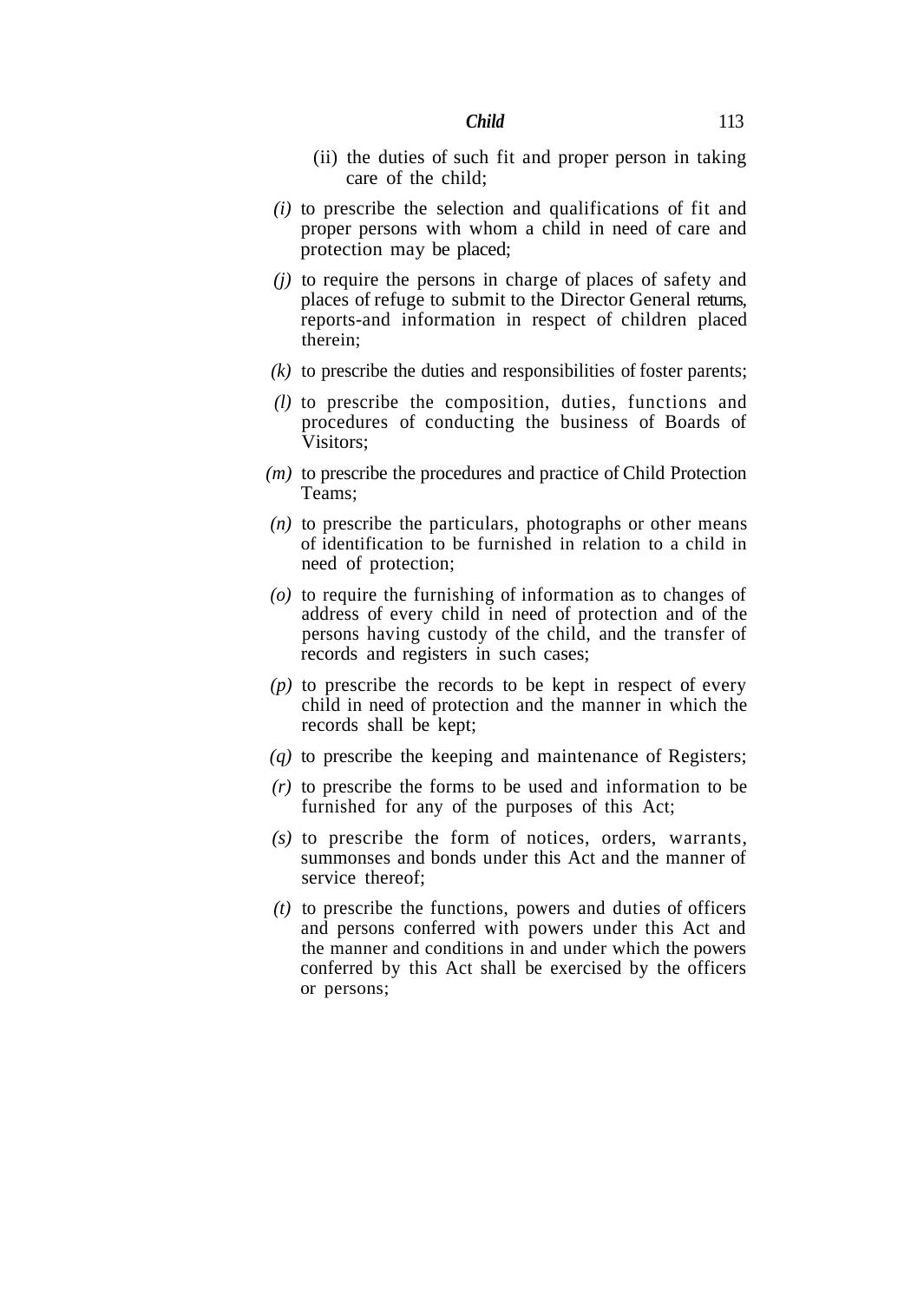- *(u)* to prescribe any other matter required or permitted to be prescribed under this Act; and
- *(v)* to provide for any other matter which the Minister deems expedient or necessary for the purposes of this Act.

(3) Regulations made under subsection (1) may provide that the contravention of any provision in the regulations is an offence and that the person who commits the offence is punishable on conviction with a fine or a term of imprisonment or both but may not provide for the fine to exceed five thousand ringgit or the term of imprisonment to exceed two years.

## PART XV

#### SAVINGS AND TRANSITIONAL PROVISIONS

### **Interpretation**

**129.** In this Part—

"repealed Acts" means the Juvenile Courts Act 1947 [*Act 90*], the Women and Girls Protection Act 1973 [*Act 106*] and the Child Protection Act 1991 [*Act 468*] repealed under this Act;

"Juvenile Court" means the Juvenile Court established under the Juvenile Courts Act 1947;

"appointed date" means the date on which this Act comes into operation.

## **Repeal**

**130.** The Juvenile Courts Act 1947, the Women and Girls Protection Act 1973 and the Child Protection Act 1991 are repealed.

#### **References to Juvenile Court,** *etc.*

**131.** (1) All references to the Juvenile Court in any written law, or in any judgment, sentence, order, ruling or decision made under the repealed Acts and subsisting immediately before the appointed date shall, on the appointed date, be construed as references to the Court For Children established under this Act.

(2) The judgment, sentence, order, ruling or decision of the Juvenile Court, Supervising Court, High Court, Sessions Court or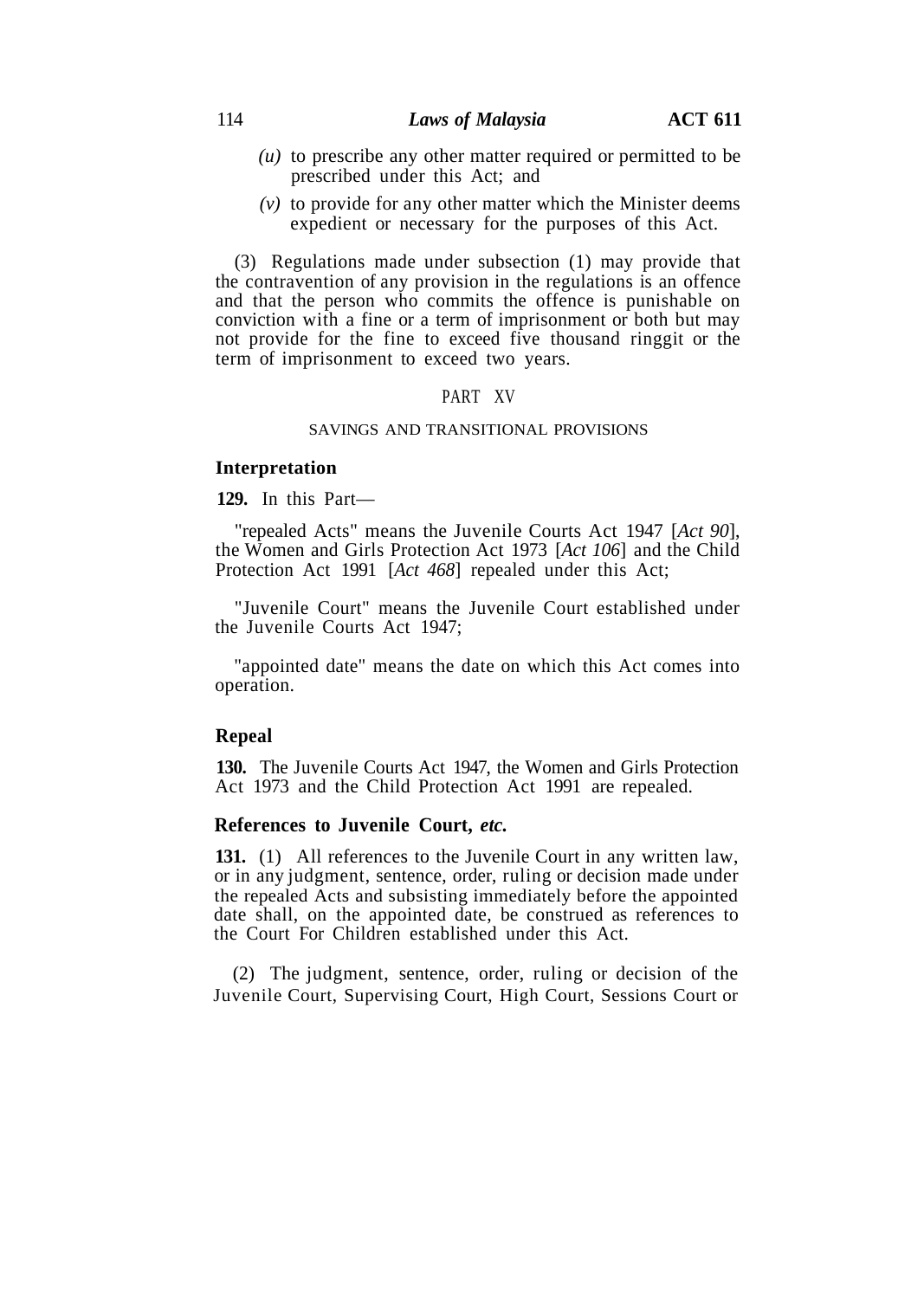*Child* 115

Magistrate's Court under the repealed Acts shall on the appointed date be deemed to have been made under this Act and continue to be in force and have effect.

(3) Any inquiry, trial or proceedings done, taken or commenced in or before the Courts referred to in subsection (2) before the appointed date in so far as it relates to a person under the age of eighteen years shall be deemed to have been done, taken or commenced in or before the Court For Children, Supervising Court, High Court, Sessions Court or Magistrate's Court under this Act and may accordingly be continued and concluded on and after the appointed date.

(4) Any inquiry, trial or proceedings done, taken or commenced under the Women and Girls Protection Act 1973 before the appointed date and are still pending shall, in so far as it relates to a female person aged eighteen years and above and any offence under the same Act, be continued and concluded under the same Act and for this purpose it shall be treated as if that Act had not been repealed.

### **Continuance of Council, etc.**

**132**. (1) The Co-ordinating Council for the Protection of Children, Child Protection Teams, Juvenile Welfare Committees, Boards of Visitors and committees established, and officers and persons appointed, under the repealed Acts Shall, on the appointed date, be deemed to have been established or appointed under this Act and shall have the powers, rights, privileges, liabilities, duties and obligatipns conferred on the Council, Child Protection Teams, Child Welfare Committees, Boards of Yisitors and committees established under this Act.

(2) The members of the Council, Teams, Committees, Boards and committees established under the repealed Acts and any officers and persons appointed under the repealed Acts holding office on the day preceding the appointed date shall continue to hold office under this Act until their terms of appointment expire or they resign or their appointments are revoked in accordance with this Act and shall have the same powers, rights, privileges, liabilities, duties and obligations as if they had been appointed under this Act.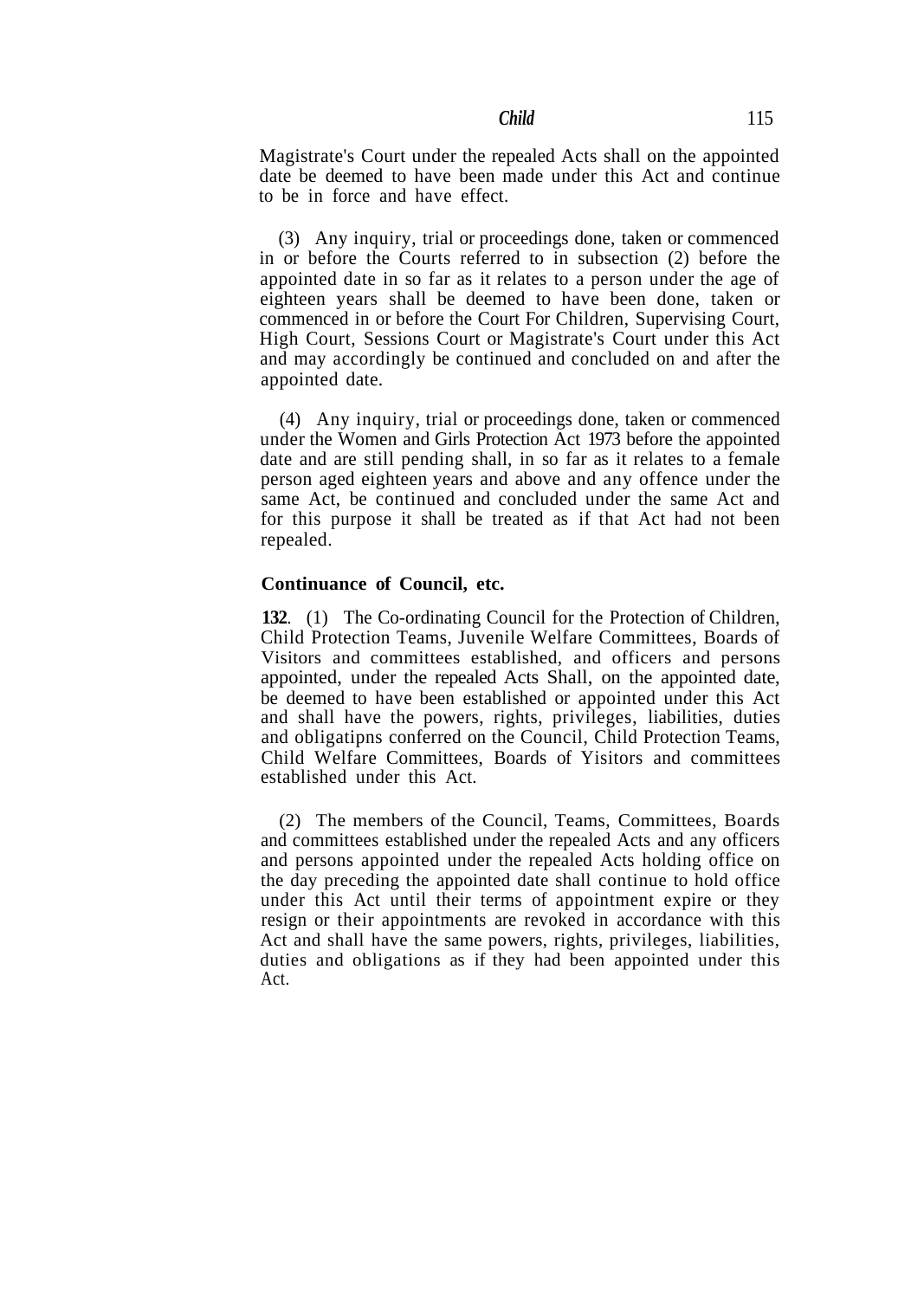### 116 *Laws of Malaysia* **ACT 611**

(3) Every act or thing done, taken or commenced by the members of the Council, Teams, Committees, Boards, committees, officers and persons referred to subsections (1) and (2), and the Board of Visiting Justices, under the repealed Acts before the appointed date shall, on and after the appointed date, be deemed to have been done, taken or commenced under this Act.

### **Continuance of rules,** *etc.*

**133.** All rules, regulations, orders, notices, forms, directions and authorization letters made, issued or given under the repealed Acts shall, in so far as they are consistent with this Act, continue in force until revoked or replaced by this Act.

## **Institutions established or appointed**

**134.** All approved schools, Henry Gurney Schools, places of detention, probation hostels, places of safety, places of refuge and other institutions or centres established or appointed under the repealed Acts shall on the appointed date be deemed to have been established or appointed under this Act.

#### **Prevention of anomalies**

**135.** (1) The Minister may, whenever it appears to him necessary or expedient to do so, whether for the purpose of removing difficulties or preventing anomalies in consequence of the enactment of this Act, by order published in the *Gazette* make such modifications to any provision in this Act as he thinks fit but the Minister shall not exercise the powers conferred by this section after the expiration of two years from the appointed date.

(2) In this section, "modifications" includes amendments, additions, deletions, substitutions, adaptations, variations, alterations and non-application of any provision of this Act.

#### FlRST SCHEDULE

#### (Paragraphs  $I5(1)(c)$  and  $17(1)(i)$ )

Offences under sections 299 to 301, 304 to 304A, 305 to 309A, 312 to 319, 321 to 322, 324, 326 to 340, 345 to 351, 353 to 358, 360 to 362, 364 to 373A, 374 to 375, 377, 377A, 377c to 377E of the Penal Code.